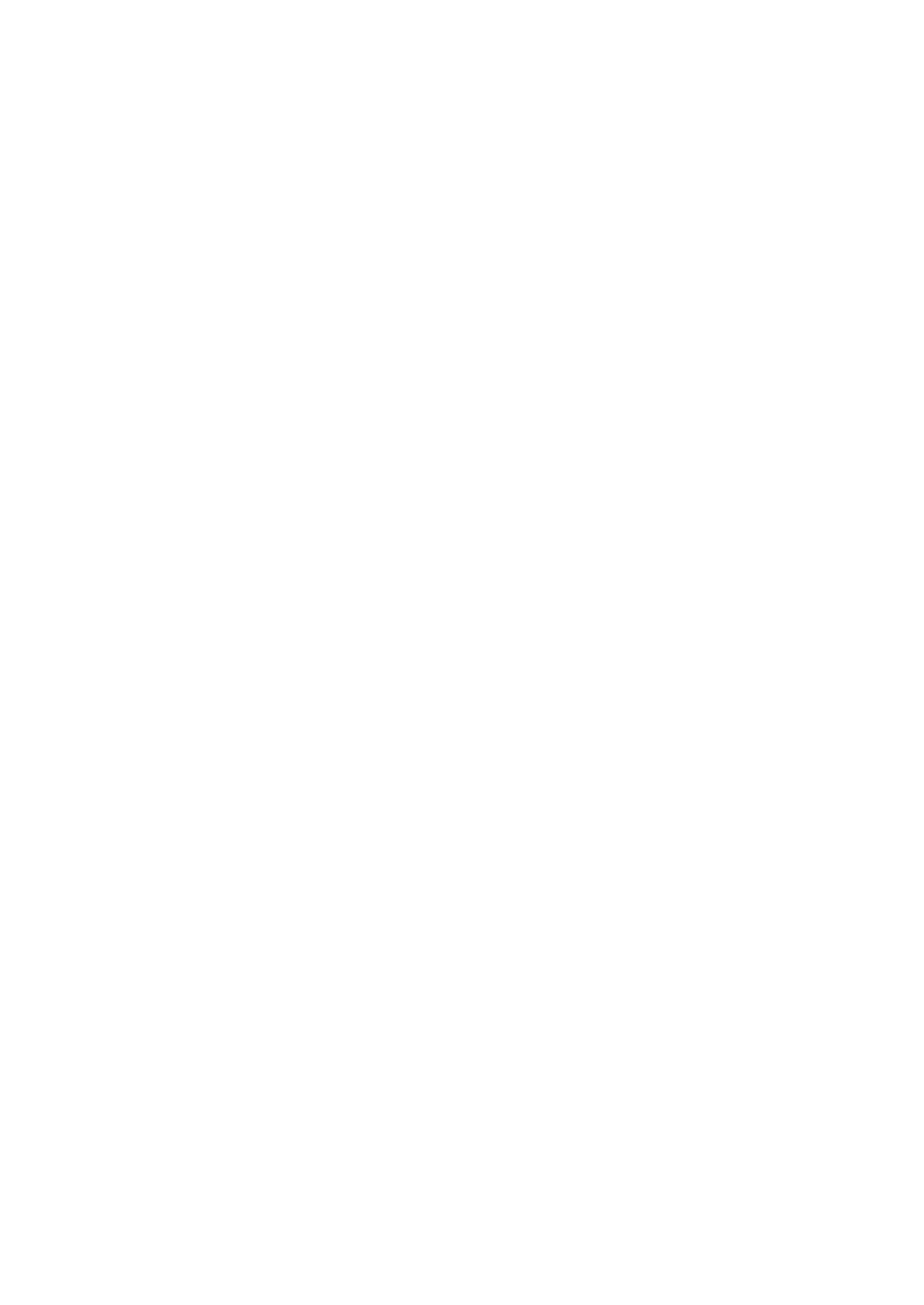# **Innocenti Working Papers**

UNICEF Innocenti Working Papers are intended to disseminate research contributions within the scope of the Centre's programme of work, addressing social, economic and institutional aspects of the realisation of the human rights of children.

The findings, interpretations and conclusions expressed in this paper are those of the authors and do not necessarily reflect the policies or views of UNICEF.

Extracts from this publication may be freely reproduced with due acknowledgement.

© 2009 United Nations Children"s Fund (UNICEF) ISSN: 1014-7837

*For readers wishing to cite this document, we suggest the following form:* Lippman, Laura, H., Kristin Anderson Moore and Hugh McIntosh (2009), "Positive Indicators of Child Well-Being: A Conceptual Framework, Measures and Methodological Issues". *Innocenti Working Paper* No. 2009-21. Florence, UNICEF Innocenti Research Centre.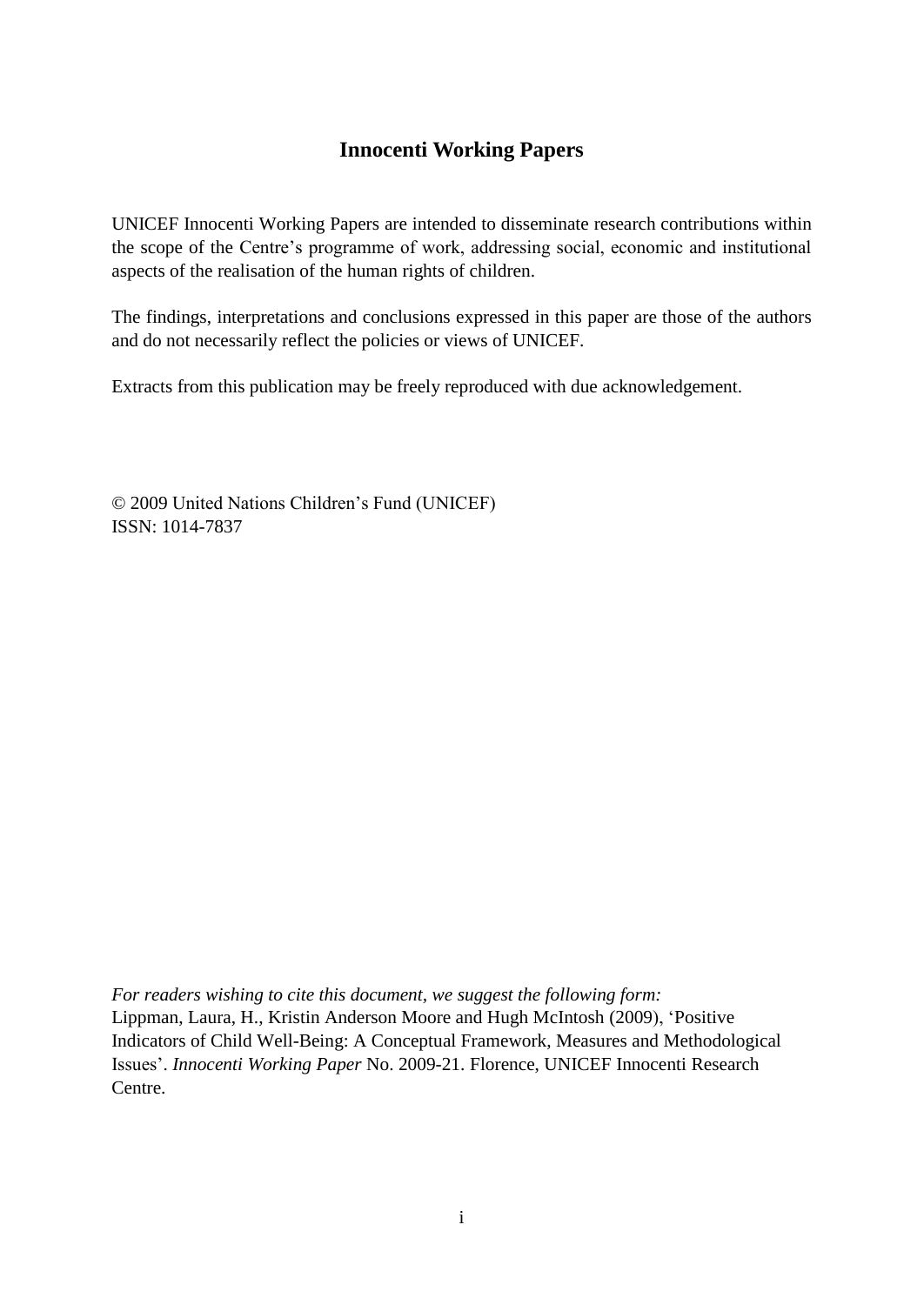# **UNICEF INNOCENTI RESEARCH CENTRE**

The UNICEF Innocenti Research Centre in Florence, Italy, was established in 1988 to strengthen the research capability of the United Nations Children"s Fund and to support its advocacy for children worldwide. The Centre (formally known as the International Child Development Centre) generates knowledge and analysis to support policy formulation and advocacy in favour of children; acts as a convener and catalyst for knowledge exchange and strategic reflections on children"s concerns; and supports programme development and capacity-building.

Innocenti studies present new knowledge and perspectives on critical issues affecting children, informing current and future areas of UNICEF's work. The Centre's publications represent contributions to a global debate on child rights issues, and include a range of opinions. For that reason, the Centre may produce publications which do not necessarily reflect UNICEF policies or approaches on some topics.

The Centre collaborates with its host institution in Florence, the Istituto degli Innocenti, in selected areas of work. Core funding for the Centre is provided by the Government of Italy and UNICEF. Additional financial support for specific projects is provided by governments, international institutions and private sources, including by UNICEF National Committees, as well as by UNICEF offices in collaborative studies.

For further information and to download or order this and other publications, please visit the IRC website at http://www.unicef-irc.org.

Correspondence should be addressed to:

UNICEF Innocenti Research Centre Piazza SS. Annunziata, 12 50122 Florence, Italy Tel: (+39) 055 20 330 Fax: (+39) 055 2033 220 Email: florence@unicef.org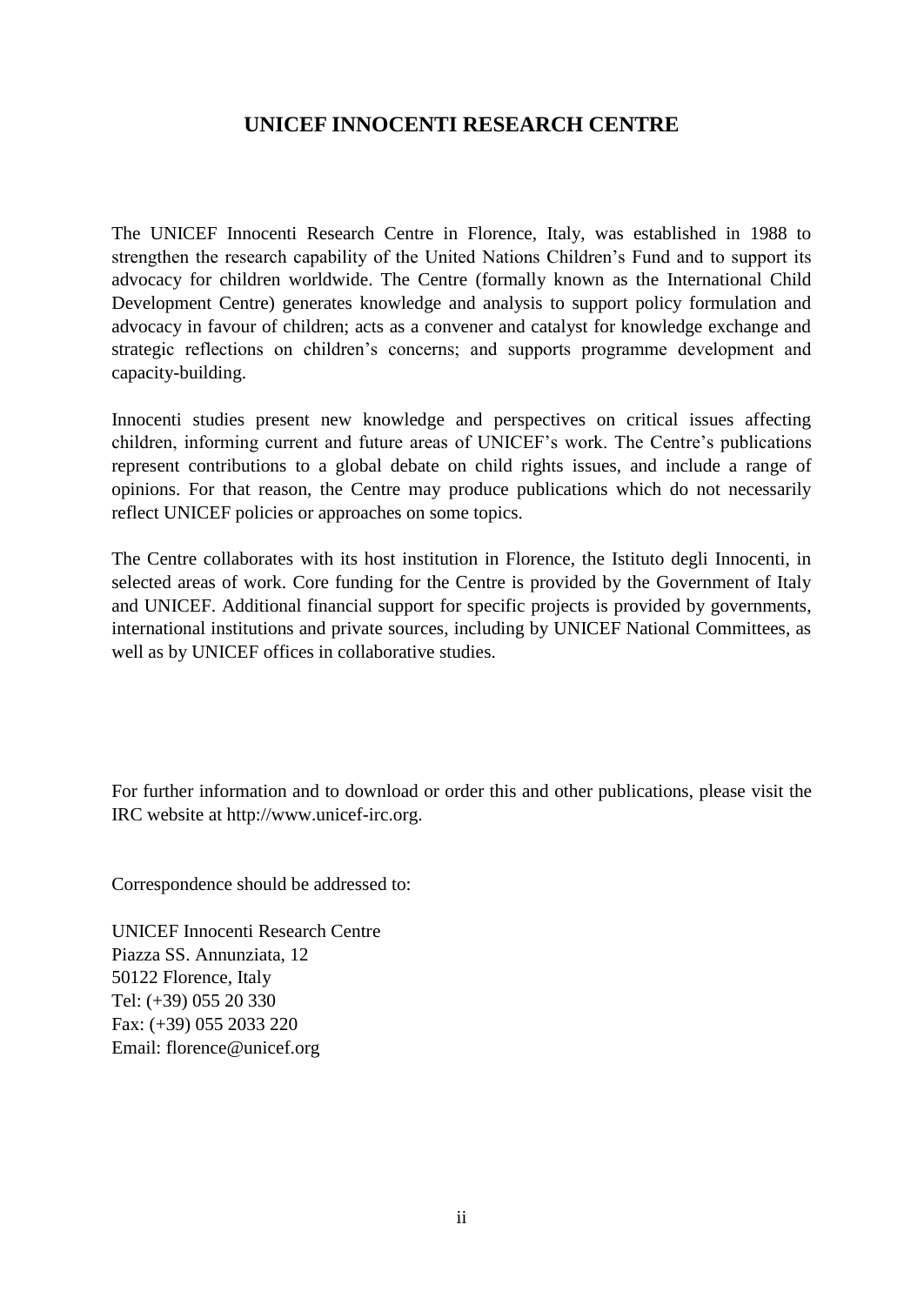### **Positive Indicators of Child Well-Being: A Conceptual Framework, Measures and Methodological Issues**

Laura H. Lippman, Kristin Anderson Moore and Hugh McIntosh<sup>a</sup>

<sup>a</sup> Child Trends, Washington, DC, U.S.A.

**Summary**: This paper highlights a number of frameworks for positive indicator development which examine the positive well-being of children. Based upon this review, it suggests a new comprehensive framework which identifies constructs for positive well-being as well as potential indicators and extant measures that fit with those constructs. In addition, the paper reviews existing data sources for examples of positive measures that are found in the proposed framework as well as research studies that have been successful in measuring these indicators. The paper then notes the data and measurement gaps that exist in comprehensively measuring the positive in children and youth. Finally, it identifies a number of conceptual and methodological issues that need consideration as efforts to define and measure positive indicators of well-being and well-becoming go forward.

**Keywords**: child well-being, indicators, child development, child well-being frameworks

**Acknowledgments**: The authors are grateful for support from the UNICEF IRC, and for comments and advice received from David Parker, Eva Jespersen, Dominic Richardson and Asher Ben-Arieh, as well as from the participants of the child well-being expert consultation held in Paris in May 2009 at the OECD and organized by the UNICEF IRC, the OECD Social Policy Division, and the European Commission. We are also grateful to research assistance provided by Katie Hamilton and Camille Whitney. Any remaining errors and omissions are entirely the responsibility of the authors.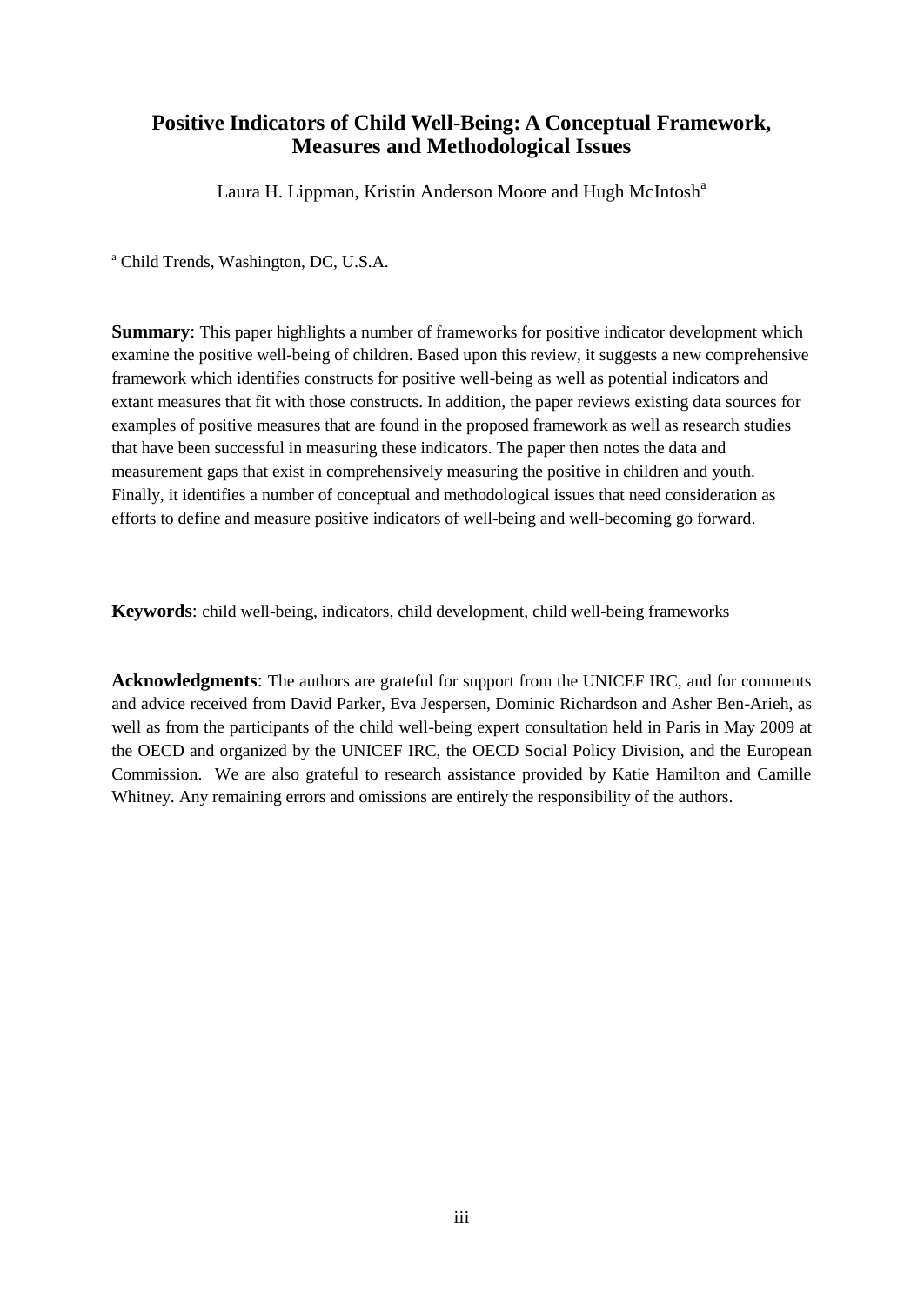# **CONTENTS**

| 1. INTRODUCTION: THE IMPORTANCE OF POSITIVE INDICATORS  1 |  |
|-----------------------------------------------------------|--|
|                                                           |  |
|                                                           |  |
| 3. THE NEED FOR POSITIVE MEASURES AND THE LIMITATIONS     |  |
|                                                           |  |
|                                                           |  |
|                                                           |  |
|                                                           |  |
|                                                           |  |
|                                                           |  |
|                                                           |  |
|                                                           |  |
|                                                           |  |
|                                                           |  |
| 7. METHODOLOGICAL ISSUES IN DEVELOPING POSITIVE           |  |
|                                                           |  |
|                                                           |  |
|                                                           |  |
|                                                           |  |
|                                                           |  |
| <b>APPENDICES</b>                                         |  |
|                                                           |  |

| Appendix A: Summary Evaluations of Current Frameworks of Positive Indicators43 |  |
|--------------------------------------------------------------------------------|--|
|                                                                                |  |
|                                                                                |  |
|                                                                                |  |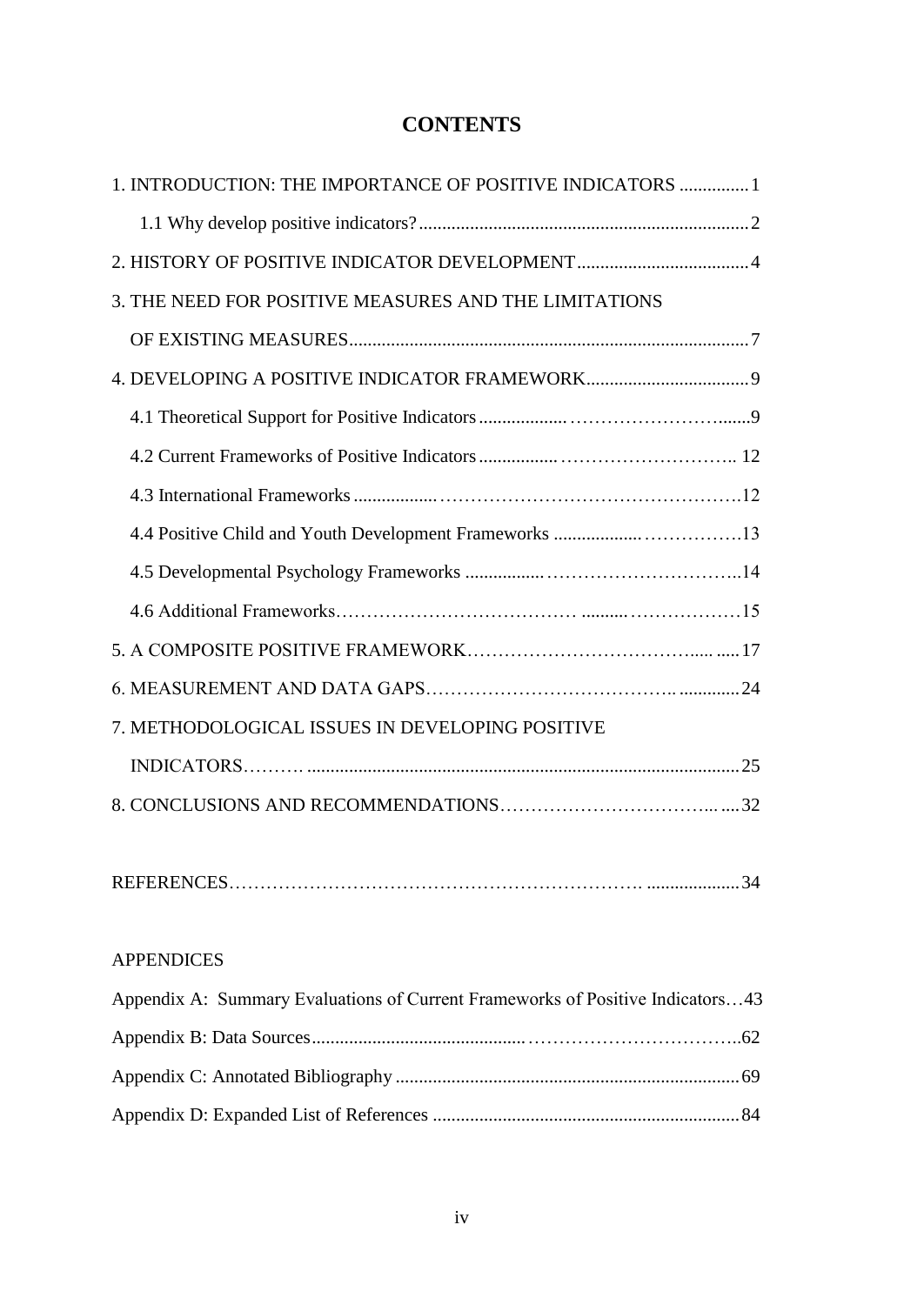## **1. INTRODUCTION: THE IMPORTANCE OF POSITIVE INDICATORS**

While the world reels from a financial crisis that is straining families and children, one might question why indicators of child well-being should incorporate positive measures. Yet, as children grow up in this challenging environment, as new families form, and governments create policies to minimize the negative impacts on well-being, it is imperative for governments to understand the mechanisms by which children and youth flourish, how to maximize human and economic potential, and how to assess and facilitate that flourishing. Indeed, it may be particularly opportune to discuss and measure positive well-being at this time of challenge. Our purpose in this paper, therefore, is to offer UNICEF, the Organization for Economic Cooperation and Development (OECD), and the European Commission a framework for developing positive indicators, as well as examples of rigorous measures of positive well-being that are supported by a growing body of multidisciplinary and multinational research. This paper was presented to the Child Well-being Expert Consultation convened by UNICEF Innocenti Research Centre (IRC), the OECD, and the European Commission in May, 2009, and the paper has been revised to incorporate the reflections of participants.

The original intent of child well-being indicators was to monitor child survival (Ben-Arieh 2008); and, as such, national social indicator systems have focused on threats to survival and well-being, sounding alarms to focus attention upon problems that needed to be rectified. The child well-being indicator movement grew out of the broader social indicator movement of the 1970s. It was in 1979 that UNICEF began the State of the World"s Children reports and the World Bank published a World Atlas on the Child. Also, in 1979 Child Trends was established to monitor child well-being. The OECD also started producing reports on family demography and education during this time period (Lippman 2007).

While designed to monitor the 'well-being' of the population, statistical surveys about children and families and the indicator reports that use them have included many indicative but few positive indicators. The U.S. government's monitoring report is just one of many examples of this. *America's Children: Key National Indicators of Well-Being,* published by the U.S. Federal Interagency Forum on Child and Family Statistics (2007), includes only a few positive measures, primarily in the area of education, but presents numerous problem behaviours and conditions, such as illicit drug use, violent crime, overweight, smoking, asthma, emotional and behaviour difficulties, mortality and adolescent childbearing. In press releases about the report, "good news" is the reduction in something bad, like a decline in the violent crime rate. With some notable exceptions, it is not currently possible to monitor increases in desired behaviours (J. Bradshaw, Hoelscher, and Richardson 2007). While it is essential for governments, international agencies, and funders to continue to monitor problems and to take action to rectify them, positive well-being needs to be incorporated in these monitoring reports, so that they can also develop policies and programmes to increase the incidence of positive behaviours, relationships, and competencies. Several countries have already successfully produced child well-being indicator volumes that are more balanced between positive and negative indicators, such as those of Ireland, England, Canada, Australia, and New Zealand (see the review of their frameworks in Appendix A).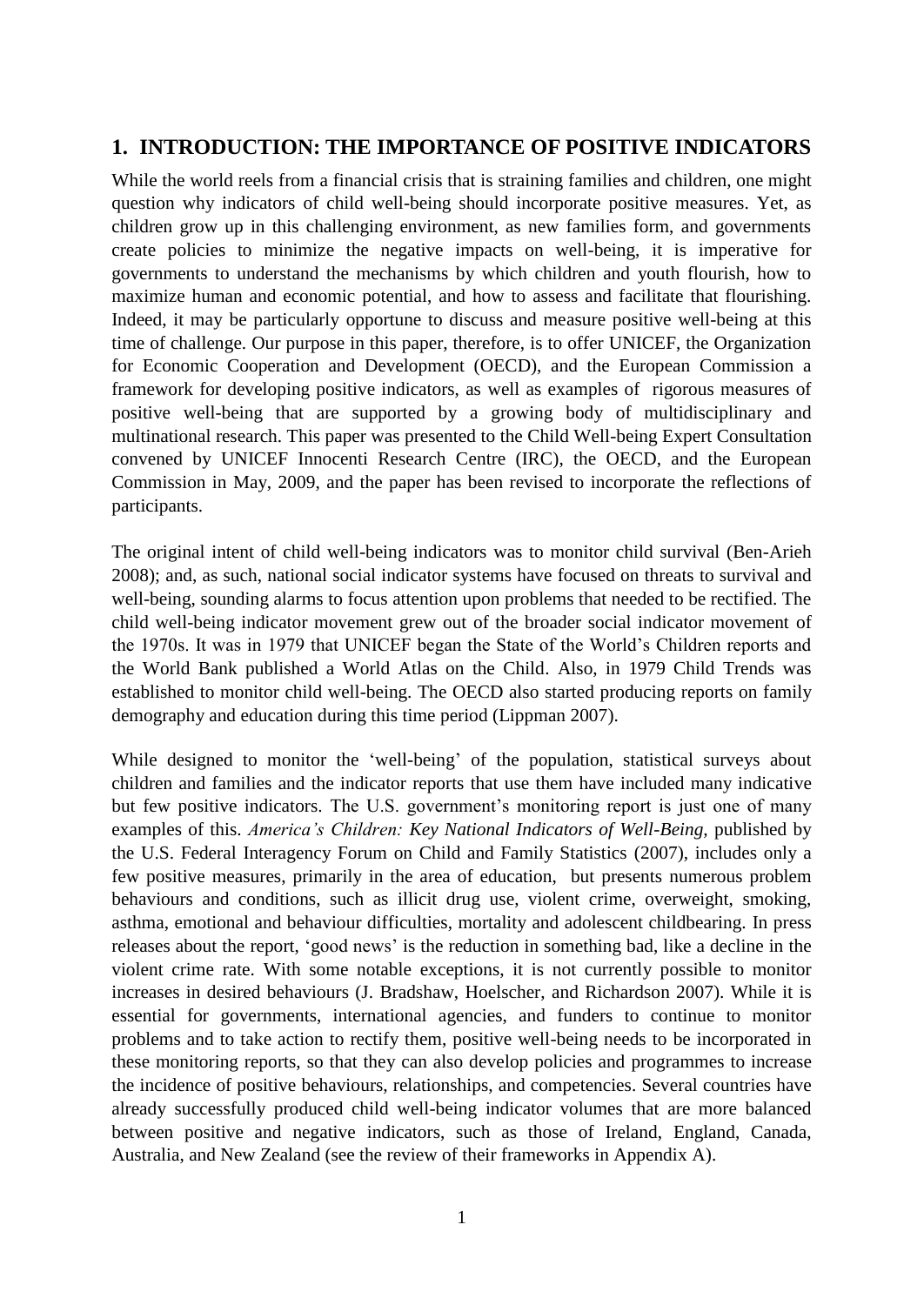#### **1.1 Why Develop Positive Indicators?**

There are a number of important reasons to assess positive development. A critical reason is that it represents good science. The study of child development, and of human development more broadly, encompasses both positive and negative developmental processes(Bornstein, Davidson, Keyes, Moore, and The Center for Child Well-Being 2002b; Eccles and Gootman 2002; Huston and Ripke 2006; J. Shonkoff and D.E. Phillips 2000). Thus, to focus solely on the negative is scientifically inappropriate. In addition, research on the sociology of childhood, the U.N Convention on the Rights of the Child, and the science of human capital formation and social capital support and inform the development of this field of positive indicators. Our discussion of the history of positive indicator development below incorporates contributions from these fields.

Moreover, the focus on the negative appears to contribute to a widespread perception on the part of taxpayers that things are bad for children and getting worse and that there is little we can do to improve things (Public Agenda 1997). We suspect that this negative perspective undermines the public will to invest in children, at least in the U.S., in order to prevent and ameliorate negative conditions for children and also undermines private actions, such as volunteering to work with children (L. Guzman, Lippman, Moore, and O'Hare 2003; K. A. Moore and Halle 2001; Public Agenda 1997).

In particular, positive indicators can be helpful in the many efforts to address child poverty, such as the European Commission's 2008 report, Child Poverty and Well-being in the EU: Current Status and the Way Forward. The rapid reduction of child poverty emerged as a priority for all EC states in 2006. However, the purpose is not solely to reduce poverty, but to ensure that all children have the opportunities they need to flourish regardless of background. Isabelle Maquet-Engsted and Hugh Frazer of the European Commission recounted at the UNICEF/OECD/EC meeting how the initial purpose of the EC report was to monitor poverty, but it quickly expanded to monitor child well-being more broadly. When positive social policies that support children"s flourishing are enacted, indicators need to be able to capture these changes, or there will be a lack of awareness of the effectiveness of policies that work (Aber 1997). The OECD participants at the expert consultation emphasized the need for monitoring child well-being indicators which were policy amenable.

It is worth noting that acknowledgement of strengths is as, or perhaps more, important in disadvantaged communities and in the developing world as it is among their more advantaged counterparts. There is convergence of agreement among societies at different levels of development about the need to measure child well-being in positive ways, in addition to monitoring the negative. David Parker of UNICEF IRC noted at the above meeting that a key issue for developing countries is linking positive indicators of child well-being to indicators of the local context, and another is the struggle with insufficient data in such countries. There are examples of efforts to develop such data in developing countries. The Young Lives project is providing a longitudinal database with which to inform policy-makers of levers to improve children"s lives by focusing on the interaction of poverty and flourishing in developing countries. And a pan-African policy centre is starting to monitor child participation, inspired by the UN Convention on the Rights of the Child, along with more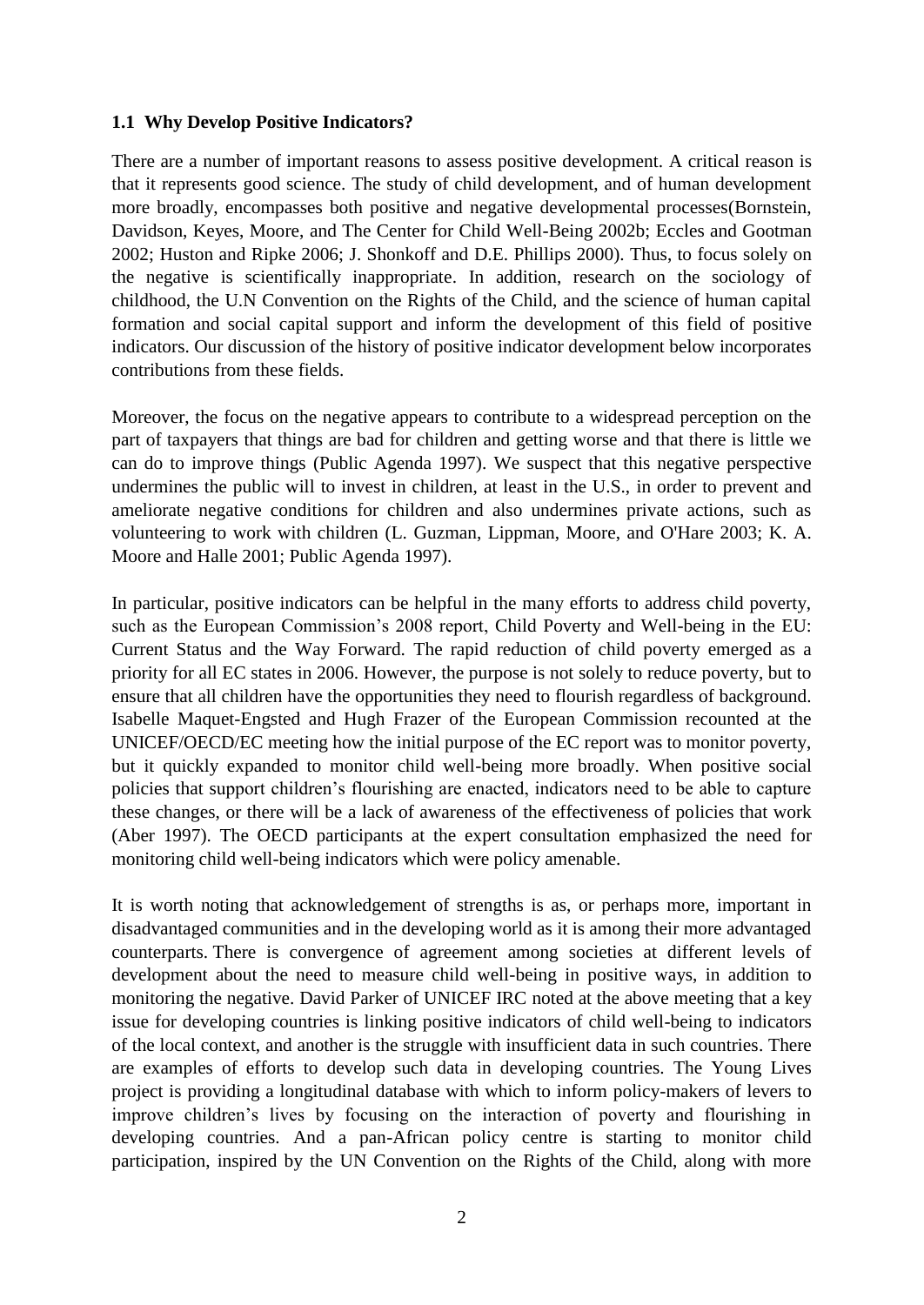traditional indicators of child well-being with which to rank countries and hold them accountable (African Child Policy Forum 2008).

In addition, practitioner wisdom indicates that communities, including families and children, want to hear about and focus on developing the strengths of their communities, rather than simply reacting to unending media coverage of failure and problems.

Finally, we would argue that conceptualizing, developing and monitoring positive indicators helps a society identify the values and goals around which it is united. Having positive goals for programmes and for society, however, is not a small, arcane research task but an endeavour that can reflect and affect the goals of a nation as they appear in public reports, individual behaviour, research work, media accounts, and programme evaluation. Strategies are needed which increase understanding of the value of constructive and preventive investments to achieve positive goals.

We recognize that negative indicators receive substantial attention from the media, from policy makers, and from the public. There is concern that positive indicators will not activate the same depth and strength of concern that negative indicators can induce, even though they represent good science, reflect and promote a positive vision of children, and establish positive goals for nations. However, we suggest that it is often not the tenor of the indicator, but whether the trend is good or bad, that attracts this attention.

Clearly, high levels of, or increases in, negative behaviours such as violence and drug use attract the attention of the media, the public, and the policy community. However, it is also the case that societies acclimate to bad news and learn to tune it out. Moreover, low levels of positive behaviours, such as a lack of exercise, an absence of school engagement, or infrequent volunteering, may also receive attention from the media and public. In addition, the presence of positive characteristics in at-risk populations is of interest to policy makers (Valladares and Moore 2009) and has received ongoing research attention in the study of resilience (Steinberg 2005). It may be the case, though, that the absence of positive behaviours is less likely to stimulate policy action than the presence of negative behaviours. Thus, policy makers seem to be more likely to allocate resources to reducing crime than to improving citizenship. This is a broader issue, though, wherein it seems to be more difficult to get the public and policy makers to focus on and allocate resources toward prevention than toward treatment or punishment.

Despite this, the positive youth development approach and the language of assets have been found to resonate at the community level and among service providers, if not the tabloids; and programmes and practices that foster positive youth development are increasingly receiving policy attention at the national and community level. For example, the finding from many studies including PISA (Guzman et al, forthcoming) and the U.S. National Longitudinal Survey of Adolescent Health (Add Health) that when families eat dinner together their children have better outcomes can be found on placards in subways, in grocery stores and radio public announcements. This type of social marketing based upon positive indicators can change family behaviours and produce more positive outcomes for children.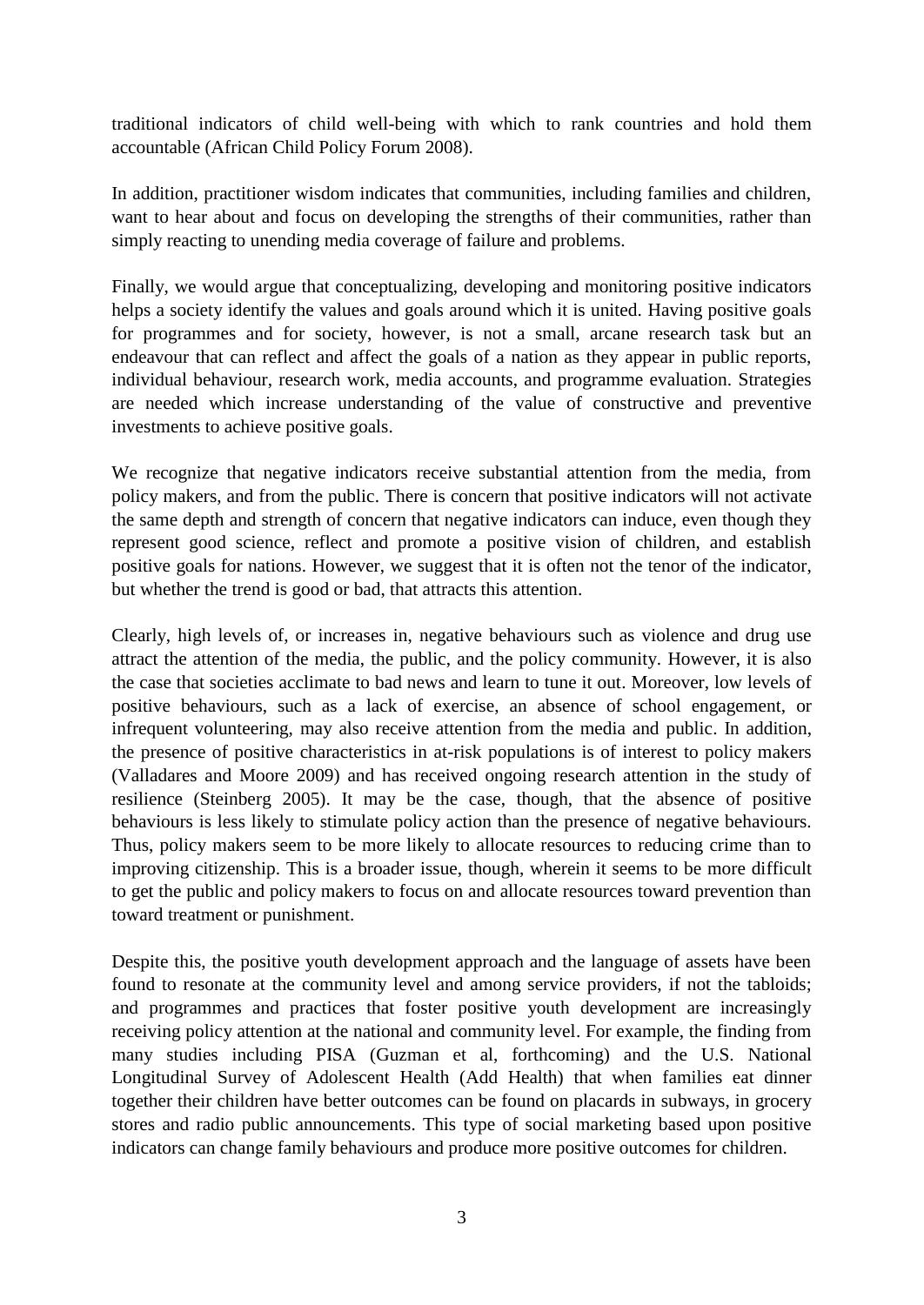# **2. HISTORY OF POSITIVE INDICATOR DEVELOPMENT**

The initial focus on child well-being indicators tended to focus on child survival (Ben-Arieh 2008) but moved over time to address a broader range of competencies (Rychen and Salganik 2003). Indeed, over the past 15 years, a theoretical shift has occurred in understanding the development of children and adolescents − their needs and behaviours and how to support optimal development (Larson, 2000; Lerner and Benson 2004; Lerner and Steinberg 2004; Peter C. Scales and Benson 2005; P. C. Scales et al. 2001). This new conceptual approach is explicitly strengths-based, focusing on cultivating children"s assets, positive relationships, beliefs, morals, behaviours, and capacities to give children the resources they need to grow successfully across the life course. There has been a shift from an adult perspective on child well-being to a child perspective, with broad acceptance for children"s subjective perspectives on their own well-being and for children as reporters as a preferred method of assessing their well-being. In the future, children will be more active participants in measuring and monitoring their well-being (Ben-Arieh 2008). We use the term positive indicators to describe the competencies, skills, behaviours, and qualities, as well as the relationships and social connections, which foster healthy development across the domains of a child"s life.

The primary focus of theory and research on children, particularly adolescents (e.g., Dryfoos 1990), as well as the perception of adults (e.g., Guzman, Lippman, Moore, and O"Hare 2003), and portrayals in the media has been engagement in risky behaviours (Perkins and Borden 2003). Although childhood is filled with changes across many domains of functioning (e.g., biological, social and psychological), childhood in general and adolescence in particular are not necessarily a period of "storm and stress" (Hall 1904), of inevitable conflict and crisis (Erikson 1968). Challenges and problems do occur, of course; but childhood and adolescence represent times of exploration, learning, making choices, identity consolidation, and relationship building. Developing these competencies, self-awareness, and connections with others lay the foundation for later development. Thus, the hypothesis arising from this new positive focus in developmental science is that fostering this exploration and development of socially valued skills is as important as curtailing experimentation and extensive involvement in risky behaviours, which has been the focus of attention in large portions of the practice and policy communities.

The effectiveness of interventions to treat and 'fix' existing issues and prevention science to halt the development of maladaptive behaviours has been extensively studied, and much has been learned (Catalano, et al. 2003; Dodge and Schwartz 1997; National Research Council and Institute of Medicine 2002). That same attention is now being paid to research, policies, and programmes that focus on enhancing personal efficacy, autonomy, and responsibility, and promoting skills such as planfulness, conflict resolution, and cultural sensitivity with the understanding that this approach will lead to adults who are prepared and engaged for work, life and citizenship (Rychen and Salganik 2003; Lippman et al, 2008; Pittman and Cahill 1991; Pittman, Irby and Ferber 2000).

This theoretical shift towards strengths-based development (Peterson and Seligman 2004; M. E. P. Seligman, Steen, Park, and Peterson 2005), as opposed to an intervention and prevention/remediation perspective about adolescent development, is now being matched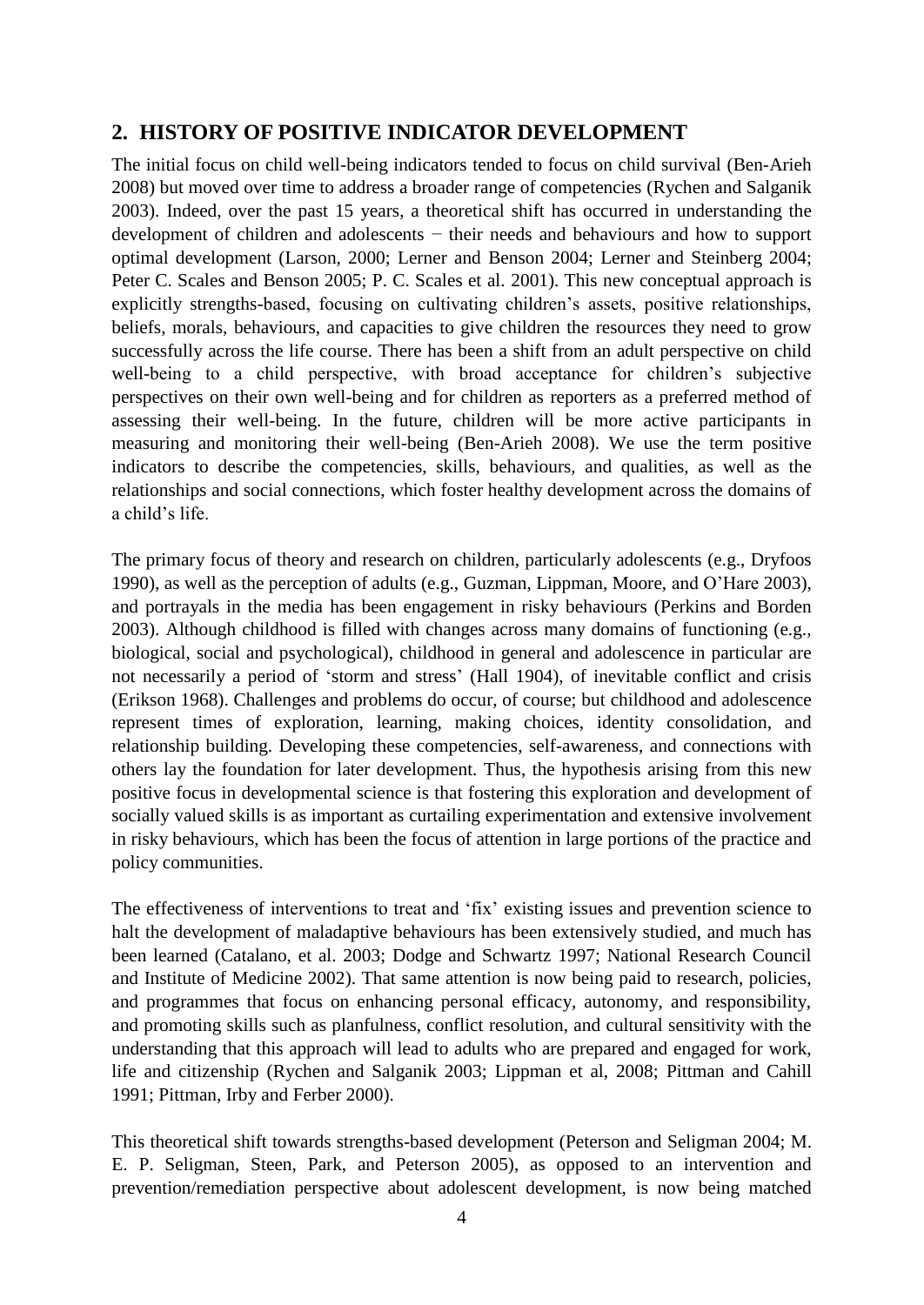with data collected in surveys, educational assessments, and statistical systems. Historically, well-being has been conceptualized as the absence of negative or undesirable behaviours (Bornstein et al. 2002b; K. A. Moore and Halle 2001). A large and nuanced vocabulary and matching assessment measures have been developed to assess adolescent involvement in delinquent and risky behaviours, for example. Parents, educators and policy makers are clear that they do not want youth engaging in early and unprotected sex, skipping school, using and abusing illegal substances, smoking, driving recklessly, being oppositional and defiant, etc.

It is more difficult to agree, though, on what defines positive development and consequently how to measure it (Peterson and Seligman 2004). One can observe and quantify how often a child skips school or the number of births to teenagers. Moreover, the power of bad experiences or the impact of poor choices is quite powerful and potentially life altering, such as contracting a sexually transmitted disease (e.g., HIV) or being in a fatal motor vehicle accident. Indeed, research in the psychological sciences has suggested that multiple positive experiences are needed to counteract one bad experience (Baumeister, Bratslavsky, Finkenauer and Vohs 2001). This suggests that stopping bad experiences and characteristics is very important. Nevertheless, it is also important to focus on how to measure and optimize good experiences and strengths so that children and adolescents have the skills to cope with challenging experiences as they arise, and to understand how they interact with negative behaviours. More reliable and valid measures of the personal strengths of individuals are needed so that they can be placed in surveys of child well-being along with measures of academic competence and along with the traditional risk behaviours.

The changes over recent decades in our understanding of how children develop have been paralleled by important changes in how societies view children and childhood. Perhaps most important to discussion of indicators of positive child development is the concept of viewing children as a specific social group that differs from other age groups (e.g., adults, the elderly) and has commonalities, needs, and value in its own right, rather than value only as a future adult (Qvortrup 1993). One of the first large international studies to use this approach in studying children, the Childhood as a Social Phenomenon project, conducted in 16 countries in 1987-1992, found a relative lack of information about the economic and social conditions of children, themselves, as opposed to data on the conditions of their families or parents (Ben-Arieh and Wintersberger 1997; Qvortrup 1993).

The findings from the Childhood as a Social Phenomenon project, as well as other research, helped stimulate exploration into new ways of measuring child well-being (Ben-Arieh 2000). Over time, those efforts have contributed to major changes in the study of child indicators, including a shift from a focus on measuring basic needs (e.g., immunization, school enrolment, and infant mortality rates ) to measures of the quality of life beyond mere survival (e.g., life satisfaction). The shift to the development of measures of well-being, in turn, helped move the child indicators field toward a focus on indicators of flourishing, as opposed to negative measures such as deviance and risky behaviours.

Additional support for these changes in perceptions of childhood has come from the UN Convention on the Rights of the Child, which was adopted in 1989 and at the end of 2008 had been ratified by 193 countries (not including the United States) (United Nations 2009). In broad terms, the Convention declares that children have the rights and freedoms of all human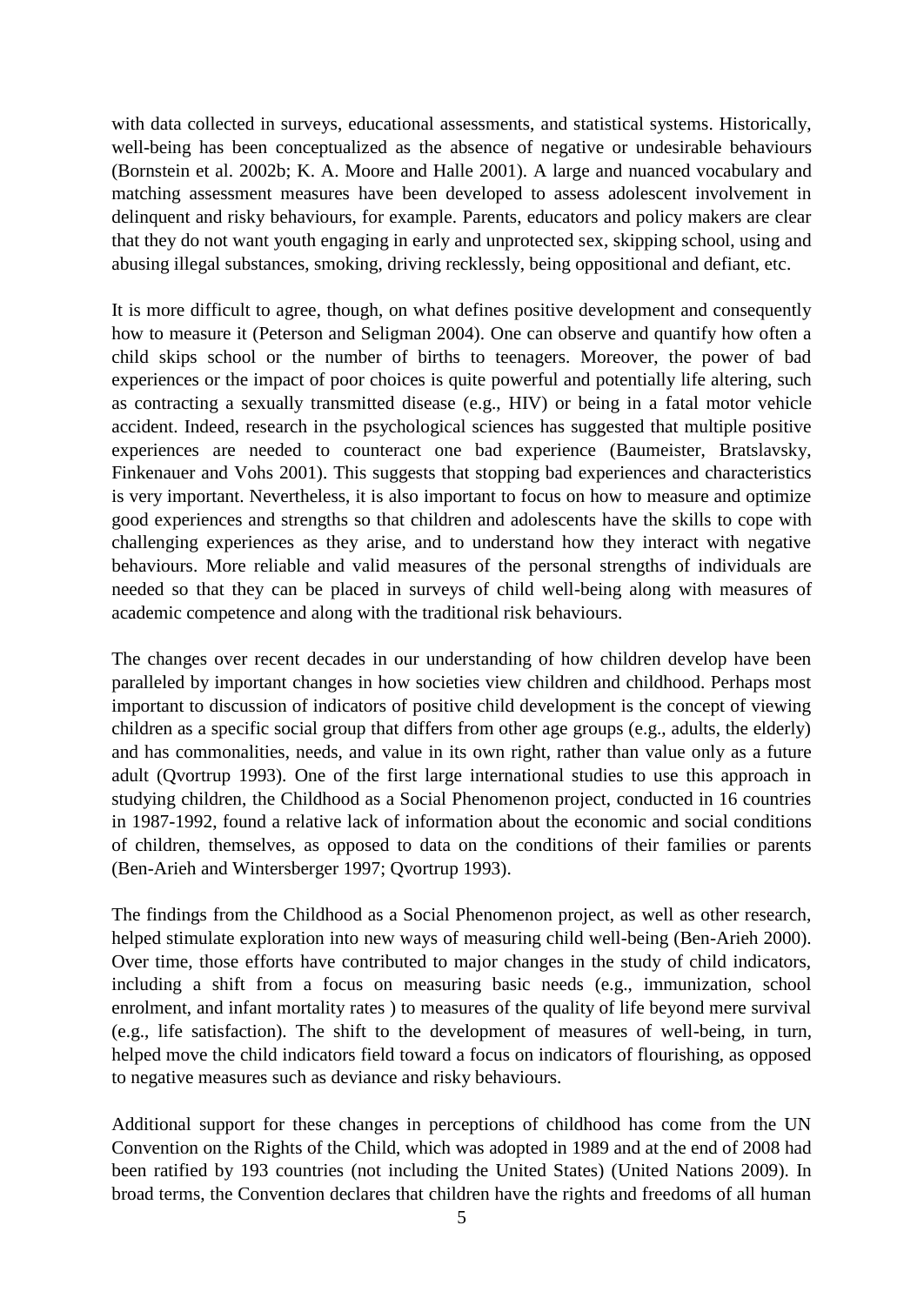beings, including adequate nutrition, health care, and education and freedom from abuse, violence, and exploitation. More specifically, participating nations agree to "undertake to ensure the child such protection and care as is necessary for his or her well-being" (Article 3), as well as "recognize the right of every child to a standard of living adequate for the child's physical, mental, spiritual, moral and social development " (Article 27). Particularly relevant to positive indicator development is article 29.1[a], which articulates the right of the child to education focused on "the development of the child"s personality, talents and mental and physical ability to their fullest potential." Furthermore, Melton and Kaufman (1997) argued for a policy framework emerging from the Convention that goes beyond checklists to ensure that children feel that they are being treated with dignity through their own participation. To that end, Landsdown (2005) applies this concept of children"s evolving capacities to envisioning a legal framework whereby children"s participation and transference of their rights might depend upon a demonstration, or assessment, of competencies. This would clearly necessitate assessments of these competencies using rigorous measures.

The Convention"s requirement that governments periodically report to the UN on how well they are implementing these obligations (Article 44) has prompted the creation of systems for gathering and reporting data on the quality of children"s lives (Child Rights Information Network 2009; Ben-Arieh and Goerge 2001).. The Convention has helped stimulate the development of new frameworks of indicators to monitor child well-being at both national (e.g., Spain, Ireland, Italy, New Zealand) and international levels (Belloti 2009; Bradshaw, Hoelscher and Richardson 2007; Bradshaw and Richardson 2009; Feixa 2007; Hanafin and Brooks 2005; Ministry of Social Development 2008; Richardson, Hoelscher and Bradshaw 2008).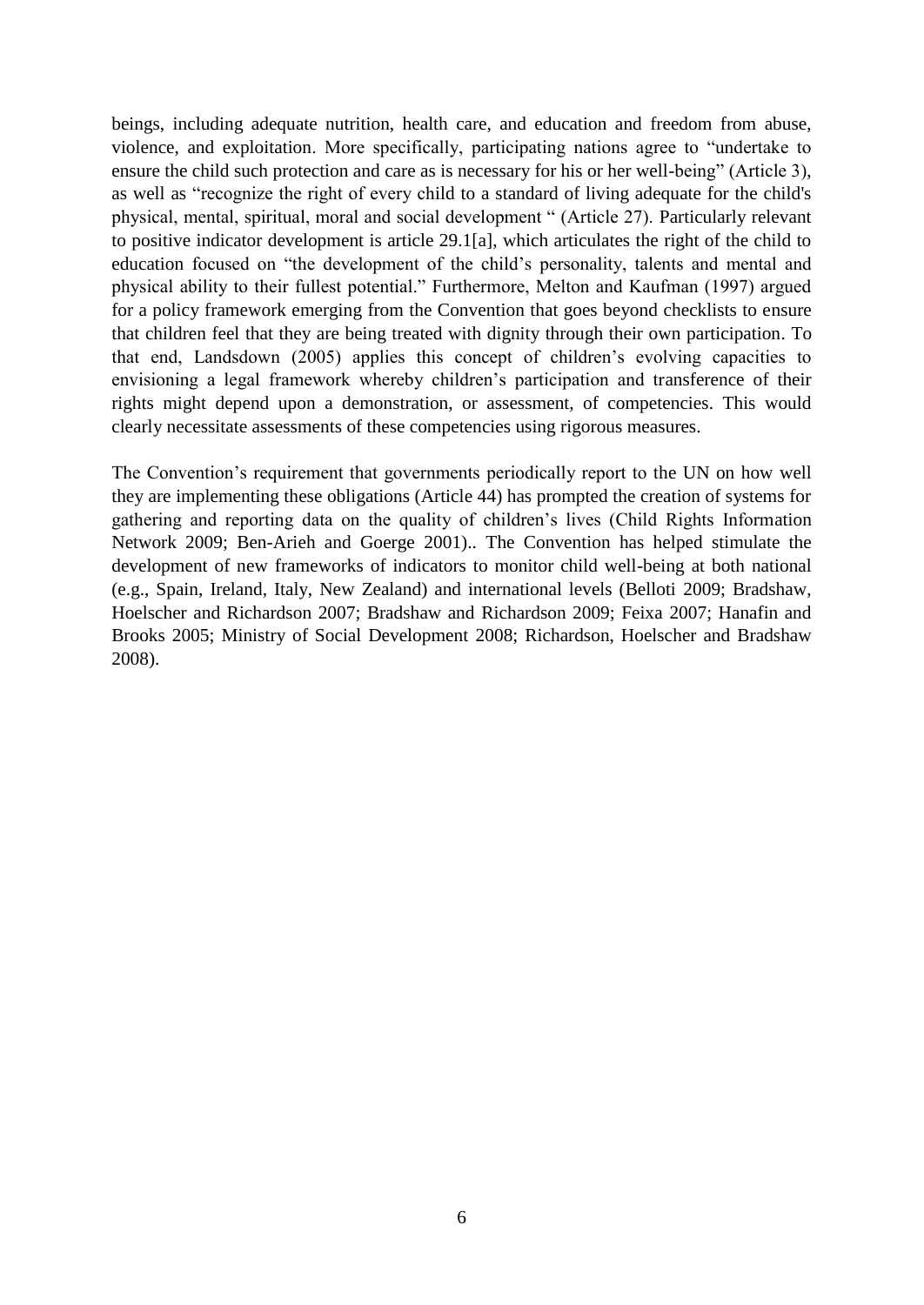# **3. THE NEED FOR POSITIVE MEASURES AND THE LIMITATIONS OF EXISTING MEASURES**

While basic research has accumulated in the fields of child development, family sciences, and human development that encompasses a strong focus on normal and positive development (Bornstein, Davidson, Keyes, Moore and The Center for Child Well-being 2002a; J. Shonkoff and D. (Eds.) Phillips 2000), the concepts, findings and measures developed in these fields have had too little penetration into policy discussions or national and cross-national databases.

A number of factors account for this lack of take-up. One reason is that the measures used by child developmental researchers in academic studies tend to be quite lengthy, which makes them expensive to include in large-scale national surveys, where a single minute of survey time can cost more than US\$100,000 (Child Trends 2003). Another reason is that there is considerable scepticism among statisticians, economists, and other quantitatively oriented researchers, who view measures of positive youth development as "squishy" and "soft". Hard data on the psychometric properties of scales, indices and items, including concurrent and predictive validity, are needed to convince survey directors that measures of social and emotional well-being can be rigorously measured and collected. In addition, available measures have generally been developed and used with local samples that lack social and economic diversity. There is a need for evidence that positive constructs and measures are valid and reliable across varied race/ethnicity, gender, and socioeconomic status groups, as well as across nations.

In addition, practitioners are clamouring for measures to use to document the outcomes of their programmes (Park 2003), and wide acceptance is being gained for the perspective that "problem free is not fully prepared" (Pittman and Cahill 1991). In fact, the OECD in its Defining and Selecting Competencies project (DeSeCo) (Rychen and Salganik 2003) highlighted the need for the development of competencies in future workers and citizens. The United Kingdom is just one example of many countries undertaking research to identify positive indicators of well-being. The U.S. Federal Interagency Forum on Child and Family Statistics has also called for more explicitly positive measures that truly assess strengths, rather than just the absence of risk (Federal Interagency Forum on Child and Family Statistics 2007). The accumulation of evidence that positive attributes are critical for healthy youth development has led to numerous similar calls for further attention to them and for the refinement of measures that can be used in further empirical research and practice. These calls have also come from reviews of research (Roberts, Brown, Johnson and Reinke 2002), by the U.S. National Academy of Sciences" Committee on Community Programs to Promote Youth Development (National Research Council and Institute of Medicine 2002), and by the NICHD Family and Child Well-being Research Network (Thornton 2001).

Fragmentation of existing measures. It is critical to use reliable and valid measures with clear and common meaning. Beyond this, the integration of measures into statistical systems for tracking and monitoring purposes creates additional challenges. For example, as noted, developmental scientists have long been interested in normal and positive development. Prominent researchers have examined multiple constructs related to healthy development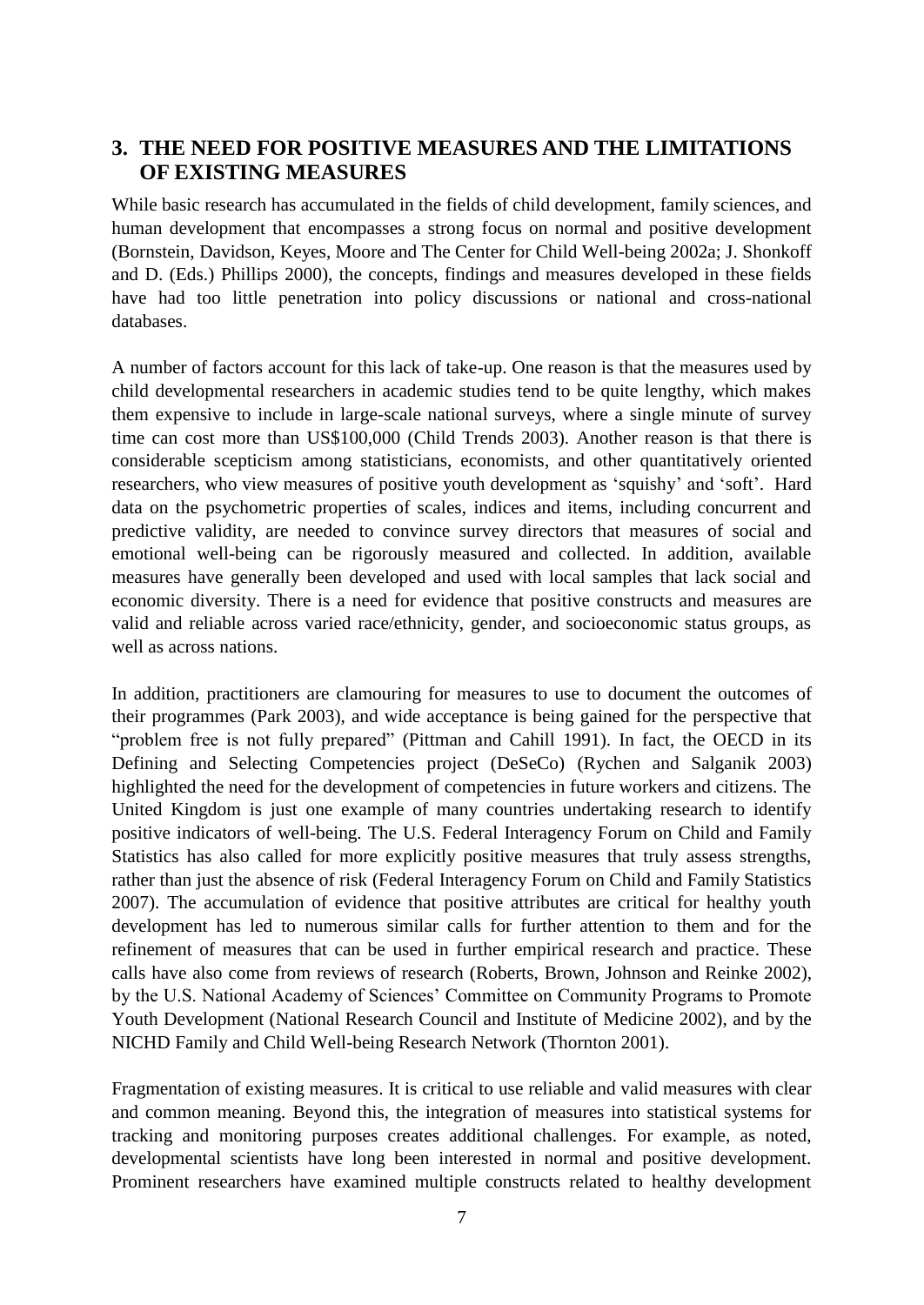such as motivation (Bandura 1997; Deci and Ryan 1985), self-esteem (Harter 1998), attachment (Bowlby 1969, 1973), and empathy (Eisenberg 1998). Their work has spanned decades, and over time, constructs have become more and more differentiated. Self-worth and self-esteem are now understood as multi-dimensional constructs including perceived academic competence, physical competence, satisfaction with one"s physical appearance, and social competence (Harter 1998). Similarly, motivation is understood in relation to one's goals (Alderman 1999; Pintrich and Schunk 1996), attributions for success (Weiner 1979), self-regulation (Zimmerman 1989), and perceived self-efficacy (Bandura 1997). Further, motivation is domain specific, such that achievement motivation in school is specific to reading, mathematics, science, history, or sports pursuits, and within those domains motivation is affected by ability and expectancy beliefs, perceived task difficulty and perceived task value (Eccles, Wigfield and Schiefele 1998). When these constructs are measured, they are assessed with very long and highly differentiated scales, which are not possible to include in national surveys given time and cost constraints (Moore and Lippman 2005). Moreover, the possibility exists that available constructs overlap substantially. The value of having a short set of items for policy makers, the public, and media argues against having overly nuanced and complex constructs. Work is needed to identify the most critical and non-redundant components of varied scales and indices.

Length of existing positive measures. Recent work in the developmental sciences has taken a more inclusive and positive approach to assessing individual characteristic; however, limitations for national tracking and monitoring systems are still present. For example, Lerner and colleagues (2005) have developed the Five Cs of positive youth development (competence, confidence, character, caring and connection) in middle school and high school youth. However, the survey associated with this conceptualization is more than 20 pages. Similarly, Peterson and Seligman (2004) have developed a classification of human virtues including 24 strengths such as creativity, persistence, kindness, leadership and humour. The measurement model includes 10 questions for each of 24 unique strengths.

Challenges of developing measures for diverse populations. Because of these limitations, adapting and developing measures for use in national and cross-national surveys needs significant work with regard to item complexity, item wording, response choice categories, and use with diverse populations to ensure their reliability and validity. Specific issues that arise when measures are developed for national and cross-national surveys include: 1) surveys that were developed as paper and pencil measures are often conducted with large national and cross-national populations over the phone or are administered in classroom settings as self-administered questionnaires; (2) providing responses on abstract concepts, particularly over the phone is a challenge, (3) response bias due to social desirability may affect responses (though this is a difficulty with problem behaviours as well); (4) concerns about item wording and complexity with low-education respondents require considerable testing; (5) cultural and language diversity of respondents also require testing of items across groups; and (6) parents are often asked to report about their children and children are often asked to report about their families, with little attention to how the choice of reporter affects data quality. Unfortunately, data collection administrators often do not have the funds to carry out this developmental research.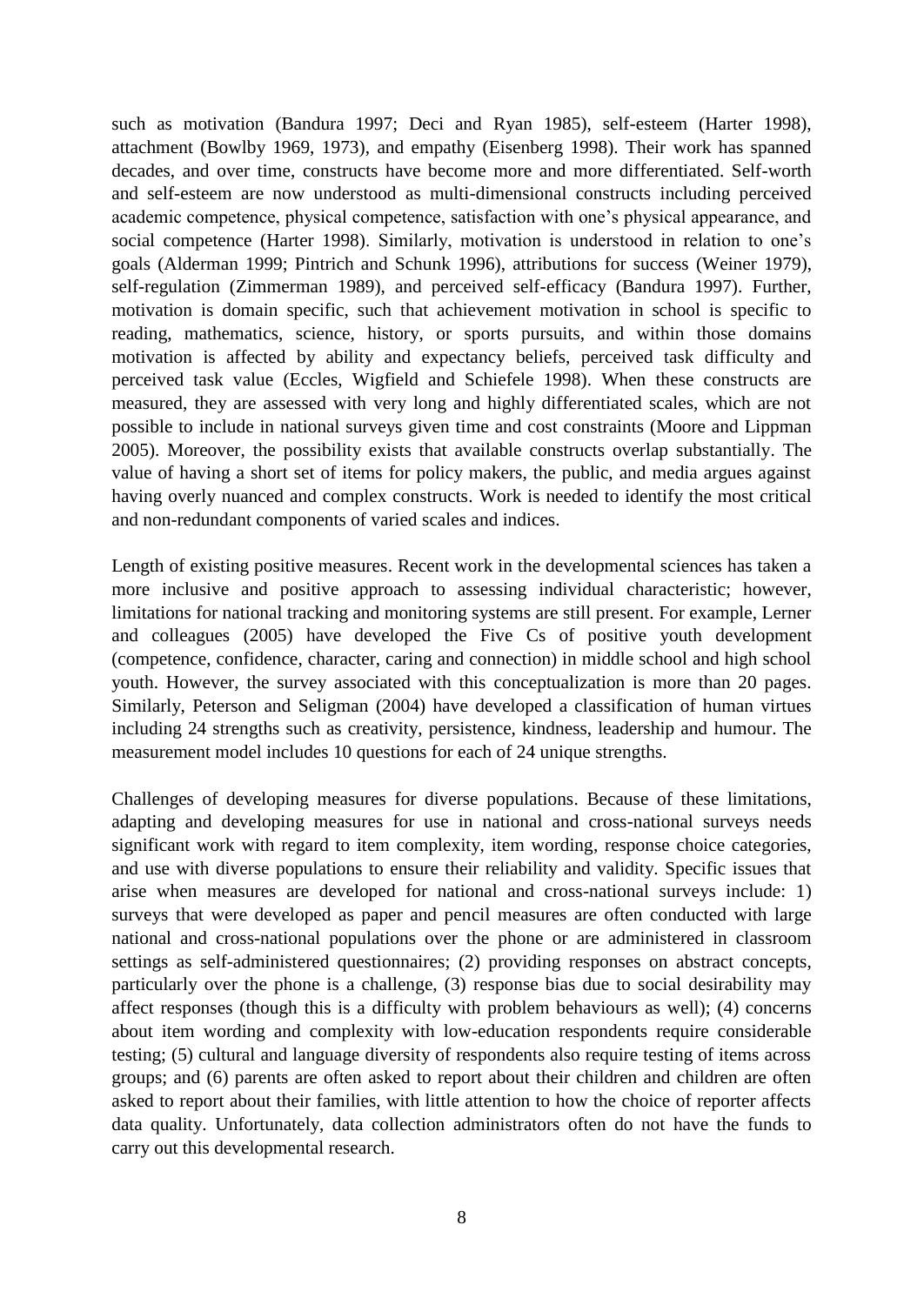Notwithstanding these challenges in developing positive indicators of child and adolescent well-being, the field ventures forward well aware of the challenges, but confident in the need for these indicators, and optimistic about the potential of positive measures across domains of child well-being.

# **4. DEVELOPING A POSITIVE INDICATOR FRAMEWORK**

In this section we review major theories that support the development of positive indicators of child well-being and review current indicator frameworks as the basis for formulating a proposed framework for positive indicator development.

#### **4.1 Theoretical Foundation for Positive Indicators**

Theories of human development are inherently positive to the extent that they describe how a healthy child develops over time in a supportive environment. Although the field of human development lacks a single unifying theory (Lerner 2002), developmental stage theories such as Erikson"s (1968; 1985) psychosocial theory and ecological approaches such as Bronfenbrenner's (1979; 1995) theory provide a useful time-space structure for integrating the several theories and concepts that explain positive child development.

Erikson"s (1968; 1985) theory proposes that the internal maturation of the individual interacts with external demands of society in eight distinct stages across the life cycle. At each stage, the individual faces a particular challenge, or crisis, that must be resolved successfully for present well-being and future development. In infancy (0-1 year), for example, the challenge is between trust and mistrust with regard to other people (especially the primary caregiver), self, and the world. Although a certain level of mistrust is advantageous (e.g., mistrust of overly hot food), successful resolution of this crisis leads to a "favourable ratio" (1968, p. 105) of trust over mistrust. The infant concludes that its caregivers are trustworthy and the world is a good, safe place. From this understanding emerges the psychosocial strength of hope, which is a positive outcome itself, as well as building block for future development.

In each of the next four stages of Erikson"s (1968; 1985) theory, successful children resolve an age-specific crisis and develop a corresponding strength that constitutes both well-being and a step toward the next challenge. For toddlers of 1-3 years, the challenge is to become more autonomous despite the possibility of failure. Preschool children (3-5 years) develop a sense of purpose when they become able to initiate and complete their own activities while learning to cooperate with other children and adults with whom they might come into conflict. School-age children (6 years to adolescence) develop competence by learning to master academic and social skills while avoiding feelings of inadequacy or inferiority in these tasks. In adolescence, the challenge is to learn who one is and where one fits into the world. Those who succeed, Erikson argues, are well prepared for the developmental tasks of adulthood while those who fail become mired in confusion.

Bronfenbrenner's (1979; 1995) ecological theory also describes interactions between children and their environment, but it provides a more detailed picture of contextual influences and their interactions with the individual. The basic unit (microsystem) in Bronfenbrenner"s model is formed by the network of interactions in any one setting (family, school, neighbourhood) where the child interacts directly with people and activities. Interrelations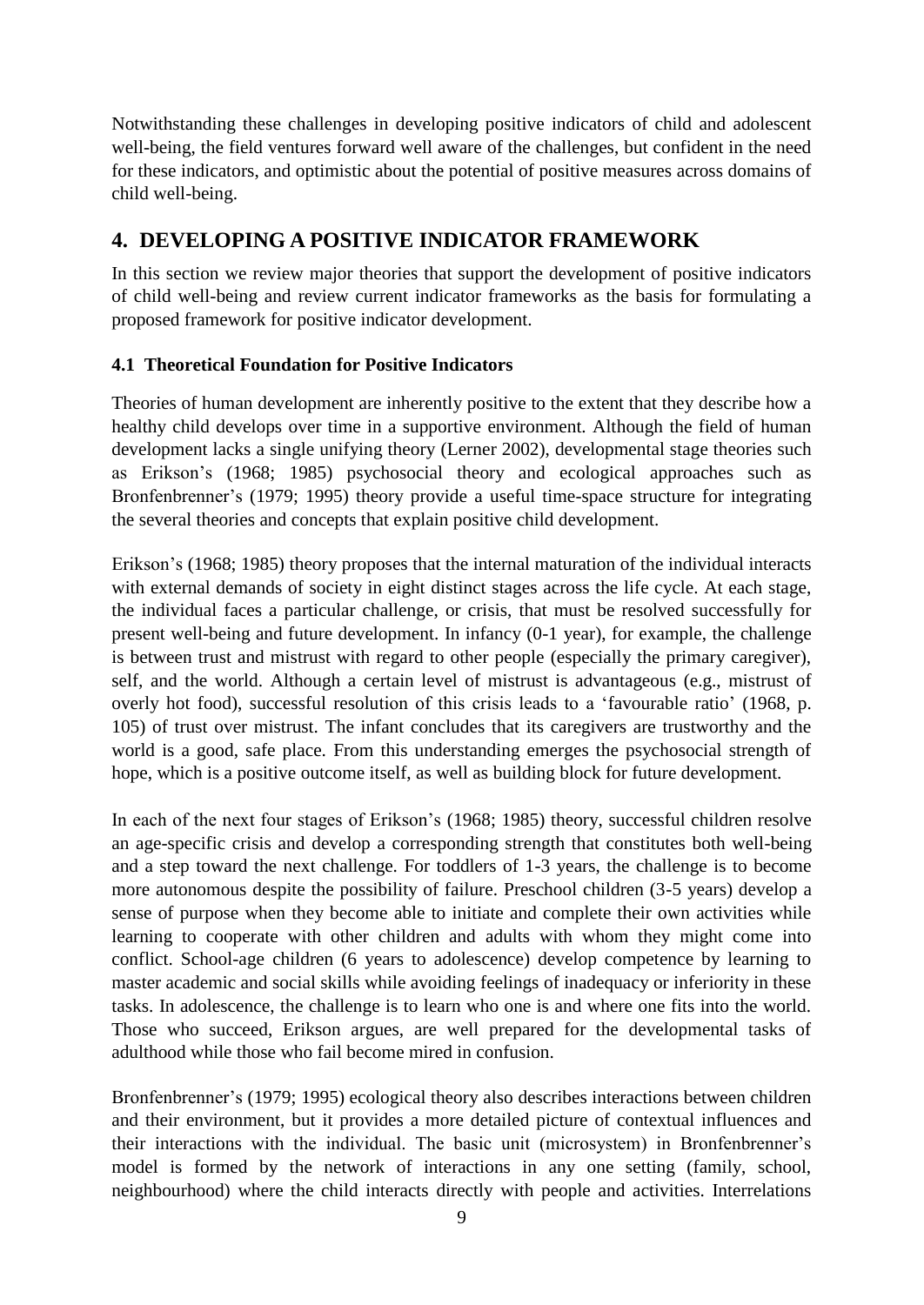among two or more microsystems (e.g., family and school) constitute a mesosystem. Beyond this structure is the exosystem, which contains settings, where the child is not directly involved but which influence, or are influenced by, a setting where the child is directly involved. The parents' work place, their groups of friends, and government social services are all settings that indirectly influence the child through their interactions with the child"s family.

The three sets of ecological structures (micro-, meso-, and exo- systems) described above constitute a child"s immediate developmental context. Such contexts differ in significant ways both between and within countries, owing to differences in economics, culture, race/ethnicity, religion, beliefs, lifestyles, and other context wide factors. The attitudes and beliefs that children develop, for example, can be expected to differ in important ways between collectivist and individualist countries and, within countries, between groups with high and low socioeconomic status. In Bronfenbrenner's (1979; 1995) model, the cultures, subcultures, beliefs, and ideologies that envelop and influence children's immediate developmental context constitute a macrosystem.

The psychosocial, ecological and social theories outlined above provide a time-spacerelationship outline for understanding child development. Other theories, however, are needed to provide a more complete picture of the developmental interaction between individual and environment, especially in the domains of physical and cognitive growth.

In the realm of physical development, genetic-environmental interaction explains much of what happens as children mature. A child's height, for example, depends on both genes and diet: good nutrition helps children grow to their full genetic potential (Gottesman and Hanson 2005). The environment also contributes to normal brain development during childhood and adolescence via sensory input that stimulates formation of the specialized neuronal circuits that enable mature thinking (Johnson 2000; Webb, Monk, and Nelson 2001). According to Piaget, thinking develops in stages to more advanced levels as children grow into adolescence (Inhelder and Piaget 1958; Piaget 1970). At each stage, novel experiences challenge children to revise their ways of thinking in order to be able to explain the new phenomena. Vygotsky placed even stronger emphasis on the role of social and cultural interaction in shaping children"s cognition (Mahn, 2003; Tudge and Scrimsher 2003). Parents, teachers, and other adults in the community provide children with apprentice-like support (scaffolding) to help them learn the skills and values of their culture. Much as good nutrition helps children grow to their genetically potential height, adult scaffolding helps children reach their cognitive potential.

Overall, the developmental theories reviewed here underscore the idea that children and their environments interact continually in the developmental process. They also highlight the complexity of that process. Child-context interactions influence growth not only in obvious domains such as physical development, but also in cognitive, psychological, and social areas as well.

In addition, social capital theory suggests the importance of including indicators of access to resources and beneficial relationships through personal or organizational networks (Coleman 1998; Putnam 1995). These networks are critical for meeting personal, familial, and social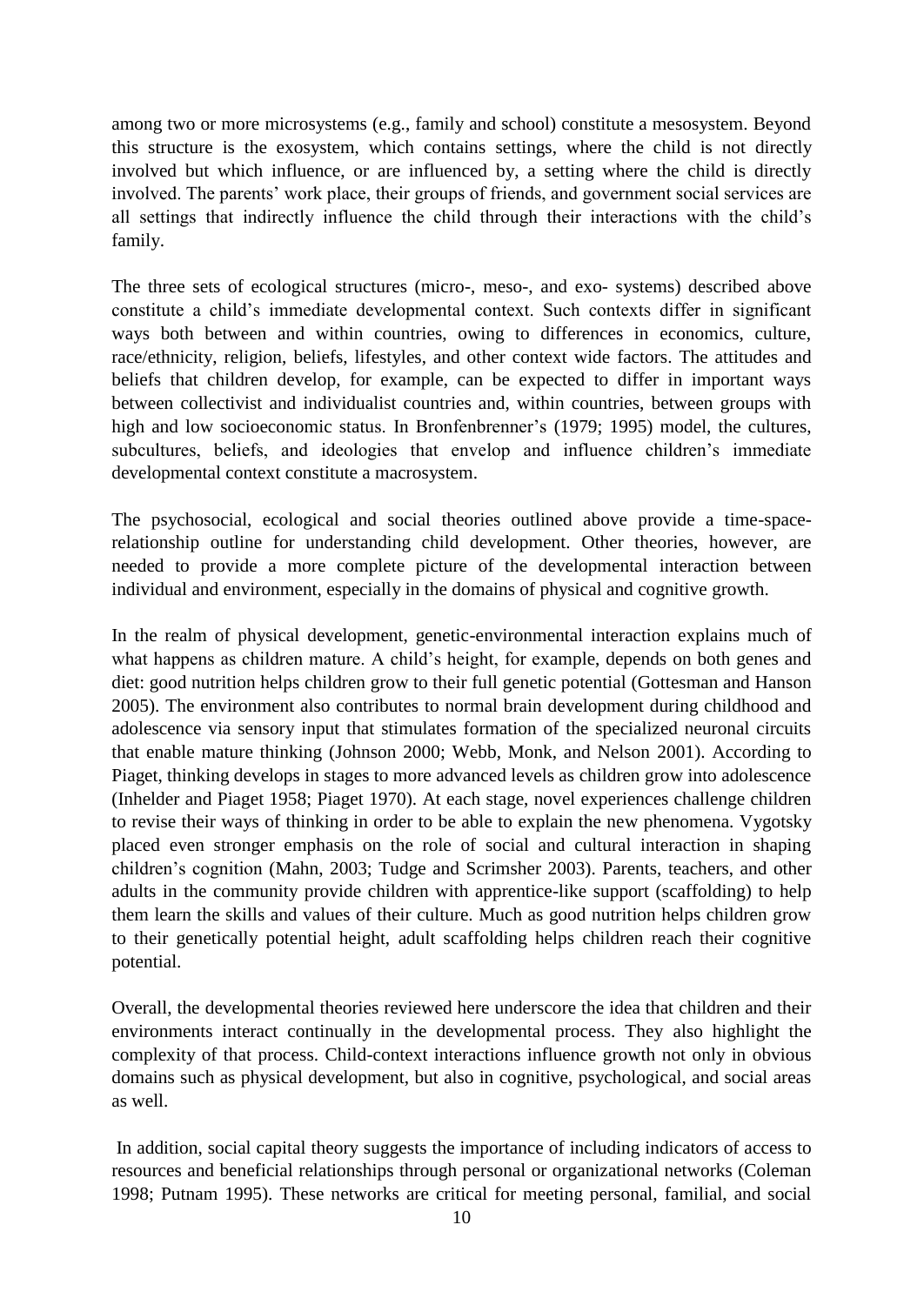needs and providing opportunities for children to succeed. Thus, our framework for positive indicator development needs to incorporate the social context in which children live and interact, including families, schools, and communities. As Ivar Frones commented at the UNICEF/OECD/EC expert meeting, social capital of children and their families is convertible into intellectual and economic capital and therefore needs to be monitored as an aspect of child well-being. Furthermore, relationships have been found to be of the highest importance to children in studies which ask children to define what makes them flourish in their own lives (Fattore et al. 2009; Mathews et al, 2006; Hanafin, and Brooks 2005). Hanafin commented at the UNICEF/OECD/EC meeting that children"s view of their lives is largely positive and their world is their friends, family, school, and pets. If their well-being can improve in these relationships, their well-being will improve overall.

The importance of contextual influences on child well-being is echoed in recent developments in the realm of children"s rights. A few centuries ago, children had little legal protection. But, over time, they have progressed from being treated as property toward having status as persons with rights to both self-determination and nurturance (Hart 1991). The UN Convention on the Rights of the Child, adopted in 1989, spells out broad international agreement about children"s rights to well-being in a comprehensive array of contextual domains (UN 2009). Arguing that the family is the "natural environment for the growth and well-being of all [society's] members and particularly children', the Convention states that governments should support families in their child-rearing work and that children should "grow up in a family environment, in an atmosphere of happiness, love and understanding" (preamble). The Convention also recognizes that extended-family members and others in the community, as well as parents, can play roles in ensuring that children enjoy the rights covered by the agreement (article 5). The convention outlines rights in other contexts, including schools (articles 28 and 29), religious institutions (article 14), arts and cultural centres (article 31), and places for leisure, play, and recreation (article 31). In short, the Convention states that children have rights in contexts throughout their environment, suggesting that society has an obligation to protect those rights by ensuring that the various contexts have at least the minimal amount of resources needed to foster child well-being and development (Melton 1996, 2008).

Theories of economic development and human capital formation have also indirectly contributed to work on positive child well-being indicators. Amartya Sen"s work focusing on individual"s capabilities, including positive freedom, influenced the creation of the Human Development Index (HDI) and the [Human Development Report,](http://en.wikipedia.org/wiki/Human_Development_Report) published annually by the [United Nations Development Programme](http://en.wikipedia.org/wiki/United_Nations_Development_Programme) since 1990. The HDI ranks countries on normalized measures of [life expectancy,](http://en.wikipedia.org/wiki/Life_expectancy) [literacy,](http://en.wikipedia.org/wiki/Literacy) [educational attainment,](http://en.wikipedia.org/wiki/Educational_attainment) and [GDP per capita.](http://en.wikipedia.org/wiki/GDP_per_capita) These measures are associated with greater opportunities for individuals in the areas of education, health care, income, and employment. This widely used index and its constituent measures pertain to total populations, not children. For example, it is adult literacy and educational attainment that are included in the index. However, it implies the need to measure and monitor these opportunities for children and youth, as well as the contributing factors and contextual interactions which create such opportunities and which therefore can improve a country"s index. It is important to distinguish measures for children and youth from those for adults, because of changes across cohorts and because the latter are often not developmentally appropriate for children.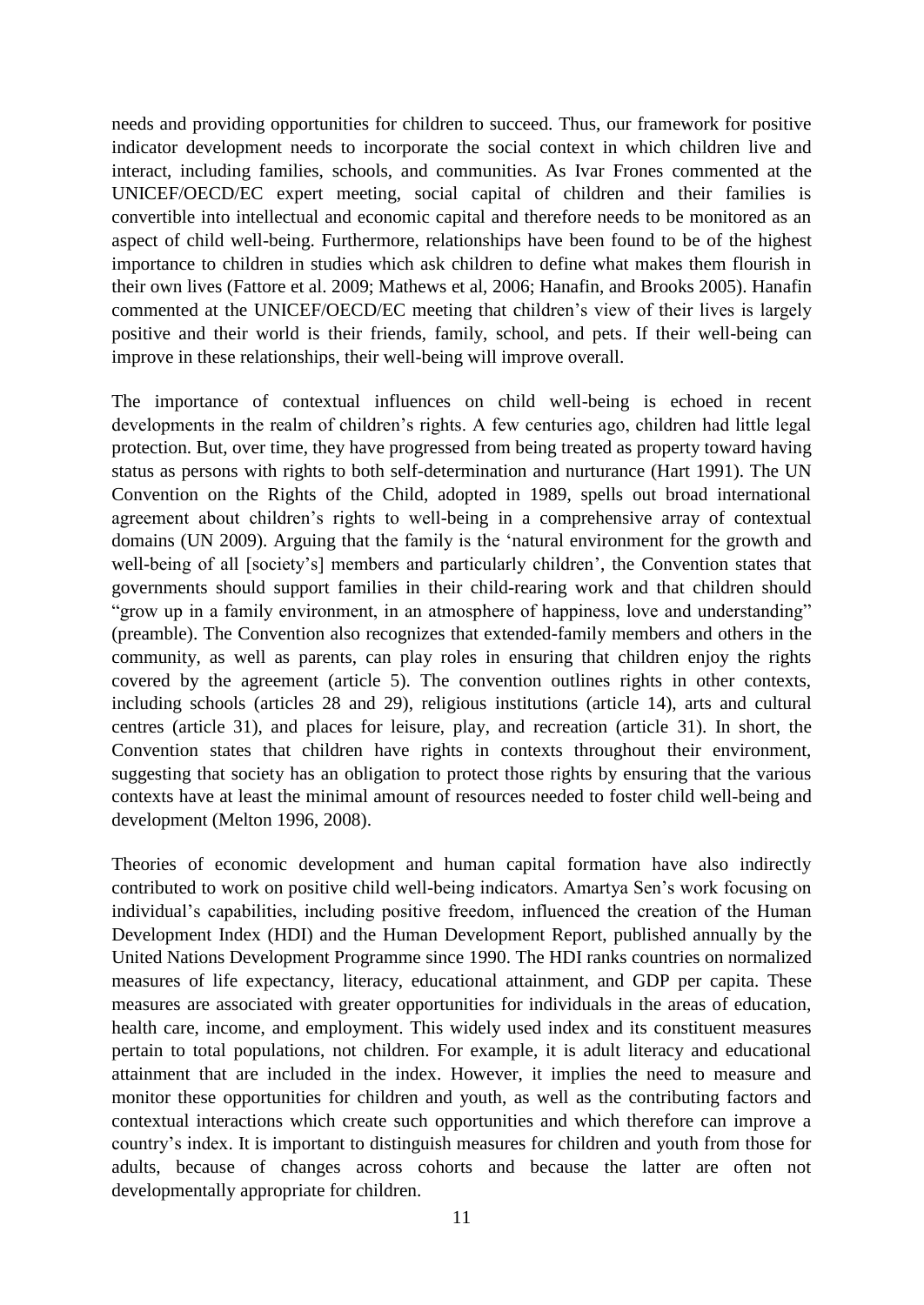Theory from multiple research fields (e.g., workforce development, human rights, human development and social capital formation, health policy, developmental psychology, sociology, and education) therefore suggest the need for development of positive measures.

In the following section, we use each of these perspectives to help guide our review of current frameworks of positive indicators of child well-being.

### **4.2 Current Frameworks of Positive Indicators**

In searching the literature for current frameworks of positive indicators, we focused on institutions and academic fields that commonly develop and use frameworks of child wellbeing: national and international agencies, schools, youth-development organizations, and the academic fields of developmental psychology, positive psychology, and sociology. We identified 43 frameworks and reviewed them for:

- coverage (Does it cover physical, psychological, cognitive, social, or other domains?),
- developmental focus (What stage(s) of child development does it focus on?),
- contextual elaboration (What environmental settings does it include, and are they distinguished from child well-being per se?), and
- positive perspective (Is the framework generally positive, primarily negative, or does it contain a mix of positive and negative indicators?).

Descriptions and reviews of all the frameworks are presented in Appendix A.

Below we highlight eight of the frameworks. These examples are intentionally positive in that their domains and indicators predominantly reflect positive child well-being. Each example has some limitations in terms of other selection criteria outlined above, and we discuss these qualifications as well. Two of the examples are from international research. Two each are drawn from the fields of positive child and youth development and developmental psychology. One example comes from positive psychology, and another represents socialcontext frameworks.

#### **4.3 International Frameworks**

Multi-National Project. The Multi-National Project for Monitoring and Measuring Children's Well-Being, begun in 1996, evolved out of a cross-disciplinary collaboration of more than 80 experts in 28 countries who aimed to develop improved capabilities for monitoring child well-being around the world (Ben-Arieh 2007). The project is currently working to develop universal measures of child well-being that are also culturally sensitive. Nearly 50 indicators have been identified and aggregated into 13 sub domains and five domains:

- Safety and physical status
- Personal life
- Civic life
- Children's economic resources and contributions
- Children's activities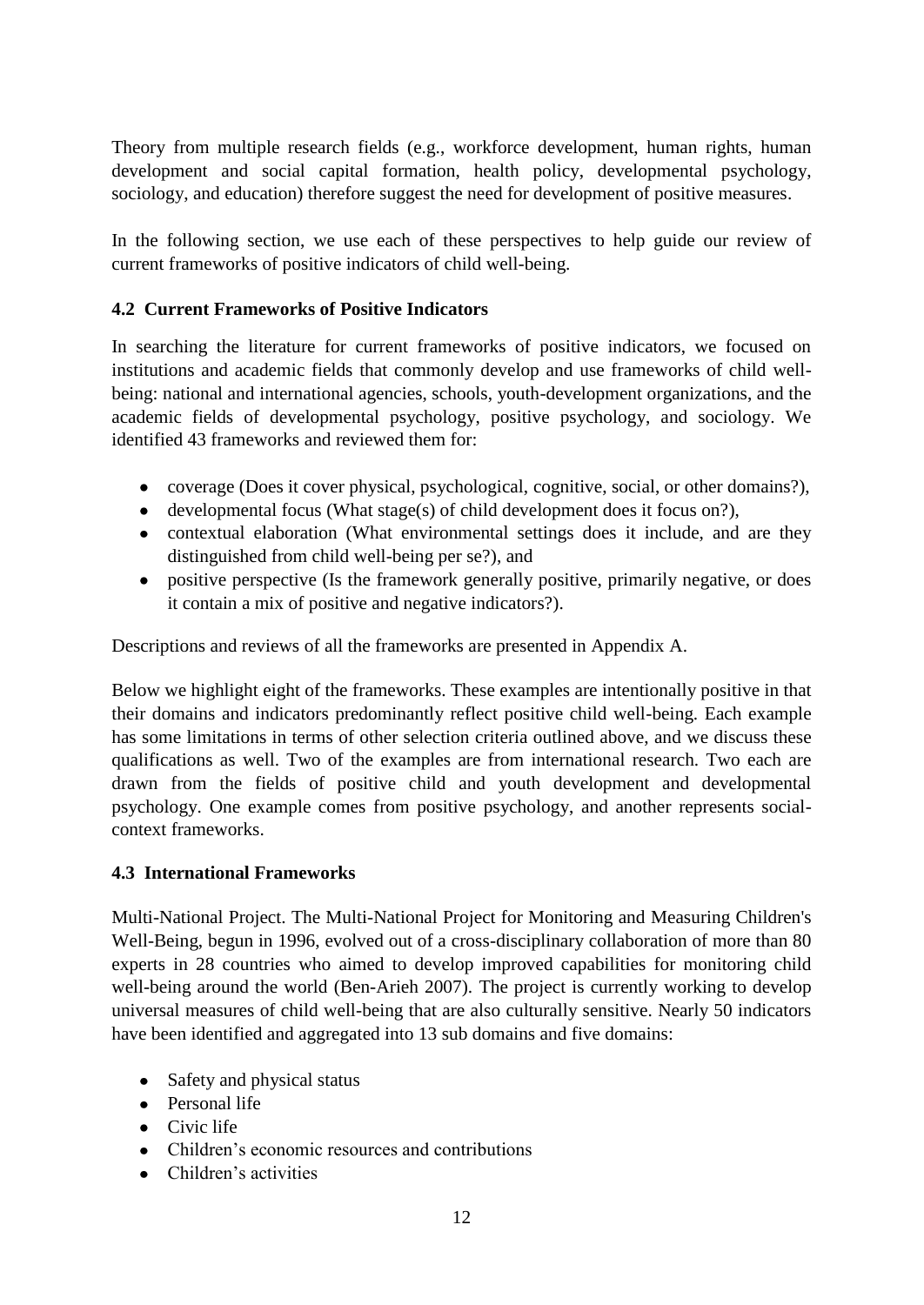Indicators in the framework are predominately positive or neutral, with some negative indicators (fewer than 30%) clustering in the areas of safety and economic well-being (Ben-Arieh 2007). Domains and sub domains cover commonly recognized areas of child wellbeing, as well as contextual indicators related to the family's economic security. The framework does not focus on a specific stage of child development, and it is unusual in having a domain devoted to children"s economic resources and contributions to the family.

*Definition and Selection of Key Competencies (DeSeCo) Project*. The DeSeCo Project was created by the Organization for Economic Cooperation and Development to complement youth monitoring by its Program for International Student Assessment, which assesses knowledge and skills in reading, math, science, and problem solving (Organization for Economic Cooperation and Development 2005; Rychen and Salganik 2003). The project has identified three broad categories of competencies that individuals need to help them (and societies) cope with the complex challenges and demands of modern life and globalization. The competencies are not well-being outcomes per se; rather, they are preliminary requirements for successful outcomes in the areas of employment/income, health/safety, social connection, and political participation:

- 1. Acting autonomously
- 2. Using tools interactively
- 3. Functioning in socially heterogeneous groups

The domains and indicators in this framework all reflect positive development and focus on youth close to finishing compulsory education (Organization for Economic Cooperation and Development 2005). Indicators represent various aspects of cognitive, psychological, and social development but not physical development. The framework does not include measures of contextual factors, but the competencies are intended for use in multiple contexts.

#### **4.4 Positive Child and Youth Development Frameworks**

National Research Council (NRC) framework. The framework developed by an NRC panel on community-based programmes for youth in the United States is most comprehensive in identifying the assets needed to facilitate successful passage into adulthood (Eccles and Gootman 2002). The panel's work emphasizes the importance of adolescents' having assets in all four domains so that they can cope with and adapt to the tasks they face as they move into adulthood.

- Physical development
- Intellectual development
- Psychological and emotional development
- Social development

The constructs in this framework are essentially all positive (Eccles and Gootman 2002). Physical, intellectual, psychological, and social development in adolescence are covered by the framework. It does not include separate contextual domains, but the researchers do list eight supportive experiences that youth should encounter in any setting (e.g., family, school,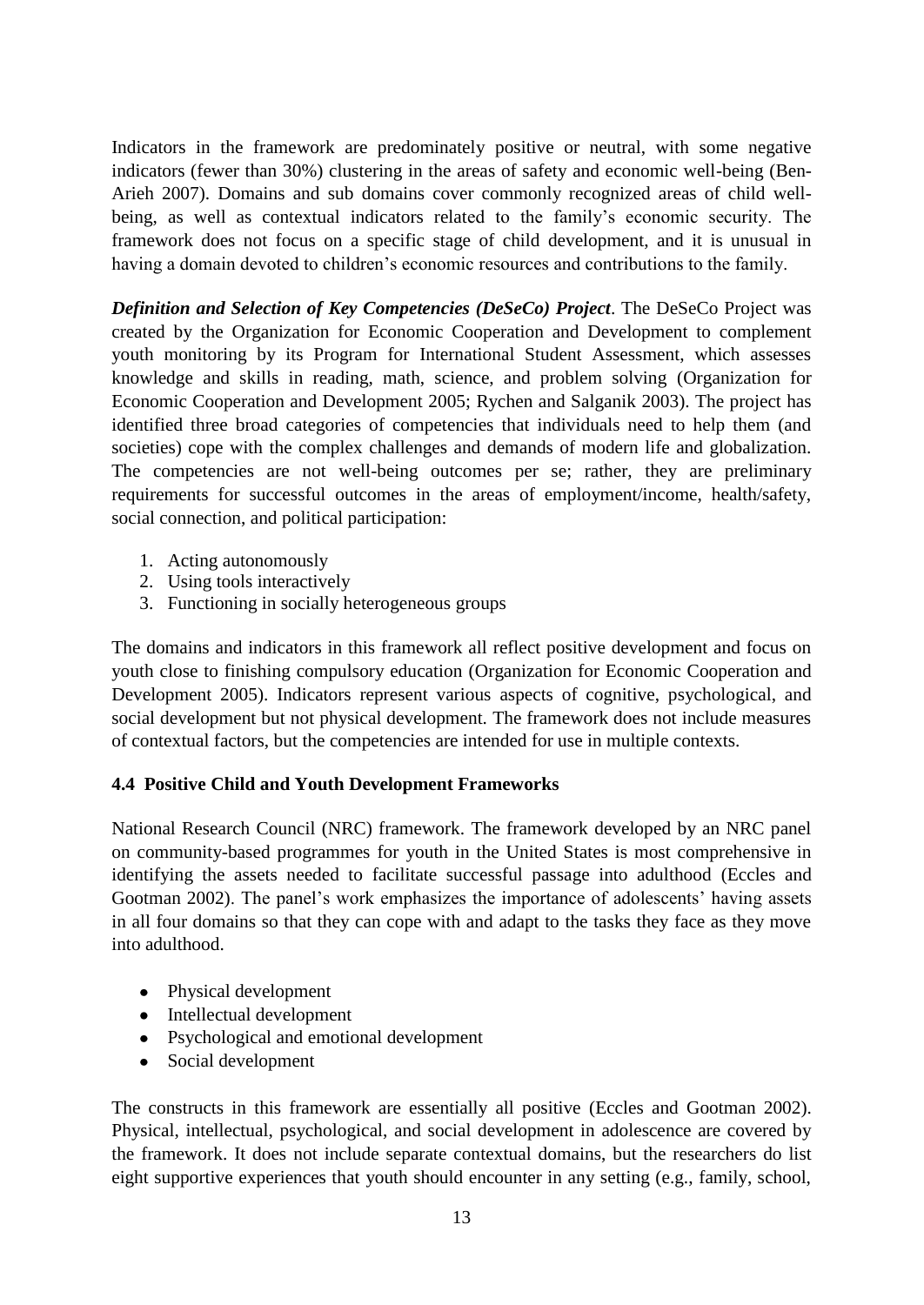neighbourhood, community programme) to promote positive adolescent development (see appendix).

Positive youth development (PYD) framework. Researchers in the PYD movement have developed a "five Cs" framework of positive youth development (Lerner, 2005; Lerner, Lerner, Phelps and Colleagues 2008). This approach is based on the idea that if young people manifest the characteristics represented by the five Cs (listed below) across time, they will be on a trajectory toward an "idealized adulthood" that includes contributions (a sixth C) to self, family, the community, and its institutions.

- 1. Confidence
- 2. Competence
- 3. Connection
- 4. Character
- 5. Caring
- 6. Contribution

This is an assets-based framework, but deficit indictors are used in measuring risk and problem behaviours (Lerner 2005; Lerner et al. 2008). The framework focuses on the second decade of life and includes domains covering psychological, cognitive, and social development, but not physical development. Although the framework does not cover contextual factors, the approach includes the collection of context-related data pertaining to family, schools, and communities.

#### **4.5 Developmental Psychology Frameworks**

College and workplace readiness framework. This framework was developed to help address the question of what competencies high school students need to be ready for college, the workplace and a successful transition to adulthood in general (Lippman, Atienza, Rivers and Keith 2008). It uses a revision of the NRC framework (see above) which was expanded to include a domain for spirituality:

- 1. Physical development
- 2. Psychological development
- 3. Social development
- 4. Cognitive development
- 5. Spiritual development

The framework"s competencies are all positive. Its domains cover commonly recognized areas of adolescent development, and it is one of the few frameworks to designate a separate domain for spiritual development (Lippman et al. 2008). It synthesizes the consensus among three streams of research (youth development, college readiness, and workplace readiness) on the most critical competencies needed for success across fields. The framework focuses on high-school-age youth and does not include contextual indicators apart from those reflecting workplace safety and social support.

Microdata child well-being index. This index was developed using individual-level data (microdata) from a relatively new U.S. source, the National Survey of Children"s Health,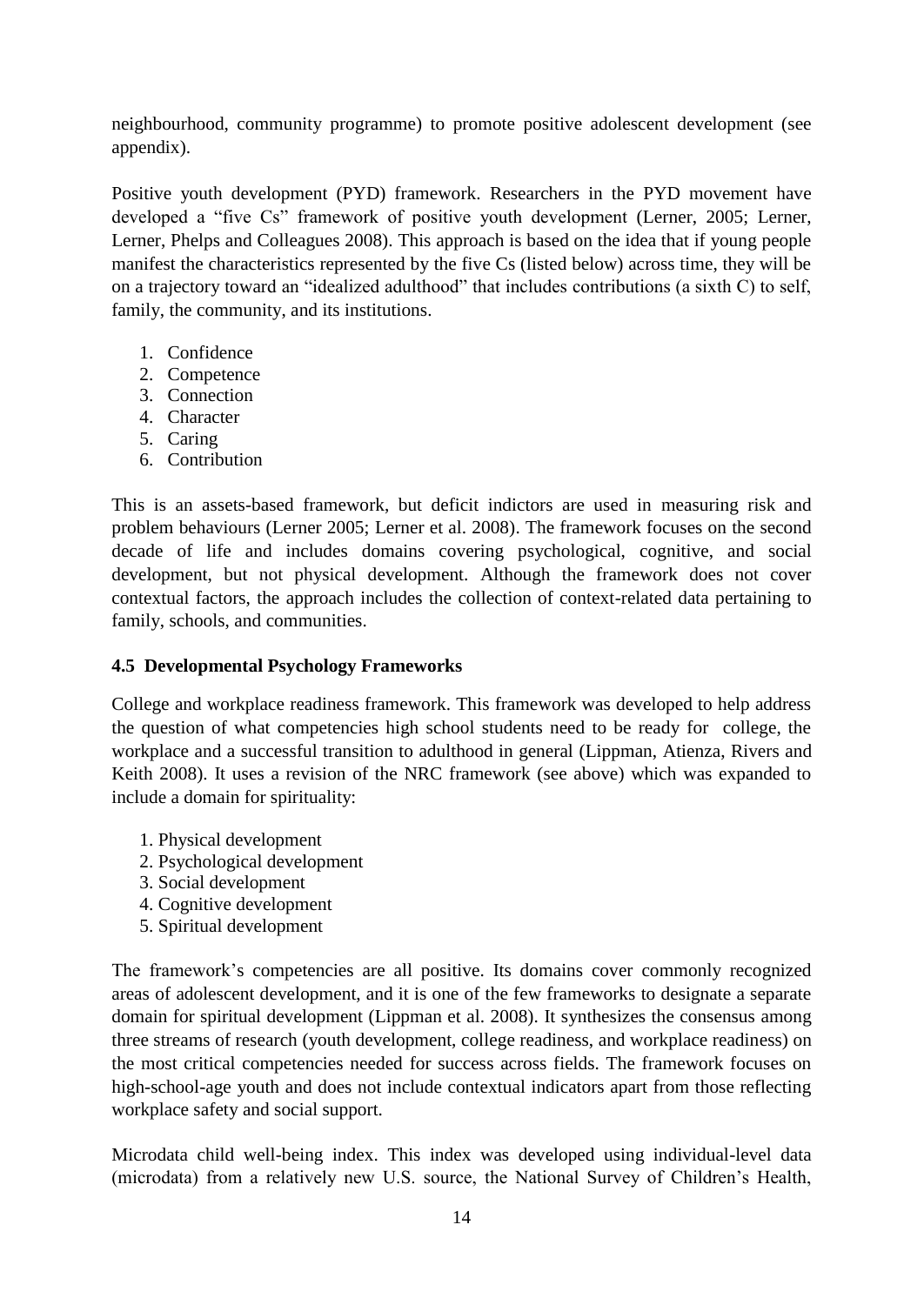which was conducted for the first time in 2003-2004, repeated in 2007, and which is expected to be repeated every four years Moore et al. 2008). The index is based on 69 indicators aggregated into four individual domains and three contextual domains, with separate indices for children ages 6-11 years and 12-17 years. The indicators represent normative development across comprehensive individual and contextual domains at each of these two stages of development, which sets it apart from other frameworks. Each age-level index has separate indices for individual and contextual factors. Researchers planned to have an additional contextual domain (schools) and another age category (ages 0-5), but there were insufficient data for these extensions of the indices.

#### Individual well-being

- 1. Physical
- 2. Psychological
- 3. Social
- 4. Educational/intellectual

#### Contextual well-being

- 5. Family
- 6. Community
- 7. Sociodemographic

Indicators are scored so that a value of 1 equals a positive condition and a value of 0 equals a non-positive, neutral, or deficit condition ( Moore et al. 2008), using objective criteria for scoring positive thresholds, to the extent possible. For some indicators, a value of 1 indicates the absence of a disease or other negative factor.

#### **4.6 Additional Frameworks**

Values in Action (VIA) framework. The VIA framework was created following a review of what major religious and philosophical traditions had to say about virtues (Seligman 2002). Researchers found six virtues that were relatively common across the literature and then identified 24 strengths, which they call moral traits, which lead to these virtues.

- 1. Wisdom and knowledge
- 2. Courage
- 3. Humanity and love
- 4. Justice
- 5. Temperance
- 6. Transcendence

Given that the indicators are all virtues, the framework is entirely positive (although indicators involve both positive and negative measures, with the latter being reverse coded) (Seligman 2002). The framework has domains that cover psychological, social, and spiritual well-being but not physical or cognitive well-being. The framework is used with both adults and children. Indicators in the children"s version are general and do not focus on a single developmental stage. The framework does not have any measures of context.

Search Institute Assets framework. Search Institute developed its framework as part of a comprehensive change effort designed to focus community assets on strengthening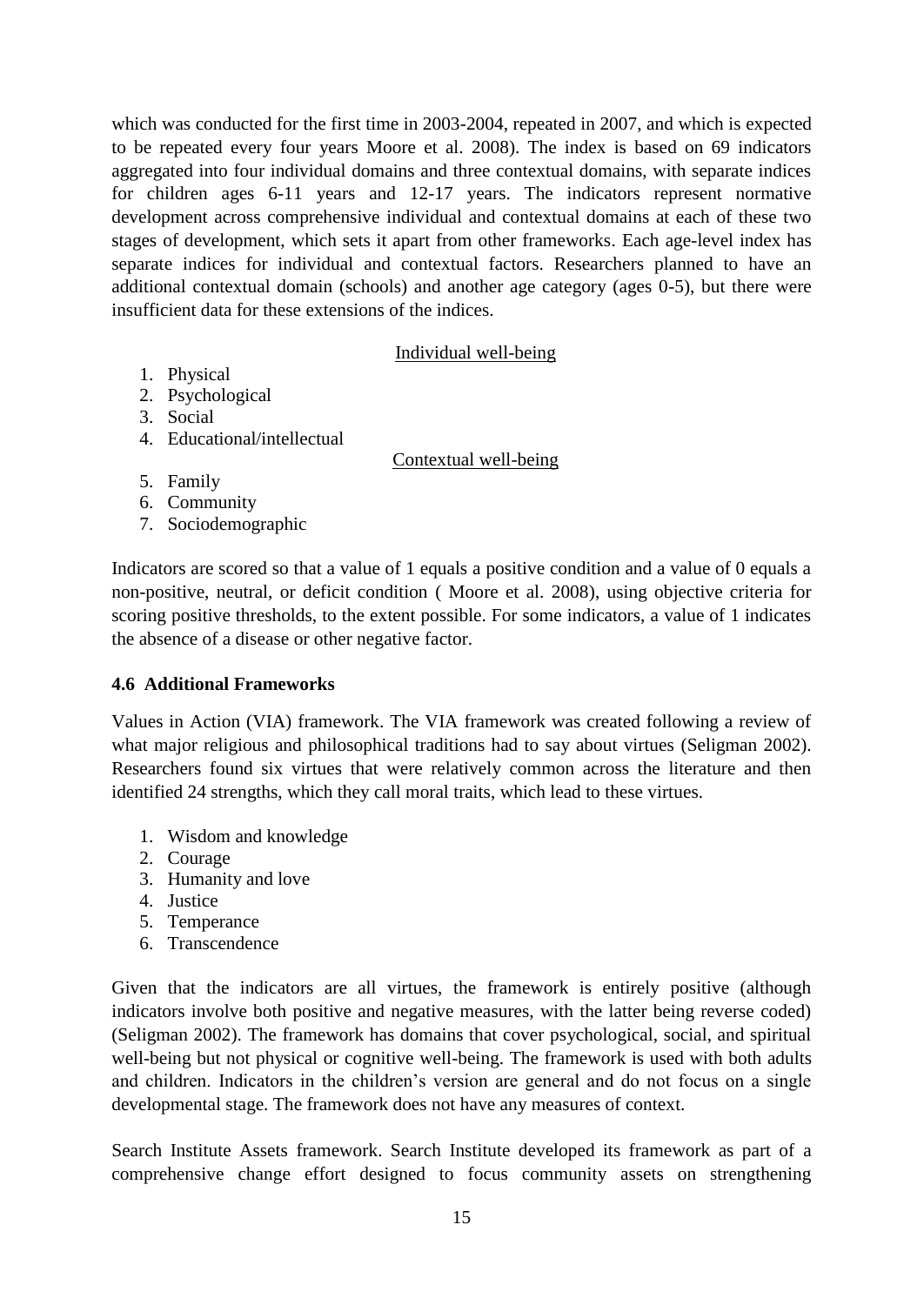developmental processes for children and youth (P. L. Benson, N. Leffert, P. C. Scales and D. A. Blyth 1998; Search Institute 2008). The framework includes 40 developmental assets – 20 pertaining to the child (internal) and 20 to the child"s context (external) – which are aggregated into eight domains:

Internal assets

- 1. Commitment to learning
- 2. Positive values
- 3. Social competencies
- 4. Positive identity

External assets

- 5. Support
- 6. Empowerment
- 7. Boundaries and expectations
- 8. Constructive use of time

Different versions of this assets-based framework have been developed for use with children in early childhood (ages 3-5), middle childhood, and adolescence (Search Institute 2008). Indicators are all positive, and they vary appropriately to match the corresponding developmental stage. The framework has domains covering psychological, social, and spiritual development but not physical or cognitive development.

In summary, a number of promising frameworks of positive indicators have been created in recent years. Although each is limited to some extent in terms of coverage, contextual elaboration, or developmental specificity, several offer good examples of one or more of these criteria. The Multi-National Project, NRC framework, microdata, and college and workplace readiness framework are comprehensive in describing a broad range of important domains of child well-being. The microdata child well-being index and the Search Institute framework distinguish and elaborate several contexts that influence well-being. Several frameworks show developmental specificity, either by focusing on one developmental stage (e.g., DeSeCo Project, PYD framework) or by incorporating multiple age-specific frameworks (e.g., Search Institute framework and the microdata child well-being index).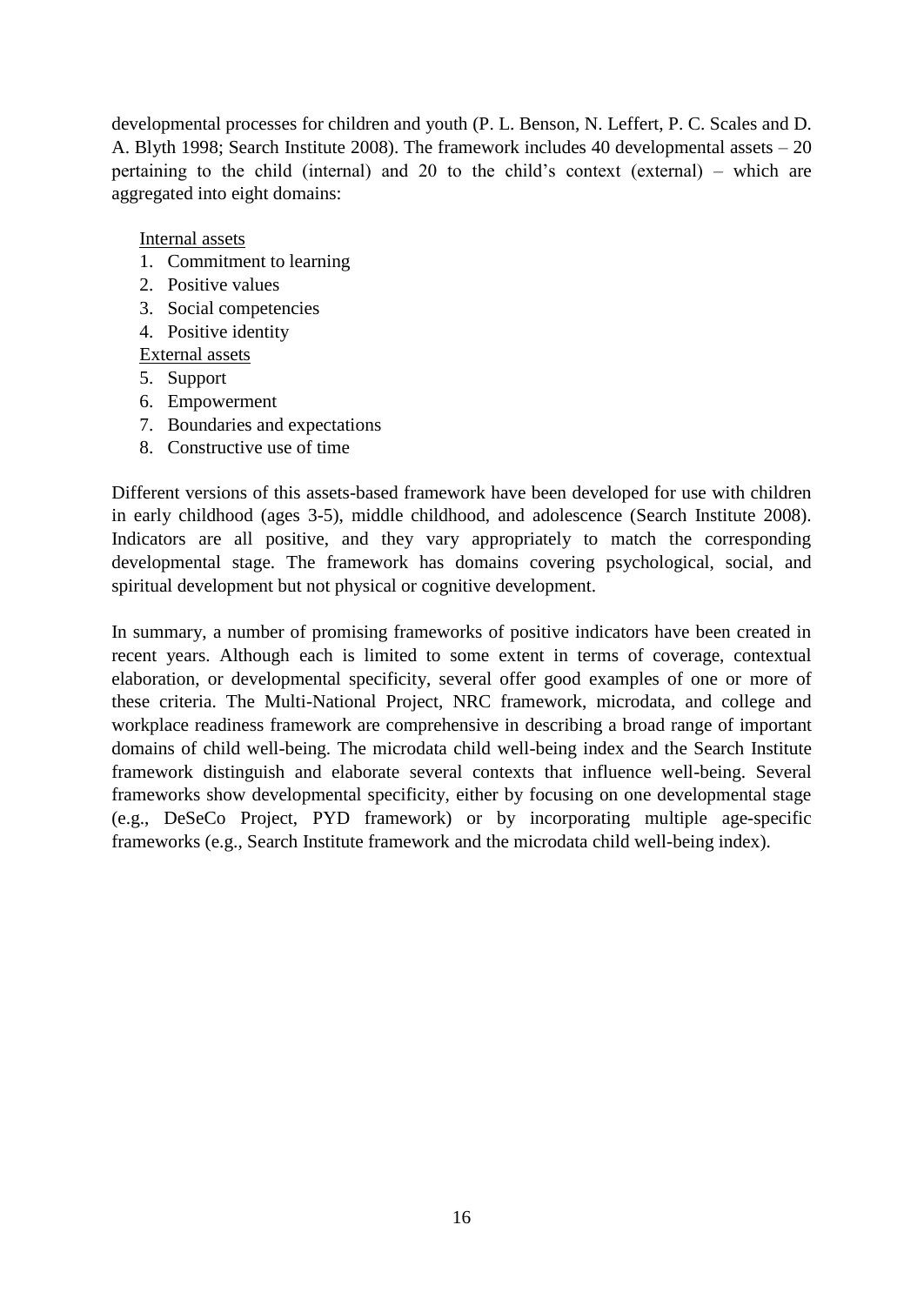# **5. A COMPOSITE POSITIVE FRAMEWORK**

Building on the theoretical and empirical work done to date, we next suggest a conceptual framework that might provide a basis for further positive indicator development. This framework reflects several critical conceptual points. Specifically, the framework distinguishes child well-being from the contexts in which children live. It also identifies a category for relationships, and distinguishes this category from both child well-being outcomes and contexts. In addition, the framework views child well-being, relationships, and contexts as multi-dimensional. It also acknowledges the need for age-specific constructs and measures.

Child well-being domains. Although indicators are often collected within silos, such as education only or health only, it is widely recognized that well-being incorporates numerous domains. A common categorization, discussed above, includes:

Physical health, development and safety; Cognitive development and education; Psychological and emotional development; and Social development and behaviour.

Coverage of these domains tends to be quite uneven and, within the domains, coverage of positive and negative constructs tends to be quite uneven. For example, health and safety problems are tracked more closely than positive health indicators; and the social behaviours that are measured tend to include behaviour problems such as drug use and violence. Indicators of psychological and emotional well-being are the least well-monitored in national and international data systems.

Relationships represent a more complex issue. Objections have been raised to including relationships as a child indicator because relationships are not located solely in the individual. But children and youth are active participants in creating relationships, and sometimes relationships are viewed as indicators of child well-being (Hair et al., 2003); however, sometimes they are seen as inputs to children"s development. Moreover, relationships are not a measure of the external contexts in which children develop in the same way that housing, social services, transportation systems, and school characteristics are measures of the contexts that children and youth experience. Relationships are extremely important to the development of children (and adults) and are described as the most important aspect of their well-being by children, as noted above. Relationship quality is highly related to child wellbeing outcomes, and accordingly needs to be monitored (Scales 2003). Candace Curry, the principal investigator of the WHO Health Behaviour of School-Aged Children survey, has found this to be true in the HBSC data as well and so stated at the UNICEF/OECD/EC meeting. We therefore suggest that relationships be a separate category, distinct from the domains of child well-being but also distinct from contextual measures as well. This adds a category, Relationships, to our previous work. This addition addresses an ambiguity in the previous treatment of relationships in indicator systems.

Another critical issue, we think, is the distinction between indicators of child well-being and indicators of social context. Many systems and indices of child well-being combine measures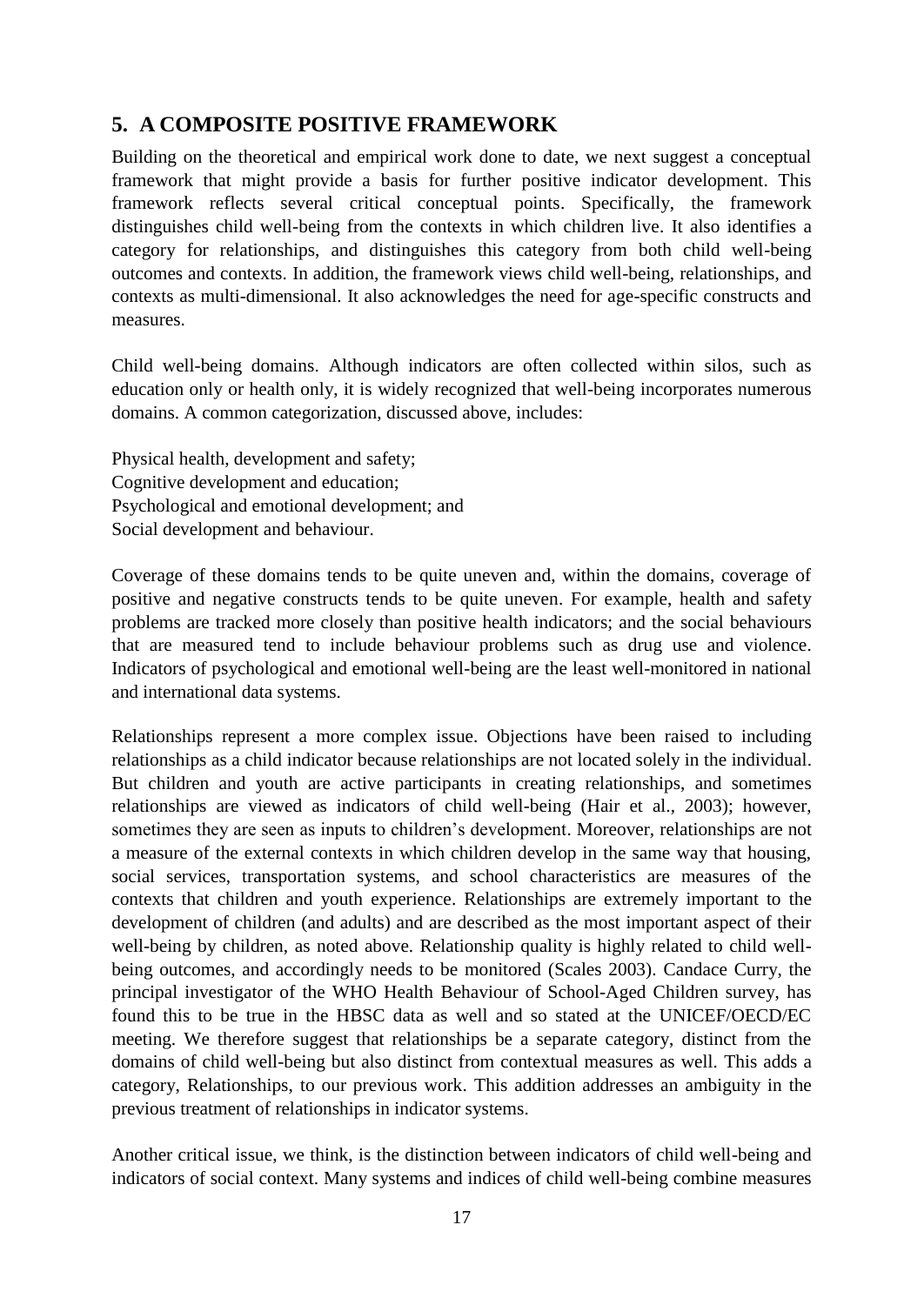that are specific to the well-being of children with measures that describe children"s contexts. It is sometimes suggested that contextual factors such as family structure, family income, and social service receipt represent indicators of child well-being. However, we contend that such measures of context represent inputs into the development and well-being of children and that it is extremely important not to confuse measures of context with measures of child wellbeing outcomes. Indeed, it is typically argued that family, school, and community contexts affect children"s development and well-being; that is, they are independent variables while child outcomes are dependent variables. We argue, as in Bronfenbrenner's interactive ecological models (Bronfenbrenner 1998), that the process of interaction between the individual and context is central to human development, and contexts are therefore very important to measure in indicator systems; but they should be carefully distinguished from child well-being outcomes. If the two are conflated, as is often the case in existing indicator systems or indices, it is impossible to distinguish where policy and or programme interventions can be most helpful.

Moreover, we find that child outcome and context measures are only moderately correlated. Specifically, in as yet unpublished analyses, we have developed positive and negative indices of child well-being, as well as positive and negative indices of children"s contexts. We find that, while the contextual indices are significantly correlated with the outcome indices, the correlations are modest, generally ranging from .10 to .30. [We have also developed an omnibus measure of the "condition of children" that combines child outcomes with child contexts; but the construction of that omnibus index carefully distinguished measures of contexts from measures of outcomes (Moore et al., 2008).]

Thus, domains are defined for individuals, for relationships, and for contexts in the framework below. Building on Bronfenbrenner"s ecological model, we suggest that constructs and indicators regarding the Relationships and Context domains be identified within five domains: family, peers, school, community, and the larger macrosystem.

As shown in Table One, there are three over-arching categories and four to five domains within each category. In addition, within each domain, there are multiple and distinct constructs that need to be measured to provide a full picture of development in that domain.

While there are many reasonable ways to identify child well-being domains, we suggest four here: physical health and safety; cognitive development and education; psychological/emotional development; and social development and behaviour. The three categories and the domains within each are summarized below; and the constructs within each domain are shown in the table below.

Individuals

Physical health, development, and safety Cognitive development and education Psychological/emotional development Social development and behaviour Relationships Family Peers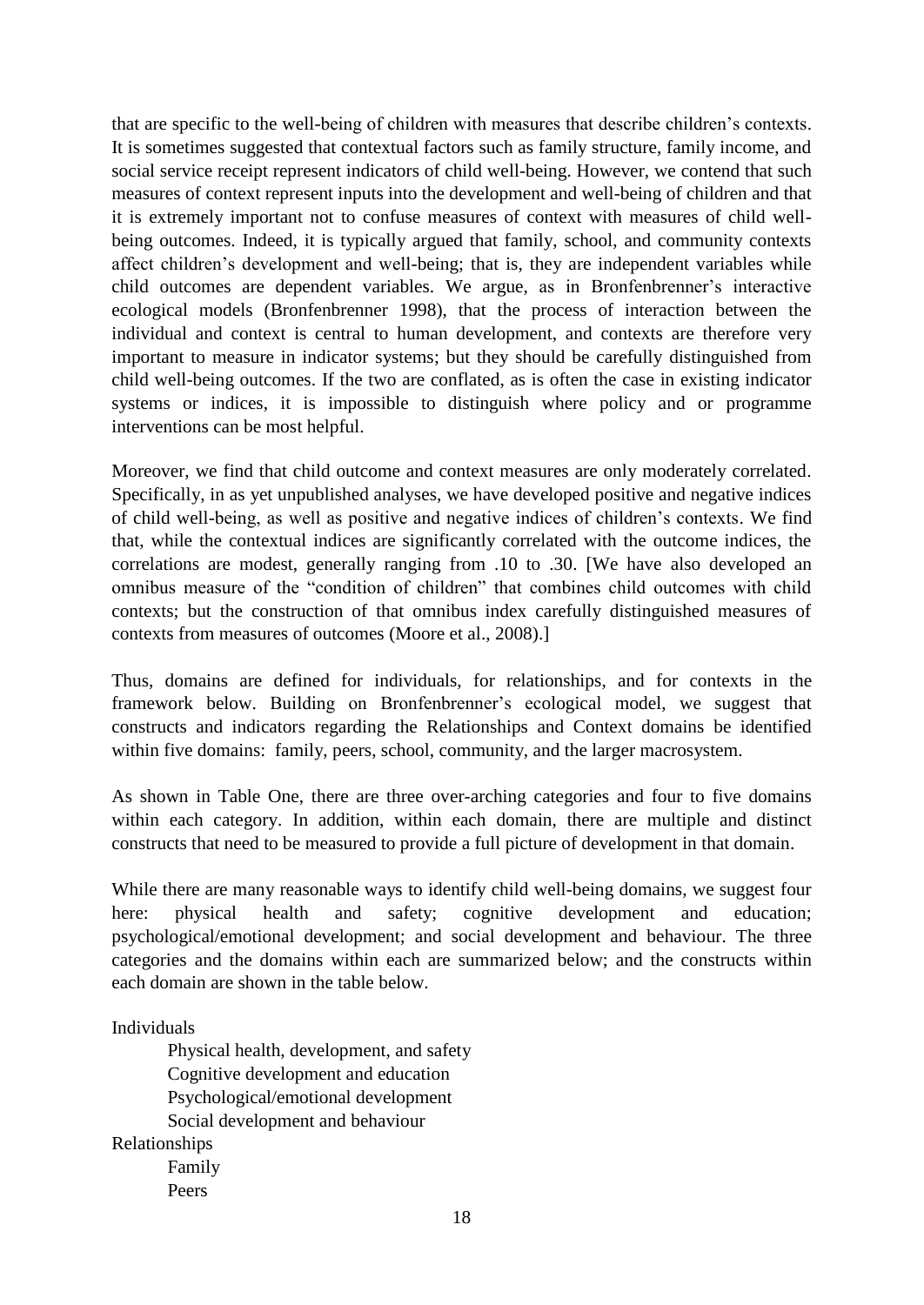School Community Macrosystems **Context** Family Peers School Community Macrosystems

It is assumed that the constructs and measures that comprise each domain would vary by age of child (Child Trends 1984). For example, the markers of positive development for a preschool child are quite different from those of an adolescent. Child Trends has argued for dividing childhood into three stages, each six years in duration  $-0.5$ ; 6-11; and 12-17. Each stage can be sub-divided into two three-year stages as well.

It should be noted that early adulthood, or emerging adulthood, represents another important age group. While we have confined our discussion here to children and youth under age 18, in developed nations, young adults 18 and older are still developing; many are attending school or training; few have entered lifelong jobs or careers; and many or most have not yet become parents or entered committed partnerships or marriages. Accordingly, a solid argument could be made for conceptualizing and assessing positive developmental outcomes at ages 18 through the early or mid-twenties, although we have not done so here.

In the chart below, we list for the most part well-researched constructs of positive well-being that have been found to be related to positive outcomes for children and more often in the research, for youth. We draw examples from our work, which incorporates international surveys but which is more concentrated in the United States, and we welcome additions or replacements with examples from other countries or international surveys.

The chart is separated into three sections: individual, relationships, and context. The first column in each section lists the constructs on positive well-being, the second column lists examples of indicators for that construct, and the third column lists sources for measures of those indicators. The sources listed typically do not measure all, but only some, of the suggested indicators in column two. Some of the sources are international data sets, and others are sources of measures that we have used at Child Trends in our survey development activities or are familiar with from the author"s use of these scales and their quality from our research. The international sources cited are listed and described below the chart, as well as some of the other, typically American, researchers, whose work is cited as a source of a measure. Full citations can be found in our list of references, and we have provided an appendix with an annotated bibliography and a description of the data sources in a separate document.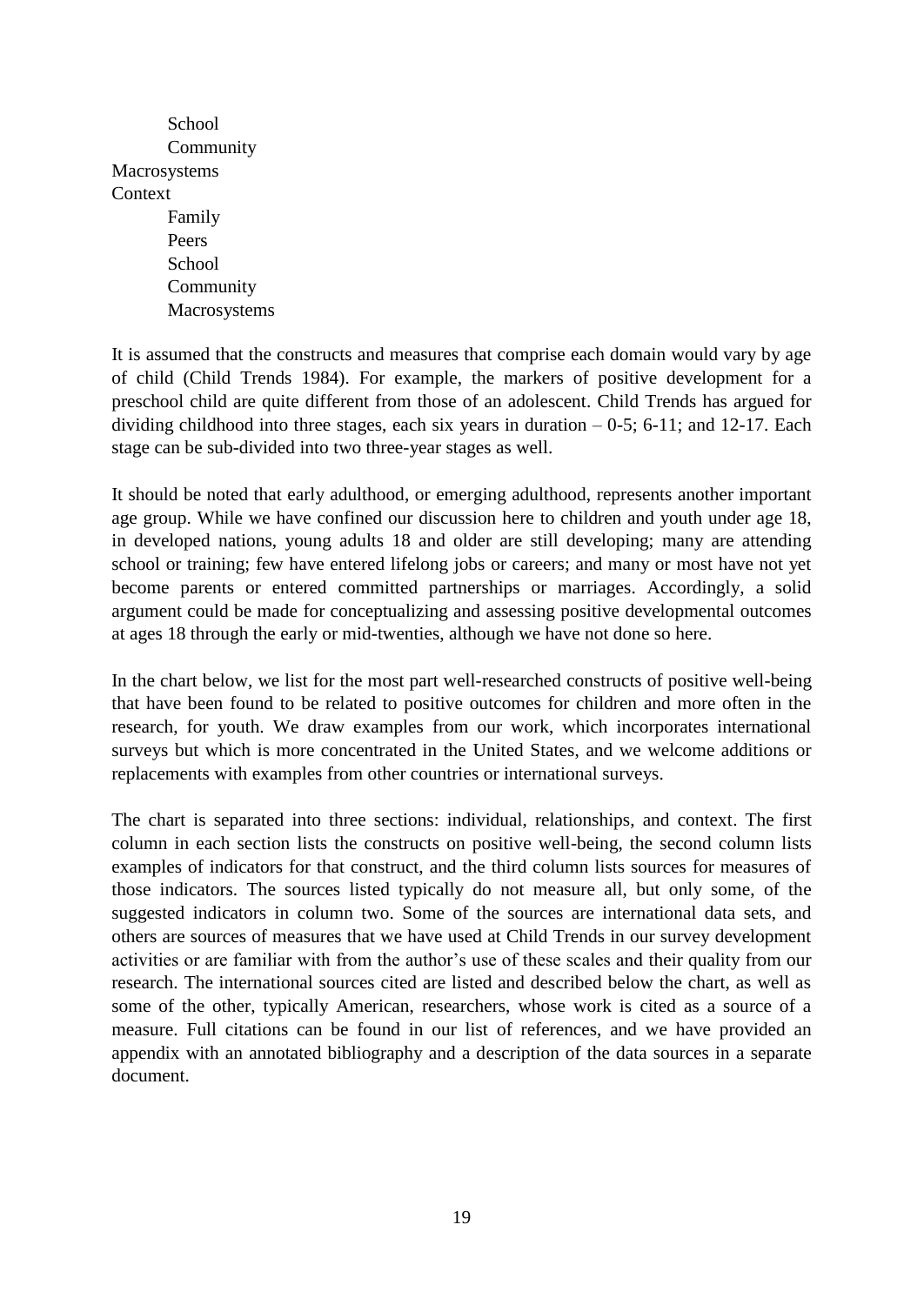|                   | Domains/ Constructs                                      | Indicators                                                                                                                       | <b>Sources for Extant Measures</b>                                                                                              |
|-------------------|----------------------------------------------------------|----------------------------------------------------------------------------------------------------------------------------------|---------------------------------------------------------------------------------------------------------------------------------|
| <b>INDIVIDUAL</b> |                                                          |                                                                                                                                  |                                                                                                                                 |
|                   | Physical health, development, & safety<br>Overall Health | Positive health status, health<br>maintenance care                                                                               | Health Behaviors in School-Age Children<br>(HBSC); European Union Statistics on<br>Income and Living Conditions (EU-SILC)       |
|                   | <b>Healthy habits</b>                                    | Eating, exercise, sleep habits                                                                                                   | HBSC; EU-SILC                                                                                                                   |
|                   | Safe from accident, injury                               | Wearing bicycle helmets,<br>seatbelts, etc.                                                                                      | Every Child Every Promise Survey (ECEP)                                                                                         |
|                   | Risk management skills                                   | Skills and knowledge to avoid drug<br>and alcohol use and risky sex                                                              | HBSC; National Longitudinal Survey of Youth<br>(NLSY); The National Longitudinal Survey of<br>Adolescent Health (Add Health)    |
|                   | Cognitive development and education                      |                                                                                                                                  |                                                                                                                                 |
|                   | Educational attainment                                   | Secondary and postsecondary<br>enrollment and completion;<br>career and technical training;<br>licenses, attainment expectations | OECD INES System and its publication,<br>Education at a Glance; ICCS                                                            |
|                   | <b>Educational achievement</b>                           | in language, math, science,<br>reading, writing, etc.; Curricular-<br>based achievement and literacy                             | TIMSS; PISA; PIRLS; etc.                                                                                                        |
|                   | Academic self-concept                                    | Self-perception of academic<br>performance, ability                                                                              | HBSC; PISA                                                                                                                      |
|                   | Critical thinking                                        | Evaluation/analytical/problem-<br>solving skills                                                                                 | <b>PISA</b>                                                                                                                     |
|                   | Knowledge of essential life skills                       | Financial management, decision-<br>making skills, home maintenance,<br>etc.                                                      |                                                                                                                                 |
|                   | Positive attitude toward<br>learning                     | Curiosity, active learning<br>strategies, mastery motivation,<br>study skills                                                    | PISA; TIMSS; Patterns of Adaptive Learning<br>Scales (PALS); (Wolters et al., 2005)                                             |
|                   | School engagement                                        | Behavioral, emotional, and<br>cognitive engagement                                                                               | (Fredericks et al., 2005; Matthews et al.,<br>2006); HBSC; TIMSS; International<br>Citizenship and Civic Education Study (ICCS) |
|                   | Interactive use of technology                            | Able to use computers and<br>communication technology;<br>internet; networking sites                                             | (Rychen & Salganik, 2003); PISA; ICCS                                                                                           |
|                   | Creativity                                               | Arts: music, writing, art, theater,<br>dance, etc.; ability to develop new<br>views, approaches to tasks                         | National Assessment of Educational<br>Progress (NAEP) Arts Assessment                                                           |
|                   | Civic knowledge                                          | Knowledge of tenets of<br>democracy, government, laws,<br>justice, tolerance                                                     | ICCS; NAEP - Civic Assessment                                                                                                   |
|                   | Career and technical knowledge                           | Knowledge of occupations, salary<br>ranges, requirements needed                                                                  |                                                                                                                                 |

#### **Table One: Conceptual Framework Depicting Domains, Constructs, Indicators, and Sources POSITIVE INDICATOR FRAMEWORK CHART**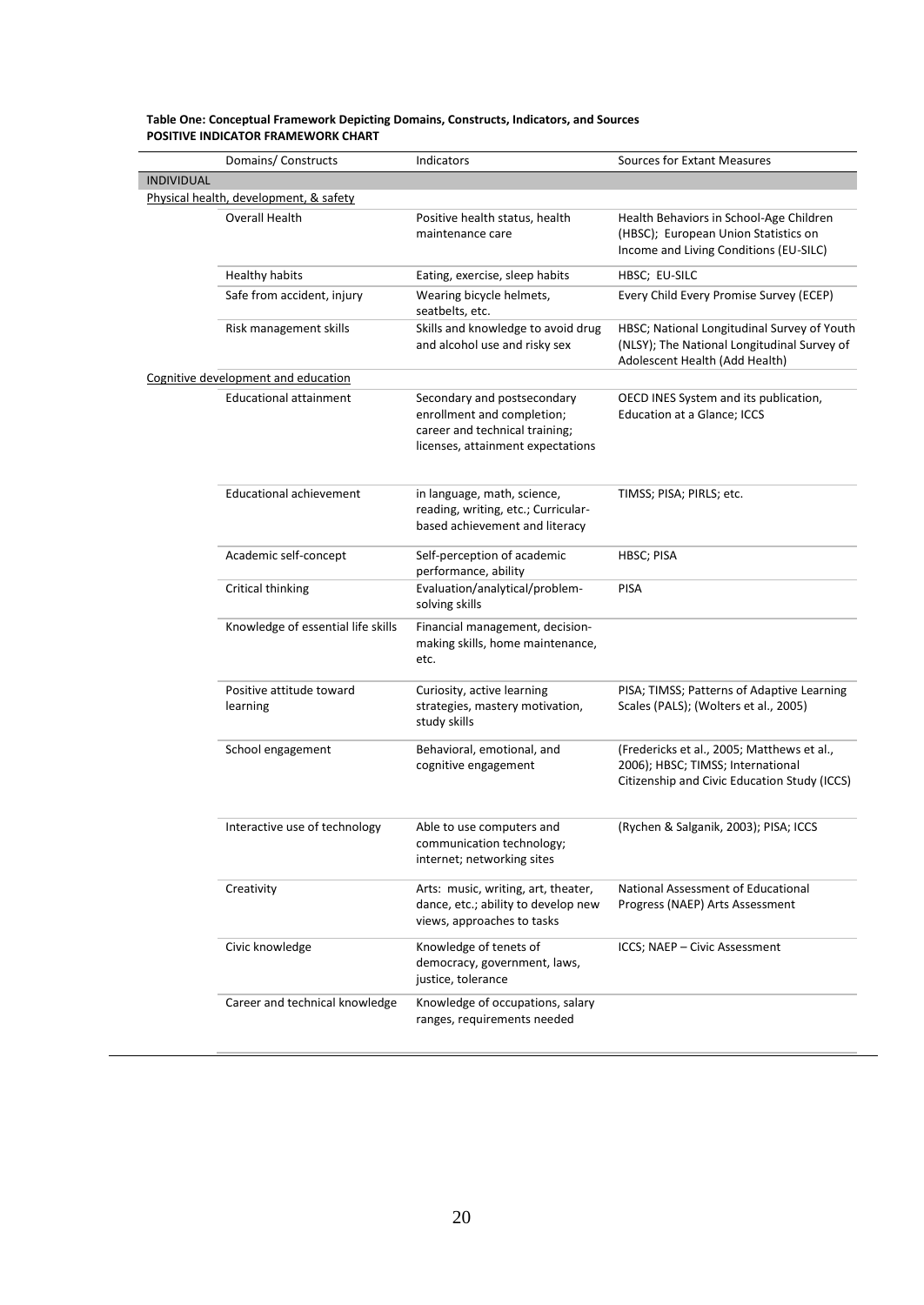| Psychological/emotional development            |                                                                                                                                                                        |                                                                                                   |
|------------------------------------------------|------------------------------------------------------------------------------------------------------------------------------------------------------------------------|---------------------------------------------------------------------------------------------------|
| Overall psychological, emotional<br>well-being | Happiness, subjective well-being,<br>flourishing, life satisfaction                                                                                                    | HBSC; What Young People Think (UNICEF<br>opinion poll);                                           |
|                                                |                                                                                                                                                                        | EU-SILC; Panel Study of Income Dynamics<br>Child Development Supplement (PSID-CDS)                |
| Self-management                                | Age-appropriate autonomy,<br>emotional self-regulation,<br>persistence, constructive time use                                                                          | (Seligman, 2002); PISA; TIMSS                                                                     |
| Agency                                         | Planfulness, resourcefulness,<br>positive risk-taking, realistic goal<br>setting, motivation                                                                           | (Matthews et al., 2006; Rychen & Salganik,<br>2001; Rychen & Salganik, 2003; Snyder,<br>2005)     |
| Confidence                                     | Positive identity and self-worth                                                                                                                                       | (Lerner et al., 2005; Lerner et al., 2008)                                                        |
| Optimism and resilience                        | Positive outlook and constructive<br>adaptation to adverse events                                                                                                      | (Lerner et al., 2005; Lerner et al., 2008)                                                        |
| Sense of purpose                               | Believing one's life is meaningfully<br>connected to a larger picture                                                                                                  | (Damon et al., 2003; Matthews et al., 2006)                                                       |
| Spirituality                                   | Transcendence                                                                                                                                                          | WVS; (Matthews et al., 2006; Smith &<br>Denton, 2005);                                            |
| Social development & behavior                  |                                                                                                                                                                        |                                                                                                   |
| Moral character                                | Ethical behavior, integrity                                                                                                                                            | (Lerner et al., 2005; Lerner et al., 2008)                                                        |
| Prosocial values                               | Caring, empathy for others                                                                                                                                             | (B. Barber, 2005; Lerner et al., 2005; Lerner<br>et al., 2008; Matthews et al., 2006)             |
| Social intelligence                            | Communication, cooperation,<br>conflict-resolution skills, trust,<br>intimacy                                                                                          | PISA; National Survey of Children's Health<br>(NSCH);                                             |
| Cultural intelligence                          | Cross-cultural competence                                                                                                                                              | (Rychen & Salganik, 2001; Rychen &<br>Salganik, 2003); Every Child Every Promise<br>Survey (ECEP) |
| Environmental awareness and<br>behavior        | Knowledge, positive behaviors                                                                                                                                          | ECEP                                                                                              |
| Civic awareness, motivation                    | Age-appropriate concern and<br>motivation regarding community,<br>social or public issues, Civic<br>knowledge, civic self-image and<br>self-efficacy and connectedness | ICCS; (Benson et al., 2005);                                                                      |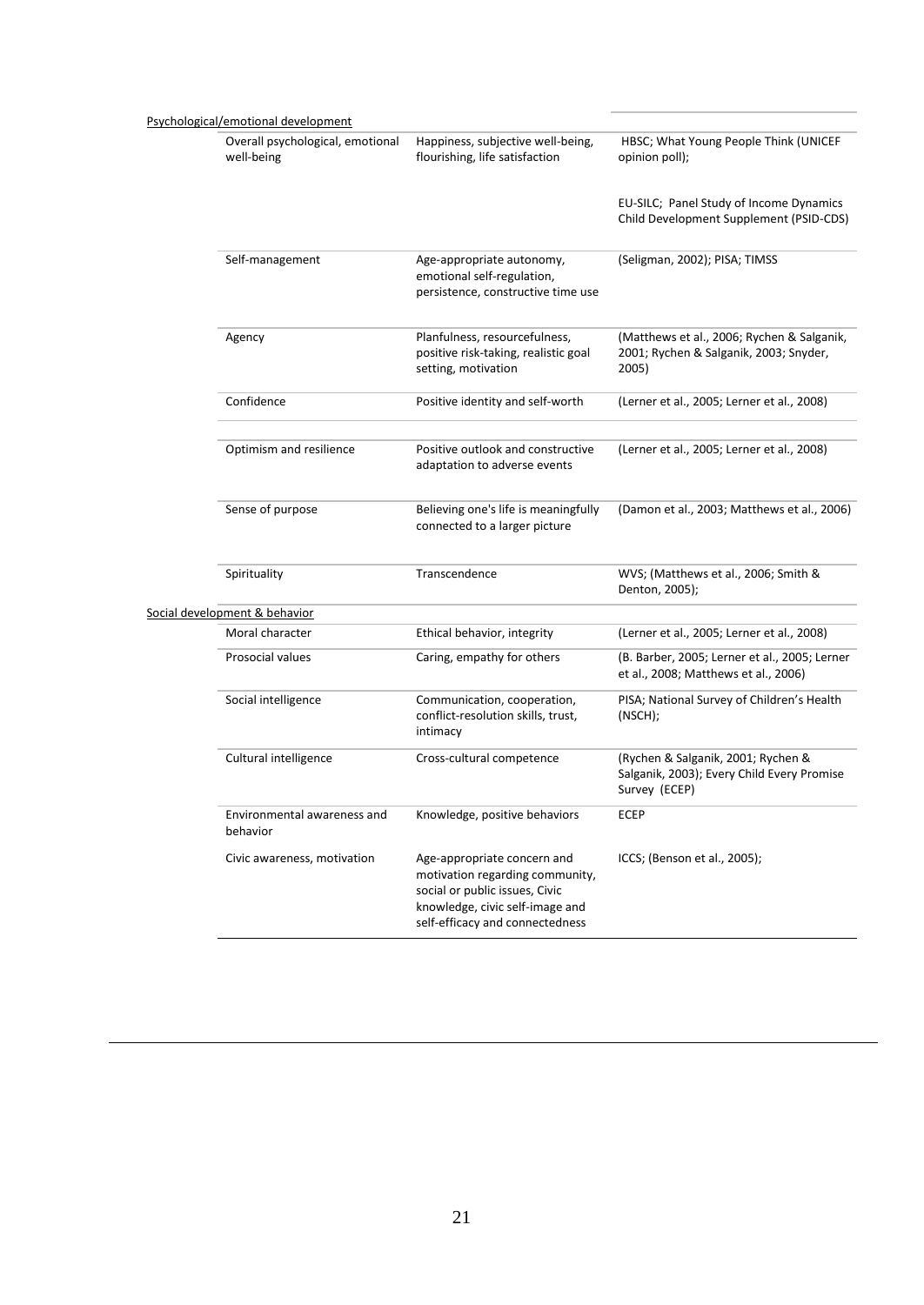| <b>RELATIONSHIPS</b><br>Family |                                                    |                                                                                                                            |                                                                                                                                                            |
|--------------------------------|----------------------------------------------------|----------------------------------------------------------------------------------------------------------------------------|------------------------------------------------------------------------------------------------------------------------------------------------------------|
|                                | Positive relations w/parents                       | Warmth, closeness, communication, support,<br>positive advice                                                              | (Hair et al., 2005; Matthews<br>et al., 2006); HBSC; What<br>Young People Think (UNICEF<br>opinion poll); EU-SILC                                          |
|                                | Positive relations w/ siblings,<br>extended family | Warmth, closeness, communication, support,<br>positive advice                                                              | (Volling & Blandon, 2005);<br><b>EU-SILC</b>                                                                                                               |
|                                | Positive functioning of family as<br>a whole       | Outings, celebrations, vacations, family meals<br>together                                                                 | NSCH; (L. Guzman &<br>Jekielek, 2004); PISA 2000;                                                                                                          |
| <u>Peers</u>                   |                                                    |                                                                                                                            |                                                                                                                                                            |
|                                | Positive friendships                               | Supportive friendships, quality of relationship<br>with peers, opportunity to meet friends or invite<br>friends home       | (Matthews et al., 2006); Add<br>Health, What Young People<br>Think (UNICEF opinion poll);<br>EU-SILC                                                       |
| School                         |                                                    |                                                                                                                            |                                                                                                                                                            |
|                                | Positive relations w/ teachers                     | Student report of teacher support                                                                                          | (McNeely, 2005); ICCS                                                                                                                                      |
|                                | Positive engagement and<br>connection              | Participation in school clubs and extracurricular<br>activities at school                                                  | ICCS; ECEP; HBSC; Add Health<br>(Matthews et al., 2006;                                                                                                    |
|                                |                                                    | Sense of belonging at school and peer<br>acceptance                                                                        | McNeely, 2005); EU-SILC;<br><b>ICCS</b>                                                                                                                    |
| <b>Community</b>               |                                                    |                                                                                                                            |                                                                                                                                                            |
|                                | Positive relations w/ nonfamily<br>adults          | Advice, support, communication                                                                                             | <b>ECEP</b>                                                                                                                                                |
|                                | Engagement in community<br>institutions            | Participates in organized recreation activities,                                                                           | NLSY; National Study of<br>Youth and Religion (NSYR);                                                                                                      |
|                                | Sense of belonging in<br>community                 | Participates in activities at community<br>orgs/institutions                                                               | What Young People Think<br>(UNICEF opinion poll); ICCS                                                                                                     |
|                                | Civic engagement                                   | Current or past participation with organizations<br>such as human-rights groups, religious<br>associations or youth clubs. | <b>ICCS</b>                                                                                                                                                |
|                                |                                                    | Intentions regarding future political and civic<br>participation as adults (e.g. voting, campaigning,<br>volunteer work)   |                                                                                                                                                            |
|                                | Constructive and non-taxing<br>employment          | Hours worked                                                                                                               | <b>International Labor</b><br>Organization statistics                                                                                                      |
|                                | Positive digital/ electronic<br>relationships      | Hours spent and content of media interactions                                                                              | (Lenhart & Madden, 2007;<br>Lenhart et al., 2007; Rankin<br>Macgill, 2007; D. F. Roberts &<br>Foehr, 2008; D. F. Roberts,<br>Foehr, & Rideout, 2005); ICCS |
| Macrosystems                   |                                                    |                                                                                                                            |                                                                                                                                                            |
|                                | Positive group identity                            | Relates positive to own group membership<br>without disparaging others                                                     | (Umaña-Taylor, 2005)                                                                                                                                       |
|                                | Engages w/ positive ideologies,<br>movements       | Cultural, spiritual, political, economic                                                                                   | <b>ICCS</b>                                                                                                                                                |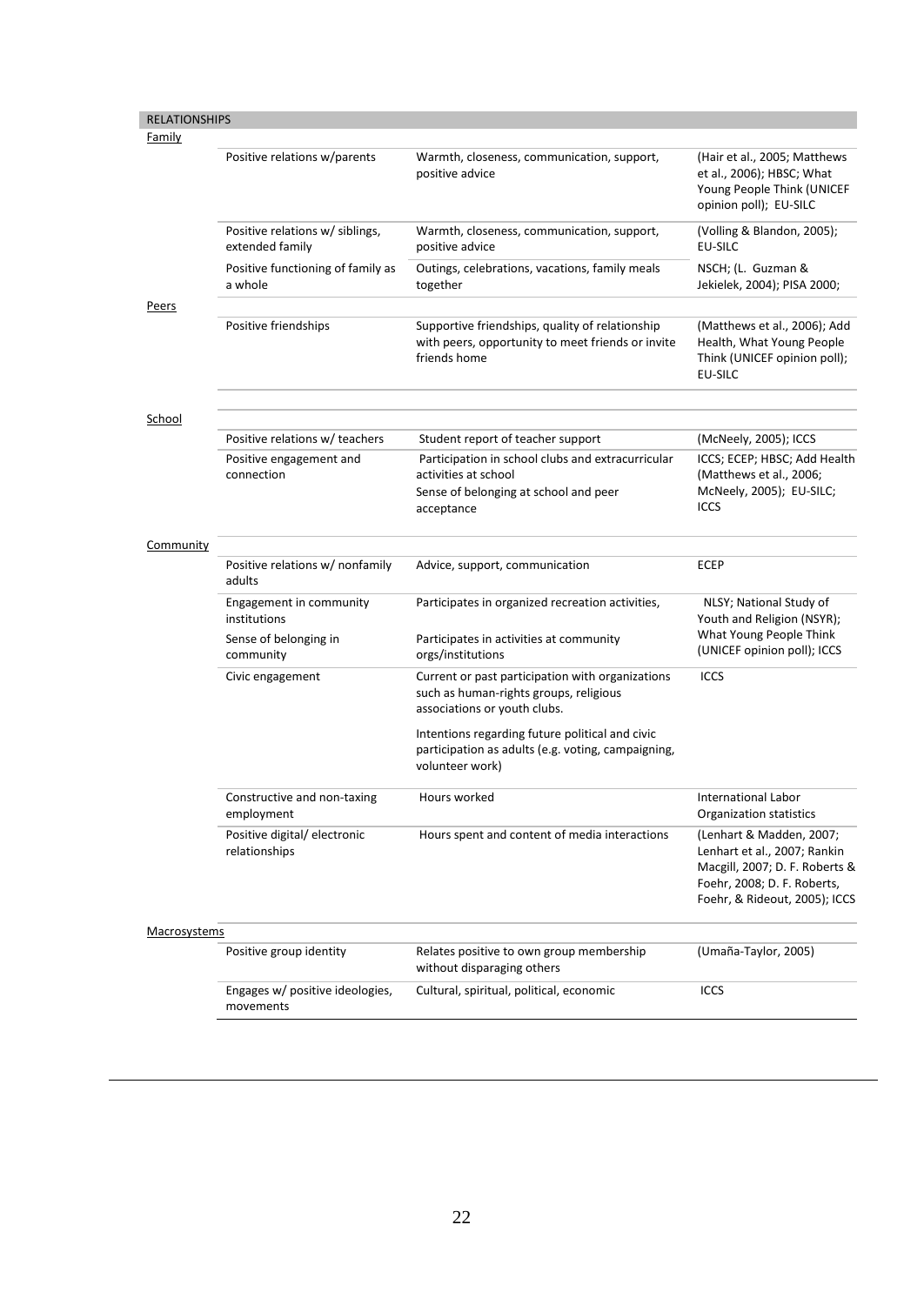| <b>CONTEXT</b>      |                                          |                                                                                                                                                                                                                                                           |                                                                          |
|---------------------|------------------------------------------|-----------------------------------------------------------------------------------------------------------------------------------------------------------------------------------------------------------------------------------------------------------|--------------------------------------------------------------------------|
| Family              |                                          |                                                                                                                                                                                                                                                           |                                                                          |
|                     | Positive parenting                       | Warmth, communication, role modeling,<br>time/discussion with children, appropriate<br>structure/monitoring, high expectations                                                                                                                            | NLSY, ADD Health, PISA;<br><b>ICCS</b>                                   |
|                     | Parental activities and<br>enrichment    | Read books to child, go to the library, go on<br>outings                                                                                                                                                                                                  | PIRLS, PISA, TIMSS, NHES                                                 |
|                     | Parent involvement in<br>community       | School, religious institution, community<br>organizations                                                                                                                                                                                                 | HBSC, National Household<br>Education Surveys (NHES);                    |
|                     |                                          |                                                                                                                                                                                                                                                           | WVS, EVS                                                                 |
|                     | Resources                                | Steady parental employment and adequate<br>income/benefits, adequate housing, child care,<br>parent education, number of adults in<br>household, health services,<br>cognitive/developmental resources (books,<br>phone, internet, magazines, newspapers) | EU-SILC; TIMMS; PISA;<br>PIRLS; WVS;                                     |
|                     | Social capital                           | Quantity and quality of social, family and<br>business networks                                                                                                                                                                                           |                                                                          |
|                     | Safe household                           | Absence of smoke, in good repair, no lead, etc.                                                                                                                                                                                                           | <b>American Housing Survey</b><br>(AHS); EU-SILC                         |
| Peers               |                                          |                                                                                                                                                                                                                                                           |                                                                          |
|                     | Positive peers                           | Peers who do not engage in risky behavior and<br>who are good students                                                                                                                                                                                    | <b>Education Longitudinal</b><br>Study (ELS); (Matthews et al.,<br>2006) |
| <b>School</b>       |                                          |                                                                                                                                                                                                                                                           |                                                                          |
|                     | Access to good schools                   | Parent satisfaction with school or wishing to<br>transfer                                                                                                                                                                                                 | Phi Delta Kappan poll                                                    |
|                     | Safe schools                             | Safe from bullying, discrimination, crime?                                                                                                                                                                                                                | <b>ECEP</b>                                                              |
| Community           |                                          |                                                                                                                                                                                                                                                           |                                                                          |
|                     | Safe neighborhoods                       | Safe from violence, crime, environmental toxins                                                                                                                                                                                                           | AHS; EU-SILC                                                             |
|                     | Positive physical environment            | Recreation facilities and spaces                                                                                                                                                                                                                          | EU-SILC                                                                  |
|                     | Caring adults                            | Appropriate structure, high expectations                                                                                                                                                                                                                  | <b>ECEP</b>                                                              |
|                     | <b>Activities</b>                        | Organized child/youth/recreational activities                                                                                                                                                                                                             | EU-SILC                                                                  |
|                     | Community institutions/<br>organizations | Active religious, social, political, environmental<br>organizations and civic institutions                                                                                                                                                                |                                                                          |
|                     | Services                                 | Adequate social/economic services                                                                                                                                                                                                                         | EU-SILC                                                                  |
|                     | Positive social norms                    | Values support diversity, tolerance, work,<br>families                                                                                                                                                                                                    | WVS and EVS                                                              |
| <b>Macrosystems</b> |                                          |                                                                                                                                                                                                                                                           |                                                                          |
|                     | Cultures/ subcultures                    | Societal values, lifestyles, spending patterns                                                                                                                                                                                                            | WVS and EVS                                                              |
|                     | <b>Belief systems</b>                    | Spiritual, philosophical, political, economic                                                                                                                                                                                                             | WVS and EVS                                                              |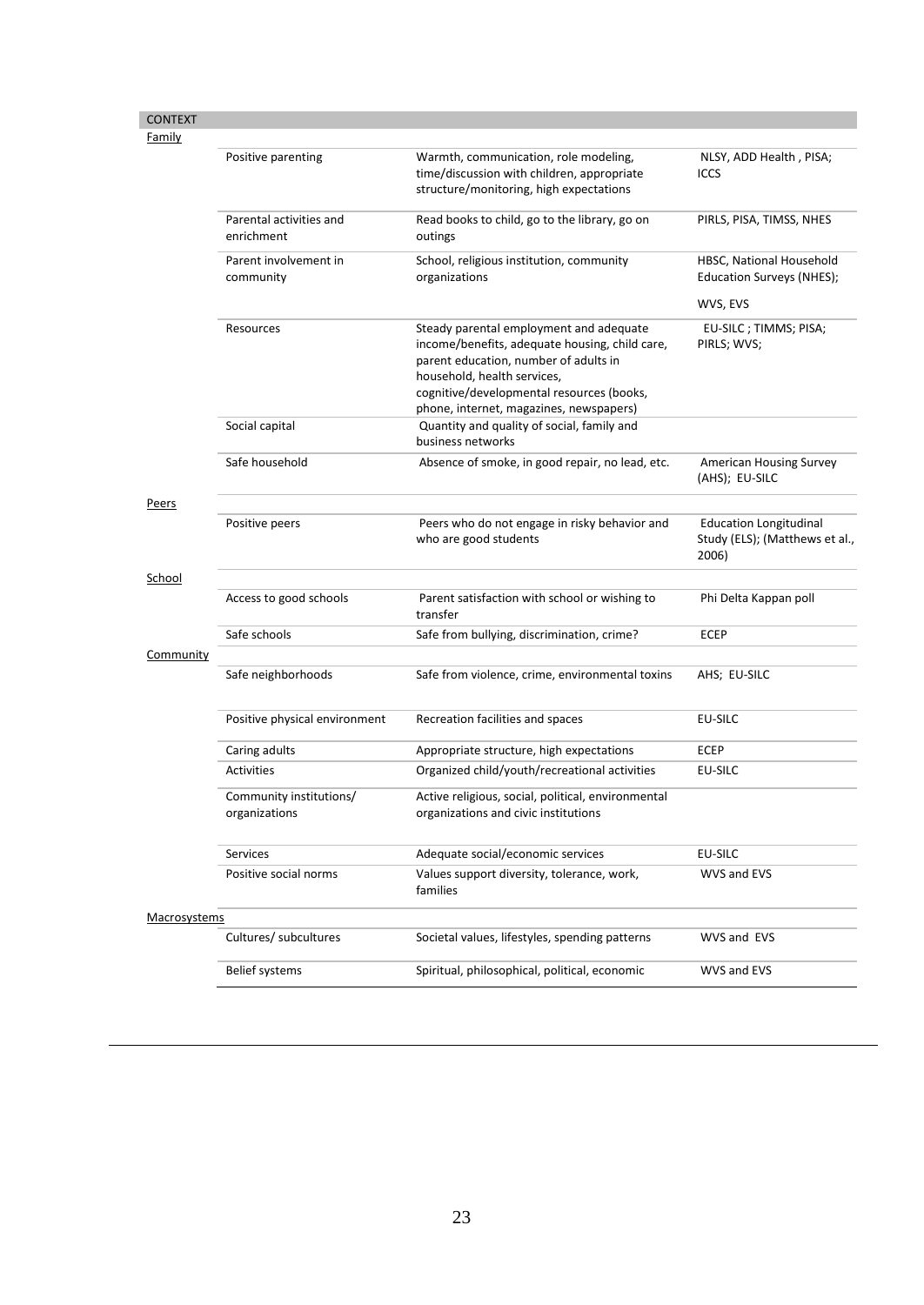# **6. MEASUREMENT AND DATA GAPS**

The chart above provides a basis for optimism regarding the ability to measure positive wellbeing in children and youth. For most of the constructs and indicators, there are measures available, and for a majority, there are international data sources that have actually collected data on the topic. The sources listed in the chart are not exhaustive, but provide examples of measures for indicators listed in column 2 of the table. However, these sources do not include the same countries or age groups of children and youth, nor are they administered in the same year, all of which are problematic for comparability of data. However, the measures found in these surveys could be used for an instrument or instruments that could be administered during the same time frame across countries to render an assessment of positive child wellbeing across countries.

Measures or surveys were not found for the following constructs:

Social capital Knowledge of essential life skills Career and technical knowledge Existence of community, religious, and civic institutions

Many of the measures listed are from the U.S. research literature, particularly in the domains of psychological/emotional development and social development/behaviour, where we are less familiar with non-U.S. sources, as well as international surveys.

It is also striking that many of the surveys are focused on adolescents, such as PISA or HBSC and ICCS. Young children in early childhood and of primary school age are underrepresented in international data sources, as well as in the research studies containing measures of the constructs. Therefore, a portrait of positive well-being among young children is not available, and in many cases, measures are lacking that are appropriate for their age.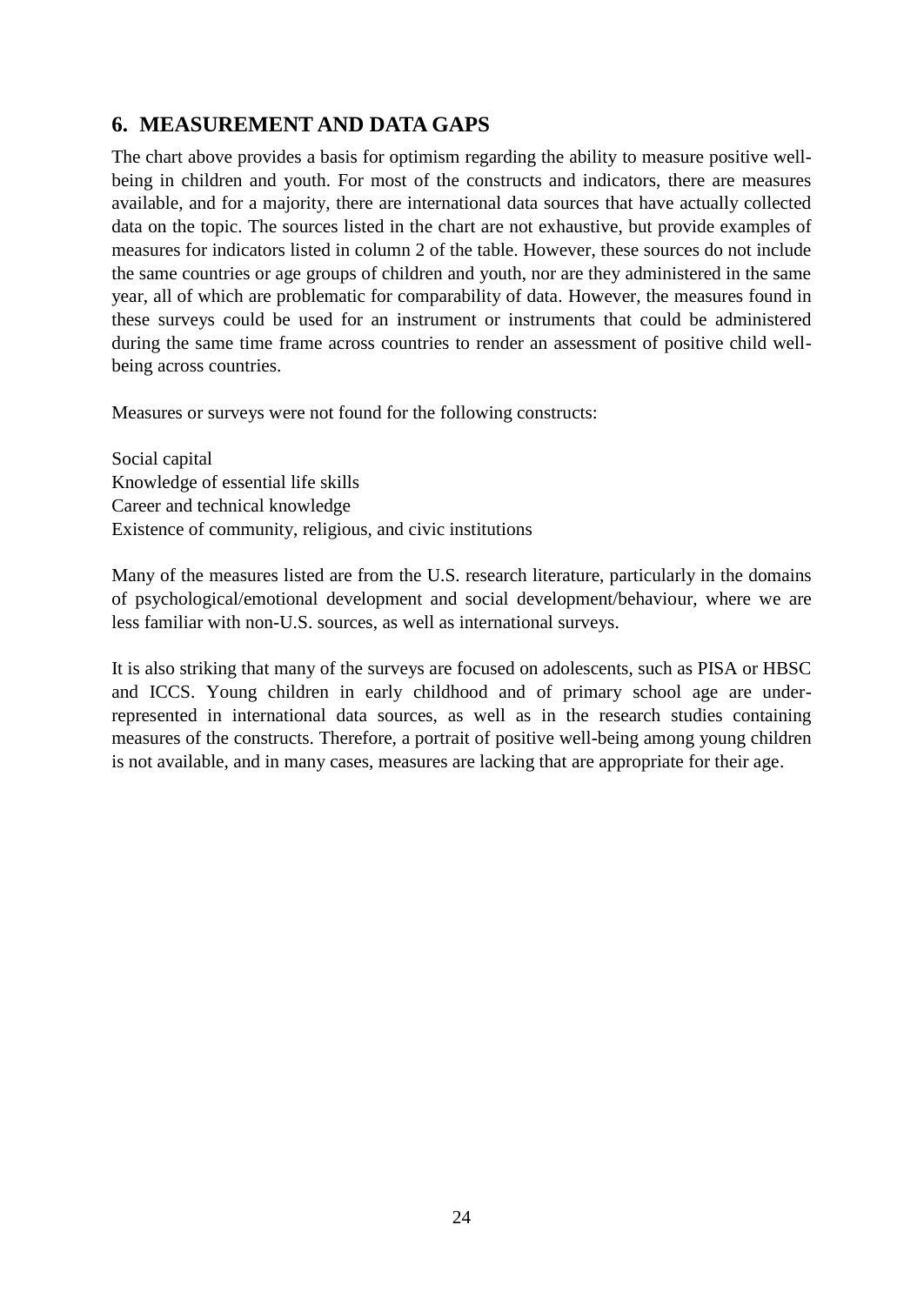# **7. METHODOLOGICAL ISSUES IN DEVELOPING POSITIVE INDICATORS**

Many challenges confront the conceptualization and measurement of positive outcomes. In this section, we highlight some of the major issues, beginning with several conceptual issues.

**Defining what is a positive indicator**. Defining whether or not something is positive is often fraught with difficulty (Moore, Evans, Brooks-Gunn and Roth 2001). While negative indicators such as death, disability, depression, school dropout, and crime are widely agreed to be negative, constructs suggested as positive, such a spirituality, frugality, forgiveness, and kindness, are more complex and do not enjoy the same degree of consensus.

Varied approaches are employed to assess whether an indicator is positive. One approach is to conduct empirical analyses to assess whether children or youth with a characteristic that is hypothesized to be positive are in fact more likely to be happy and successful, both in the present and in the future. A positive indicator would be negatively correlated with negative indicators, though it is not clear how large or consistent one would expect that correlation to be.

Another approach would be to obtain opinions from experts or the public, from children, or from parents or other groups, in a poll or focus group, to obtain evidence of agreement or disagreement about whether a particular positive construct is important.

It should be noted that, in many cases, positive and negative indicators are not just the opposite ends of a single continuum, e.g., very bad to very good. Rather, it is often the case that positive indicators such as curiosity do not have a negative pole, while negative indicators such as violence do not have a positive pole (Moore, Vandivere, Atienza, and Thiot 2008).

**Involving children and youth**. While it is critical to build a set of positive indicators based on research, the insights of programme providers, and the needs of policy makers, it is also important to consult with children and youth. If measures of positive development are to cover both well-being and well-becoming (Ben-Arieh 2008) the input of children and youth is needed to identify the factors that make them happy, motivated, and successful as children. Indeed, the need for self-report from children on their own well-being was apparent to early conceptualizations of child well-being indicator systems (Lippman 2006), as well as more recent activities mentioned above related to the UN Convention on the Rights of the Child.

Several research projects have involved children and youth in conceptualizing outcomes, though not generally with a focus on positive outcomes. These include interviews, such as those conducted in South Africa (Willenberg and Savahl 2004), photographic input from Irish children who were given cameras (National Children's Office 2005), focus groups (Chervin, Reed and Dawkins 1998) and cognitive interviews (Matthews, Lippman, Guzman and Hamilton 2006) with children in the United States, and work with children in Australia (Mason 2007). In a 2008 study, researchers in Germany used an approach that not only asked young people for their own views on their well-being but applied it specifically to socially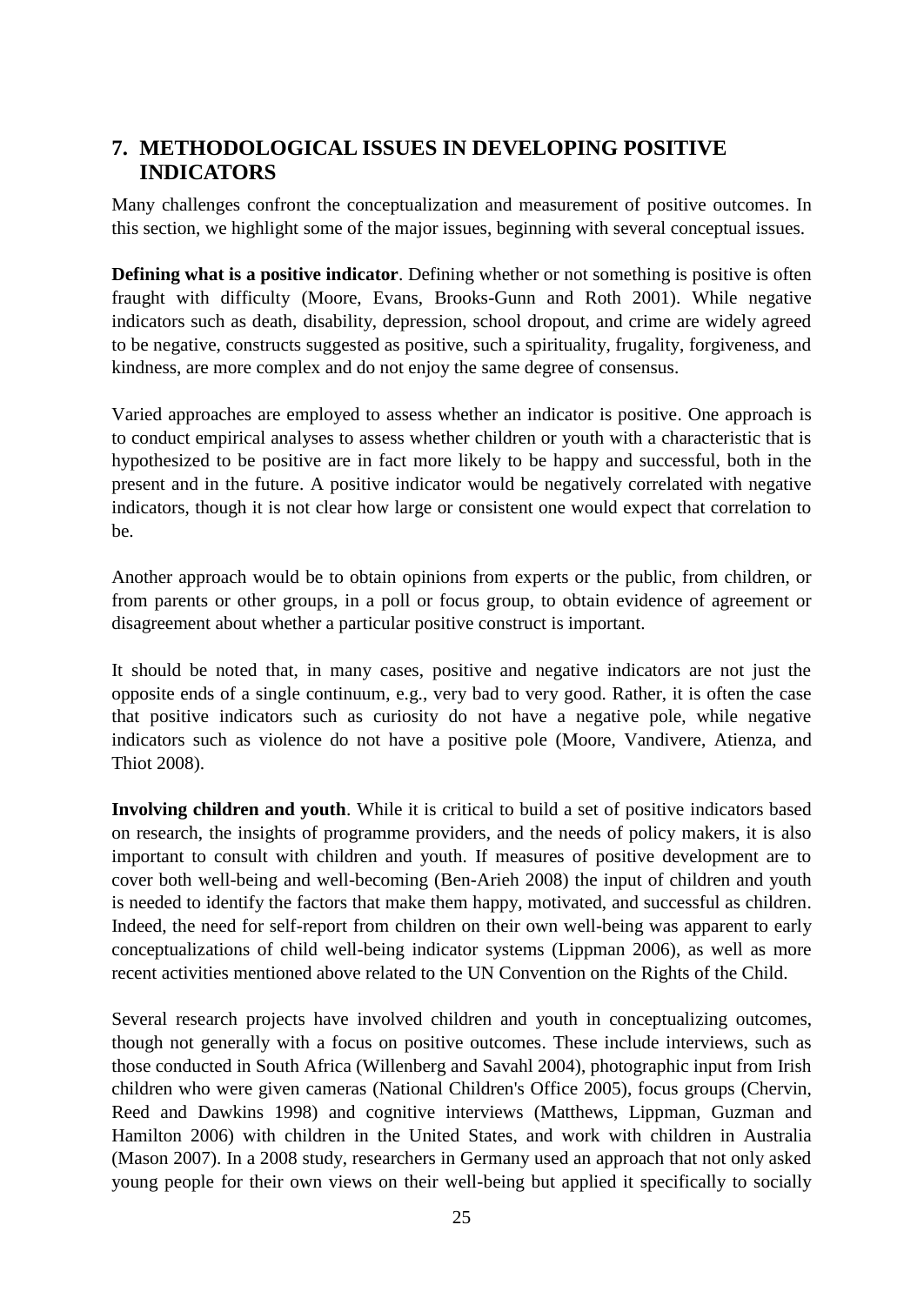disadvantaged city dwellers. The study used ethnographic research methods with about 200 children ages 6 to 13 years from Hamburg and Berlin who were attending a summer camp, focusing on the children"s existing resources, strengths, and potentials, as well as their experiences with poverty and limited opportunities (Andresen and Fegter, n.d.)

Cross-national research involving children in multiple nations that systematically seeks their input into positive constructs developed by researchers to date, combined with opportunities for children and youth to suggest additional elements of positive development, represent a fruitful way to test and augment the available set of constructs. While it seems inevitable that very young children cannot be consulted on this topic, it may be possible to engage children at younger ages than is typical, if innovative and age-appropriate strategies are employed.

**Cross-cultural and cross-national validit**y. Obtaining input from varied cultural and social groups both across countries and within countries represents another concern. Do varied groups identify the same constructs as positive? Are there some constructs that are valued by some groups but not others?

A point of discussion is whether it is necessary for positive indicators to be endorsed by all or most groups to be used within a country or across counties as an indicator of positive development. A study comparing a measure of life satisfaction among youth in Korea and the United States found similar results (Park et al. 2004). More such studies on multiple constructs of positive well-being are needed for the field.

One might examine the validity question empirically, investigating whether a characteristic is linked to fewer negative outcomes or better outcomes in adulthood. However, it seems important to engage with this issue at a non-empirical level as well. For example, if a substantial subgroup does not agree that a construct is positive, can that construct be identified as a positive indicator to be monitored in statistical systems?

Numerous methodological challenges also need to be tackled.

**Micro data versus macro data**. Information about individual children – micro data – represents the original source of indicator data. Micro data are typically aggregated for a nation, state, city, or province to produce an overall number – a macro-level measure. This macro indicator may also be produced for varied subgroups as well, such as income or race/ethnicity groups. Either way, trends are monitored over time for the geographic area and perhaps for varied subgroups. In addition, summary indices of "child well-being" have been produced (Land, Lamb and Mustillo 2001) that aggregate these macro indicators into an overall measure of child and contextual well-being (UNICEF 2007).

A very different approach is based on the use of micro data. In this instance, micro data are analyzed at the level of the individual and indices are calculated at the micro level, that is, for the individual. Thus, rather than summing and tracking macro-level trends, indices are produced that assess the well-being of children (Moore et al., 2008) or the quality of children"s contexts (Moore et al. 2008; Scales et al. 2006). These measures provide information on the extent to which children and youth are doing well across multiple measures of well-being, rather than assessing one measure of well-being at a time. Also, our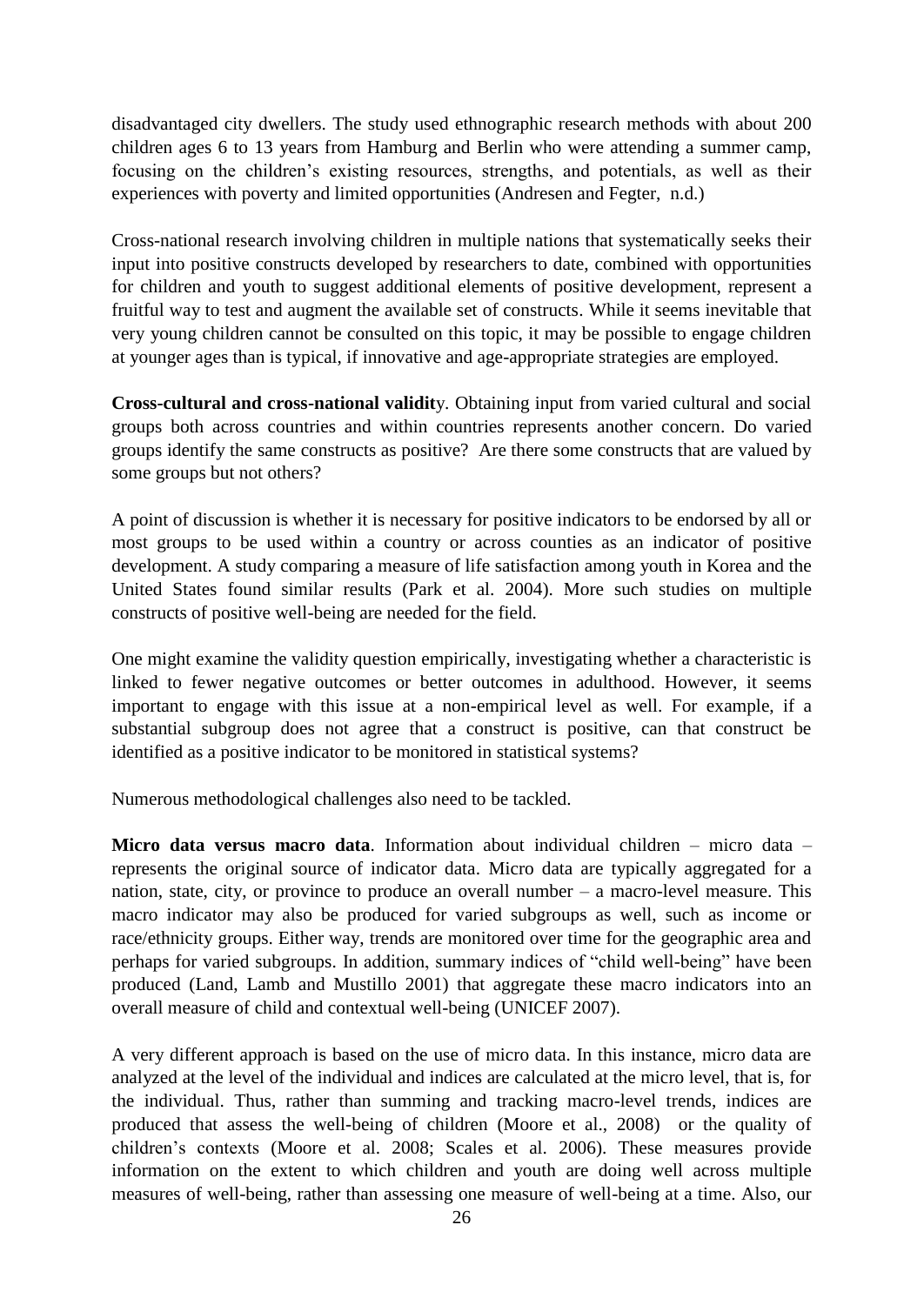experience to date suggests that micro indices suggest a less positive perspective on children"s well-being, perhaps because they examine simultaneously whether children are prospering across multiple domains of well-being (Moore et al. 2008; Scales et al. 2008).

It is not necessary to choose either micro or macro indicators. They provide distinctive information and both are helpful in understanding children"s development. For example, both types of index can be used to explore distributions and trends in countries. However, they have different data requirements. Macro indicators can be produced from multiple data sources. For example, the school completion data can come from administrative records while indicators on school engagement can come from student surveys. Micro-level measures, on the other hand, need to be assessed in a single data source that includes the full array of indicator measures, so that these specific measures of well-being can be examined for individual children and then aggregated.

**Surveys versus administrative data**. Reports on child well-being often begin by drawing on administrative data. For positive indicators, that could include, for example, school records and administrative data, vital statistics, and government reports on services or benefits received. Such data are limited to topics addressed by government programmes, however, since government programmes are generally funded in order to address a problem of some kind. In addition, many of the gaps in positive indicator data reflect subjective emotions and values. Accordingly, it is typically necessary to collect data from respondents, e.g., in a survey, in order to assess positive constructs.

**Reporters of information.** Many positive constructs, as noted, are subjective. That is, they focus on the quality of life or experience from the perspective of the person. This means that it is optimal to obtain the perspective of that person directly. This is not unique to positive constructs: Kenneth Land noted at the UNICEF/OECD/EC meeting that many economic measures in use are actually based upon a respondent's subjective perception of adequacy. Observers such as parents and teachers are often asked to provide information about the development and well-being of their child or student. Such information is presumably quite informative on topics such as how often children or adolescents read or exercise or whether they are curious. Inevitably, though, their perception on some other positive constructs, such as children"s feelings of hope, self-perception, or religiosity/spirituality, may differ from that of an outside observer. In other words, while an informant can provide considerable information about the positive well-being and development of a child, to obtain a fully rounded set of positive constructs, it is probably necessary to obtain at least some information about the individual from the person him- or herself.

It should be noted, however, that the capacity of children to provide such information varies by age. Methods to obtain information from children of differing ages are being developed (Fattore, Mason and Watson 2009); but a clear picture of what constructs can be assessed by children of varying ages is currently incomplete. At the UNICEF/OECD/EC expert consultation, there was clear consensus that children need to be incorporated into research into their own well-being, but less consensus around whether measures of personal perception were policy amenable and thus should be included in the OECD"s child wellbeing monitoring effort. Simon Chapple of the OECD argued that more research is needed on the relationship of children"s background characteristics to their own perception of their lives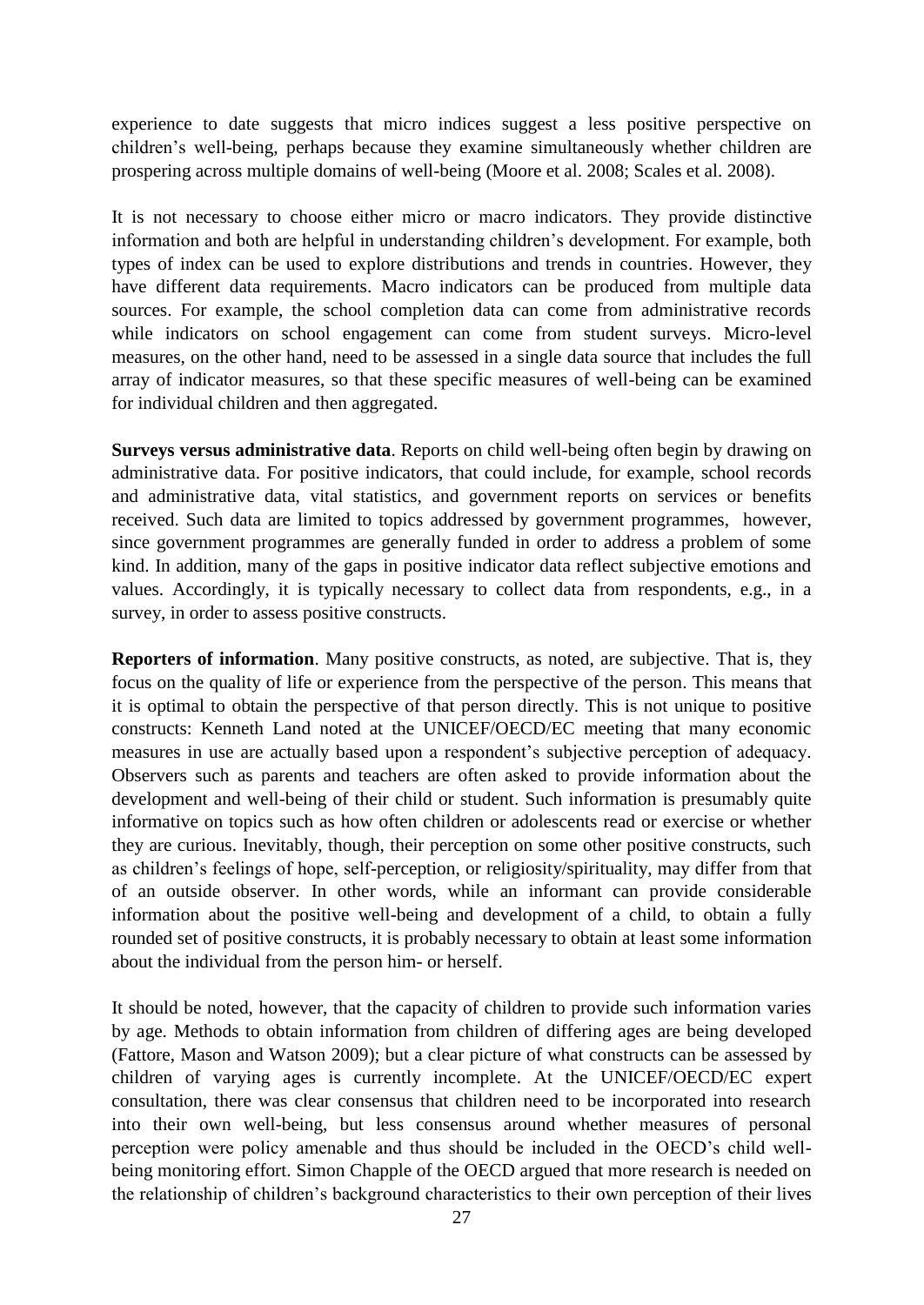and for longitudinal, rather than cross-sectional, studies demonstrating relationships of children"s self-perception of their well-being to long-term positive outcomes for children.

**Periodicity**. How often do indicators need to be collected? Information on unemployment is collected every month in the United States. Other economic information such as poverty is collected annually. Information about children is never provided on a monthly basis, and relatively little is provided annually. How often is often enough?

Since the developmental status and well-being of children is not as volatile as unemployment data (fortunately!), it is probably not needed every month; and many indicators are probably not needed annually. However, the four-year time span between waves of the U.S. National Survey of Children"s Health seems very lengthy. By the time new data are collected and made available, existing information is often five years old. Policy makers are not likely to find data that are five years old very useful. (This highlights the importance of processing and releasing data quickly as well.) This is also a concern for a number of international surveys.

The value of ongoing or frequent data collection seems apparent because events that can affect children"s development and well-being, such as an economic recession, cannot be predicted. Their implications can be completely missed if data are only collected every four years. Ongoing data collection allows for true monitoring of events as they unfold. The U.S. National Survey of Family Growth has moved to ongoing (continuous) data collection. This decision turns out to have been fortuitous because it will provide data on the unexpected turnabout in the U.S. teen birth rate, which increased by 5 per cent between 2005 and 2007 (Hamilton, Martin and Ventura 2009). However, it can be costly to conduct data collection on a continuing basis.

If ongoing data collection is not feasible, what frequency would be ideal? Since changes in the well-being of children do not typically occur rapidly, it is probably sufficient to collect data every two years.

**Longitudinal data**. Longitudinal data are generally used for basic research studies, to sort out processes and assess causality. However, longitudinal indicators can be highly informative (Moore and Vandivere 2007). For example, if poverty at a point in time is associated with negative development, long-term poverty is even more strongly associated with poor development (Duncan, Brooks-Gunn and Klebanov 1994). Similarly, ongoing positive relationships, like mentors and marriage partners, have been found to be positive (Hair et al. forthcoming). Such information suggests that the data obtained are not transitory, reflecting a particularly good or bad day, but indicative of a more long-term disposition to be happy, to have good relationships, to work hard, or to be honest in all things.

Another advantage of a longitudinal indicator is that it can be produced from a very small number of items, acquiring its reliability not from the number of items in the measure but in having a small number of items that are collected across several points in time (Moore, Halle, Vandivere and Mariner 2002).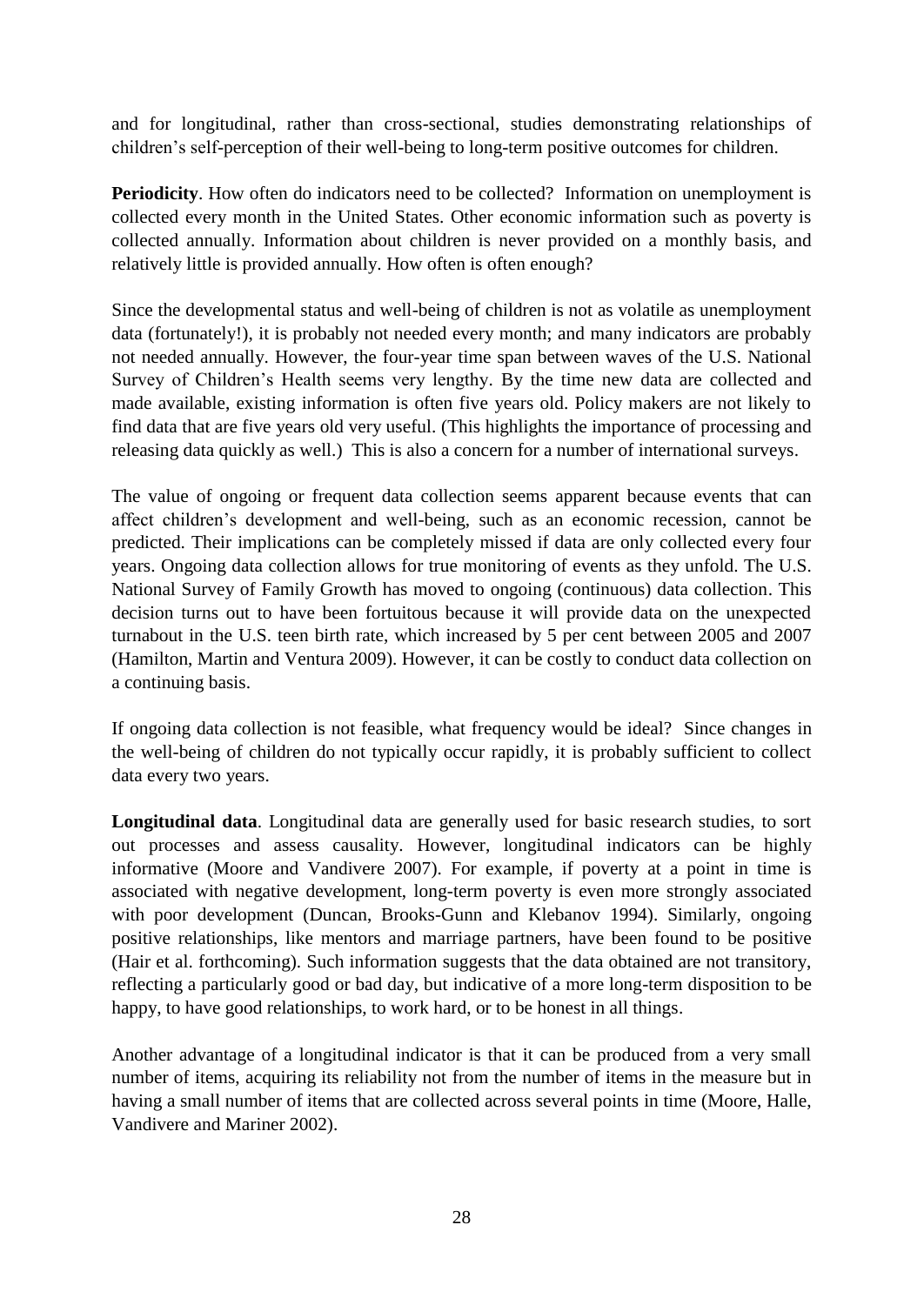However, creation of longitudinal indicators requires data that are collected over time, with minimal attrition, and this is very expensive. Accordingly, it is anticipated that most indicators will be obtained from cross-sectional data.

**Items versus scales**. With pressure on survey time due to the burden on respondents as well as the cost, there is good reason to use just one item per construct. Sometimes, this is perfectly reasonable and can produce data that are reliable and valid. In other cases, however, a construct is more complex, and multiple items are needed to capture the construct (OECD 2008). For example, positive relationships generally include multiple elements, such as closeness, communication, time together, trust, and emotional supportiveness. Research is needed to identify the minimum set of critical items needed to operationalize a construct.

**Relative measures versus absolute measures**. Researchers generally compare children who have more or less of some characteristic in order to conclude that more (or less) is better. These are implicitly relative measures in that children are being compared to other children. However, there is also interest in knowing whether there is an absolute amount of something that is sufficient or necessary (Steffe and Oppenheimer 2009). For example, is it critical to be completely honest or totally persistent, or is being 90 per cent honest or persistent sufficient? Or, alternatively, is it just important to be more honest or more persistent than other children or youth?

This dialogue has a parallel in the discussion of poverty. Some countries use an absolute measure of poverty, specifying an amount that is assessed or believed to be insufficient as a poverty-level income, while other countries employ a relative measure that identifies poverty as an income that is less than half the median income.

Which approach is to be preferred can be addressed by empirical analyses that compare both types of measures and identify the approach that best predicts other measures of current or future well-being.

**Validity (concurrent and predictive).** A critical element in the selection of an indicator is validity. Is a construct related to outcomes as one would expect? For example, does student engagement in school predict higher educational achievement? Is having close friendships with caring peers related to better mental health?

Concurrent validity is easier to examine, since cross-sectional data can be used. For example, one might anticipate that a closer parent-adolescent relationship will be associated with lower levels of alcohol and hard drugs and higher levels of educational achievement. However, with concurrent validity, causality is quite unclear. That is, parent-child relationships could reflect the child"s good behaviour, or a strong parent-child relationship could lead to better behaviour and achievement.

Prospective validity provides stronger evidence of validity, as a potential indicator, such as the parent-child relationship, can be assessed in year one and the outcome (e.g., drug use or school achievement) can be assessed in year two. Information on prospective validity is harder to obtain, of course; but basic research studies, especially those using longitudinal data, can provide the evidence base needed to address validity.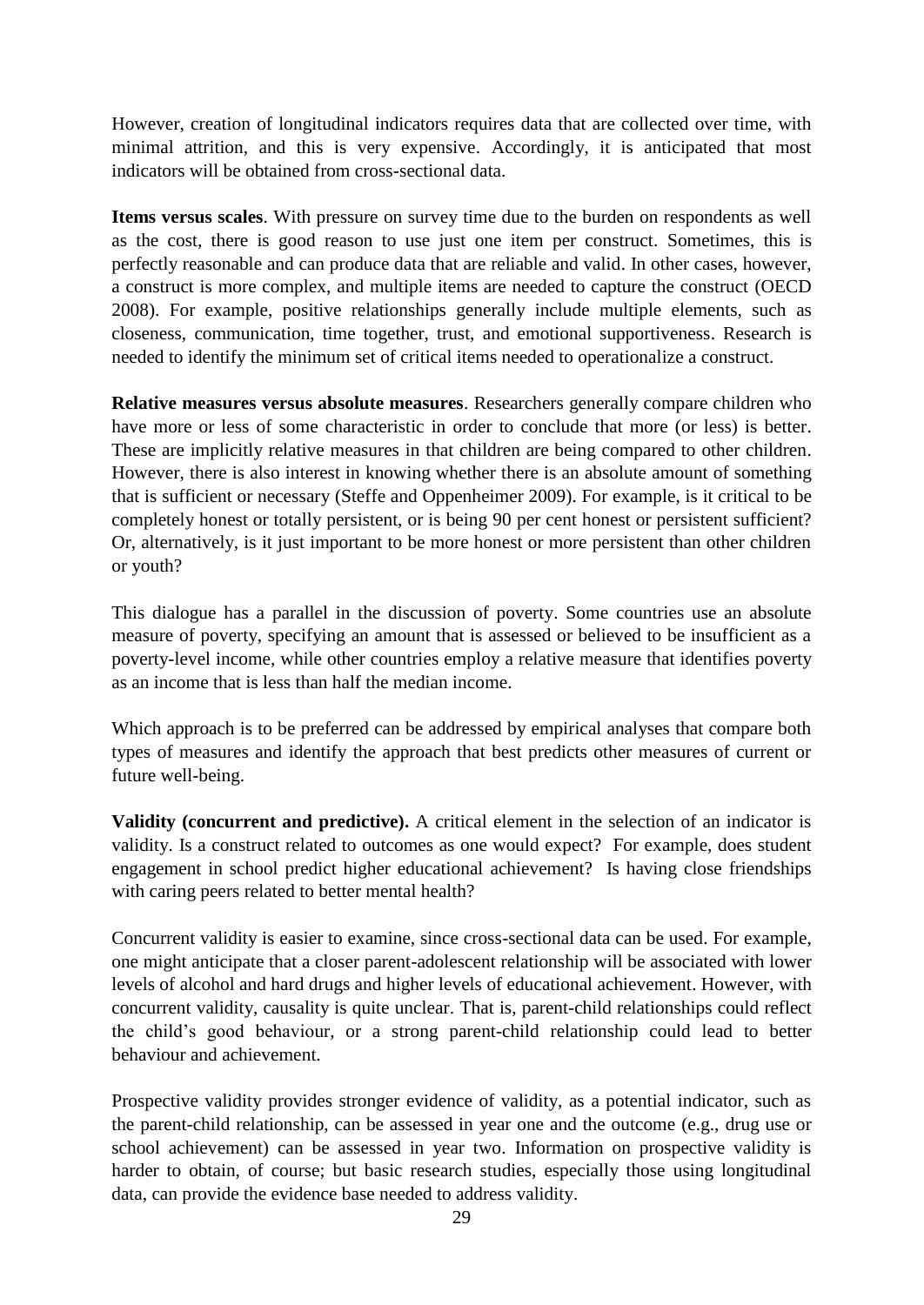**Subpopulations with special needs or perspectives**. While a critical goal of indicators is to provide a metric for the overall assessment and monitoring of outcomes over time and across groups, it is also critical to have measures that provide information on the development and well-being of critical sub-populations, for example, race/ethnicity subgroups, migrant populations, or populations with health conditions or special needs. Our suggestion is to incorporate these groups into the process of developing and testing indicators, so that the indicators that assess the positive development of children and youth incorporate the constructs and measures that include these varied groups. In particular, measures that are biased against these groups should be avoided. This does not mean that indicators that depict differences or disadvantages across groups are to be avoided. Indeed, one of the purposes of indicators is to assess well-being across groups, as well as across time. Rather, the goal should be to develop measures that are valid and reliable both at the national level and across nations and for major subgroups within and across nations.

**Cut points**. Policy makers and the press want indicators that are easy to understand and explain. Accordingly, many indicators are coded into dichotomies, and the proportion of children above and below the cut-off are reported. For example, what proportion of children are above the poverty line? What per cent of children have positive mental health? Indicators reporting that the mean score on an index of curiosity is 3.17 lack a similarly clear and intuitive meaning.

This is complex for many indicators, especially positive indicators. Negative outcomes are more often clear and easily identified than positive outcomes. Crime, school dropout, a teen birth, death, disability, and drug use are concrete, and there tends to be considerable consensus that they represent negative outcomes for children and youth. Positive outcomes are not only more difficult to conceptualize, it is more difficult to establish a definitive cut-off at which a positive outcome has been achieved.

Unfortunately, defining cut points is at present a matter of art as much as it is science. Moore, Lippman and Brown (2004) have outlined a number of criteria for defining cut-offs. These include:

- Face validity; that is, the cut-off should make sense to non-researchers
- The cut-off should be informed by theory and available research, such as studies of prospective validity
- The cut-off might reflect natural breaks in the distribution or in the categories used to collect the data
- Clinical or assessment data could be used to identify a cut-off
- Policy or programme eligibility might identify a break point (though this is less possible for international projects)
- Group size may dictate a cut-off in terms of samples above or below the cut-off
- A cut-off should not be chosen to make a political point
- If multiple cut-offs are possible, patterns and conclusions should hold regardless of which cut-off is chosen
- Illogical cases or outliers should not occur; that is, a person who reports being happy should not be coded as depressed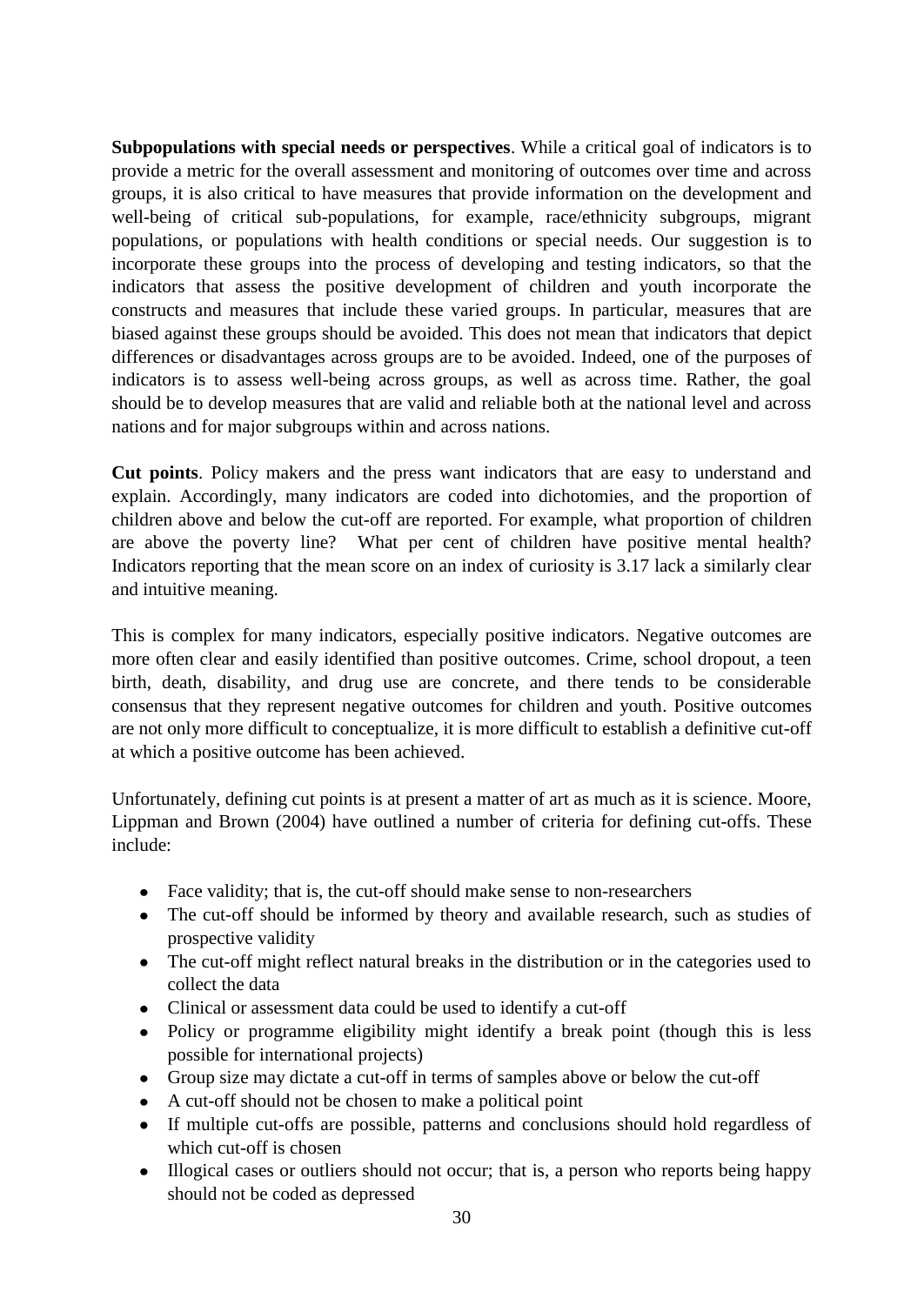Analyses should indicate that the cut-off works similarly across groups, such as race/ethnicity, income, and gender groups.

Developing procedures for establishing cut points represents another important task for the field.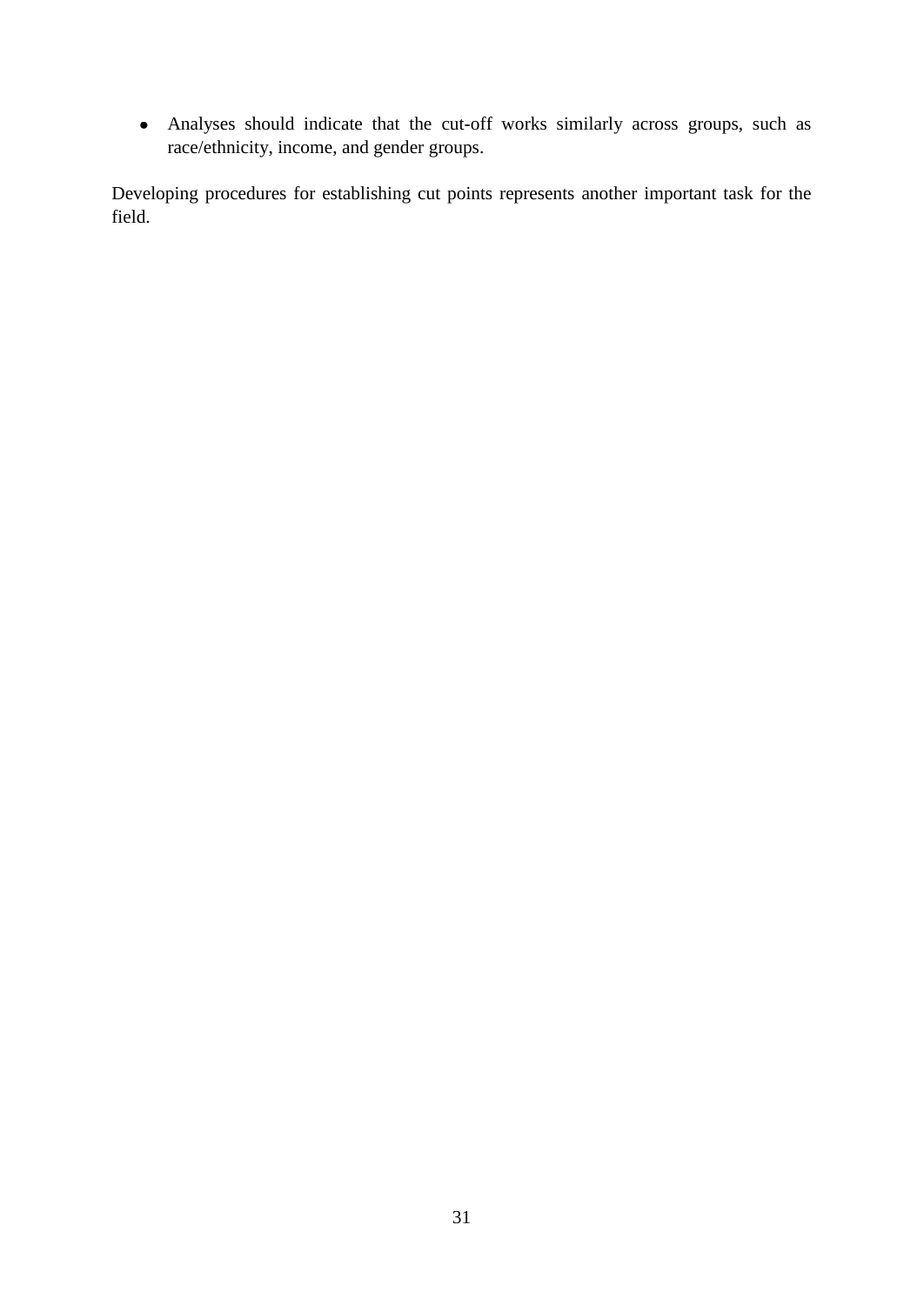# **8. CONCLUSIONS AND RECOMMENDATIONS**

It is easy to reach conclusions on some issues, but actually implementing them will be a much greater challenge. In this section, we summarize first the issues on which we see considerable consensus, at least on the broad outlines. Then we highlight some of the outstanding challenges that will need to be addressed to implement an indicators system that incorporates positive as well as negative outcomes.

With regard to topics where there is considerable consensus, it seems that there is broad agreement among citizens, researchers, and policy makers that indicators of child well-being can provide common goals for society and that social progress can be assessed, in part, on the progress of nations in reaching these goals. In addition, there is widespread agreement that these goals need to be positive as well as negative. In other words, it is important to monitor and reduce negative outcomes such as school failure and substance abuse; but it is also important to identify and increase positive outcomes such as positive peer relationships and school engagement.

Based on available research, there also seems to be agreement that the well-being of children should be assessed across varied types of outcomes. In this paper, we identified four domains (physical health, development and safety; cognitive development and education; psychological/emotional development; and social development and behaviour). Others have chosen somewhat different categories; but they tend to be fairly similar and no one contends that a single outcome constitutes well-being.

There also seems to be considerable, though not complete, agreement that contextual indicators or assets need to be distinguished from indicators that assess the actual well-being of the child him- or herself. In other words, indicators of the child"s own health, skills, knowledge, emotional state, etc. are to be distinguished from indicators of the context, such as family structure, income, neighbourhood crime, services, and school quality. Indicators of such contextual variables are extremely important in that they represent critical inputs into the development and well-being of children; however, they are not measures of child wellbeing *per se*.

We add the category of relationship to the framework, because relationships are not really measures of individual well-being nor measures of context. We have suggested that, given the importance of relationships to the development and well-being of children (as well as adults), they deserve their own place in the framework. Social capital formation theory supports a separate focus on relationships as mechanisms to attain well-being. We have suggested that relationships be assessed within varied domains, including family, peers, school, and the community, as well as the larger macrosystem.

We have also raised a number of methodological issues, and we suspect that there is considerable consensus on some of them. For example, the need to consult older children and youth as positive outcomes are defined and the need to obtain at least some data from children and youth themselves, while posing challenges and costs, seems critical. In addition, obtaining data that are valid across nations and across social and cultural sub-groups seems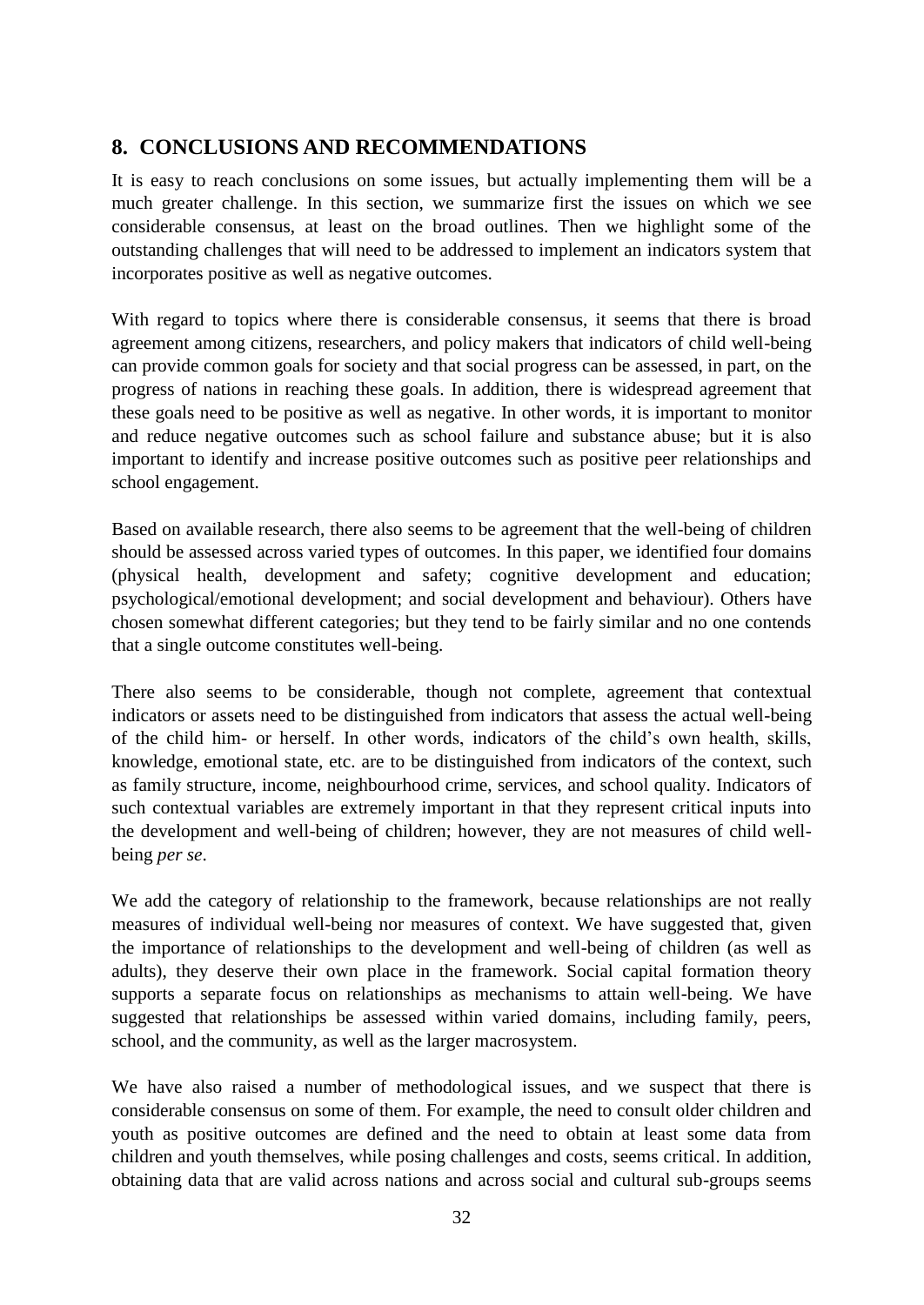easy to endorse, though harder to implement. Our experience working with developing countries has demonstrated intense interest in positive indicators, so there is no reason why these indicators cannot be extended to the developing world, if data systems will allow. In a vivid example, conference participants in South Africa were particularly interested in measuring hope among their children, because without hope, they felt that there was no need to monitor educational attainment, since children did not believe they would survive long enough to graduate secondary school. Likewise, HIV-AIDS monitoring efforts have come to the realization that they need to go beyond survival measures to monitoring positive psychosocial well-being among survivors, (UNAIDS Inter-Agency Task Team on Education 2006).

The challenges reflect the reality that developing valid and reliable measures that work across social and age groups, that are not redundant, and that are brief requires time and resources. In addition, including new measures in ongoing surveys will require choices about items to eliminate or ways to collect additional data. Ideally, as argued by experts attending the UNICEF/OECD/EC consultation, a comprehensive survey of children"s well-being would be developed and administered cross-nationally, which would include a set of rigorous measures of flourishing from a theoretically driven conceptual framework, such as we have offered here,

Developing an agenda of next steps might include the following:

- selection of the most conceptually important constructs by a group of international experts;
- identifying available measures for those constructs beyond those that we have identified already;
- developing a programme of research to test the items qualitatively and then quantitatively;
- assessing the reliability and validity of measures across groups; and
- identifying opportunities to obtain data on positive well-being for children and youth  $\bullet$ in existing surveys, as well as through developing a new comprehensive international survey of children's well-being.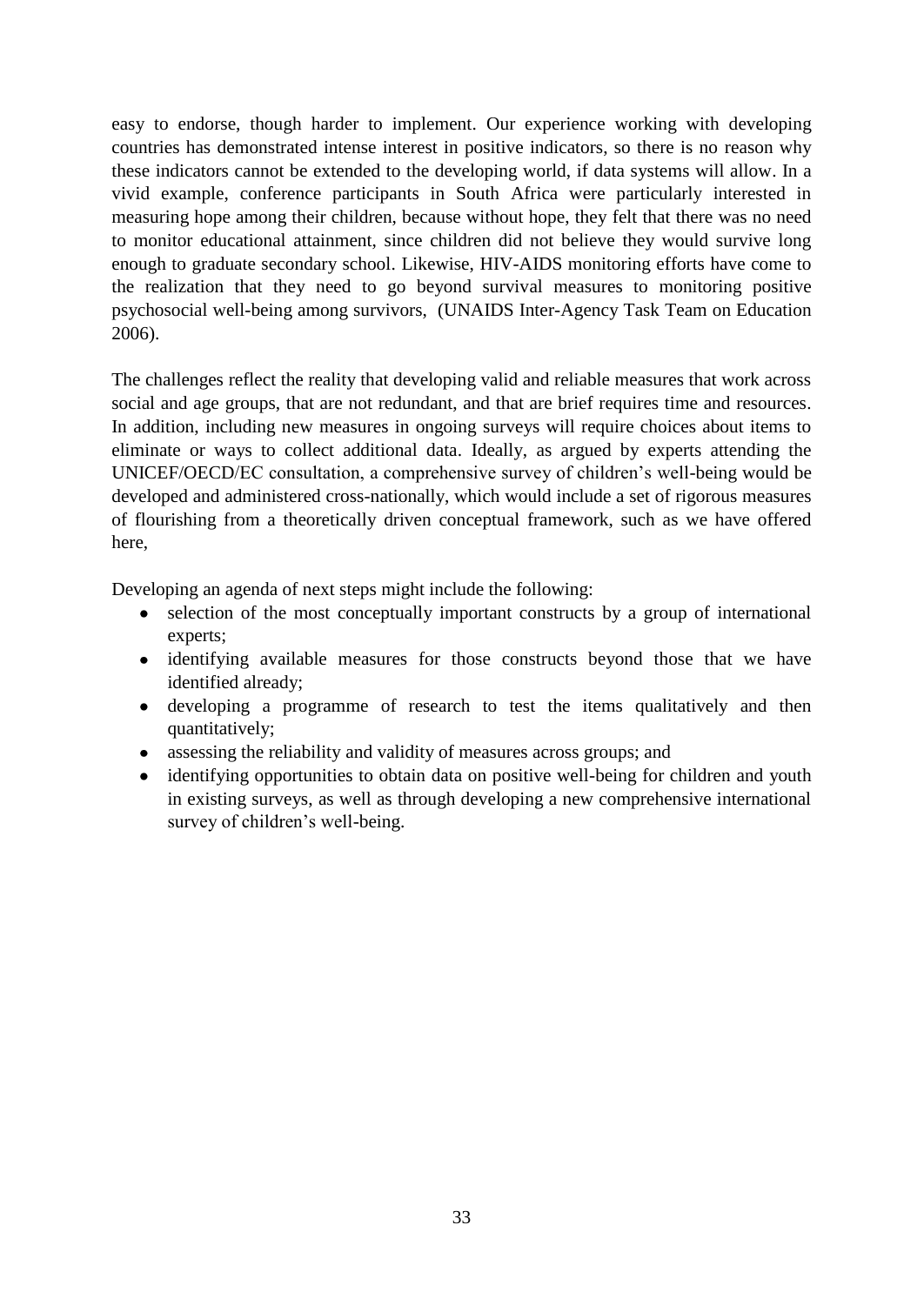## **References**

- Aber, J. L. (1997). 'Measuring Child Poverty for Use in Comparative Policy Analysis'. Eurosocial Report, 62, 193-207.
- African Child Policy Forum (2008). *The African Report on Child Well-being: How Child Friendly are African Governments*. Addis Ababa: African Child Policy Forum.
- Alderman, M. K. (1999). 'Goals and Goal Setting'. In M. K. Alderman (Ed.), *Motivation for Achievement: Possibilities for Teaching and Leaning* (pp. 282). Mahwah, NJ: Lawrence Erlbaum Associates.
- Andresen, S., and Fegter, S. (n.d.). Spielräume sozial benachteiligter Kinder Bepanthen-Kinderarmutsstudie. Retrieved May 3, 2009, from http://www.presse. bepanthen.de/uploads/tx\_wmdbeoces/04\_Abstract\_Andresen.doc.
- Australian Institute of Health and Welfare (2008). 'Key national indicators of children's health, development and wellbeing: Indicator framework for A picture of Australia's children 2009' [Electronic Version]. Bulletin 58.
- Bandura, A. (1997). *Self-efficacy: The Exercise of Control*. New York, NY: W.H. Freeman.
- Barber, B. K., and Olsen, J. A. (1997). 'Socialization in Context: Connection, Regulation, and Autonomy in the Family, School, and Neighborhood, and with Peers'. *Journal of Adolescent Research*, 12, 287-315.
- Baumeister, R. F., Bratslavsky, E., Finkenauer, C., and Vohs, K. D. (2001). *Bad is Stronger than Good*. Review of General Psychology, 5(4), 323-370.
- Belotti, V. (2009). 'Survey on Child Well-Being Indicators in Italy'. Paper presented at the European Seminar on Child Well-Being Indicators. Retrieved February 27, 2009, from http://www.childoneurope.org/activities/indicators/well-being\_indicators.htm.
- Ben-Arieh, A. (2000). 'Beyond Welfare: Measuring and Monitoring the State of Children New Trends and Domains'. *Social Indicators Research*, 52, 235-257.
- Ben-Arieh, A. (2007). 'Multi-National Project for Monitoring and Measuring Children's Well-Being'. Retrieved February 19, 2009, from [http://multinational](http://multinational-indicators.chapinhall.org/domainlist.lasso)[indicators.chapinhall.org/domainlist.lasso](http://multinational-indicators.chapinhall.org/domainlist.lasso)
- Ben-Arieh, A. (2008). 'The Child Indicators Movement: Past, Present, and Future'. *Child Indicators Research*, 1(1), 3-16.
- Ben-Arieh, A., and Goerge, R. M. (2001). 'Beyond the Numbers: How do we monitor the state of our children?' *Children and Youth Services Review*, 23, 603-631.
- Ben-Arieh, A., and Wintersberger, H. (1997). *Monitoring and Measuring the State of Children − Beyond Survival.* Vienna, Austria: European Center for Social Welfare Policy and Research.
- Benson, P. L., Leffert, Scales, P. C., and Blyth. (1998). 40 Developmental Assets: Search Institute.
- Benson, P. L., Leffert, N., Scales, P. C., and Blyth, D. A. (1998). Beyond the 'Village' Rhetoric: Creating Healthy Communities for Children and Adolescents. Applied Developmental Science, 2, 138-159.
- Benson, P. L., Scales, P. C., Hawkins, J. D., Oesterle, S., and Hill, K. G. (2004). Successful Young Adult Development: The Bill and Melinda Gates Foundation.
- Benson, P. L., Scales, P. C., Sesma, J., Arturo, and Roehlkepartain, E. C. (2005). 'Adolescent Spirituality'. In K. A. Moore and L. H. Lippman (Eds.), *What Do Children Need to*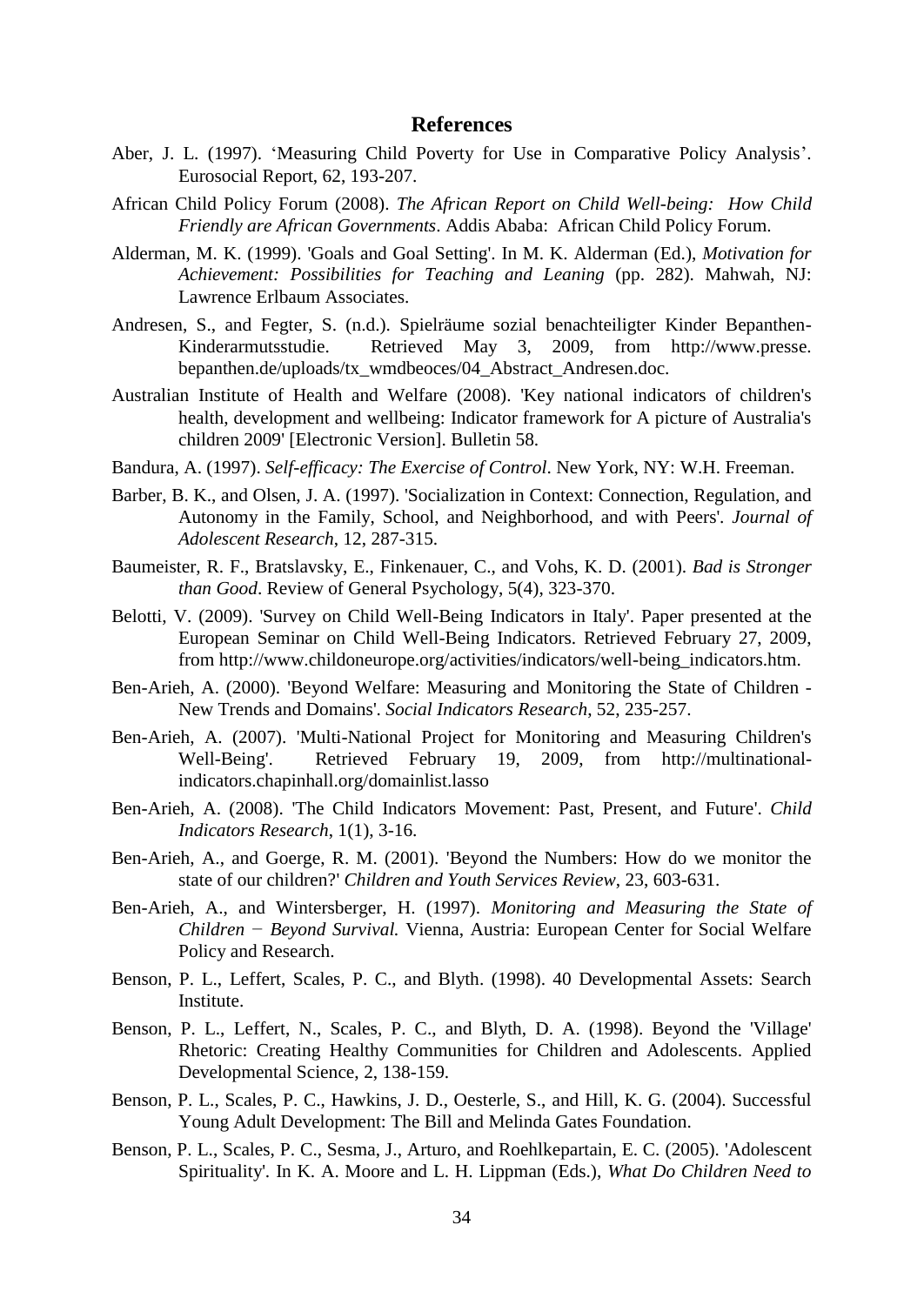*Flourish? Conceptualizing and Measuring Indicators of Positive Development*. New York: Springer Science+Business Media.

- Bornstein, M. H., Davidson, L., Keyes, C. L. M., Moore, K. A. and The Center for Child Well-being (Eds.). (2002a). *Well-being: Positive Development across the Life Course*. Mahwah, NJ: Erlbaum.
- Bornstein, M. H., Davidson, L., Keyes, C. L. M., Moore, K. A., and The Center for Child Well-Being (Eds.). (2002b). *Well-being: Positive Development across the Life Course*. Mahwah, NJ: Erlbaum.
- Bowen, G. L., Rose, R. A and Bowen, N. K. (2005). *The Reliability and Validity of the School Success Profil*e. Philadelphia, PA: Xlibris.
- Bowlby, J. (1969). *Attachment and Loss* (Vol. 1). London: Hogarth.
- Bowlby, J. (1973). *Attachment and Loss* (Vol. 2). Markham, ON: Penguin Books Canada Ltd.
- Boys and Girls Clubs of America. (nd). 'Branding Point B: Boys and Girls Club Programs Work'. Retrieved February 20, 2009, from [http://marketing.bgca.org/branding/BM2d\\_just\\_thefacts.html##.](http://marketing.bgca.org/branding/BM2d_just_thefacts.html)
- Bradshaw, J., Hoelscher, P. and Richardson, D. (2007). 'An Index of Child Well-Being in the European Union'. *Social Indicators Research*, 80, 133-177.
- Bradshaw, J. and Richardson, D. (2009). 'An Index of Child Well-Being in Europe'. Paper presented at the European Seminar on Child Well-Being Indicators.
- Bronfenbrenner, U. (1979). *The Ecology of Human Development: Experiments by Nature and Design.* Cambridge, MA: Harvard University Press.
- Bronfenbrenner, U. (1995). *Developmental Ecology through Space and Time: A Future Perspective.* Washington, DC: American Psychological Association.
- Bronfenbrenner, U. (1998). 'The Ecology of Developmental Processes'. In U. Bronfenbrenner, P. Morris, W. Damon and R. M. Lerner (Eds.), *Handbook of Child Psychology*. Hoboken, NJ: Wiley.
- Brown, B., and Weitzman, M. (2004). *Early Childhood Development in Social Context: A Chartbook.*
- Canadian Council on Social Development. (2006). *The Progress of Canada's Children and Youth 2006.*
- Cantalano, R. F., Berglund, M. L., Ryan, A. M., Lonczak, H. S., and Hawkins, J. D. (1999). 'Positive Youth Development in the United States: Research Findings on Evaluations of Positive Youth Development Programs'. U.S. Department of Health and Human Services Office of the Assistant Secretary for Planning and Evaluation and The National Institute for Child Health and Human Development.
- Chervin, D. D., Reed, E. and Dawkins, N. (1998). 'Identifying Optimal Outcomes for Children and Youth: A Focus Group Study with Parents and Youth'. Report to the Task Force for Child Survival and Development.
- Child Rights Information Network. (2009). *Convention on the Rights of the Child*. Retrieved May 3, 2009, from

[http://www.crin.org/resources/treaties/CRC.asp?catName=International+Treatie.](http://www.crin.org/resources/treaties/CRC.asp?catName=International+Treatie)

Child Trends. (1984). 'Improving National Statistics on Children, Youth, and Families'. A report on recommendations made at the interagency conference on child and family statistics. Washington, DC: Child Trends.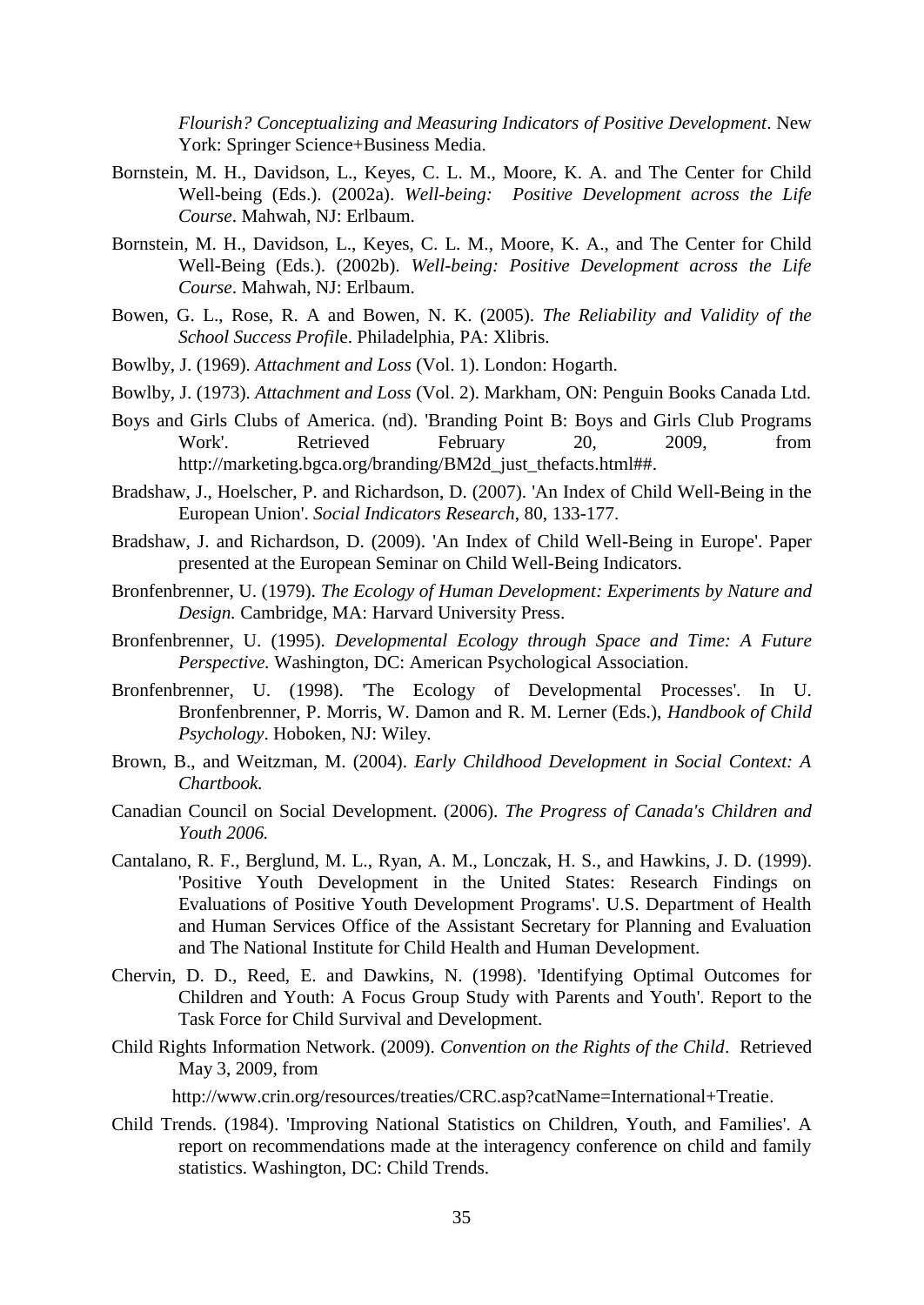- Child Trends. (2003). 'Indicators of Positive Development'. Conference Summary. Washington, DC: Child Trends.
- Crumbaugh, J. C. and Maholick, L. T. (1967). 'An Experimental Study in Existentialism: The Psychometric Approach to Frankl's Concept of Noogenic Neurosis'. In V. E. Frankl (Ed.), *Psychotherapy and Existentialism* (pp. 183-197). New York, NY: Washington Square Press.
- Damon, W., Menon, J., and Bronk, K. C. (2003). T*he Development of Purpose during Adolescence.* Applied Developmental Science, 7(3), 119-128.
- Deci, E. L., and Ryan, R. M. (1985). *Intrinsic Motivation and Self-determination in Human Behavior.* New York, NY: Plenum.
- Department for Children Schools and Families. (2008). 'Every Child Matters Outcomes Framework'. Retrieved February 19, 2009, from

[http://publications.everychildmatters.gov.uk/eOrderingDownload/DCSF-00331-](http://publications.everychildmatters.gov.uk/eOrderingDownload/DCSF-00331-2008.pdf) [2008.pdf.](http://publications.everychildmatters.gov.uk/eOrderingDownload/DCSF-00331-2008.pdf)

Department of Education and Early Childhood Development. (2008). 'Victorian Child and Adolescent Outcomes Framework. Child Outcomes'. Retrieved February 19, 2009, from

[http://www.eduweb.vic.gov.au/edulibrary/public/govrel/Policy/children/childoutcom](http://www.eduweb.vic.gov.au/edulibrary/public/govrel/Policy/children/childoutcomes-issue1.pdf) [es-issue1.pdf.](http://www.eduweb.vic.gov.au/edulibrary/public/govrel/Policy/children/childoutcomes-issue1.pdf)

Department of Education and Early Childhood Development. (2009). 'Indicators from the Victorian Child and Adolescent Monitoring System'. Retrieved February 19, 2009, from

[http://www.eduweb.vic.gov.au/edulibrary/public/govrel/Policy/children/vcams150in](http://www.eduweb.vic.gov.au/edulibrary/public/govrel/Policy/children/vcams150indicators.pdf) [dicators.pdf.](http://www.eduweb.vic.gov.au/edulibrary/public/govrel/Policy/children/vcams150indicators.pdf)

- Duncan, G. J., Brooks-Gunn, J., and Klebanov, P. K. (1994). 'Economic Deprivation and Early Childhood Development'. *Child Development*, 65, 296-318.
- Eccles, J. S., and Gootman, J. (Eds.). (2002). *Community Programs to Promote Youth Development*. Washington, DC: National Academy Press.
- Eccles, J. S., Wigfield, A., and Schiefele, U. (1998). 'Motivation to Succeed'. In U. Bronfenbrenner, P. Morris, W. Damon and R. M. Lerner (Eds.), *Handbook of Child Psychology*. Hoboken, NJ: Wiley.
- Eisenberg, N. (1998). 'Parental Socialization of Emotion'. *Psychological Inquiry*, 9(4), 241- 273.
- Erikson, E. H. (1968). *Identity: Youth and Crisis*. New York: Norton.
- Erikson, E. H. (1985). *Childhood and Society* (3rd ed.). New York: Norton.
- Fattore, T., Mason, J. and Watson, E. (2007a). 'Children's Conceptualisation(s) of Their Well-Being'. *Social Indicators Research*, 80, 5-29.
- Fattore, T., Mason, J., and Watson, E. (2007b). *Overview of Children's Understandings of Well-Being*. Surry Hills, Australia: New South Wales Commission for Children and Young People.
- Fattore, T., Mason, J. and Watson, E. (2009). 'When Children are asked about their Wellbeing: Towards a Framework for Guiding Policy'. *Child Indicators Research*, 2(1), 57-77.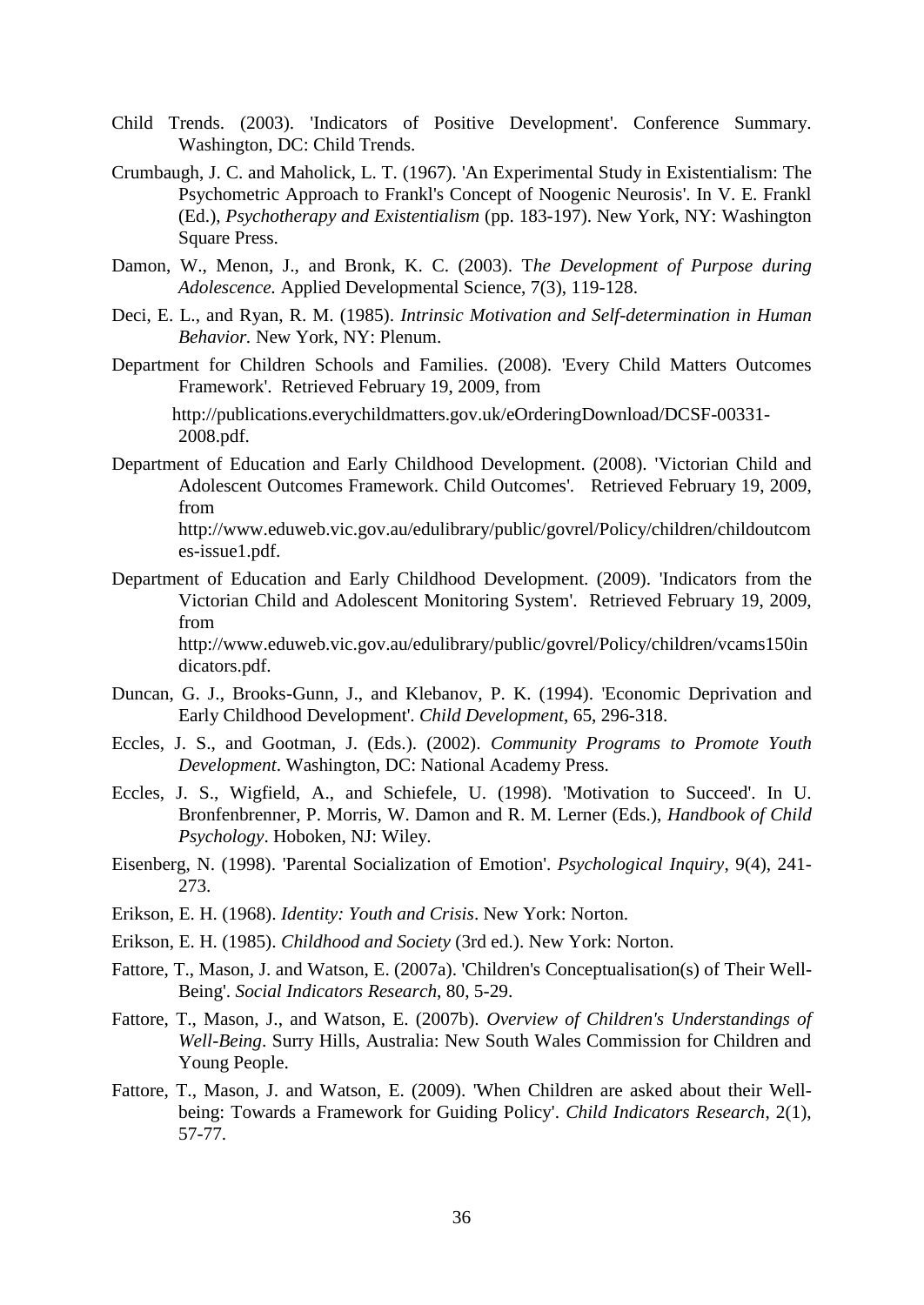- Federal Interagency Forum on Child and Family Statistics. (2007). A*merica's Children :Key National Indicators of Well-Being 2007.* Washington, DC: U.S. Government Printing Office.
- Feixa, C. (2005). 'System of Key Indicators of Childhood and Adolescence (SICIA)'. Paper presented at the Youth Development Indicators Group Meeting. from [http://www.un.org/esa/socdev/unyin/documents/CarlesFeixa\\_Indicators%20Cataloni](http://www.un.org/esa/socdev/unyin/documents/CarlesFeixa_Indicators%20Catalonia.pdf) [a.pdf.](http://www.un.org/esa/socdev/unyin/documents/CarlesFeixa_Indicators%20Catalonia.pdf)
- Gambone, M. A., Klem, A. M., and Connell, J. P. (2002). *Finding Out What Matters for Youth: Testing Key Links in a Community Action Framework for Youth Development*. Philadelphia: PA: Youth Development Strategies Inc. and The Institute for Research and Reform in Education.
- Gottesman, I. I., and Hanson, D. R. (2005). 'Human Development: Biological and Genetic Processes'. *Annual Review of Psychology*, 56, 263-286.
- Government of Canada. (2006). 'The Well-Being of Canada's Young Children'. Government of Canada Report 2006. Ottawa, ON: Author.
- Guzman, L., Thompson-Hampden, Gillian, Lippman, L. (Revise and Resubmit). 'A Cross National Analysis of Parental Involvement and Student Literacy'. *Journal of Family Issues.*
- Guzman, L., and Jekielek, S. (2004). *Indicators of Child, Family and Community Connections: Family Time* Office of the Assistant Secretary for Planning and Evaluation U.S. Department of Health and Human Services,.
- Guzman, L., Lippman, L., Moore, K. A. and O'Hare, W. (2003). *How Children are Doing: The Mismatch between Public Perception and Statistical Reality*. Washington, DC: Child Trends.
- Hair, E. C., Moore, K. A., Garrett, S. B., Kinukawa, A., Lippman, L., and Michelson, E. (2003). 'Psychometric Analyses of the Parent-Adolescent Relationship Scale in the National Longitudinal Survey of Youth - 1997'. Paper presented at the Indicators of Positive Development Conference.
- Hair, E. C., Moore, K. A., Hadley, A. M., Kaye, K., Day, R. D., and Orthner, D. K. (forthcoming). Parent Marital Quality and the Parent-Adolescent Relationship: Effects on Adolescent and Young Adult Health Outcomes. Marriage and Family Review.
- Hair, E. C., Moore, K. A., Ling, T., and Sidorowicz, K. (2008). *Options for Monitoring Positive Mental Health Among Children and Youth*. Washington, DC: Child Trends.
- Hamilton, B. E., Martin, J. A., and Ventura, S. J. (2009). 'Births: Preliminary Data for 2007' [Electronic Version]. National Vital Statistics Reports, 57, 23 from [http://www.cdc.gov/nchs/data/nvsr/nvsr57/nvsr57\\_12.pdf.](http://www.cdc.gov/nchs/data/nvsr/nvsr57/nvsr57_12.pdf)
- Hanafin, S. a., and Brooks, A.-M. (2005). 'Report on the Development of a National Set of Child Well-Being Indicators in Ireland'. Dublin, Ireland: National Children's Office.
- Hart, S. (1991). 'From Property to Person Status: Historical Perspective on Children's Rights'. *American Psychologist*, 46, 53-59.
- Harter, S. (1998). 'The Development of Self-Representations'. In U. Bronfenbrenner, P. Morris, W. Damon and R. M. Lerner (Eds.), *Handbook of Child Psychology*. Hoboken, NJ: Wiley.
- Huston, A. C., and Ripke, M. N. (2006). 'Middle Childhood: Contexts of Development'. In A. C. Huston and M. N. Ripke (Eds.), *Developmental Contexts in Middle Childhood:*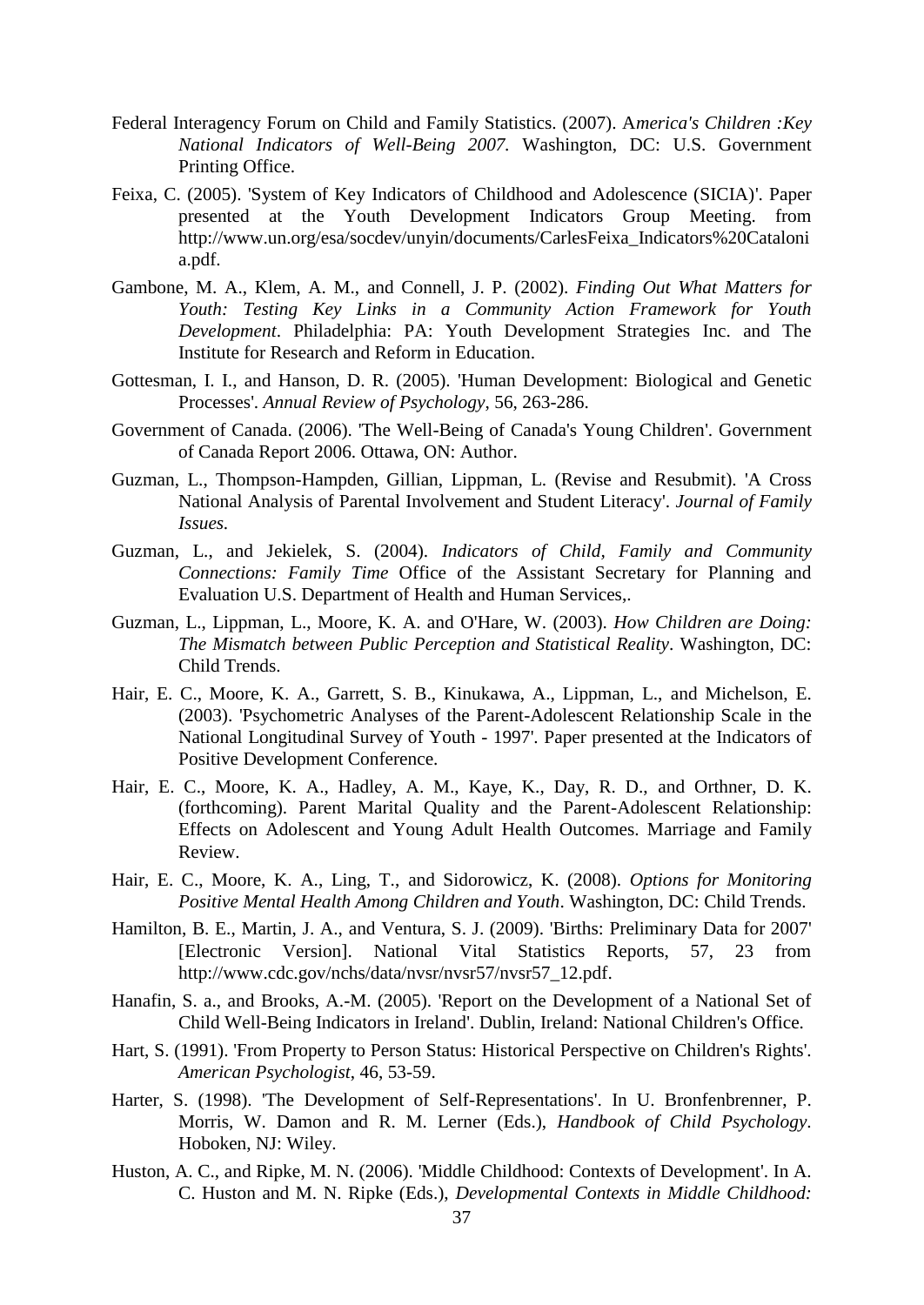*Bridges to Adolescence and Adulthood*. New York, NY: Cambridge University Press.

- Inhelder, B., and Piaget, J. (1958). T*he Growth of Logical Thinking from Childhood to Adolescence.* New York, NY: Basic Books.
- Johnson, M. H. (2000). 'Functional Brain Development in Infants: Elements of an Interactive Specialization Framework'. *Child Development*, 71, 75-81.
- Keyes, C. L. (2007). 'Promoting and Protecting Mental Health as Flourishing: A Complementary Strategy for Improving National Mental Health'. *American Psychologist*, 62(2), 95-108.
- Land, K. C., Lamb, V. L., and Mustillo, S. K. (2001). 'Child and Youth Well-Being in the United States, 1975-1990: Some Findings from a New Index'. S*ocial Indicators Research*, 56, 241-320.
- Larson, R. W. (2000). 'Toward a Psychology of Positive Youth Development'. *American Psychologist*, 55(1), 170-183.
- Lenhart, A., and Madden, M. (2007). *Social Networking Websites and Teens: An Overview*. Washington, DC: Pew Internet and American Life Project.
- Lenhart, A., Madden, M., Macgill Rankin, A. and Smith, A. (2007). *Teens and Social Media*. Washington, DC: Pew Internet and American Life Project.
- Lerner, R. M. (2002). *Concepts and Theories of Human Development*. Mahwah, NJ: Erlbaum.
- Lerner, R. M. (2005). 'Promoting Positive Youth Development: Theoretical and Empirical Bases'. Paper presented at the Workshop on the Science of Adolescent Health and Development. from [http://ase.tufts.edu/iaryd/documents/pubPromotingPositive.pdf.](http://ase.tufts.edu/iaryd/documents/pubPromotingPositive.pdf)
- Lerner, R. M., Almerigi, J. B., Theokas, C., and Lerner, J. V. (2005). 'Positive Youth Development: A View of the Issues'. *The Journal of Early Adolescence,* 25(1), 10- 16.D
- Lerner, R. M. and Benson, P. L. (2004). *Developmental Assets and Asset-building Communities.* Minneapolis, MN: Search Institute.
- Lerner, R. M., Lerner, J. V., Phelps, E. and Colleagues. (2008). 'The Positive Development of Youth'. Technical Report. Medford, MA: Institute for Applied Research in Youth Development.
- Lerner, R. M., and Steinberg, L. (2004). 'The Scientific Study of Adolescent Development: Past, Present, and Future'. In R. M. Lerner and L. Steinberg (Eds.), *Handbook of Adolescent Psychology* (2nd ed.). Hoboken, NJ: John Wiley and Sons.
- Lickona, T. and Davidson, M. (2005). *Smart and Good High Schools: Integrating Excellence and Ethics for Success in School, Work, and Beyond.* Cortland, NY: Center for the 4th and 5th R's (Respect and Responsibility).
- Lippman, L. (2004). *Indicators of Child, Family, and Community Connection*. Washington, DC: US Department of Health and Human Services Office of the Assistant Secretary for Planning and Evaluation.
- Lippman, L., Atienza, A., Rivers, R., and Keith, J. (2008). *A Developmental Perspective on College and Workplace Readiness*. Washington, DC: Child Trends.
- Mahn, H. (2003). 'Periods in Child Development: Vygotsky's Perspective'. In A. Kozulin and B. Gindis (Eds.), *Vygotsky's Educational Theory in Cultural Context* (pp. 119-137). New York: Cambridge University Press.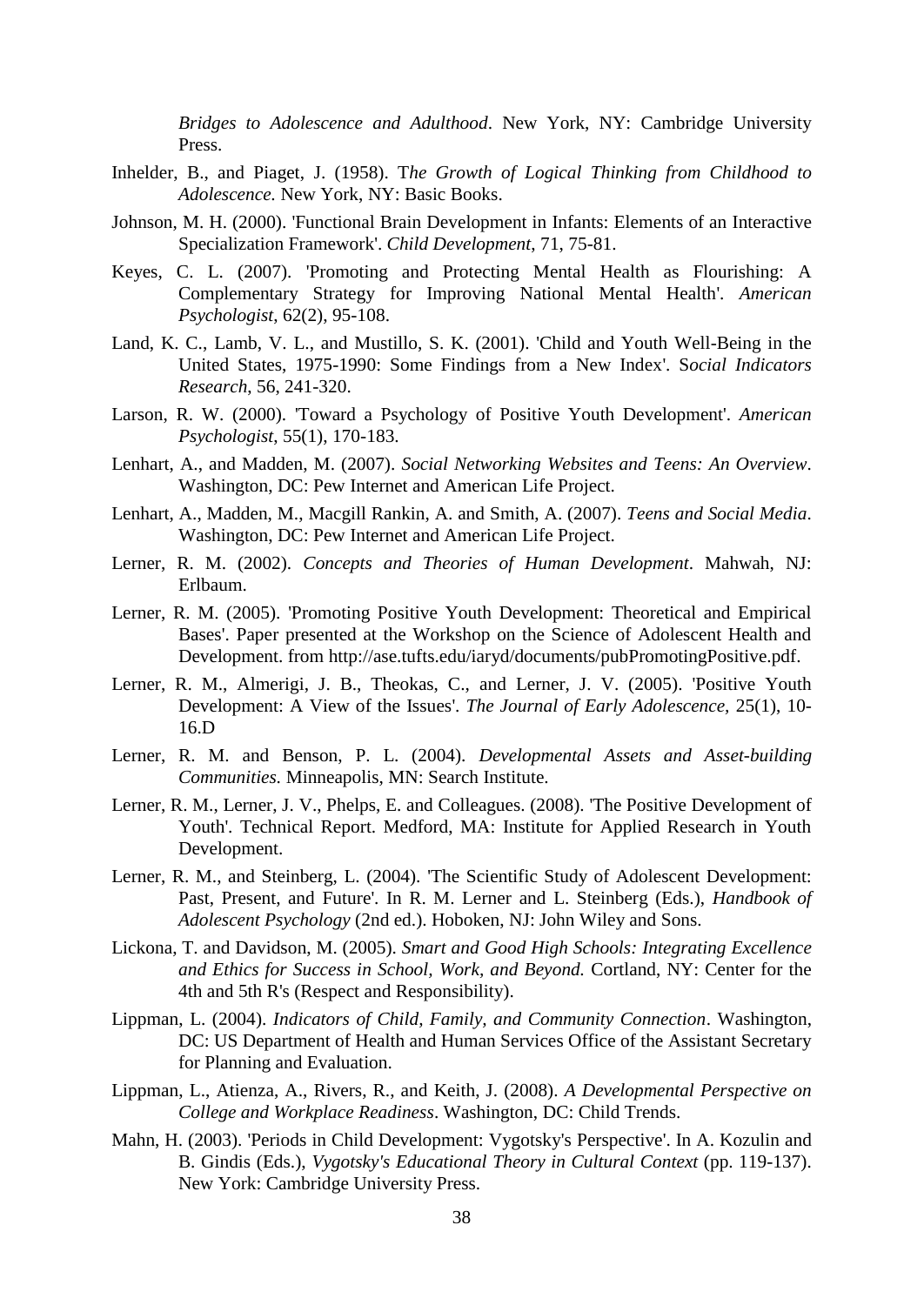- Mason, J. (2007). Paper presented at the 1st Meeting of the International Society for Child Indicators.
- Matthews, G. Lippman, L., Guzman, L., and Hamilton, J. (2006). Report on Cognitive Interviews for Developing Positive Youth Indicators. Washington, DC: Child Trends.
- McNeely, C. (2005). Connection to School. In K. A. Moore and L. H. Lippman (Eds.), *What Do Children Need to Flourish? Conceptualizing and Measuring Indicators of Positive Development*. New York, NY: Springer Science+Business Media.
- Melton, G. (1996). 'The Child's Right to a Family Environment: Why Children's Rights and Family Values are Compatible'. *American Psychologist*, 51, 1234-1238.
- Melton, G. (2008). 'Beyond Balancing: Toward an Integrated Approach to Children's Rights'. *Journal of Social Issues,* 64, 903-920.
- Ministry of Social Development. (2008). *Children and Young People: Indicators of Wellbeing in New Zealand 2008.* Wellington, New Zealand: Ministry of Social Development.
- Moore, K. A., Evans, V. J., Brooks-Gunn, J. and Roth, J. (2001).' What are Good Childhood Outcomes?' In A. Thornton (Ed.), *The Well-Being of Children and Families: Research and Data Needs* (pp. 51-84). Ann Arbor, MI: University of Michigan Press.
- Moore, K. A., Halle, T., Vandivere, S., and Mariner, C. L. (2002). 'Scaling Back Survey Scales: How Short is Too Short?' *Sociological Methods and Research,* 30(4), 530- 567.
- Moore, K. A. and Halle, T. G. (2001). 'Preventing Problems vs. Promoting the Positive: What do we want for our Children?' In S. Hofferth and T. Owens (Eds.), *Children at the Millennium: Where have we come from, where are we going?* Advances in Life Course Research series: JAI Press.
- Moore, K. A., and Lippman, L. (Eds.). (2005). W*hat do Children Need to Flourish? Conceptualizing and Measuring Indicators of Positive Development.* New York, NY: Springer.
- Moore, K. A., Lippman, L., and Brown, B. (2004). 'Indicators of Child Well-Being: The Promise for Positive Youth Development'. *Annals of the American Academy of Political and Social Science,* 591, 125-145.
- Moore, K. A., and Theokas, C. (2008). 'Conceptualizing a Monitoring System for Indicators in Middle Childhood'. *Child Indicators Research*, 1, 109-128.
- Moore, K. A., Theokas, C., Lippman, L., Bloch, M., Vandivere, S. and O'Hare, W. (2008). 'A Microdata Child Well-Being Index: Conceptualization, Creation, and Findings'. *Child Indicators Research,* 1(1), 17-50.
- Moore, K. A. and Vandivere, S. (2007). 'Longitudinal Indicators of the Social Context of Families: Beyond the Snapshot'. *Social Indicators Research,* 83(1), 55-85.
- Moore, K. A., Vandivere, S., Atienza, A., and Thiot, T. (2008). 'Developing a Monitoring System for Indicators in Middle Childhood: Identifying Measures'. *Child Indicators Research*, 1(2), 129-155.
- National Children's Office. (2005). *The Development of a National Set of Child Well-Being Indicators*. Dublin, Ireland: Author.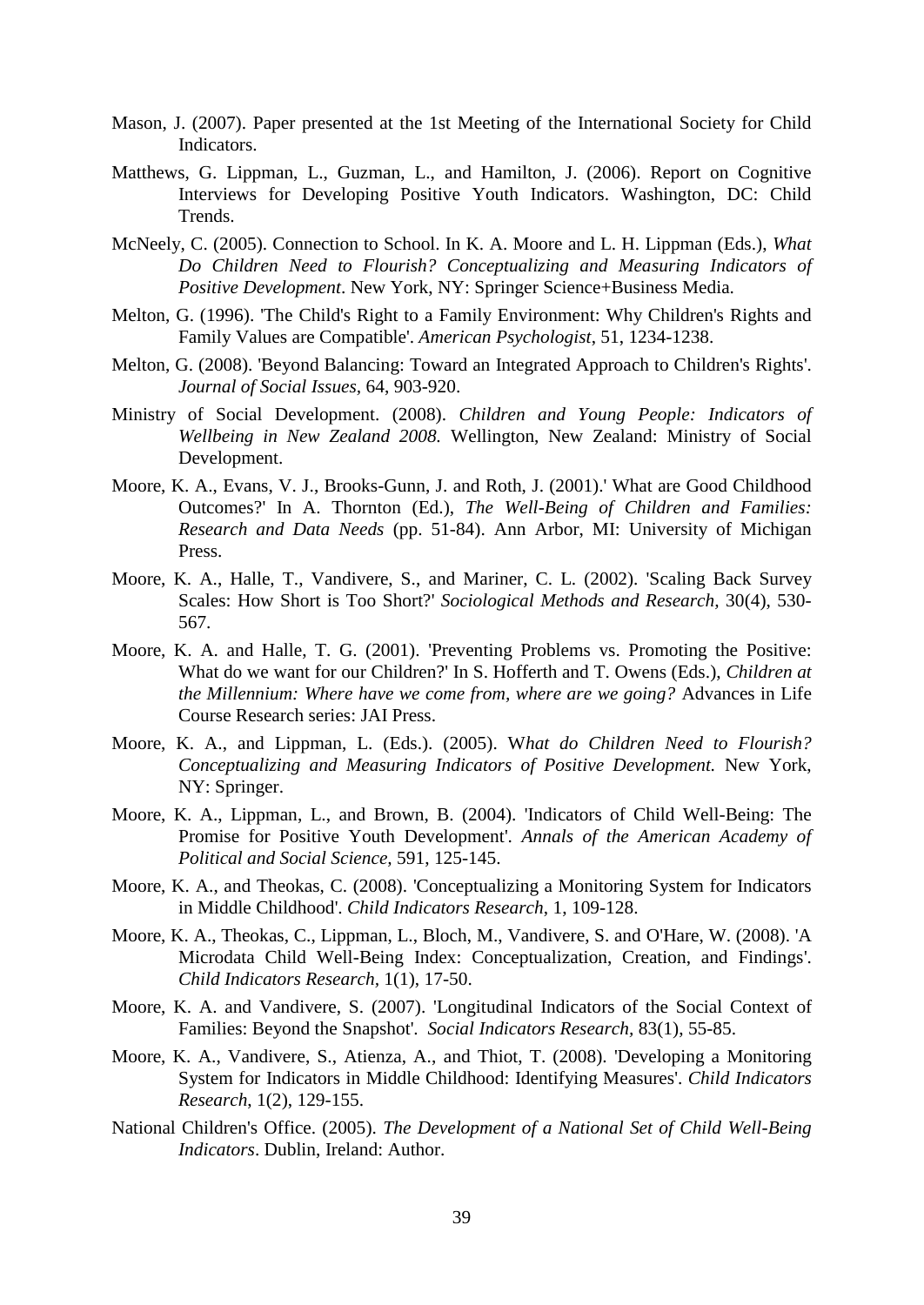- National Research Council, and Institute of Medicine. (2002). 'Community Programs to Promote Youth Development'. In J. Eccles and J. Gootman (Eds.), *Committee on community-level programs for youth. Board on Children, Youth, and Families, Division of Behavioral and Social Sciences and Education*. Washington, DC: National Academy Press.
- Organization for Economic Cooperation and Development. (2005). 'Definition and Selection of Key Competencies'. Executive Summary.
- Organization for Economic Cooperation and Development. (2008). *Handbook on Constructing Composite Indicators: Methodology and User Guide*. Paris, France: Author.
- Park, N. (2003). 'Building wellness to Prevent Depression'. *Prevention and Treatment*, 6(16).
- Peterson, C., and Seligman, M. E. P. (2004). *Character Strengths and Virtues: A Classification and Handbook.* New York, NY: Oxford University Press/Washington, DC: American Psychological Association.
- Piaget, J. (1970). 'Piaget's Theory'. In P. H. Mussen (Ed.), *Carmichael's Manual of Child Psychology* (3rd ed., Vol. 1, pp. 703-732). New York: Wiley.
- Pintrich, P. R., and Schunk, D. H. (1996). *Motivation in Education: Theory, Research and Applications.* Englewood Cliffs, NJ: Prentice-Hall.
- Pittman, K., Irby, M., and Ferber, T. (2000). *Unfinished Business: Further Reflections on a Decade of Promoting Youth Development.* Takoma Park, MD: International Youth Foundation Forum for Youth Investment.
- Pittman, K. J., and Cahill, M. (1991). *A New Vision: Promoting Youth Development.* Center for Youth Development and Policy Research.
- Pollard, E. L. and Lee, P. D. (2003). 'Child Well-Being: A Systematic Review of the Literature'. *Social Indicators Research*, 61, 59-78.
- Public Agenda. (1997). *Kids These Days: What Americans Really Think about the Next Generation.* New York, NY: Public Agenda.
- Qvortrup, J. (1993). 'Societal Position of Childhood: The International Project Childhood as a Social Phenomenon'. *Childhood*, 1, 119-124.
- Reker, G. T. and Wong, P. T. P. (1988). 'Aging as an Individual Process: Toward a Theory of Personal Meaning'. In J. E. Birren and V. L. Bengston (Eds.), *Emergent Theories of Aging* (pp. 214-246). New York, NY: Springer.
- Richardson, D., Hoelscher, P. and Bradshaw, J. (2008). 'Child Well-Being in Central and Eastern European Countries (CEE) and the Commonwealth of Independent States (CIS)'. *Child Indicators Research,* 1(3), 211-250.
- Roberts, D. F., and Foehr, U. G. (2008). 'Trends in Media Use'. *The Future of Children*, 18(1), 11-38.
- Roberts, D. F., Foehr, U. G., and Rideout, V. (2005). *Generation M: Media in the Lives of 8- 18 Year Olds.* Menlo Park, CA: Kaiser Family Foundation.
- Roberts, M. C., Brown, K. J., Johnson, R. J., and Reinke, J. (2002). 'Positive psychology for children: Development, Prevention, and Promotion'. In C. R. Snyder and S. J. Lopez (Eds.), *Handbook of Positive Psychology* (pp. 663-675). London: Oxford University Press.
- Rychen, D. S., and Salganik, L. H. (Eds.). (2003). *Key Competencies for a Successful Life and a Well-Functioning Society*. Ashland, OH: Hogrefe and Huber Publishers.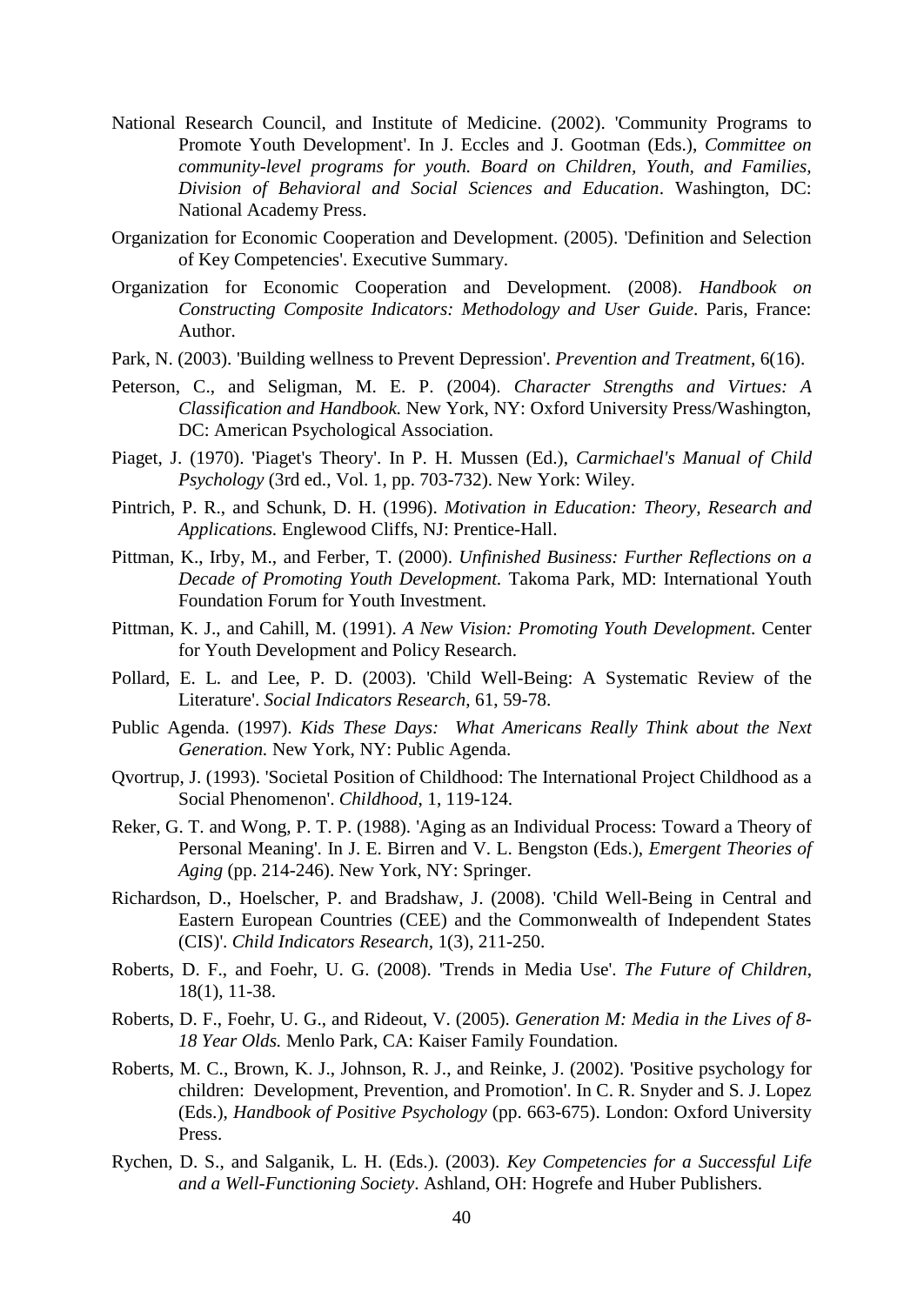- Scales, P. C. (2003). *Other People's Kids: Social Expectations and American Adults' Involvement with Children and Adolescents.* New York: Springer.
- Scales, P. C., and Benson, P. L. (2005). 'Prosocial Orientation and Community Service'. In K. A. Moore and L. H. Lippman (Eds.), *What Do Children Need to Flourish? Conceptualizing and Measuring Indicators of Positive Development*. New York, NY: Springer Science+Business Media.
- Scales, P. C., Benson, P. L., Bartig, K., Streit, K., Moore, K. A., Lippman, L., et al. (2006). *Keeping America's Promises to Children and Youth: A Search Institute-Child Trends Report on the Results of the America's Promise National Telephone Polls of Children, Teenagers, and Parents*. Washington, DC: Search Institute.
- Scales, P. C., Benson, P. L., Moore, K. A., Lippman, L., Brown, B., and Zaff, J. (2008). 'Promoting Equal Developmental Opportunity and Outcomes among America's Children and Youth: Results from the National Promises Study'. *The Journal of Primary Prevention*, 29(2), 121-144.
- Scales, P. C., Benson, P. L., Roehlkepartain, E. C., Hintz, N. R., Sullivan, T. K. and Mannes, M. (2001). 'The Role of Neighborhood and Community in Building Developmental Assets for Children and Youth: A National Study of Social Norms among American adults'. J*ournal of Community Psychology,* 29(6), 703-727.
- School Success Profile. (2009). 'About the Elementary SSP: The Elementary School Success Profile in Brief'. Retrieved March 2, 2009, from

[http://www.schoolsuccessprofile.org/about\\_essp.asp](http://www.schoolsuccessprofile.org/about_essp.asp)

- Search Institute. (2008). 'What Kids Need: Developmental Assets'. Retrieved February 11, 2009, from [http://www.search-institute.org/assets/forty.htm.](http://www.search-institute.org/assets/forty.htm)
- Seligman. (2002). *Authentic Happiness.* New York, NY: Free Press.
- Seligman, M. E. P., Steen, T. A., Park, N. and Peterson, C. (2005). 'Positive Psychology Progress: Empirical Validation of Interventions'. *American Psychologist*, 60(5), 410- 421.
- Shonkoff, J., and Phillips, D. E. (2000). *From Neurons to Neighborhoods: The Science of Early Childhood Development.* Washington, DC: National Academy Press.
- Smith, C., and Denton, M. L. (2005). *Soul Searching: The Religious and Spiritual Lives of American Teenagers.* New York, NY: Oxford University Press.
- Snyder, C. R. (2005). 'Measuring Hope in Children'. In K. A. Moore and L. H. Lippman (Eds.), *What Do Children Need to Flourish? Conceptualizing and Measuring Indicators of Positive Development*. New York: Springer Science+Business Media.
- Steffel, M. and Oppenheimer, D. M. (2009). 'Happy by What Standard? The Role of Interpersonal and Intrapersonal Comparisons in Ratings of Happiness'. *Social Indicators Research*, 92, 69-80.
- Steinberg, L. (2005). *Adolescence* (7th ed.). Boston, MA: McGraw-Hill.
- Thornton, A. (Ed.). (2001). *The Well-being of Children and Families: Research and Data Needs.* Ann Arbor: The University of Michigan Press.
- Tudge, J. R. H. and Scrimsher, S. (2003). 'Lev. S. Vygotsky on Education'. In B. J. Zimmerman and D. H. Schunk (Eds.), *Educational Psychology.* Mahwah, NJ: Erlbaum.
- Umaña-Taylor, A. J. (2005). 'The Ethnic Identity Scale'. In K. A. Moore and L. H. Lippman (Eds.), *What Do Children Need to Flourish? Conceptualizing and Measuring*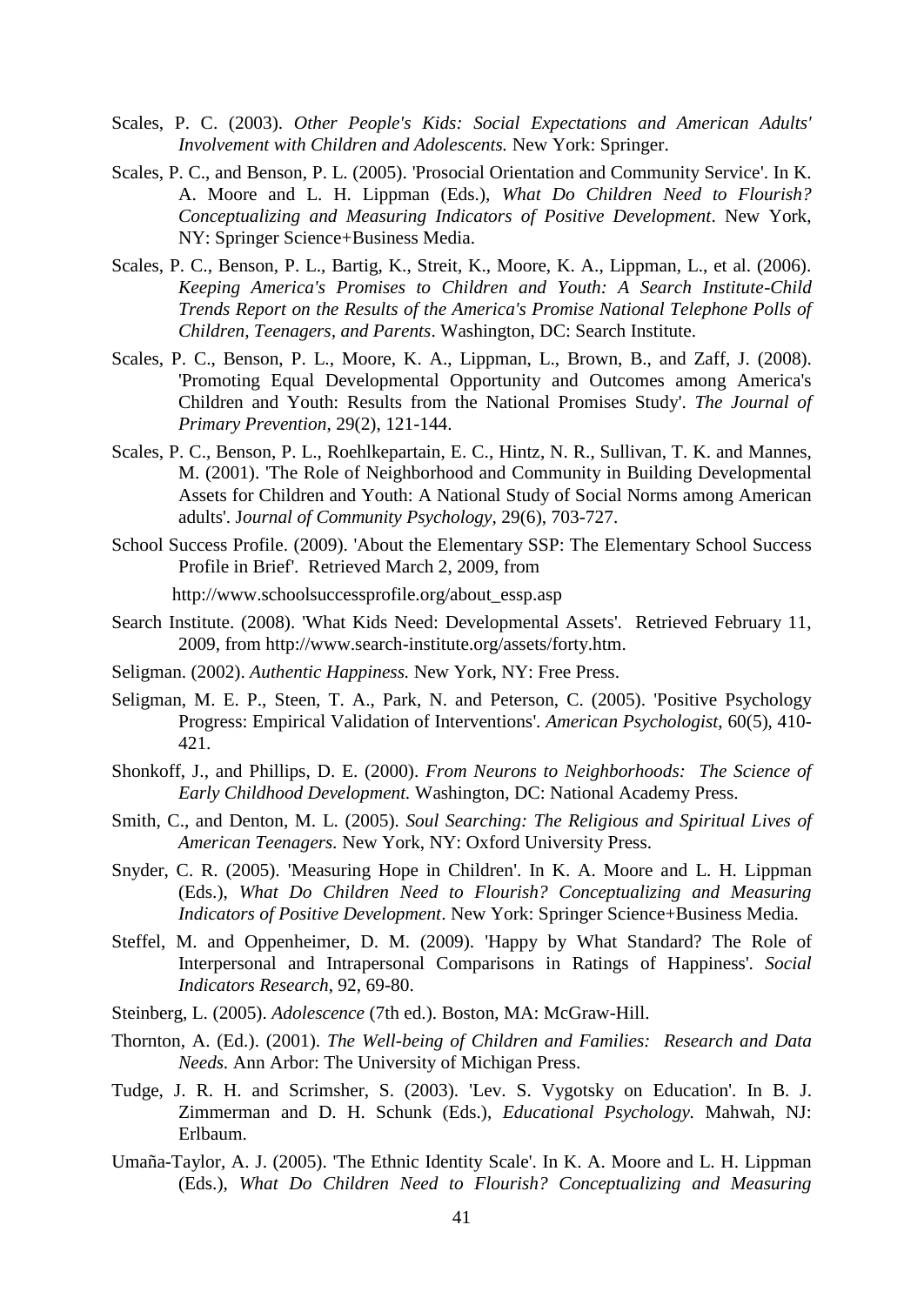*Indicators of Positive Development*. New York, NY: Springer Science+Business Media.

- UNAIDS Inter-Agency Task Team on Education. (2006). *[Education Sector Global HIV and](http://www.globalaidsalliance.org/page/-/PDFs/UNAIDS_Education_Sector.pdf)  [AIDS Readiness Survey 2004: Implications for Education and Development](http://www.globalaidsalliance.org/page/-/PDFs/UNAIDS_Education_Sector.pdf)*. Paris: UNESCO.
- UNICEF (2007). 'Child Poverty in Perspective: An Overview of Child Well-Being in Rich Countries'. *Innocenti Report Card 7.* UNICEF Innocenti Reserch Centre*,* Florence.
- United Nations. (2001). 'Road Map Towards the Implementation of the United Nations Millennium Declaration'. Report of the Secretary-General: Author.
- United Nations. (2009). 'United Nations Treaty Collection: Status of Treaties: Convention on the Rights of the Child'. Retrieved May 3, 2009, from

[http://treaties.un.org/Pages/ViewDetails.aspx?src=TREATYandmtdsg\\_no=IV-](http://treaties.un.org/Pages/ViewDetails.aspx?src=TREATY&mtdsg_no=IV-11&chapter=4&lang=en#top)[11andchapter=4andlang=en#top.](http://treaties.un.org/Pages/ViewDetails.aspx?src=TREATY&mtdsg_no=IV-11&chapter=4&lang=en#top)

United Nations Development Programme. (2008). 'Human Development Indices: A Statistical Update 2008'. Retrieved February 20, 2009, from

<http://hdr.undp.org/en/mediacentre/news/title,15493,en.html>

- Valladares, S., and Moore, K. A. (2009). T*he Strengths of Poor Families*. Washington, DC: Child Trends.
- Volling, B. L., and Blandon, A. Y. (2005). 'Positive Indicators of Sibling Relationship Quality: The Sibling Inventory of Behavior'. In K. A. Moore and L. H. Lippman (Eds.), *What Do Children Need to Flourish? Conceptualizing and Measuring Indicators of Positive Development.* New York, NY: Springer Science+Business Media.
- Watkins, K. (2007/2008). 'Fighting Climate Change: Human Solidarity in a Divided World'.
- Webb, S. J., Monk, C. S., and Nelson, C. A. (2001). 'Mechanisms of Postnatal Neurobiological Development: Implications for Human Development'. *Developmental Neuropsychology,* 19, 147-171.
- Weiner, B. (1979). 'A Theory of Motivation for Some Classroom Experiences'. *Journal of Educational Psychology*, 71(1), 3-25.
- WestEd. (nd). 'California Healthy Kids Survey'. Retrieved February 20, 2009, from <http://www.wested.org/cs/we/view/pj/245>
- Willenberg, I., and Savahl, S. (2004). Working Document: Children's Perspectives on Well-Being: University of the Western Cape.
- Wolters, C. A., Pintrich, P. R. and Karabenick, S. A. (2005). 'Assessing Academic Self-Regulated Learning'. In K. A. Moore and L. H. Lippman (Eds.), W*hat Do Children Need to Flourish? Conceptualizing and Measuring Indicators of Positive Development.* New York, NY: Springer Science+Business Media.
- Wong, P. T. P. (1998). 'Implicit Theories of Meaningful Life and the Development of the Personal Meaning Profile'. In P. T. P. Wong and P. S. Fry (Eds.), *The Human Quest for Meaning: A Handbook of Psychologica Research and Clinical Applications* (pp. 111-140). Mahwah, NJ: Lawrence Erlbaum Associates, Inc.
- Zimmerman, B. J. (1989). 'A Social Cognitive View of Self-regulated Academic Learning'. *Journal of Educational Psychology*, 81(3).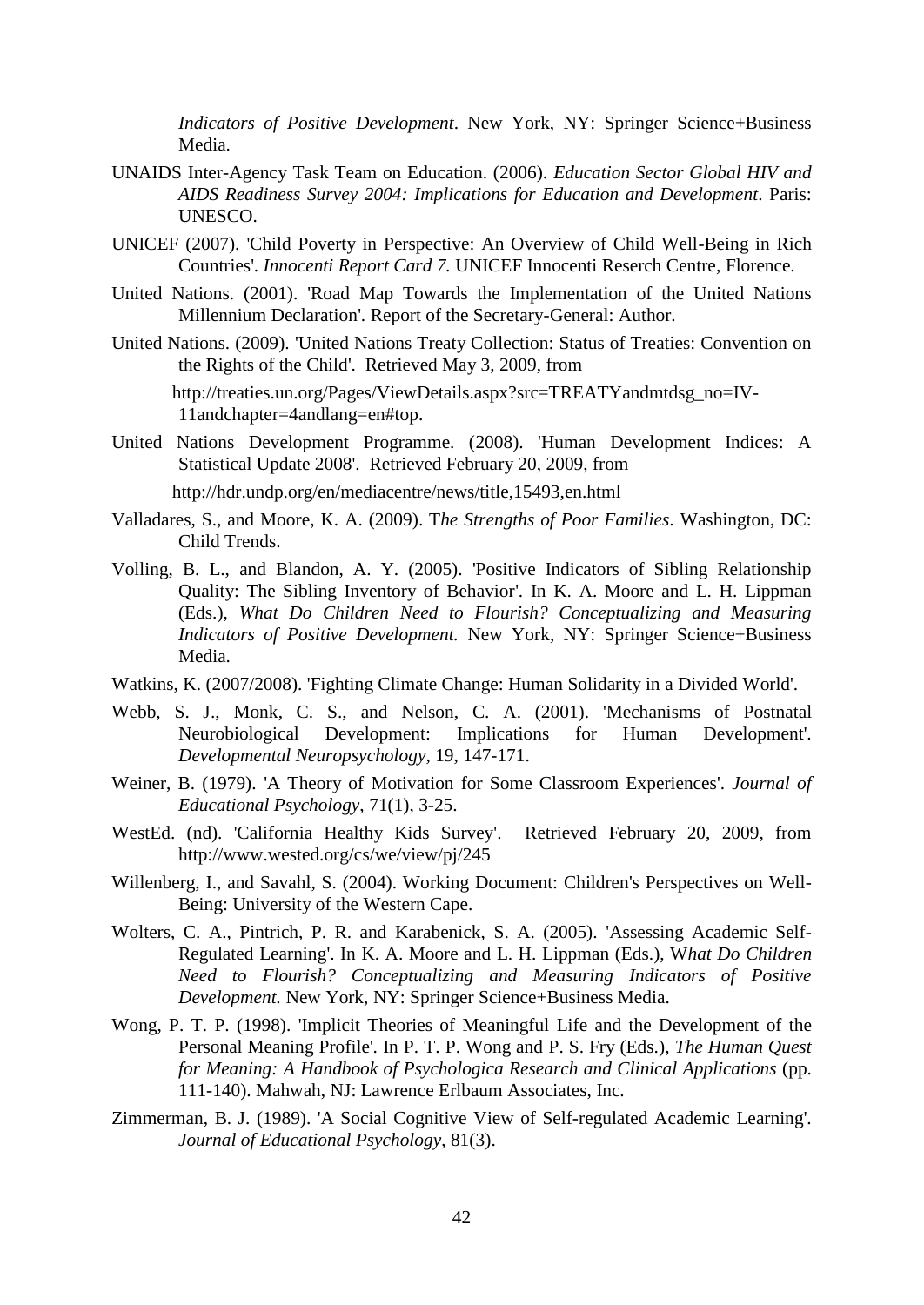# **APPENDIX A:**

# **SUMMARY EVALUATIONS OF CURRENT FRAMEWORKS OF POSITIVE INDICATORS**

## **A. International frameworks**

Ben-Arieh, 2007. Multi-National Project for Monitoring and Measuring Children's Well-Being.

This project aims at improving the ability to monitor child well-being around the world. The project strives to develop universal measures of child well-being that are also culturally sensitive. Some indicators are still being developed.

- 1. Safety and physical status
- 2. Personal life
- 3. Civic life
- 4. Children"s economic resources and contribution
- 5. Children"s activities

**Coverage**: The framework is quite comprehensive in the domains and sub domains that it covers. One domain includes measures of children"s contributions to family resources, which is something not seen in many other frameworks. The framework also has a domain focusing on where and how children spend their time.

Developmental: The framework does not focus on any specific area of child development.

Contextual: The framework includes contextual measures, particularly in the area of economic indicators.

Positive: The framework is mixed, having both positive and deficit indicators. Many of the related measures have been rated as to whether they are positive, negative, or neutral.

Bradshaw, Hoelscher, and Richardson, 2007. "An Index of child well-being in the European Union."

This framework is derived from the UN Convention on the Rights of the Child four general principles: non-discrimination, best interest of the child, survival/development, and respect for the views of the child. It uses data on 25 EU countries.

- 1. Material situation
- 2. Housing
- 3. Health
- 4. Subjective well-being
- 5. Education
- 6. Children"s relationships
- 7. Civic participation
- 8. Risk and safety

**Coverage**: The framework is comprehensive, including indicators in the domains of physical, cognitive, psychological, and social well-being/development.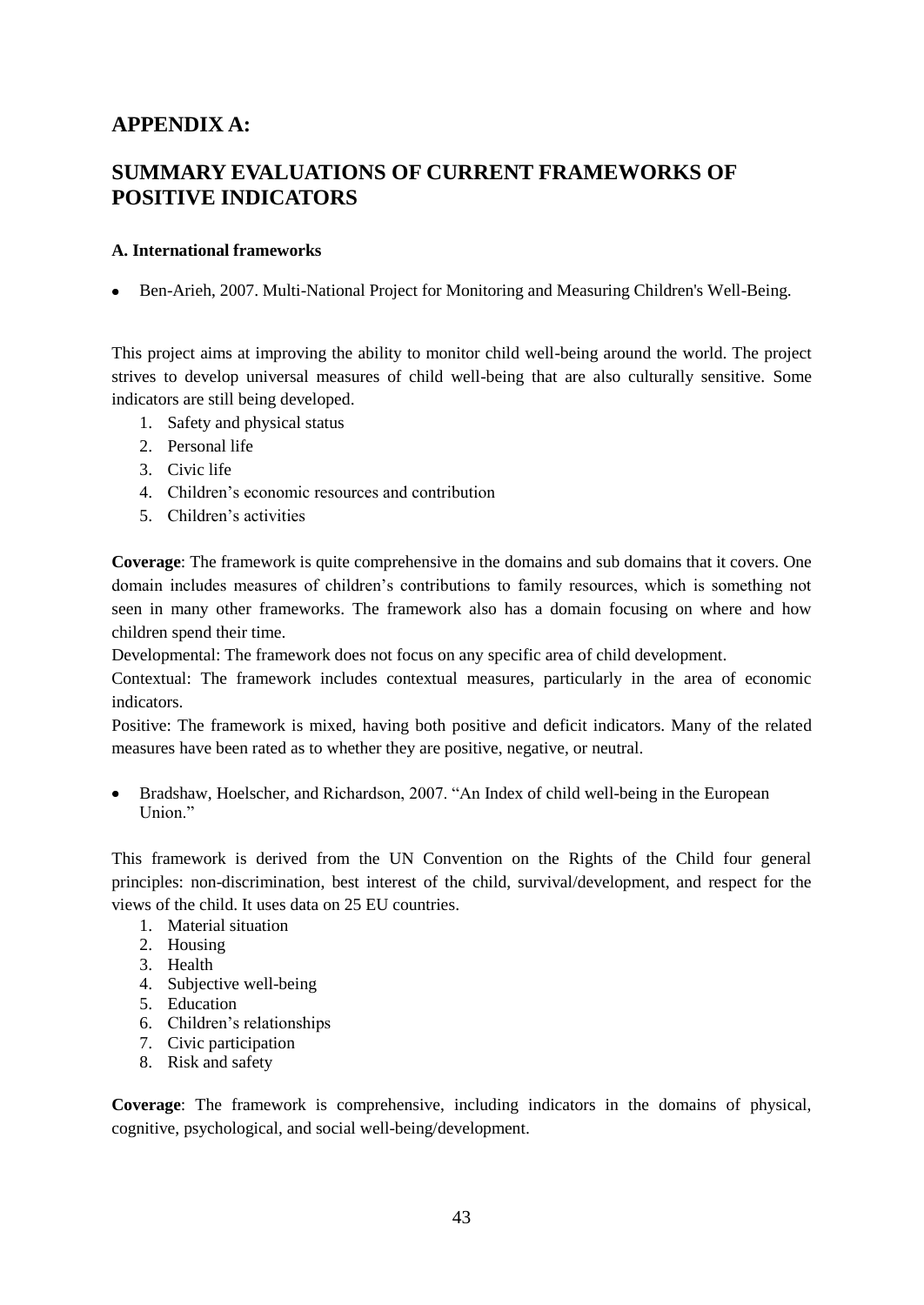**Developmental**: The framework does not focus on any specific area of child development but has indicators ranging from infancy (e.g., infant mortality rate) to age 19 (deaths from accidents, ages 0- 19).

**Contextual**: The framework includes contextual indicators in several domains including Material Well-Being, Health and Safety (e.g., per cent of children age 12 to 23 months receiving basic immunizations), and Relationships (e.g., per cent of children living in single-parent families).

**Positive**: The framework is mixed, having both positive (e.g., achievement in reading, math, and science) and deficit (e.g., per cent of infants born with low birth weight) indicators.

Bradshaw and Richardson, 2009. "An index of Child Well-Being in Europe."

This framework was used to compare child well-being in Norway, Iceland, and the 27 countries of the European Union. The study extends the researchers' earlier EU study (Bradshaw et al., 2007) to Norway and Iceland, includes more-current data, and improves indicators used in the earlier study.

- 1. Health
- 2. Subjective well-being
- 3. Personal relationships
- 4. Material resources
- 5. Education
- 6. Behaviour and risks
- 7. Housing and environment.

**Coverage**: The framework is generally comprehensive, including indicators in the domains of physical, cognitive, psychological, and social well-being/development. It does include measures of subjective well-being (e.g., life satisfaction, well-being at school), as well as other subjective measures (e.g., child finds it easy to talk with mother).

**Developmental**: The framework does not focus on any specific area of child development but has indicators ranging from infancy (e.g., infant mortality rate) to age 19 (e.g., birth rates among females age 15-19).

**Contextual**: The framework has contextual indicators in several domains including Material Situation, Housing and Environment, Health (e.g., child immunization rates), Education (e.g., school enrolment rates) and Risk and Safety (e.g., children who have been bullied at school).

**Positive**: The framework is mixed, having both positive (e.g., achievement in reading, math, and science) and deficit (e.g., newborns with low birth weight) indicators.

Organization for Economic Cooperation and Development, n.d.; Rychen and Salganik, 2003. "Definition and Selection of Key Competencies."

This project has identified three broad categories of competencies needed to help individuals and societies cope with today's complex challenges and demands.

- 4. Acting autonomously
- 5. Using tools interactively
- 6. Functioning in socially heterogeneous groups

**Coverage**: The three categories include indicators of cognitive, psychological, and social development but not physical.

**Developmental**: This framework focuses on adolescence.

**Contextual**: Although it is expected that these competencies will be used in different contexts, the framework does not include any measures of contextual factors.

**Positive**: The indicators all reflect positive well-being/development.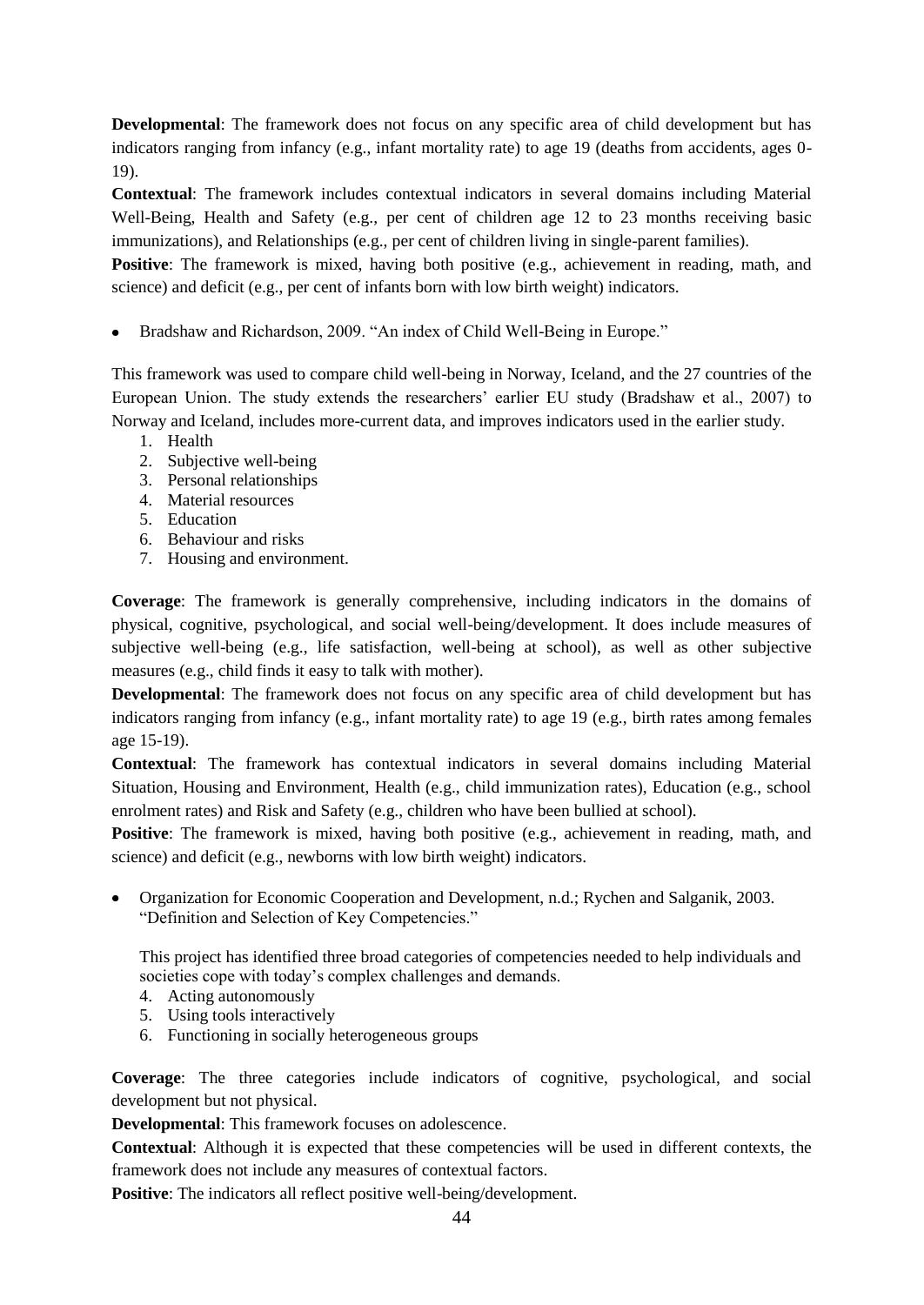Richardson, Hoelscher, and Bradshaw, 2008. "Index of child well-being in CEE/CIS countries."

The development of this framework followed the methods used to generate two earlier frameworks produced by Bradshaw and colleagues for the EU and OECD. Data were drawn from surveys (PISA 2006, MICS 2005, MICS 2005, Young Voices 2001) and administrative data.

- 1. Material situation
- 2. Housing
- 3. Health
- 4. Education
- 5. Personal and social well-being
- 6. Family forms and care
- 7. Risk and safety

**Coverage**: The framework is generally comprehensive, including indicators in the domains of physical, cognitive, psychological, and social well-being/development.

**Developmental**: The framework does not focus on any specific area of child development but has indicators ranging from infancy (e.g., infant mortality rate) to age 19 (deaths from accidents, ages 0- 19).

**Contextual**: The framework has contextual indicators in several domains including Material Situation, Housing and Environment, Family Forms and Care, and Risk and Safety (e.g., measures of peer influence in regard to tobacco, alcohol, and illegal drugs). The framework has a good selection of family indicators.

**Positive**: The framework is mixed, having both positive (e.g., achievement in reading, math, and science) and deficit (e.g., per cent of infants born with low birth weight) indicators.

UNICEF Innocenti Research Centre, 2007. "An overview of child well-being in rich countries."

This assessment was also based on the four general principles of the UN Convention on the Rights of the Child. It identifies six dimensions of child well-being and was prepared by Bradshaw et al.

- 1. Material well-being
- 2. Health and safety
- 3. Educational well-being
- 4. Family and peer relationships
- 5. Behaviors and risks
- 6. Subjective well-being

**Coverage**: The framework is generally comprehensive, including indicators in the domains of physical, cognitive, psychological, and social well-being/development.

**Developmental**: The framework does not focus on any specific area of child development.

**Contextua**l: The framework includes contextual domains for Material Situation and Housing. The Health and Safety domain has indicators for experiences of violence.

**Positive**: The framework has a mix of positive and deficit indicators.

United Nations, 2001. "Millennium development goals." (United Nations, 2001)

The 8 development goals outlined in the UN Millennium Declaration pertain mainly to general development in developing countries. In most instances, the goals are to be achieved by the year 2015.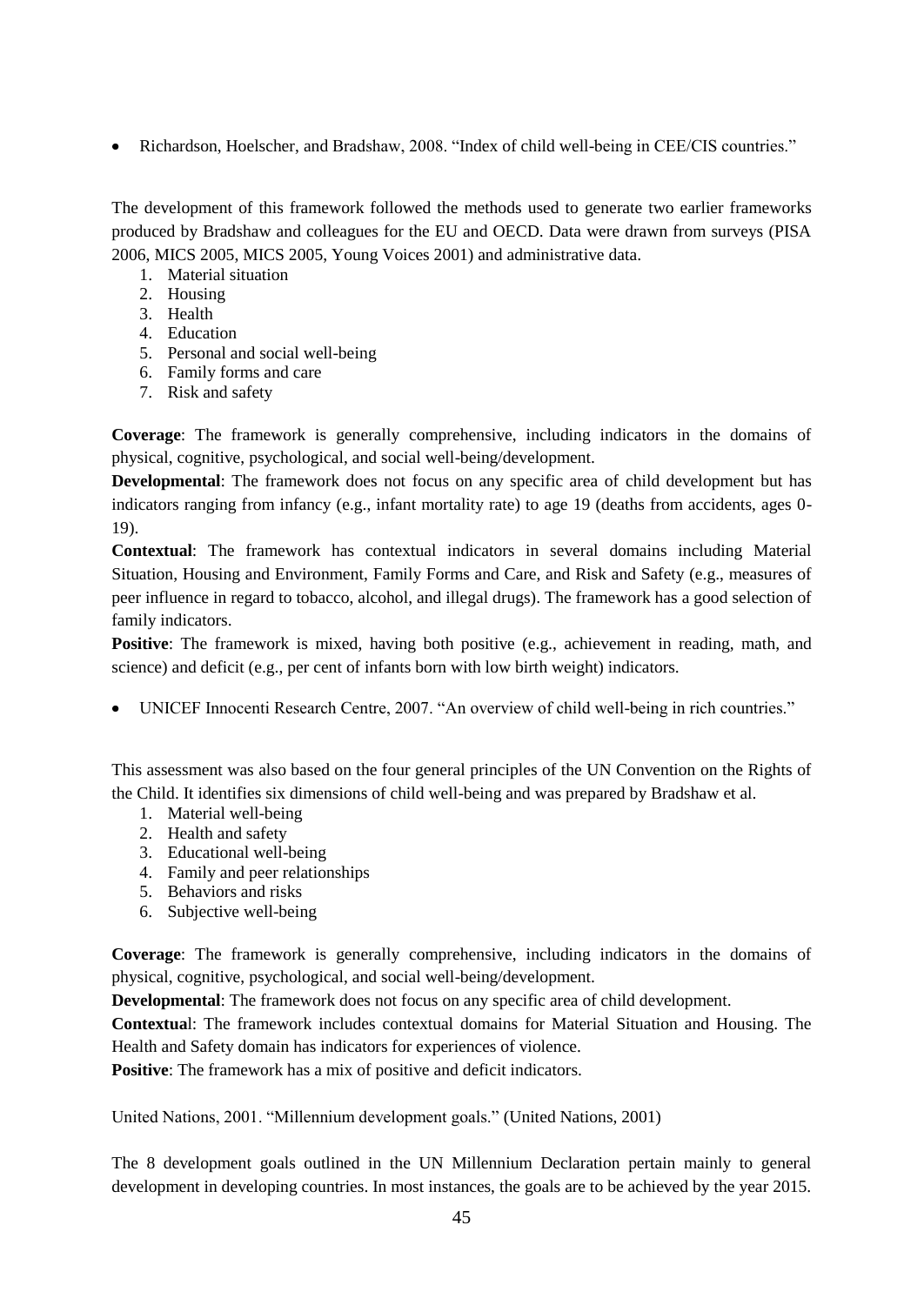- 1. Eradicate extreme poverty and hunger
- 2. Achieve universal primary education
- 3. Promote gender equality and empower women
- 4. Reduce child mortality
- 5. Improve maternal health
- 6. Combat HIV/AIDS, malaria and other diseases
- 7. Ensure environmental sustainability
- 8. Develop a global partnership for development

**Coverage**: The goals include measures of physical and cognitive well-being/development but not psychological or social.

**Developmenta**l: The goals do not focus on any single stage of child development but include indicators for individuals from infancy (e.g., infant mortality rate) to age 24 (e.g., literacy rate among 15-24-year-olds).

**Contextual**: The goals have indicators of several contextual factors (e.g. school enrolment, poverty rate, access to drinking water, HIV prevalence) but no measures of peer relationships.

**Positive**: The goals focus primarily on eliminating deficits but have at least one indicator of positive well-being/development (achieve universal primary education).

United Nations Development Programme, 2008. "Human Development Indices: A statistical update 2008."

This framework involves three dimensions measured by four indicators.

- 1. Long and healthy life (measured by life expectancy at birth)
- 2. Access to knowledge (measured by adult literacy rate and school enrolment rate)
- 3. Standard of living (measured by GDP per capita)

**Comprehensive:** The framework has no child-centred measures.

**Developmental**: Not applicable, since there are no child-centred measures.

**Contextual**: All three of the dimensions measure contextual factors.

**Positive**: The indicators are two-dimensional in that high values indicate positive factors and low values indicate negative factors.

## **B. Frameworks from individual countries**

Australian Institute of Health and Welfare, 2008. "Key national indicators of children"s health, development and wellbeing."

An earlier framework has been expanded to provide data for the "A Picture of Australia"s Children 2009" report. The new framework involves 7 areas described in terms of questions, and 39 indicators (some still being developed). More "system performance" indicators have been added to the new framework. A separate set of 19 "Headline Indicators" from among the 39 indicators have also been developed as a means of focusing government policy on specific areas of children's well-being.

- 1. How healthy are Australia"s children?
- 2. How well are we promoting healthy child development?
- 3. How well are Australia"s children learning and developing?
- 4. What factors can affect children adversely?
- 5. What kind of families and communities do Australia"s children live in?
- 6. How safe and secure are Australia"s children?
- 7. How well is the system performing in delivering quality health, development and well-being actions to Australia's children?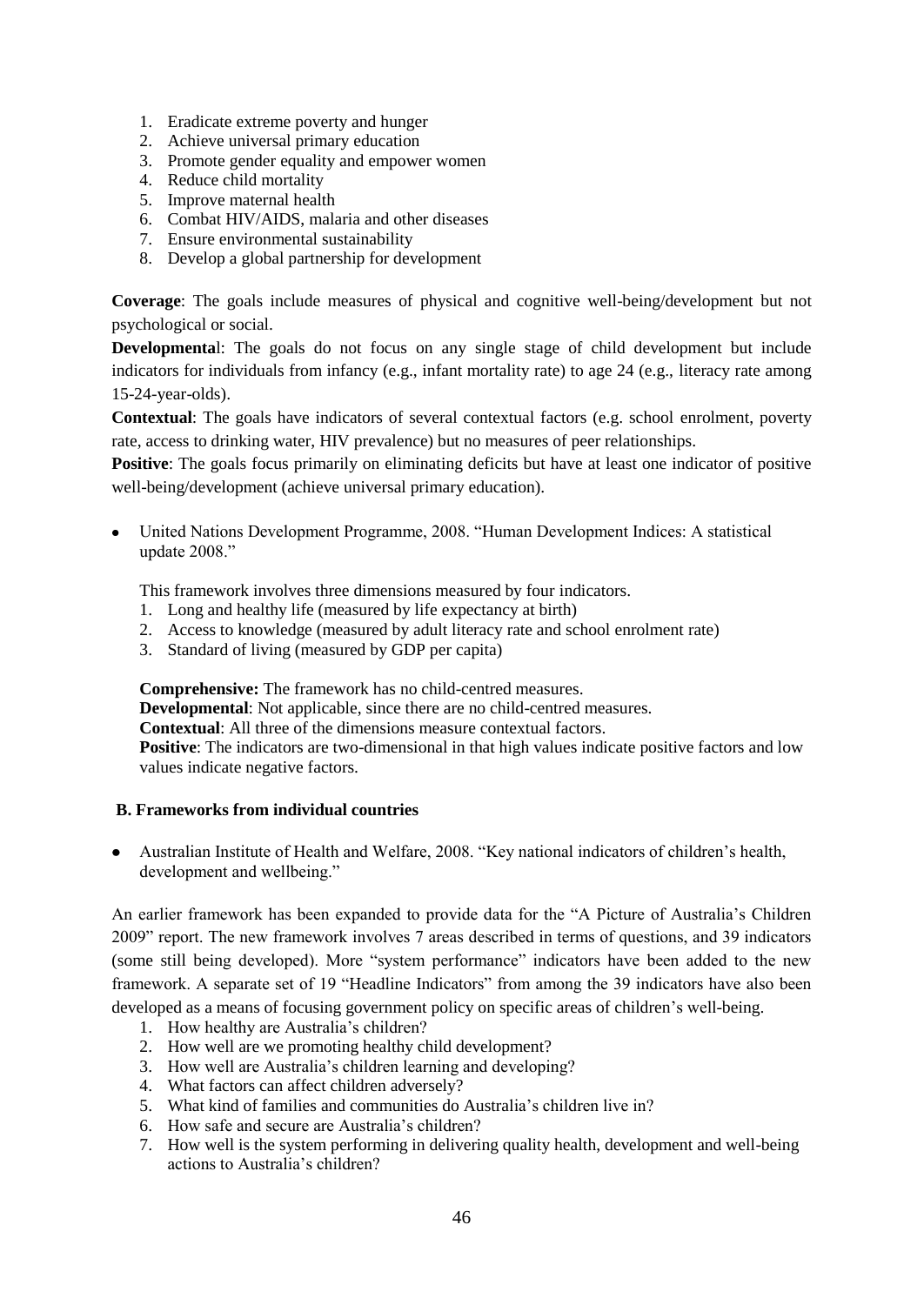**Coverage**: The framework includes domains representing physical, psychological, cognitive, and social well-being/development.

**Developmental**: The framework does not focus on a specific developmental stage but includes indicators primarily for ages ranging from 0-14 years, but also has some indicators for ages up to 19 years.

**Contextual**: The framework has indicators measuring factors in the family, neighbourhood, and "system performance" (e.g., hearing screening for newborns), but not for peers and school (apart from individual-oriented indicators).

**Positive**: The framework has a mix of positive and deficit indicators.

Belotti, 2009. Italy. "Survey on Child Well-Being Indicators"

The author aggregates indicators in a framework with 10 domains (and 43 sub domains).

- 1. Relations and ties
- 2. Material well-being
- 3. Subjective well-being
- 4. Social participation
- 5. Time
- 6. Health
- 7. School inclusion
- 8. Safety and danger
- 9. Social and educational services
- 10. Social structure

**Coverage**: The framework includes domains representing physical, psychological, cognitive, and social well-being/development.

**Developmenta**l: The framework does not focus on a specific developmental stage.

**Contextual**: The framework has domains covering several contextual influences (e.g., material well-being, social and educational services).

**Positive:** The framework has a mix of positive (e.g., municipal spending on children) and deficit (e.g., poverty) indicators.

Canadian Council on Social Development, 2006. "The Progress of Canada"s Children and Youth  $2006$ ."

This report has been generated periodically since 1994, using approximately the same set of indicators, which address both individual well-being (outputs) and context (inputs).

Individual (outputs)

- 1. Health (physical and emotional)
- 2. Social engagement
- 3. Learning
- 4. Labor force profile of youth
- Context (inputs)
- 5. Family life
- 6. Economic security
- 7. Physical safety
- 8. Community resources
- 9. Civic vitality

**Coverage**: The framework includes domains representing physical, psychological, cognitive, and social well-being/development.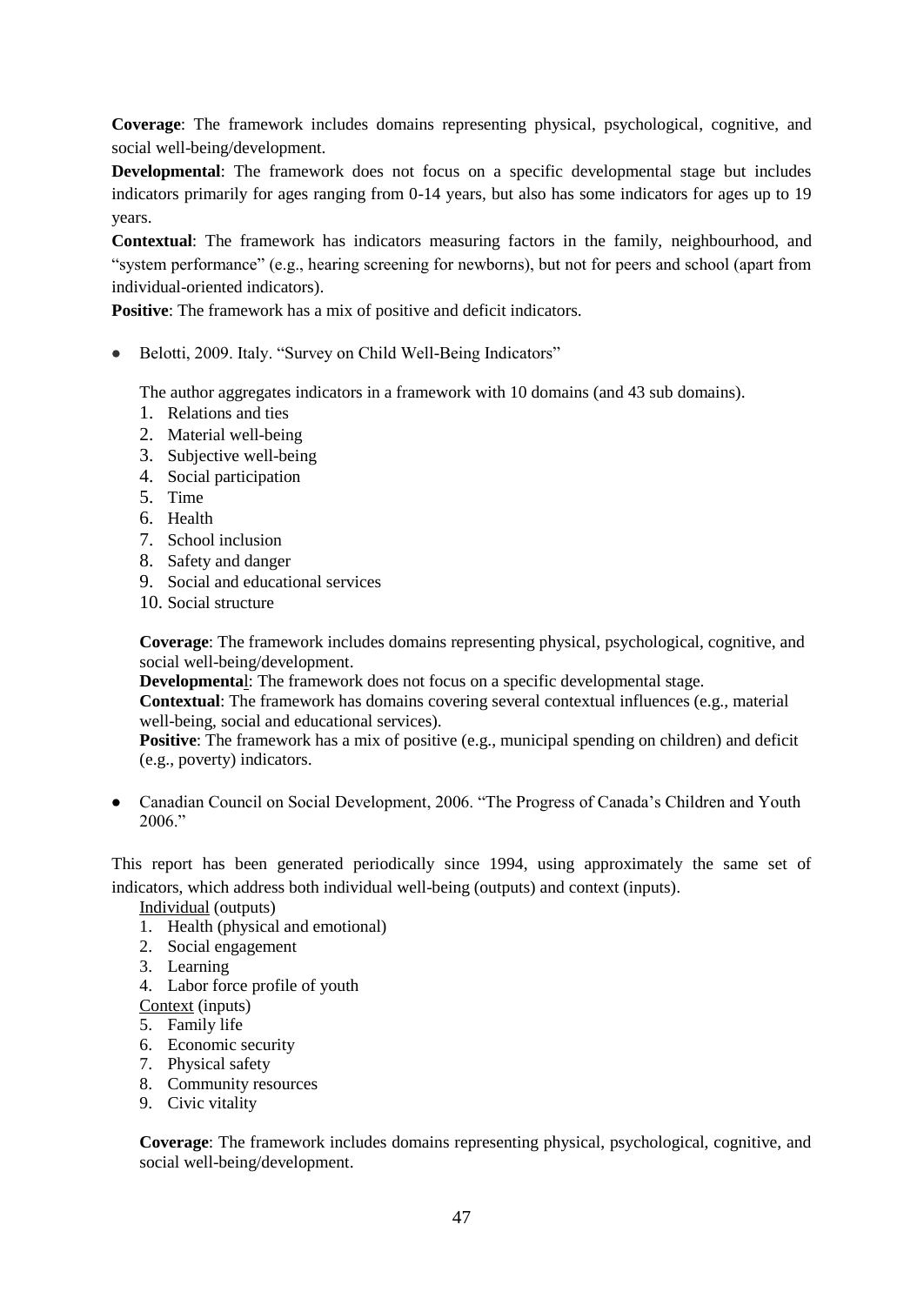**Developmenta**l: The framework does not focus on a specific developmental stage but includes indicators primarily for ages ranging from birth to young adulthood (24 years). **Contextua**l: The framework has 5 specific contextual (input) domains. **Positive**: The framework has a mix of positive and deficit indicators.

Department for Children, Schools and Families, 2008. England. "Every Child Matters."

The "Every Child Matters Outcomes Framework" was outlined in a government Green Paper in 2003 (HM Treasury, 2003), and the initial framework was created the following year (HM Government, 2004). A revised framework was published in 2008. The domains of the framework are described using statements.

- 1. Be healthy
- 2. Stay safe
- 3. Enjoy and achieve
- 4. Make a positive contribution
- 5. Achieve economic well-being

**Coverage**: The framework has outcome domains representing physical, cognitive, psychological and social well-being/development.

**Developmenta**l: The framework covers children from birth to age 19.

**Contextual**: Although there are no domains specifically designated for contextual factors, indicators within the outcome domains represent family, school, peers, community, and a variety of social services.

**Positive**: Although domains (outcomes) and sub domains (aims) are stated in positive language, the indicators are a mix of positive and deficit indicators.

Department of Education and Early Childhood Development, 2008; 2009. Victoria, Australia. "Victorian Child and Adolescent Outcomes Framework."

The development of this framework emerged from a 2005 legislative act aimed at creating a "whole of government" approach to government action on behalf of children.

Individual

- 1. Safety
- 2. Health
- 3. Development
- 4. Learning
- 5. Well-being

**Context** 

- 6. Family
- 7. Community
- 8. Support and services (e.g., schools, health services)

**Coverage**: The framework includes domains representing physical, psychological, and cognitive, and social well-being/development.

**Developmental**: The framework does not focus on a specific developmental stage but includes indicators covering ages 0-18.

**Contextua**l: The framework has indicators measuring factors in the areas of family, community, and "supports and services," but few in the area of peers.

**Positive:** The framework has a mix of positive and deficit indicators.

Fattore, Mason, and Watson, 2007a; 2007b. New South Wales, Australia. "Children"s understandings of well-being."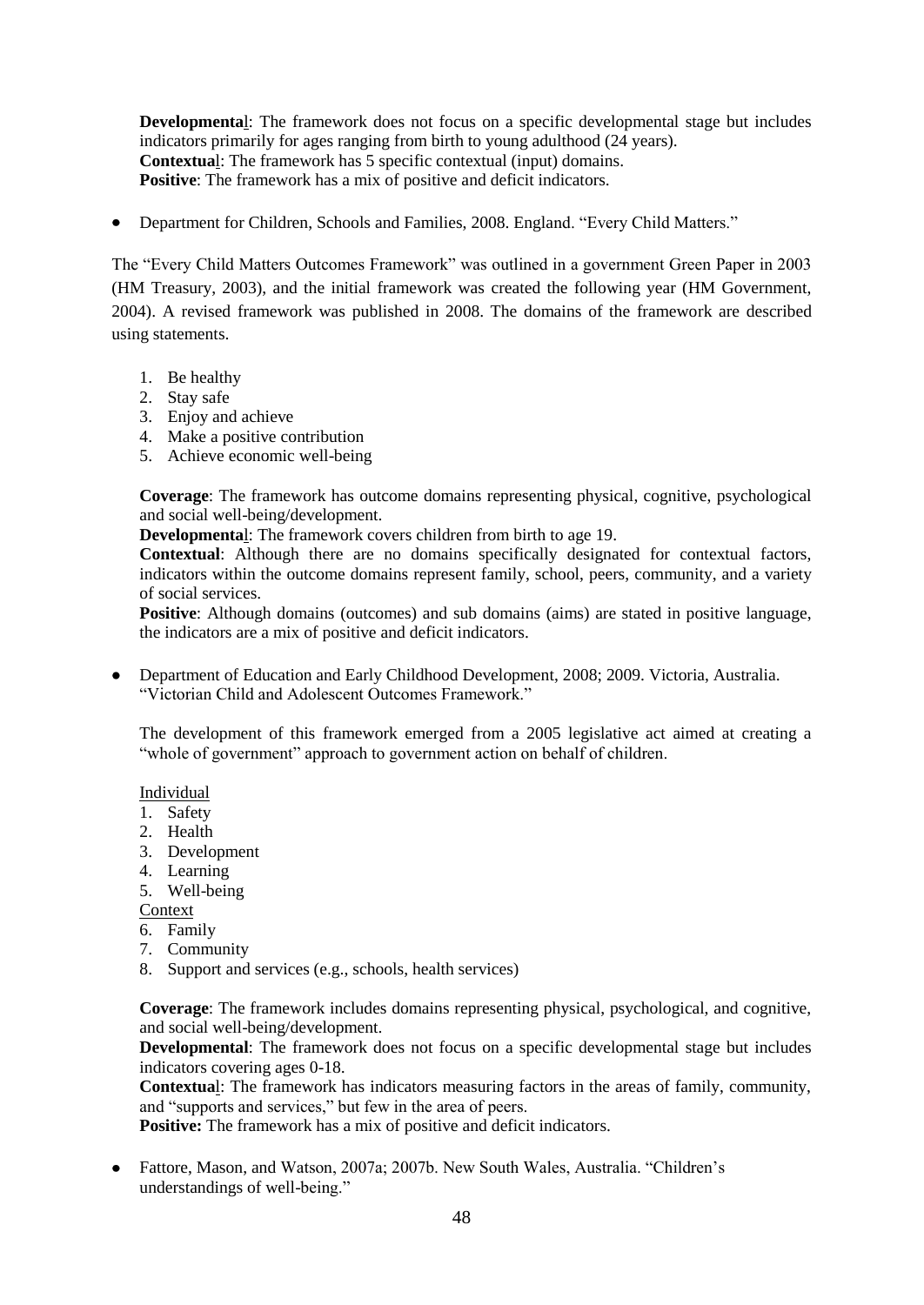The authors interviewed 126 children to help with the process of developing a set of well-being indicators to monitor children"s well-being over time. The research surfaced 3 fundamental themes and 6 other themes that constitute children"s perceptions of well-being.

- 1. AGENCY (the power to take independent action)
- 2. SECURITY (feeling safe and secure)
- 3. POSITIVE SENSE of SELF ("I am a good person")
- 4. Activities (freedom, competence, and fun)
- 5. Adversity in children"s lives (dealing with difficult times)
- 6. Material and economic resources (what families need to get by)
- 7. Physical environments
- 8. Physical health
- 9. Social responsibility and moral agency

**Coverage**: The themes reflect domains representing physical, psychological, and cognitive, and social well-being/development.

**Developmenta**l: The themes do not focus on a specific developmental stage.

**Contextual:** Some of the themes directly address contextual influences such as parents and neighbourhoods/communities.

**Positive**: N/A.

• Federal Interagency Forum on Child and Family Statistics, 2007. "America's Children."

This biennial report, based on data from more than 20 federal sources, reports on the condition of children in the U.S.

- 1. Family and social environment
- 2. Economic circumstances
- 3. Health care
- 4. Physical environment and safety
- 5. Behaviour
- 6. Education
- 7. Health

**Coverage**: The report covers cognitive (primarily educational) and physical/health outcomes but says little about psychological or social well-being/development.

**Developmenta**l: The report does not focus on a specific developmental age but includes indicators for children ages 0-17.

**Contextual**: The report includes indicators of several contextual influences, including family, neighbourhood, and demographic influences.

**Positive**: The report presents a mix of positive and deficit-oriented indicators.

• Feixa, 2005. Spain/Catalonia. "System of Key Indicators of Childhood and Adolescence."

The system was created by CIIMU (Instituto de Infancia y Mundo Urbano) to describe the realities and living conditions of children, who have had high levels of social invisibility. The framework is divided into 10 areas. Two of the areas are "transversals" and involve a more focused look at issues of concern.

- 1. Socio-demography
- 2. Family
- 3. Family policies
- 4. Education
- 5. Transition from school to work
- 6. Health and quality of life
- 7. Identity and cultural consumption
- 8. Poverty and social exclusion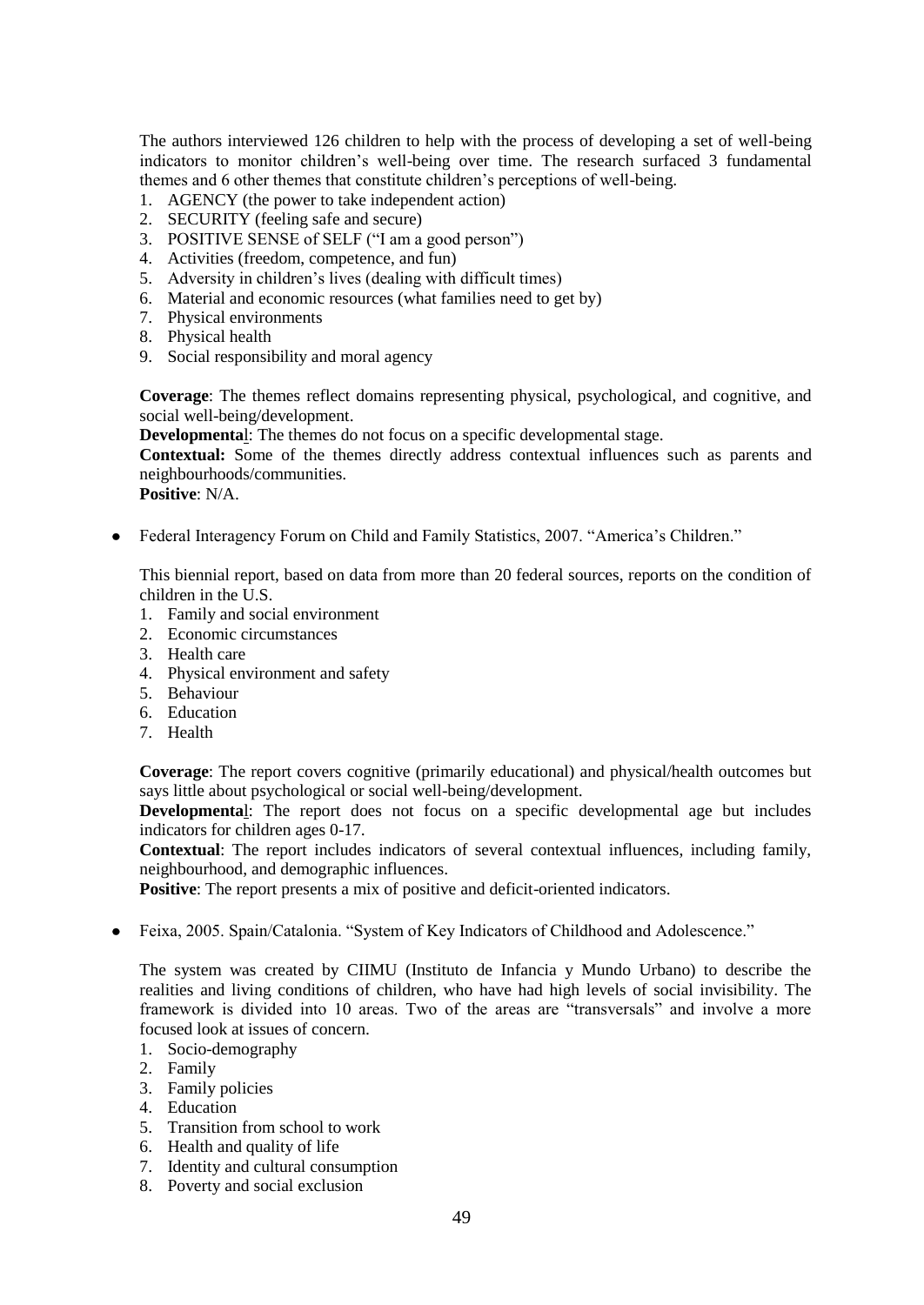- 9. Gender (transversal)
- 10. Immigration (transversal)

**Coverage:** The framework includes domains representing physical, psychological, and cognitive well-being/development.

**Developmental**: The framework does not focus on a specific developmental stage but includes indicators for ages ranging from 0-17 years.

**Contextual**: The framework has indicators measuring factors in the family, school, and public policy areas (e.g., financing for families and schools), and a few social indicators (e.g., access to mobile phones and Internet).

**Positive**: The framework has a mix of positive and deficit indicators.

Government of Canada, 2006. "The Well-being of Canada"s Young Children: Government of Canada Report 2006."

This report is a biennial report using data collected under a framework of early childhood indicators. The original framework has been expanded to include family and community indicators.

**Individual** 

- 1. Physical health and motor development
- 2. Emotional health
- 3. Social knowledge and competence
- 4. Cognitive learning and language communication
- Context
- 5. Family
- 6. Community

**Coverage**: The framework includes domains representing physical, psychological, cognitive, and social well-being/development.

**Developmental**: The framework focuses on children age 0-5.

**Contextual:** The framework has 2 specific contextual domains for family and community but none for peers or school.

**Positive**: The framework has a mix of positive and deficit indicators.

Land, Lamb, and Mustillo, 2001. U.S. Child and Youth Well-Being Index (CWI).

This is a composite index that charts the annual change in 28 national-level social indicators into a single number to represent how children in the U.S. are faring over time. The 28 single-item indicators are classified into 7 domains of well-being drawn from quality-of-life work with adults. An expanded version of the index has an additional 16 indicators in the same 7 domains (Land, Lamb, Meadows, and Taylor, 2007). (2001)

- 1. Material well-being
- 2. Social relationships (with family and peers)
- 3. Health
- 4. Safety and behavioural concerns
- 5. Education attainment
- 6. Community connectedness
- 7. Emotional and spiritual well-being

**Coverag**e: The framework is generally comprehensive, including domains covering physical, cognitive, psychological, social and spiritual well-being/development.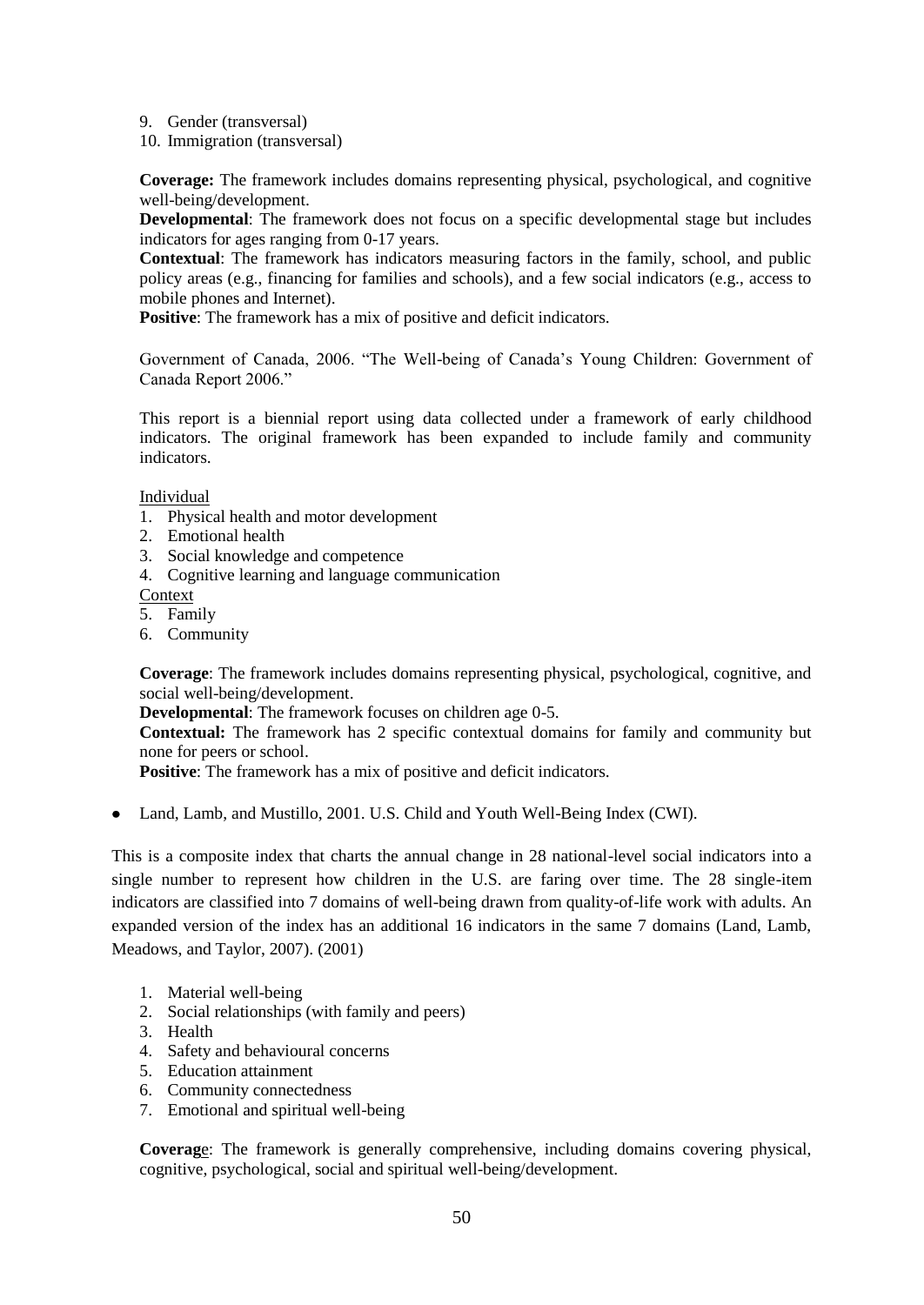**Developmenta**l: The index does not focus on a specific developmental stage, but has indicators covering the ages 1-17, as well as some ranging up to age 29 (e.g., rate of BA completion, ages 25-29).

**Contextua**l: The index has domains representing contextual influences in the family and neighbourhood/community.

P**ositive**: The framework includes both positive and negative indicators, although a majority of indicators are deficit oriented.

Ministry of Social Development, 2008. "Children and young people: Indicators of wellbeing in New Zealand 2008<sup>"</sup>

The social well-being framework used for this report was also used for an earlier report in 2004. The framework has 10 domains of well-being that were established through a consultation process involving governmental and nongovernmental agencies.

- 1. Health
- 2. Care and Support
- 3. Education
- 4. Economic security
- 5. Safety
- 6. Civil and political rights (e.g., voting)
- 7. Justice (e.g., criminal activity)
- 8. Cultural identity
- 9. Social connectedness
- 10. Environment (built and natural)

**Coverage**: The framework includes domains representing physical, psychological, cognitive, and social well-being/development.

**Developmental**: The framework does not focus on a specific developmental stage but includes indicators for ages ranging from birth to college.

**Contextual**: The framework has indicators measuring factors in the family (e.g. parental relationships, household crowding), school (e.g., retention of students in secondary schools), and neighbourhood (e.g., fear of crime, road casualties). Social connectedness is represented by indicators measuring telephone and Internet access in the home.

Positive: All of the desired outcomes for the domains are stated positively, but the indicators involve both positive and deficit measures.

• National Children's Office, 2005; Hanafin and Brooks, 2005. Ireland. "The development of a national set of child well-being indicators."

A project to develop indicators of child well-being for Ireland took a child rights perspective and involved children and parents in conceptualizing the dimensions.

- 1. Physical and mental well-being
- 2. Emotional and behavioural well-being
- 3. Intellectual capacity
- 4. Spiritual and moral well-being
- 5. Identity
- 6. Self care
- 7. Family relationships
- 8. Social and peer relationships
- 9. Social presentation

**Coverage**: The framework includes dimensions that represent physical, psychological, cognitive, social, and spiritual well-being/development.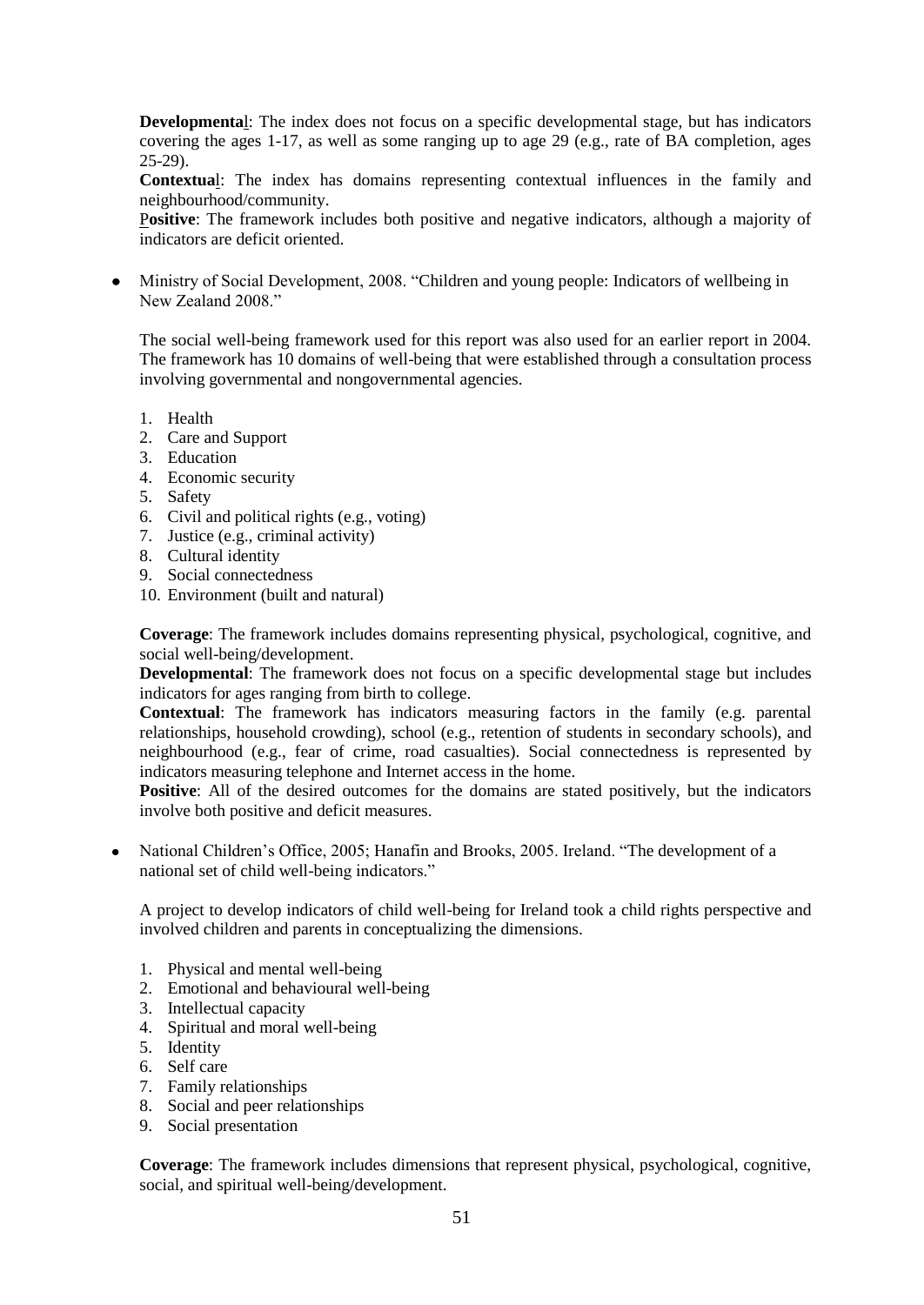**Developmenta**l: Although the framework does not focus on a particular developmental stage, some indicators can be divided into age categories of 0–4, 5–9, 10–14, and 15–17 years. **Contextual:** The framework has indicators reflecting contextual factors in the areas of family, community, and peers, as well as children"s relationships and formal/informal supports. **Positive:** The framework has both positive and deficit indicators.

## **C. Positive child and youth development frameworks:**

Benson, Scales, Hawkins, Oesterle and Hill, 2004.

The authors have identified eight concepts of development needed for successful young adult development.

- 1. Physical health
- 2. Psychological and emotional well-being
- 3. Life skills
- 4. Ethical behavior
- 5. Healthy family and social relationships
- 6. Educational attainment
- 7. Constructive engagement
- 8. Civic engagement

**Coverage**: The framework has categories that include physical, psychological, cognitive, and social well-being/development.

**Developmental**: The framework focuses on young adulthood. **Contextua**l: The framework focuses entirely on the individual. **Positive**: N/A.

Boys and Girls Clubs of America, n.d.

This framework presents a list of key developmental outcomes that organizational programmes are designed to promote.

- 1. Positive self-identity
- 2. Educational, employment, social, emotional and cultural competencies
- 3. Community and civic involvement
- 4. Health and well-being
- 5. A moral compass

**Coverage**: The framework includes domains that cover physical, psychological, cognitive, and social well-being/development.

**Developmental**: The framework focuses broadly on youth. **Contextua**l: The framework does not include contextual indicators.

**Positive**: N/A.z

Catalano, Berglund, Ryan, Lonczak, and Hawkins, 1999. "Positive Youth Development in the United States."

In reviewing the state of the positive youth development field, the researchers created an operational definition of positive youth development that included 11 objectives. The researchers also identified 3 contextual domains.

Positive youth development goals

1. Bonding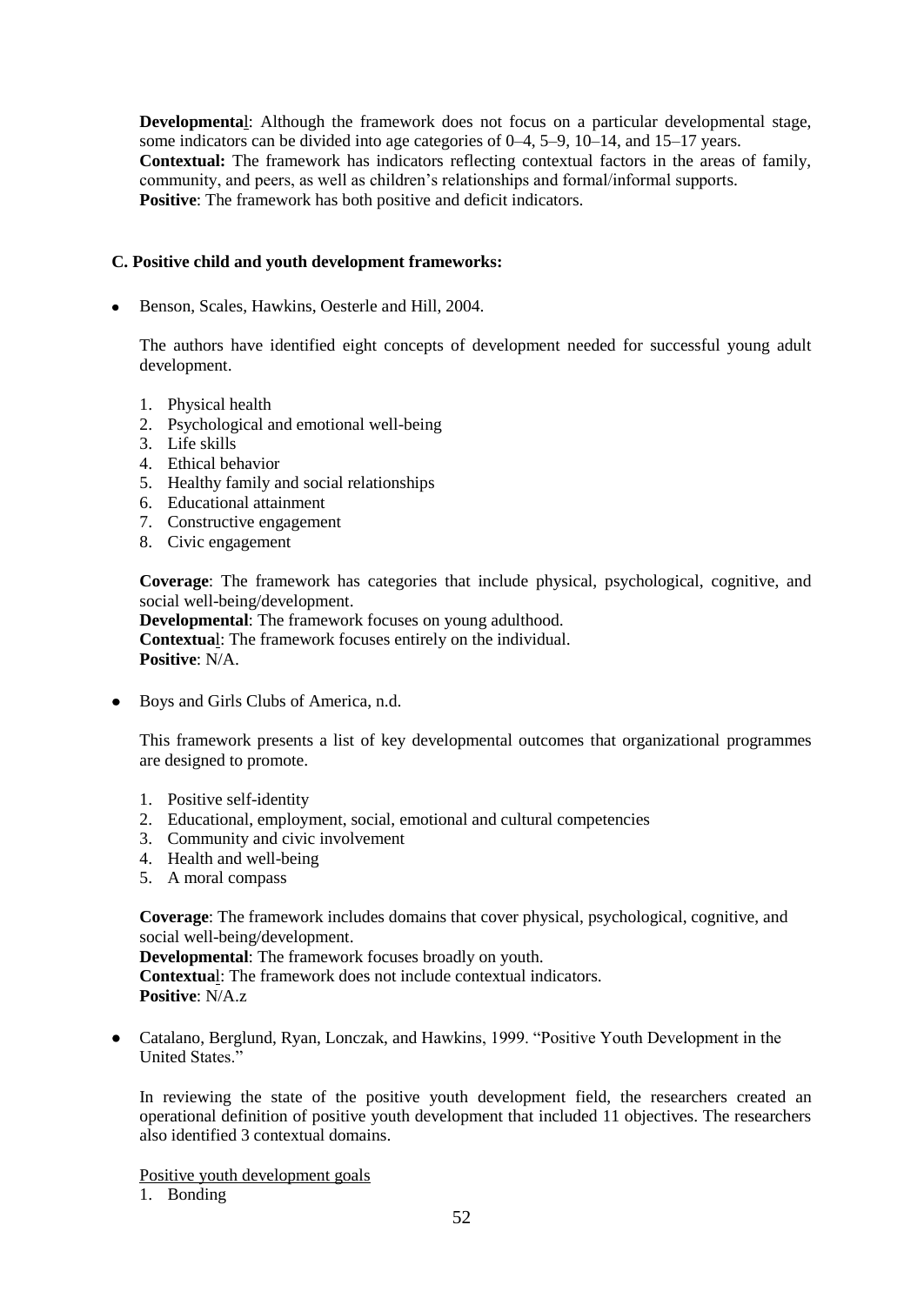- 2. Resilience
- 3. Competence (social emotional cognitive, behavioural, moral)
- 4. Self-determination
- 5. Spirituality
- 6. Self-efficacy
- 7. Positive identity
- 8. Belief in future
- 9. Recognition for positive behaviour
- 10. Opportunities for prosocial involvement
- 11. Prosocial norms
- Social domains
- 1. Family
- 2. School
- 3. Community

**Coverage**: The goals address psychological, cognitive, social, and spiritual wellbeing/development, but not physical.

**Developmental**: The goals do not focus on a particular stage of development but are aimed at individuals age 6-20.

**Contextual**: The goals identify 3 contextual domains.

**Positive**: The goals all reflect positive well-being/development.

Eccles and Gootman, 2002. "Community programmes to promote youth development."

This framework is most comprehensive in identifying the assets necessary to facilitate a successful passage into adulthood. It emphasizes the importance of adolescents having assets in all four domains so that they can cope with and adapt to the tasks they face as they move into adulthood.

- 1. Physical development
- 2. Intellectual development
- 3. Psychological and emotional development
- 4. Social development

The authors have also proposed a provisional list of 8 features of positive developmental settings that youth need to experience daily across the various settings in which they are engaged.

- 1. Physical and psychological safety
- 2. Appropriate structure
- 3. Supportive relationships
- 4. Opportunities to belong
- 5. Positive social norms
- 6. Support for efficacy and mattering
- 7. Opportunities for skill building
- 8. Integration of family, school, and community efforts

**Coverage**: The framework is comprehensive in having domains covering physical, intellectual, psychological, and social well-being/development.

**Developmental**: The framework focuses on adolescence.

**Contextual**: The framework articulates a set of 8 contextual factors, or settings, that support positive development.

**Positive:** The constructs in this framework are essentially all positive.

Gambone, Klem, and Connell, 2002. "A community action framework for youth development."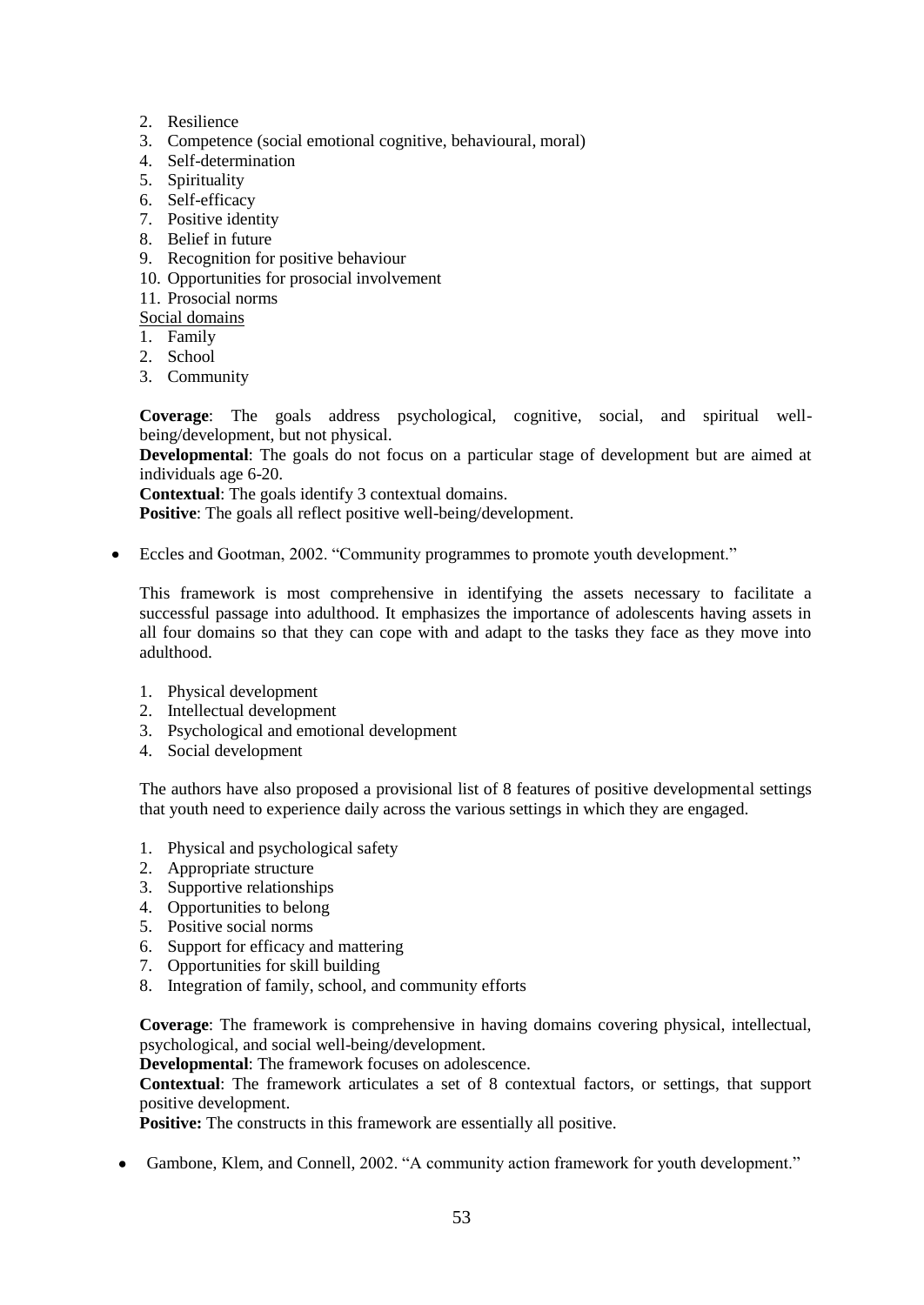The authors identify a set of developmental markers that are linked to early adulthood success.

- 1. Learning to be productive
- 2. Learning to connect
- 3. Learning to navigate

**Coverage:** The set includes markers representing cognitive and social development. **Developmenta**l: The markers focus on early adulthood. **Contextual**: The markers focus on the individual. **Positive**: The markers are all stated positively.

• Lerner, 2005; Lerner, Lerner, Phelps, and colleagues, 2008. "The 6 Cs."

The hypothesis behind this approach is that if young people manifest the first 5 Cs across time, they will be on a trajectory toward an "idealized adulthood" with integrated reinforcing contributions (the sixth C) to self, family, community, and institutions of civic society.

- 7. Confidence
- 8. Competence
- 9. Connection
- 10. Character
- 11. Caring
- 12. Contribution

**Coverage**: The framework includes domains covering psychological, cognitive, and social wellbeing/development, but not physical.

**Developmenta**l: The framework is designed to focus on the second decade of life.

**Contextual**: Although the domains do not cover contextual factors, the approach includes collection of context-related data pertaining to family, schools, and communities.

**Positive**: This is essentially an assets-based framework, but deficit indictors are used in measuring risk and problem behaviours.

• Moore and Lippman, 2005. "What do children need to flourish?"

An implied framework of positive development is presented in the major divisions of this book.

- 1. Positive formation of self: character, attitudes, spirituality, and identity
- 2. Healthy habits, positive behaviours, and time use
- 3. Positive relationships with parents and siblings
- 4. Positive attitudes and behaviours toward learning and school environments
- 5. Enacting positive values and behaviours in communities

**Coverage**: The framework has domains that cover physical, psychological, social and spiritual well-being/development, but not cognitive.

**Developmenta**l: The framework does not focus on a single developmental stage.

**Contextual**: The framework does not have domains of context, apart from "classroom social environment."

**Positive**: The domains in this framework are essentially all positive.

• Pittman, Irby, and Ferber, 2000. Forum for Youth Investment.

The authors suggest that youth will meet key developmental milestones or outcomes by participating in youth development activities that include the following inputs.

- 1. Safe and stable places
- 2. Basic care and services
- 3. Healthy relationships with peers and adults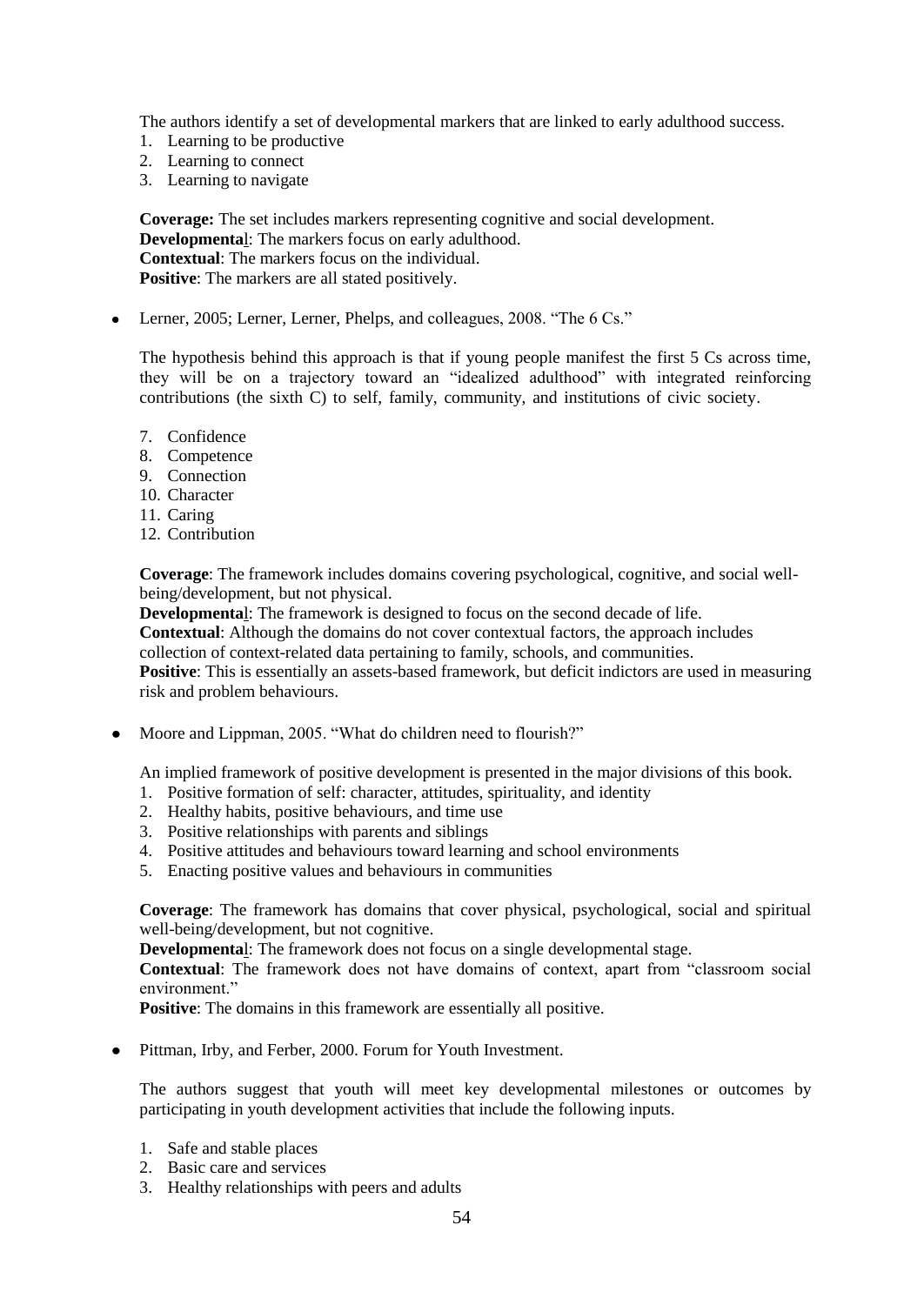- 4. High expectations and standards
- 5. Role models
- 6. Resources and networks
- 7. Challenging experiences and opportunities to participate
- 8. High-quality instruction and training.

**Coverage**: The framework does not have domains of child well-being/development. **Developmental**: The framework is not developmental because it doesn"t measure child wellbeing (apart from relationships); rather, it focuses on inputs. **Contextual**: The framework focuses entirely on contextual factors, listing 8 of them. **Positive**: N/A.

## **D. Developmental psychology frameworks:**

• Brown and Weitzman, 2004. "Early childhood development in social context."

The framework in this chart book focuses on early childhood and is based on a model of early childhood development (Zaslow, Calkins, Halle, Zaff, and Margie, 2000) that is comprehensive, contextual, and developmental. (2004)

- 1. Socio-emotional development
- 2. Intellectual development
- 3. Child health
- 4. Family functioning
- 5. Parent health
- 6. Health care receipt
- 7. Community/neighbourhood factors
- 8. Child care
- 9. Demographics

**Coverage**: The framework has topic areas that reflect domains of physical, social, and cognitive well-being/development but not psychological.

**Developmental**: The framework focuses on early childhood. **Contextual**: Six of the 9 topic areas reflect contextual factors. **Positive**: The framework is mixed, having both positive and deficit indicators.

Lippman, Atienza, Rivers, and Keith, 2008. "A developmental perspective on college and workplace readiness."

This development of this framework was based on the one developed by the National Research Council (Eccles and Gootman, 2002).

- 1. Physical development
- 2. Psychological development
- 3. Social development
- 4. Cognitive development
- 5. Spiritual development

**Coverage:** The framework has domains covering physical, psychological, social, cognitive, and spiritual well-being/development.

**Developmental:** The framework focuses on high-school-age youth.

**Contextual**: The framework does not focus on contextual factors, apart from indicators for workplace safety and social support.

**Positive:** The competencies in the framework are essentially all positive.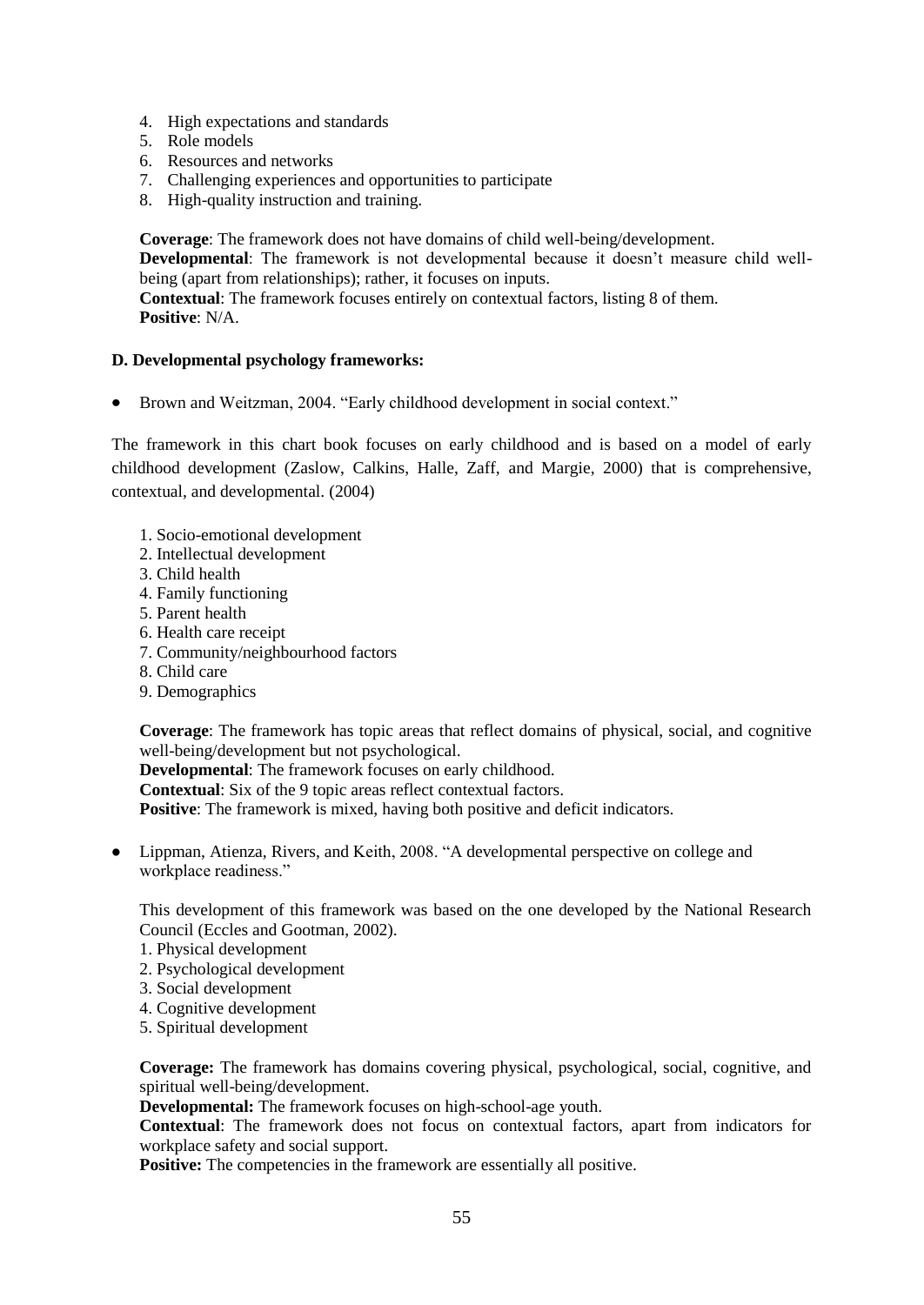Moore, Evans, Brooks-Gunn, and Roth, 2001. "What are good childhood outcomes?"

The authors couple a positive development approach and the perspectives of the disciplines of child development, economic human capital, and sociology to develop a list of good childhood outcomes. They present examples of these outcomes in  $15$  clusters.

- 1. Trust, intimacy and security
- 2. Age-appropriate autonomy
- 3. Initiative, curiosity, exploration, and self-regulation
- 4. Competent language use
- 5. Cognitive development and general knowledge
- 6. Social problem-solving skills
- 7. Personal identity
- 8. Connections with parents and relationships with friends
- 9. Skills in reading and math
- 10. Ability to delay gratification
- 11. Ability to take practical risks and develop an occupational choice
- 12. Motivation toward entrepreneurship over the life course
- 13. Extension of strong family attachments to nonfamily members
- 14. Cooperation and concern for other social groups
- 15. Volunteering time, energy, money, or goods on behalf of other persons

**Coverage:** The list has domains that cover psychological, social, and cognitive wellbeing/development, but not physical.

**Developmental:** The list is not explicitly developmental, but the authors note the need for ageappropriate indicators.

**Contextual**: The framework does not include measures of contextual factors.

**Positive:** All the outcomes in the list are essentially positive.

Moore and Theokas, 2008. "Conceptualizing a monitoring system for indicators in middle childhood."

The development of this framework was based on an extensive review of conceptual frameworks of adolescent development and research on child well-being indicators.

- Individual
- 1. Physical well-being
- 2. Cognitive/educational well-being
- 3. Psychological well-being
- 4. Social well-being

Context

- 5. Family context
- 6. Peer context
- 7. School context
- 8. Neighbourhood/community context

**Coverage:** The framework is generally comprehensive, including indicators in the domains of physical, cognitive, psychological, and social well-being/development.

**Developmental:** The framework focuses specifically on middle childhood (6-11 years).

**Contextual**: The framework emphasizes the importance of contextual (input) factors and has four domains specifically dedicated to measuring them: Family, Peers, School, and Neighbourhood.

Positive: The framework is mixed, seeking to strike a balance between positive (strengths/assets) and deficit (weaknesses) constructs.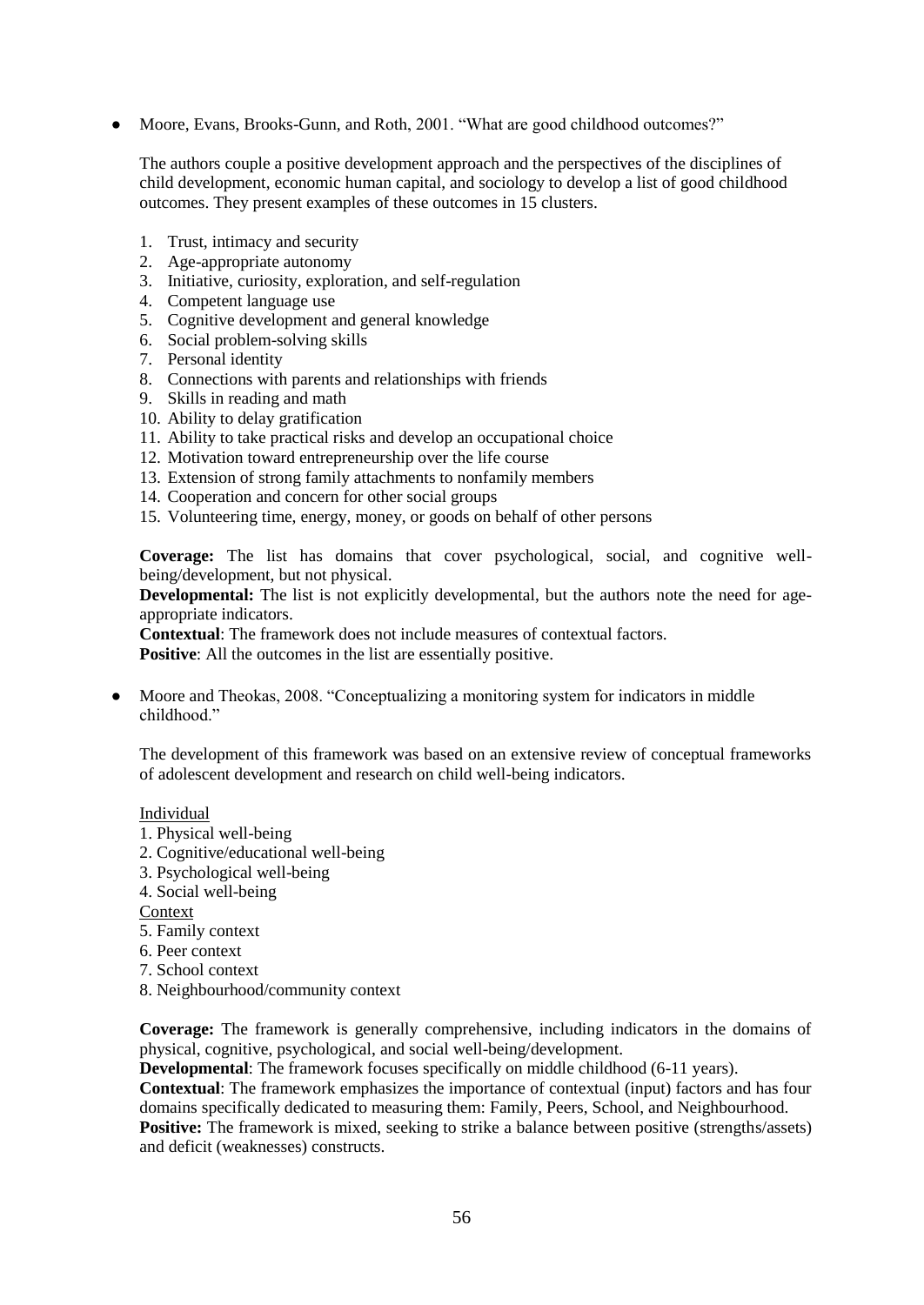Moore, Theokas, Lippman, Bloch, Vandivere, and O"Hare, 2008. "A microdata child well-being index"

This index was developed using individual-level data (microdata) from a relatively new US survey (National Survey of Children"s Health), which was conducted for the first time in 2003- 2004 and was expected to be repeated every four years. The index is based on 69 indicators aggregated into four individual domains and three contextual domains, with separate indices for children ages 6-11 years and 12-17 years. Each index also has separate indices for individual and contextual factors. Researchers planned to have an additional contextual domain (schools) and another age category (ages  $0-5$ ), but there were insufficient data for these extensions of the indices.

Individual well-being

- 8. Physical
- 9. Psychological
- 10. Social
- 11. Educational/intellectual
- Contextual well-being
- 12. Family
- 13. Community
- 14. Sociodemographic

**Coverage:** The index includes physical, cognitive (educational/intellectual), psychological, and social well-being domains.

**Developmental**: The index actually includes separate indices for children (6-11 years) and adolescents (12-17 years).

**Contextual**: The index includes three contextual domains for family, neighbourhood and sociodemographic factors.

**Positive**: Indicators are worded so that a value of 1 equals a positive condition and a value of 0 a deficit condition. For some indicators, a value of 1 indicates the absence of a disease or other negative factor.

## **E. Positive psychology frameworks:**

Lickona and Davidson, 2005. "Integrating excellence and ethics for success in school, work, and beyond."

The authors identify eight strengths of character that are predictive of human flourishing over a lifetime.

- 1. A lifelong learner and critical thinker
- 2. A diligent and capable performer
- 3. A socially and emotionally skilled person
- 4. An ethical thinker
- 5. A respectful and responsible moral agent
- 6. A self-disciplined person who pursues a healthy lifestyle
- 7. A contributing community member and democratic citizen
- 8. A spiritual person engaged in crafting a life of noble purpose

**Coverage**: The framework has domains that cover aspects of psychological, social, physical, and cognitive well-being/development.

**Developmental**: The framework does not focus on a single stage of child development stage. **Contextua**l: The framework does not have any domains related to context. **Positive:** The strengths all stated positively.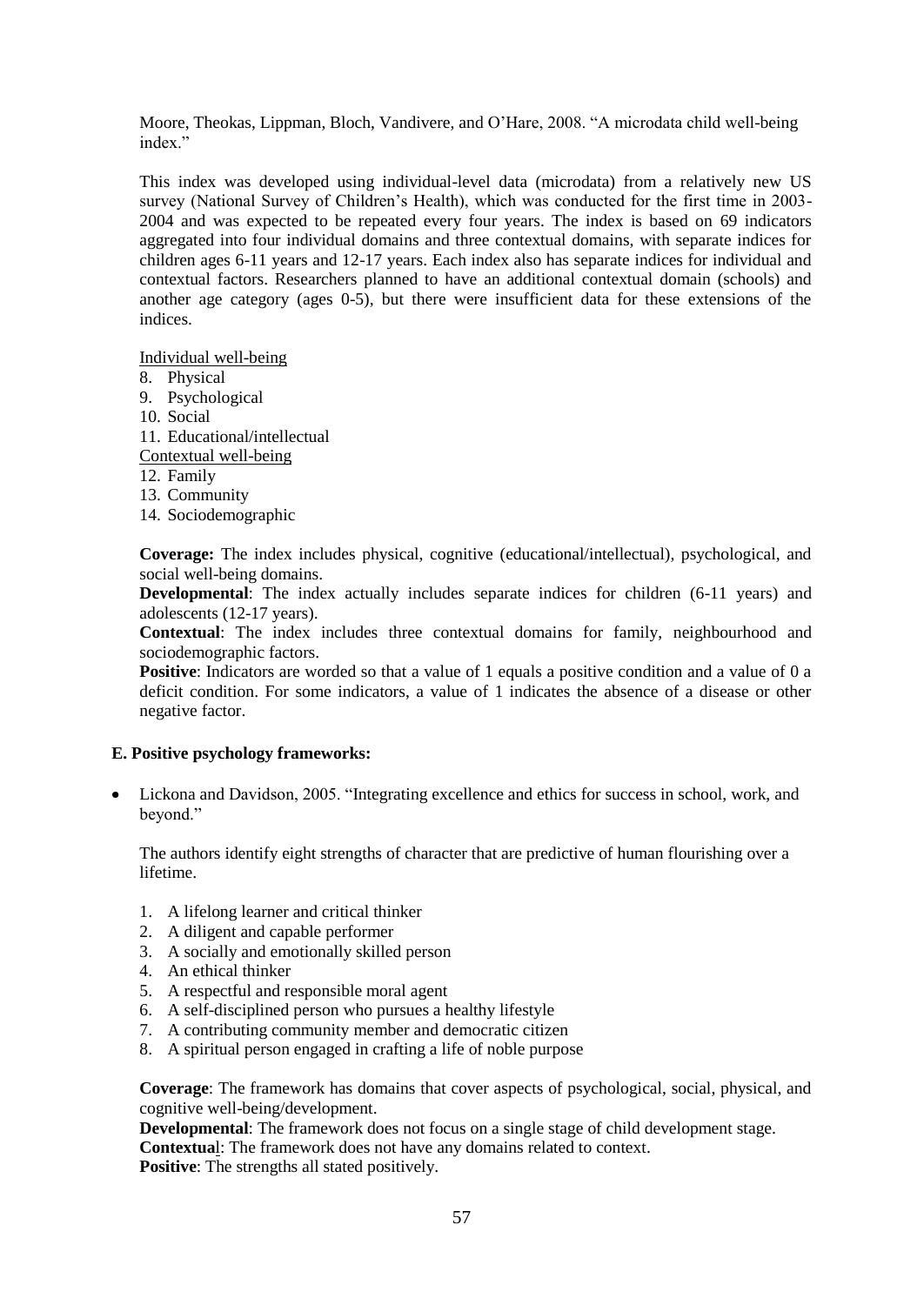$\bullet$  Seligman, 2002. "Authentic Happiness."

Seligman and Petersen (with the Values-in-Action Institute) and others created this framework of 6 virtues after reviewing what major religious and philosophical traditions had to say about virtue. The researchers then identified 24 strengths, or moral traits, that lead to these virtues. VIA has copyrighted the questionnaire [\(VIA Signature Strengths Questionnaire\)](http://www.authentichappiness.sas.upenn.edu/tests/SameAnswers_t.aspx?id=310) for the framework:

- 7. Wisdom and knowledge (curiosity, love of learning, judgment, ingenuity, social intelligence, perspective)
- 8. Courage (valour, perseverance, integrity) 9. Humanity and love
- (kindness, loving)
- 10. Justice (citizenship, fairness, leadership)
- 11. Temperance (self-control, prudence, humility)
- 12. Transcendence (appreciation of beauty, gratitude, hope, spirituality, forgiveness, humour, zest)

**Coverage**: The framework has domains that cover psychological, social and spiritual wellbeing/development but not physical or cognitive.

**Developmental**: The framework is used with both adults and children. Indicators in the children"s version are general and do not focus on a single developmental stage.

**Contextual**: The framework does not have any measures of context.

**Positive:** The framework is entirely positive, with no negative indicators (although it has negative measures that are reverse coded).

## **F. Sociological and social context frameworks:**

Barber and Olsen, 1997. "Socialization in context."

The researchers identify three central developmental needs of youth and specify four relevant contexts. Indicators were chosen to measure how well each context addresses each need. Developmental needs:

- 1. Connection (positive emotional bonds with significant others)
- 2. Regulation (consistent, fair limits placed on one"s behaviour)
- 3. Psychological autonomy (opportunity to value, express, and experience one"s own thoughts and emotions)

Contexts:

- 1. Family
- 2. School
- 3. Peers
- 4. Neighbourhood

**Coverage**: The framework does not have discrete child well-being outcome domains.

**Developmental**: The framework focuses broadly on youth.

**Contextual**: The framework is entirely contextual in that it describes how contextual factors are related to each of the developmental needs.

Positive: The framework has a mix of positive and deficit indicators, although deficit indicators have been reverse-scaled or reverse-coded so that high scores indicate positive outcomes.

• Benson, Leffert, Scales, and Blyth, 1998; Search Institute, 2008 40 developmental assets.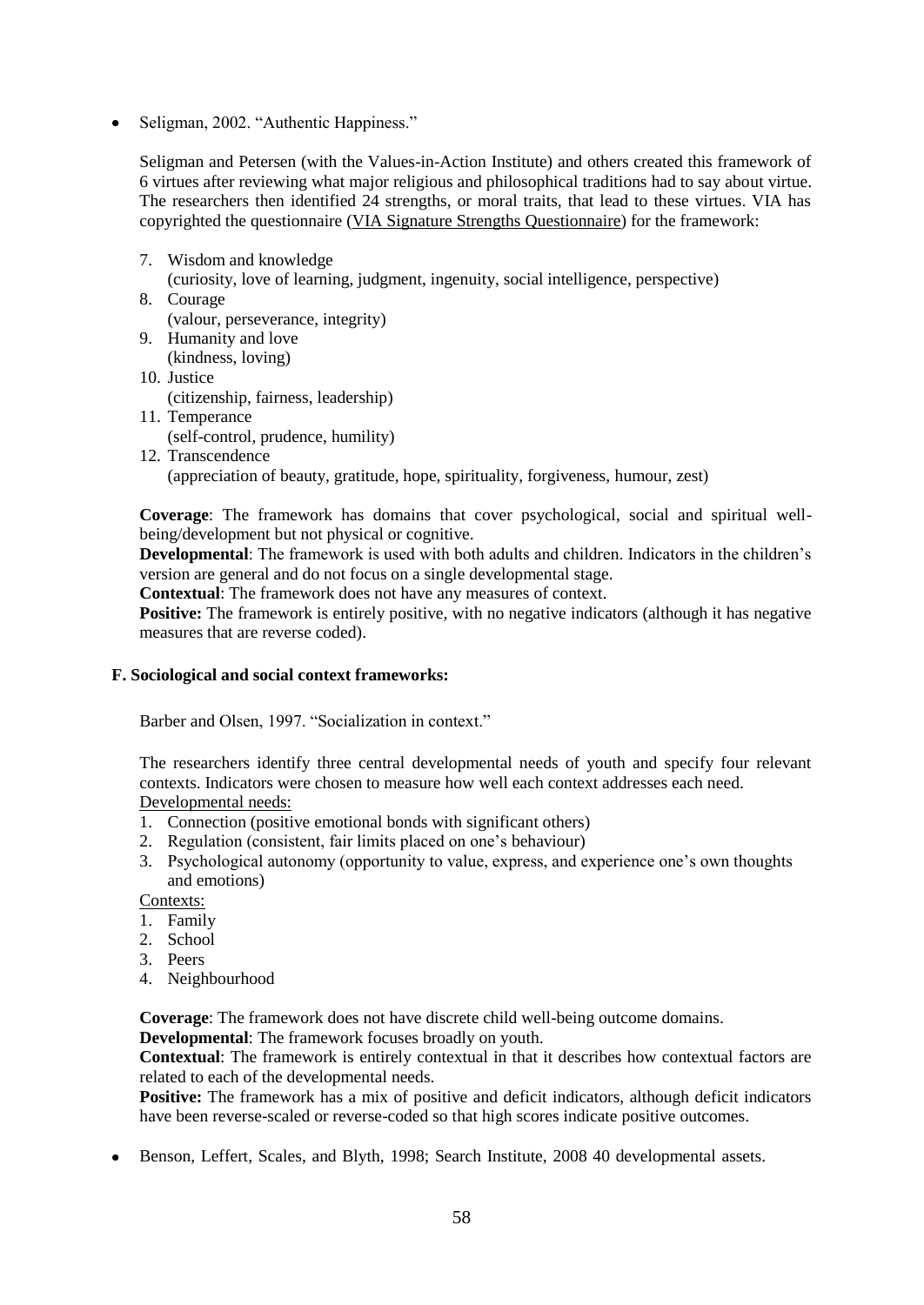Search Institute created a framework of 40 developmental assets, half of them pertaining to the child (internal assets) and half pertaining to context (external assets). The framework has 4 types of internal assets and 4 types of external assets.

Internal assets

- 9. Commitment to learning
- 10. Positive values
- 11. Social competencies
- 12. Positive identity
- External assets
- 1. Support
- 2. Empowerment
- 3. Boundaries and expectations
- 4. Constructive use of time

**Coverage:** The framework has domains covering psychological, social, and spiritual (e.g., sense of purpose) well-being/development but not physical or cognitive.

**Developmental**: Three versions of the framework focus on early childhood (age 3-5), middle childhood, and adolescence.

**Contextual**: The 20 contextual (external) assets involve family, neighbours, peers, schools, religious institutions, and neighbourhood.

**Positive:** The 40 assets are all positive.

Lippman, 2004. "Indicators of Child, Family, and Community Connection."

This chart book presents indicators of the social context of families, describing the situation within families and how families connect with the community. The indicators are organized into 6 areas.

- 1. Family structure
- 2. Family functioning.
- 3. Family, work, and child care
- 4. School involvement and civic engagement
- 5. Religiosity
- 6. Social connections

**Coverage**: The framework does not have child well-being indicators apart from a few in the domain of social connections (e.g., youth connection to school peers).

**Developmental**: The framework covers families with children of all ages.

**Contextual**: All six areas focus on contextual factors.

**Positive**: The framework is mixed, having both positive and deficit indicators.

• Pollard and Lee, 2003. Review of the literature on child well-being.

In their review of the literature on child well-being, the authors identified a commonly used framework involving 5 domains.

## Individual

- 1. Physical well-being
- 2. Psychological well-being
- 3. Cognitive well-being
- 4. Social well-being

5. Economic well-being

**Coverage**: This set of domains is generally comprehensive, including with domains covering physical, cognitive, psychological, and social well-being/development.

Context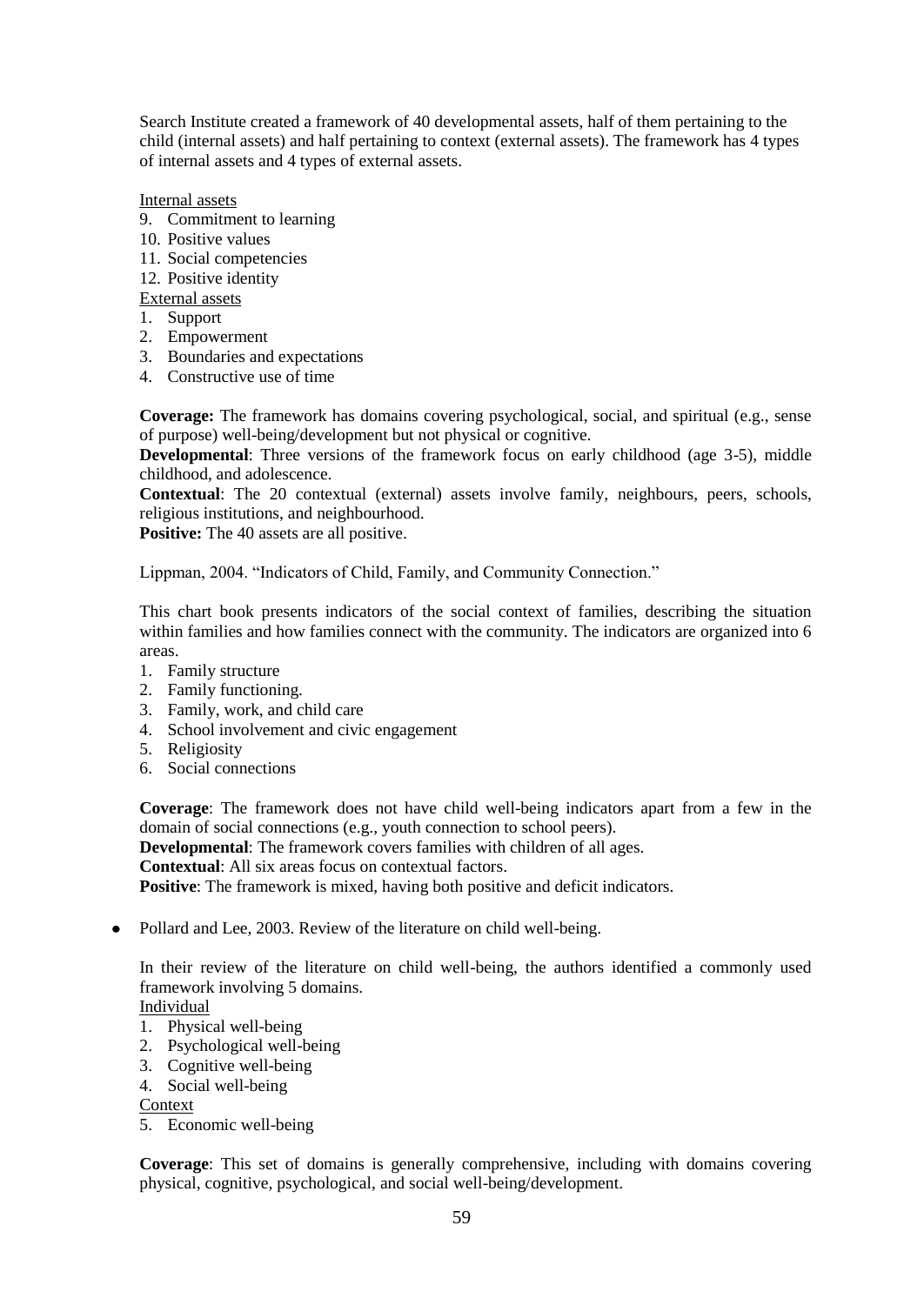**Developmental**: N/A. **Contextual**: The set has a domain covering the contextual domain of economic well-being. **Positive**: N/A.

Scales, Benson, Bartig, Streit, Moore, Lippman, et al., 2006. America"s Promise: 5 promises.

The 5 promises focus on aspects of families, schools, and communities that can be changed to ensure more young people experience the supports and opportunities that enable youth to thrive.

- 1. Caring adults
- 2. Safe places with structured activities
- 3. A healthy start and future
- 4. Effective education
- 5. Opportunities for community service

**Coverage**: The framework does not have any indicators of child well-being/development; rather, indictors focus on contextual influences.

**Developmental**: Researchers have developed age-appropriate indicators (i.e., for ages 0-5, 6-11, 12-17, and 18-21) for each of the five promises.

**Contextual**: The framework is entirely contextual, covering 5 areas of supports and opportunities in the community.

**Positive**: The indicators are all positive.

## **G. School-related frameworks**

• Bowen, Rose, and Bowen, 2005. School Success Profile.

This survey was developed for middle and high school students. It is designed to be used both for evaluating schools and programmes and for monitoring effects on individual students. The survey has 22 dimensions aggregated into 7 domains.

Individual

- 1. Personal beliefs and well-being
- 2. School attitudes and behavior
- 3. Academic performance
- **Context**
- 4. Neighborhood
- 5. School
- 6. Friends
- 7. Family

**Coverage:** This survey has dimensions covering physical, psychological, and social wellbeing/development.

**Developmenta**l: The survey focuses on middle and high school students.

**Contextual**: The survey has four domains covering 14 contextual dimensions.

**Positive**: The survey has a mix of positive and deficit indicators, with a predominance of the former.

• School Success Profile, 2009. Elementary SSP.

This survey was developed from the School Success Profile (Bowen et al., 2005) for children in grades 3-5. It has 3 parts, which are given to children, parents and teachers. The responses address 26 dimensions, which are aggregated into 8 domains.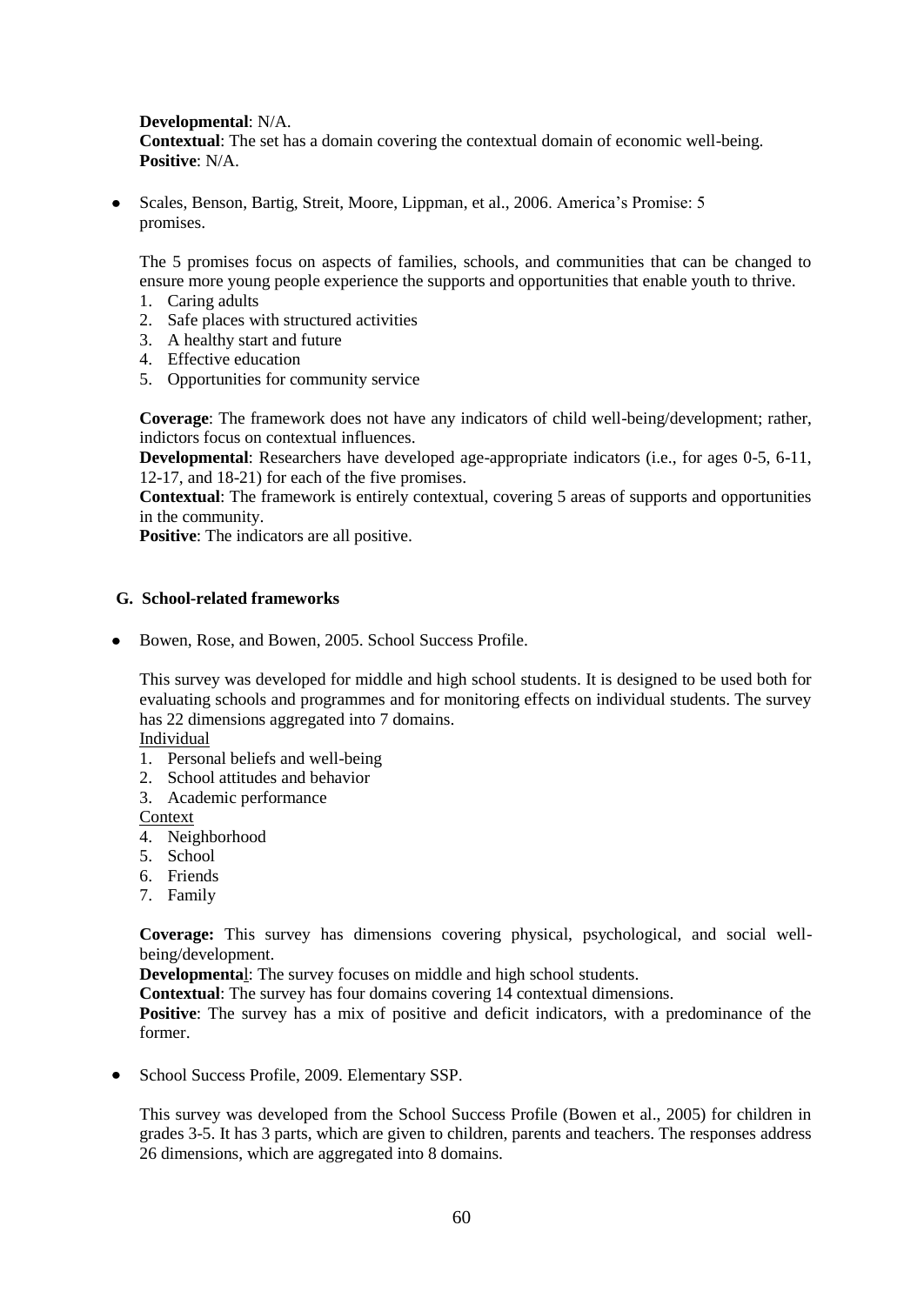## Individual

- 1. Health and well-being
- 2. Social behaviour at home and school
- 3. School performance

Context

- 4. Neighborhood
- 5. School
- 6. Friends
- 7. Family
- 8. Parent education involvement

**Coverage**: This survey has dimensions covering physical, psychological, and social wellbeing/development.

**Developmental**: The survey focuses on children in grades 3-5.

**Contextual**: The survey has five domains covering 15 contextual dimensions.

**Positive**: The survey has a mix of positive and deficit indicators, with a predominance of the former.

 $\bullet$  WestEd. (n.d.). California Healthy Kids Survey.

This survey is structured by 7 modules rather than by a developmental framework. The core module covers 4 areas of concern, the supplemental module explores factors promoting "resilience" (i.e., positive development), and the other 5 modules look comprehensively at specific issue areas. Apart from the core module, all modules are given on a voluntary basis, depending on the desires of the administering agency (usually a school district).

- 1. Core (resilience, alcohol/drug use, tobacco use, violence/safety).
- 2. Supplement (resilience)
- 3. Alcohol and other drug use, violence, gambling, neighbourhood safety, and suicide
- 4. Tobacco use
- 5. Physical health and nutrition
- 6. Sexual behaviour and attitudes
- 7. After-school time use

**Coverage:** The survey has at least some indicators representing the domains of physical, psychological, cognitive, and social well-being/development.

**Developmental**: The survey has separate versions for elementary, middle, and high school.

**Contextual**: The survey includes indicators measuring contextual influences of family, peers, neighbourhood, and school.

**Positive**: Apart from the supplemental module, the survey is predominantly deficit-oriented, although some positive indicators appear in the core module (resilience indicators) and elsewhere in the survey.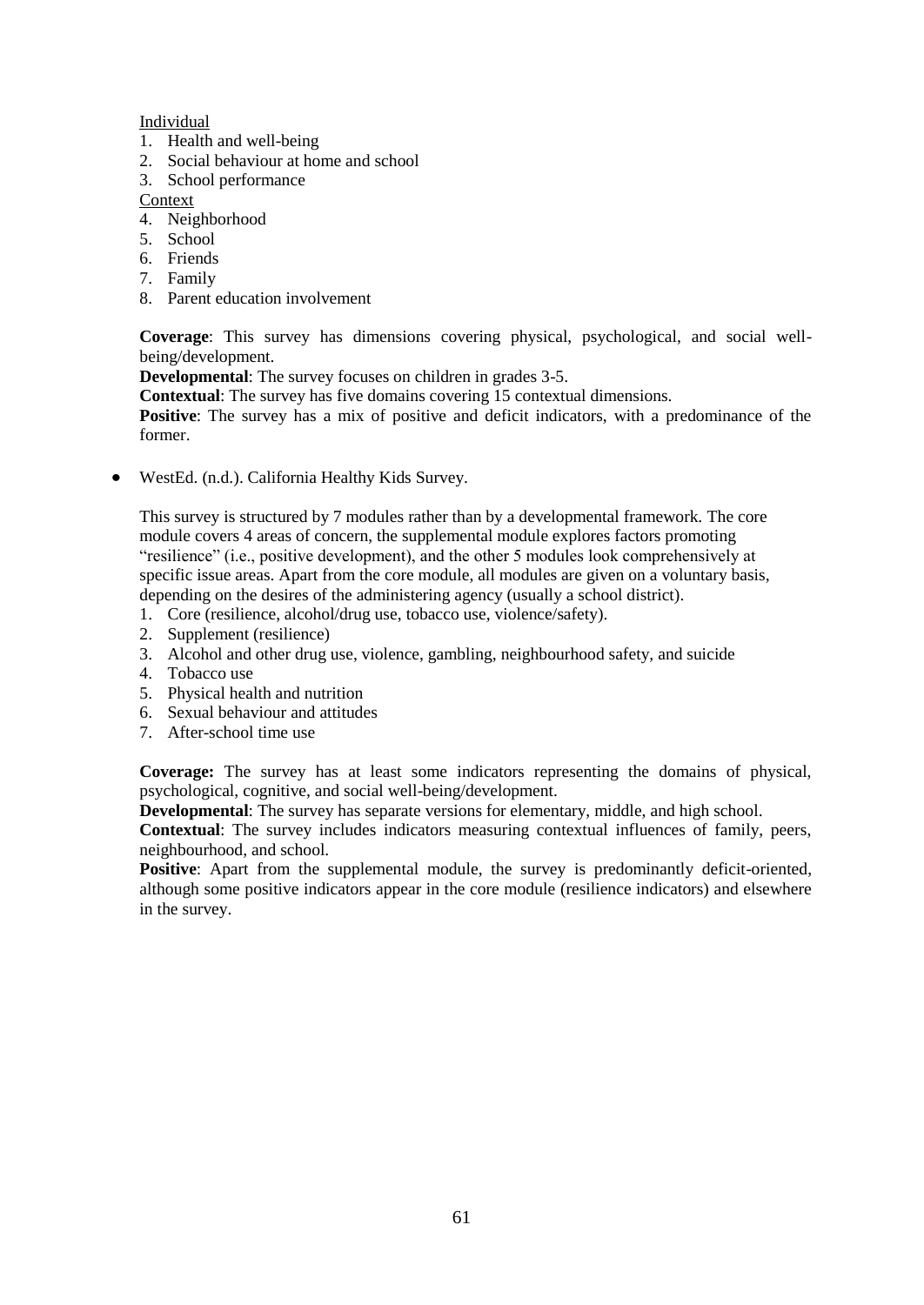# **APPENDIX B:**

## **DATA SOURCES**

## **Major International Data Sources for Positive Indicators**

In this section we identify a range of international data resources that contain many of the desired constructs and indicators. These databases are listed below and then are described, as they are relevant to the goal of identifying positive indicators:

- 1. **EQLS: European Quality of Life Survey**
- 2. **ESS: European Social Survey**
- 3. **EU-SILC: European Union Statistics on Income and Living Conditions**
- 4. **HBSC: Health Behaviours in School-Age Children (WHO)**
- 5. **ICCS: International Citizenship and Civic Education Study (building on the previous CIVED from IEA)**
- 6. **INES: International Indicators of Education Systems (OECD)**
- 7. **PIRLS: Progress in International Reading Literacy Study**
- 8. **PISA: Programme for International Student Assessment**
- 9. **TIMSS: Trends in International Mathematics and Science Study**
- 10. **What Young People Think (UNICEF Opinion Poll)**
- 11. **WVS: World Values Survey and EVS: European Values Study**

## **EQLS: European Quality of Life Survey**

The European Quality of Life Survey was first given in 2003 and most recently in 2007, in 30 countries. Respondents are ages 18 and older. The survey includes some positive indicators related to family resources such as parental employment; household income; number of adults in the household; and housing ownership. The survey also asks whether the household could afford various purchases that might increase quality of life, such as: adequate heating; a week vacation per year; a meal with chicken, meat or fish every second day. Additionally, it includes questions on parental volunteering and housing and neighbourhood quality.

## **ESS: European Social Survey**

The European Social Survey is given every two years, beginning in 2002-03, with a current round in 2008-09. Respondents are ages 15 and older. The survey focuses on measuring respondents' values, attitudes and social behaviours and includes sections on social trust, well-being, media use, and political interest and participation. Modules on "Family, work, and well-being" and "Personal and Social Well-being: Creating indicators for a flourishing Europe" are included in the survey on a rotating basis.

## **EU-SILC: European Union Statistics on Income and Living Conditions**

The EU-SILC was first given in seven countries in 2003, and expanded with each annual provision to reach 31 European countries in 2009. The survey is coordinated by Eurostat and allows for comparisons on key variables relating to various dimensions of well-being. For example, measures of economic and material security include the household"s level of cultural goods (e.g. books, internet service, educational games); parental employment; and adequate income. Housing indicators (that can be found for households with children) include having adequate light and heating facilities; lack of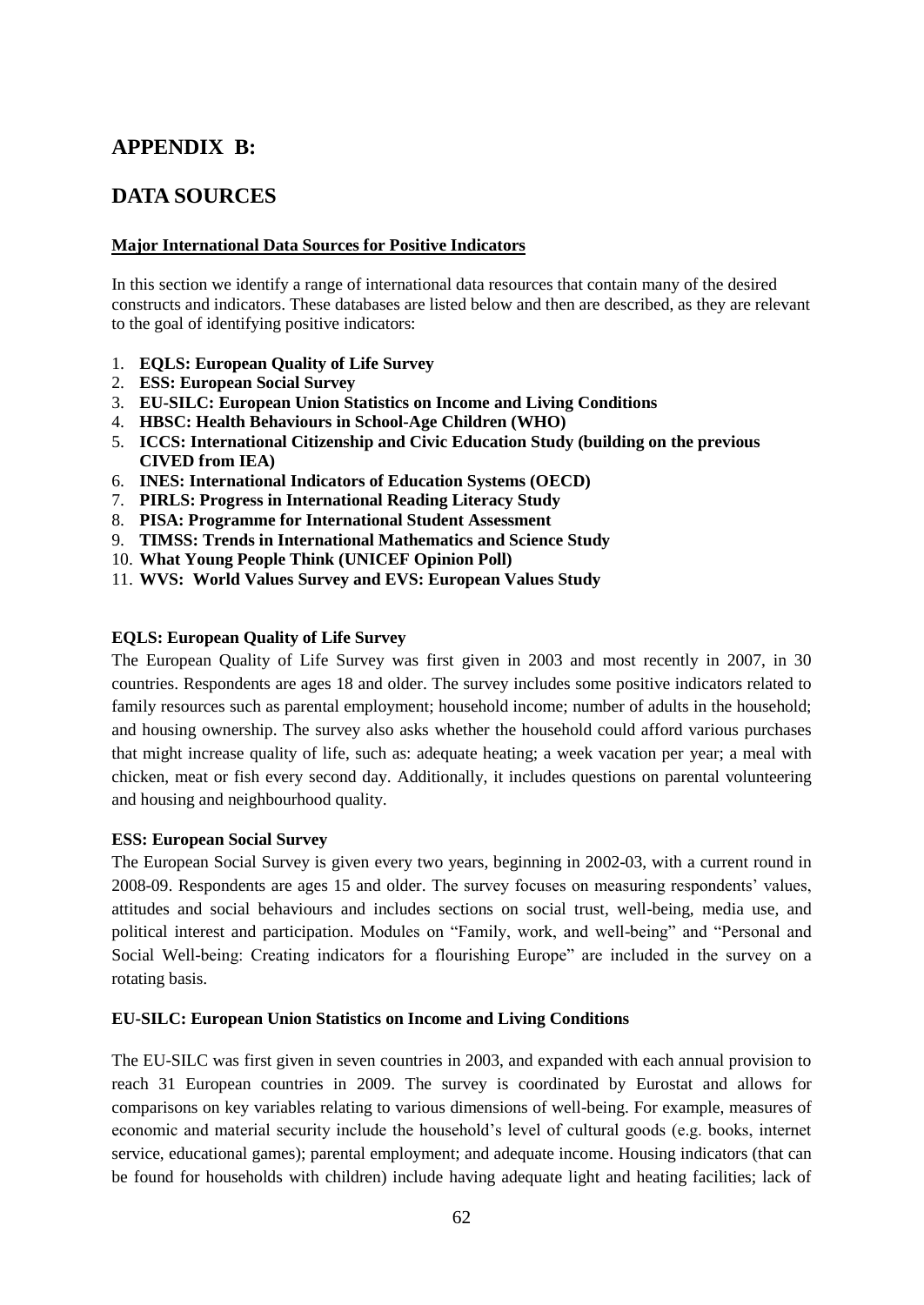problems such as damp walls, leaky roofs, etc.; adequate space (measured as the rooms per person) and a quiet space to study. Neighbourhood quality can be measured positively as a lack of problems with pollution, violence and crime; having local schools; adequate public transportation; recreation and sports facilities, including places for children to play; and green areas. Health indicators for children include access to health care; eating breakfast every day regular and adequate protein intake; eating healthy foods (including at least 5 or more portions of fruit and vegetables per day); getting regular physical activity; and mental well-being. The survey also asks about children"s social wellbeing including opportunities to meet friends or invite friends home; contacts with family and friends; number of friendships; social participation; access to extracurricular activities; and well-being at school. Some indicators relate to quality relationships with parents, for example, children reporting respectful relationships or spending time talking with parents. Each year the survey has a particular focus in which more questions are asked beyond the core variables; in 2009, adult and children material deprivation was the focus of the thematic module. Some of the core EU-SILC variables may be amended based on a review by the European Statistical System planned for 2011-12.

## **HBSC: Health Behaviours in School-Age Children (HBSC) by the World Health Organization**

The HBSC is a cross-sectional survey that began in 1983, with a second round in 1985. Since then, it has repeated every four years with the most recent survey conducted in 2005-2006 in 41 countries. The questionnaire is given to 11-, 13- and 15-year-olds in different parts of Europe, North America and Israel. Approximately 1500 students are surveyed from each age group in each country. Its purpose is to cross-nationally examine adolescent health behaviours and to understand the factors associated with the behaviours, including positive hygiene, nutrition, and physical activity indicators as well as self-reported overall health status. Other positive topics included are life satisfaction; attitude toward school; self-perception of academic performance; family support; teacher support; peer relationships and peer culture; school climate; and parental involvement.

#### **ICCS: International Citizenship and Civic Education Study**

The International Citizenship and Civic Education Study, a cross-sectional school-based assessment and survey, is scheduled for data collection in 38 countries from 2008-09. It builds on the 1999 Civic Education Study (CIVED) and is conducted by the International Association for the Evaluation of Educational Achievement (IEA). The ICCS assesses students" knowledge of democratic practices and institutions, and also asks students about topics such as their school club and classroom participation, engagement, leadership, involvement in school government, and relationships with their teachers. Such items are much more extensive than in the other surveys included in this review.

#### **INES: International Indicators of Education Systems (OECD)**

The INES Project began in 1988 as a way for OECD nations to gather comparable statistics on education. These are published in the annual publications "Education at a Glance" and "Education Policy Analysis." Positive educational indicators collected include secondary and tertiary educational attainment.

#### **PIRLS: Progress in International Reading Literacy Study**

PIRLS is a cycle of internationally comparative reading assessments conducted at the fourth grade and carried out every five years. It has been conducted twice, initially in 2001 and again in 2006. The reading literacy assessment scores can be used as positive indicators under the cognitive/education domain for individual outcomes in our framework chart. Parents are also asked about mostly literacyrelated activities they or other adults in the home engage in with the child (e.g., talk with the child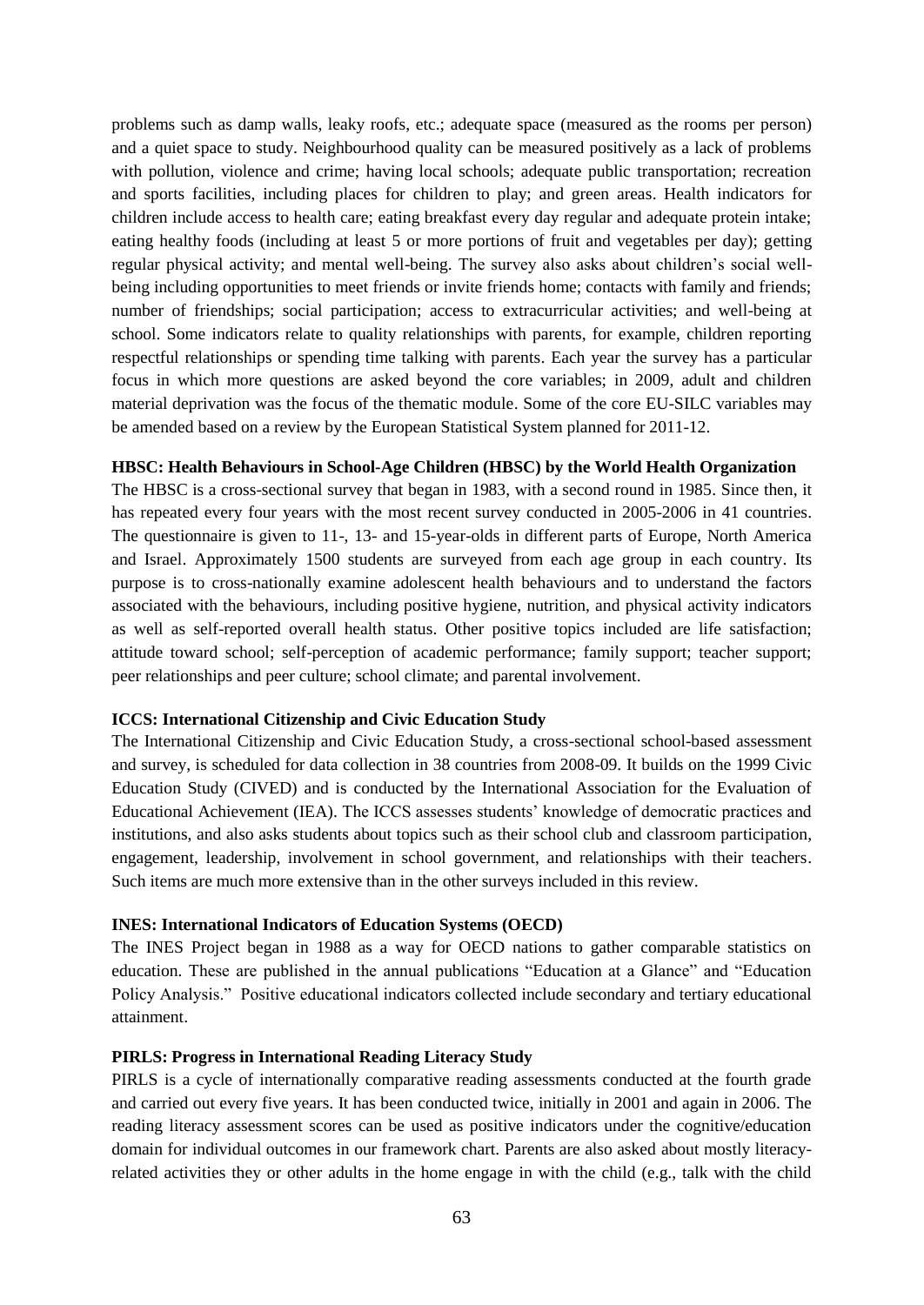about his/her reading or go to a library or bookstore) and the activities they might have engaged in before the child started school (e.g. write letters or words or read books).

#### **PISA: Programme for International Student Assessment**

PISA is an international school-based assessment given to students fifteen years of age in reading, mathematics, science literacy and general learning competencies. The purpose of the survey is to capture the yield of educational systems on everyday learning for those about to leave secondary school. Administered by the Organization for Economic Cooperation and Development (OECD) every three years, the most recent round took place in 2006 in 57 countries, and future surveys are planned for 2009, 2012, and 2015.

Topics on the student survey that can be used as positive indicators, in addition to the actual assessment results, include parental communication (in 2000); strategies of self-regulated learning; academic self-concept, motivation and goal orientations; and social skills required for cooperative or competitive learning. An optional parent questionnaire was added in 2006.

## **TIMSS: Trends in International Mathematics and Science Study**

TIMSS is an international school-based assessment of mathematics and science for students in fourth and in eighth grades. It was first administered in 1995 and repeated every four years, most recently in 2007, with the next round scheduled for 2011. In 2007, students from over 60 countries participated. Topics of interest include the results of the assessment as well as the student survey items on educational resources in the home; and the student"s self-expectations for educational attainment; attitudes and beliefs about learning and school; and study habits. It does not include a parent questionnaire.

## **What Young People Think: UNICEF Opinion Poll**

What Young People Think was conducted in over 70 countries between late 1999 and early 2001. The version of the poll called "Young Voices" was used in 26 countries in Central and Eastern Europe and the Commonwealth of Independent States as well as in 9 countries in Western Europe. Some countries of interest that were given a comparable version of the poll, called "Speaking Out! Voices of Children and Adolescents in East Asia and the Pacific" include Australia, South Korea, Singapore, and Hong Kong. UNICEF regional offices oversaw interviews of the children ages 9-17, which asked them open-ended as well as targeted questions about their lives, families, schools, communities and governments. Although small sample sizes undermine analyses, positive indicators include children"s reports of the quality of their relationships with parents and with peers; participation in local organizations or clubs; life satisfaction; and parenting responsiveness (e.g. their opinion is considered when a decision concerning him/her is taken at home or their parents respond positively to their good behaviour.

## **WVS: World Values Survey and EVS: European Values Study**

The World Values Survey is a comprehensive investigation of political and social attitudes of young adults and adults (ages of respondents vary slightly by country, from ages 15 and over to ages 18 and over). The survey includes over 80 societies and countries from all major world regions. The European Values Survey is sometimes given in lieu of the WVS, and includes more questions specific to Europe, although the core questions asked are the same. The EVS was first given in 1981 and is given every nine years, most recently in 2008, in 45 European countries. Respondents are ages 18 and older. These surveys can be used to find some information about family resources and parental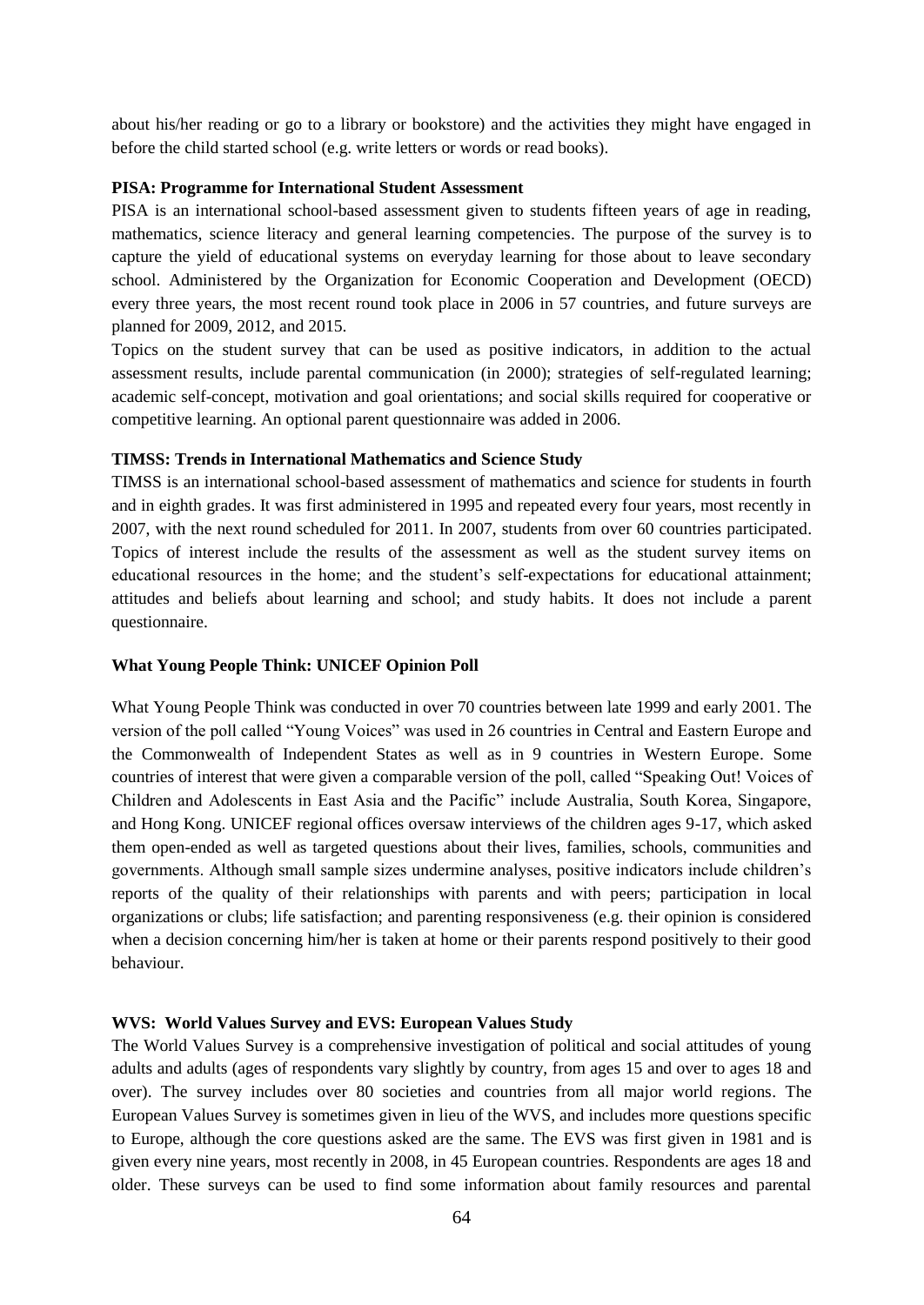involvement in the community: the surveys ask about civic participation, such as belonging to volunteer organizations.

## **National Surveys and Research Studies from the United States**

## **National Longitudinal Survey of Youth (NLSY)**

The NLSY consists of three panels of data, the 1979, Children and Young Adults, and 1997. The first wave of the NLSY79 consisted of about 12,000 adolescents and youth ages 14 to 22 in 1996. The NLSY79 Children and Young Adults were the children of the women interviewed in the NLSY79. The first wave of the NLSY97 consisted of about 9,000 adolescents 12 to 16 years old in 1997. The NLSY addresses issues of risky behaviours, relationships with parents, engagement in the community, parenting, and showing affection to one"s child.

## **The National Longitudinal Study of Adolescent Health (Add Health)**

Add Health begin in 1994 with 90,000 students in grades 7 through 12. All answered a questionnaire, and 12,105 of these, one parent, and a school administrator participated in interviews. The survey asks about friends, friendships, and risky behaviours. The survey also addresses positive relations with teachers (McNeely, 2005).

## **Patterns of Adaptive Learning Scales (PALS)**

Scholars at the University of Michigan have administered PALS since 1990 in nine school districts, three Midwestern states, and in varying student samples. The survey addresses positive attitudes towards learning.

## **(Wolters, Pintrich, and Karabenick, 2005)**

Wolters, Pintrich, and Karabenick (2005) developed their items to measure positive attitudes toward learning, specifically the regulation of motivation to master subjects. The authors had tested the items in junior high school and high school samples.

## **National Assessment of Education Progress (NAEP) – Arts assessment**

The NAEP was started in 1969 by the National Center for Education Statistics of the U.S. Department of Education. Eighth graders are given the arts and the civics assessments.

## **Panel Study of Income Dynamics – Child Development Supplement (PSID-CDS)**

The Child Development Supplement is a part of the PSID, which has followed about 8,000 U.S. families since 1968. The CDS began in 1997 and asks additional information of PSID parents and their children ages 12 and under. The Child Development Supplement (CDS) is one research component of the PSID, a longitudinal study of a representative sample of U.S. individuals and the families in which they reside. Since 1968, the PSID has collected data on family composition changes, housing and food expenditures, marriage and fertility histories, employment, income, time spent in housework, health, consumption, wealth, pensions and savings, and philanthropic giving. Keyes (2007) relies on the MacArthur Foundation's Midlife in the United States (MIDUS) survey, which uses a sample of adults. However, it is one of the few surveys with positive constructs related to overall psychological and emotional well-being. Hair, Moore, Ling, and Sidorowicz (2008) review single item measures for mental health that seem positive, as well as Keyes' short, medium, and long measures. The Panel Study of Income Dynamics Child Development Supplement (PSID-CDS) incorporated Keyes' short- and medium-length measures.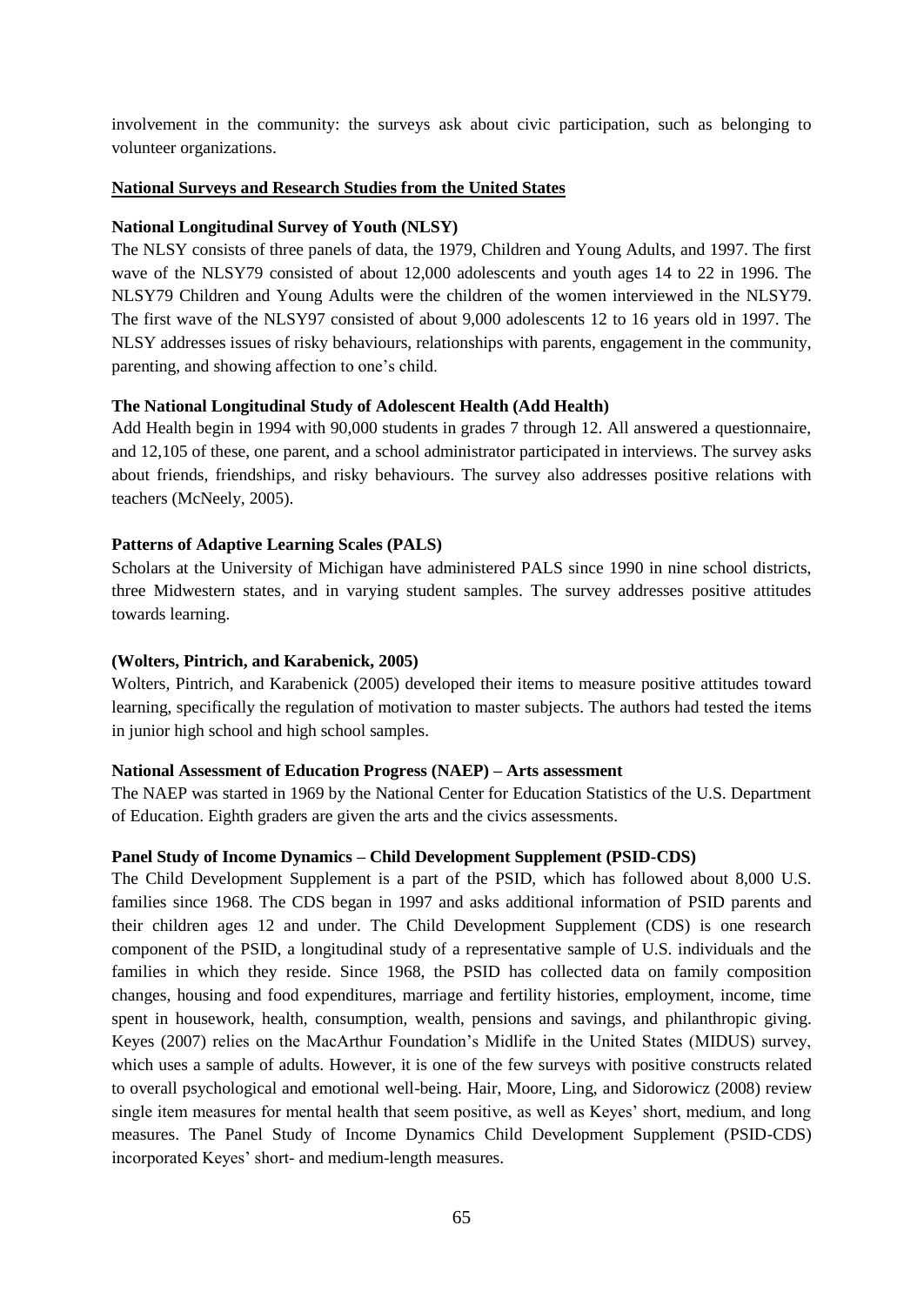#### **Park, N., and Peterson, C. (2005).**

The Values in Action Inventory of Character Strengths for Youth. In K. A. Moore and L. H. Lippman (Eds.), What Do Children Need to Flourish? Conceptualizing and Measuring Indicators of Positive Development. New York, NY: Springer Science+Business Media.

The authors developed the Values in Action Classification of Strengths scale, a scale of 24 positive traits under the headings of six virtues in order to assess good character. They found that the classification scale had face validity, adequate variation, internal consistency, and factorial validity. They also found that the scale had concurrent validity, with high scores on the traits being positively associated with subjective well-being, happiness, temperance, and receiving good grades in school. They were not able to assess longitudinal validity.

## **(Seligman, 2002)**

Seligman has tested survey items measuring reliability and diligence on individual children and adolescents. These apply to the construct of self-management in the table.

## **(Snyder 2005) Children's Hope Scale (CHS)**

Snyder"s (2005) CHS was pilot tested on children ages 7 to 15 years of age, fourth through sixth graders, and five other samples of children. The scale measures agency (way-power) and motivation/goal setting (will-power).

#### **6 C's: Confidence, Competence, Connection, Character, Caring, and Contribution**

Lerner and colleagues (2002; 2005; 2005; 2004; 2008; 2004) have used the 4-H Positive Youth Development study to examine the 6 C's. The survey applies to the constructs in the table of moral character, confidence, and prosocial values.

## **(Damon, Menon, and Bronk, 2003)**

Damon and colleagues examine the literature on adolescent sense of purpose. They examine the Purpose in Life test (PIL) (Crumbaugh and Maholick, 1967), daily journal data (Inhelder and Piaget, 1958), the Sources of Meaning Profile (SOMP) (Reker and Wong, 1988), the Personal Meaning Profile (PMP) (Wong, 1998), and others. The insights of Damon and colleagues can inform studies of the construct of sense of purpose.

## **National Study of Youth and Religion (NSYR)**

The NSYR is directed by Christian Smith from the University of Notre Dame and Lisa Pearce from the University of North Carolina at Chapel Hill. The study began in 2001 and has three waves of data available. The study concerns questions of religion for adolescents ages 13 through 17 (Smith and Denton, 2005).

#### **National Study of Children's Health (NSCH)**

The NSCH asks questions of the parent or adult who best knows the child in the household selected for the interview. There are two separate developmental sections asking about children under 6 and then children ages 6 to 17. There are two waves of the NSCH, one from 2003, available, and one collected in 2007, to be released. The survey addresses positive social competence and has questions relating to positive functioning of family as a whole.

## **America's Promise Survey/Every Child Every Promise Study (ECEP)**

This survey targets adolescents ages 12 to 17 and their parents. The parents answer a separate questionnaire about their children under the age of 12. The "Promises" examined in the study are the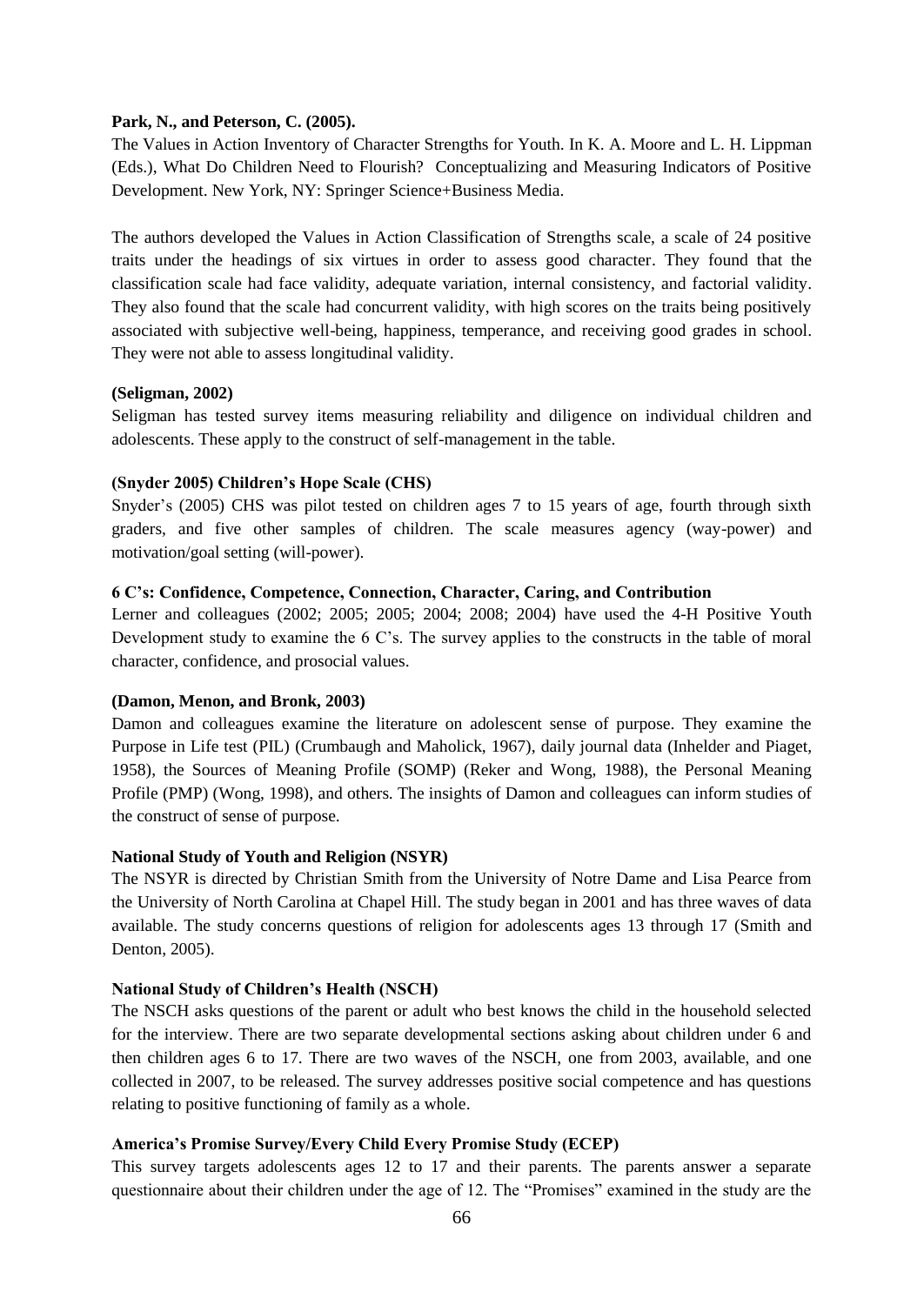following: caring parents, safe places, a healthy start, effective education, and an opportunity to help others. The study measures how many of these promises have been met for the individual children interviewed. The survey has positive measures relating to the constructs of safe schools, caring adults, cultural intelligence, positive engagement and connection, and positive relations with adults.

#### **(Benson, Scales, Sesma, and Roehlkepartain, 2005)**

Benson and colleagues use unpublished data from the Search Institute surveys in hundreds of communities in the U.S. to measure adolescent spirituality and its relationship with indicators of thriving adolescents.

#### **(Volling and Blandon, 2005)**

Volling and Blandon gathered information on a sample of 60 families with at least two children under the age of 6. They used the Sibling Inventory Behavior (SIB) to assess the relationships of the young siblings in the study. The SIB also contains prosocial values of companionship, empathy, and teaching/directiveness.

#### **(L. Guzman and Jekielek, 2004)**

The authors note the limited evidence of family time and family activities, and they suggest survey items to measure positive functioning of the family as a whole.

#### **(Matthews et al., 2006)**

Many measures of positive development have been tested on mostly white, suburban samples. The data in this paper come from cognitive interviews of low-income, minority children 12 to 18 years old. The authors ask questions relating to life satisfaction, hope (agency), gratitude and generosity (prosocial values), money management/frugality, spirituality and purpose, parent-adolescent relationships, positive peer relationships (positive engagement and connection as well), and school engagement.

## **(Lenhart and Madden, 2007; Lenhart, Madden, Macgill Rankin, and Smith, 2007; D. F. Roberts and Foehr, 2008; D. F. Roberts, Foehr, and Rideout, 2005)**

Pew Charitable Trusts has sponsored monthly polls on politics, the press, and major issues since 1996, but these specific polls deal with Media use among children and youth. Also, the Kaiser Foundation sponsored a large-scale data collection effort on media use in 2004 of children age 8 to 18.

#### **(Umaña-Taylor, 2005)**

Umaña-Taylor constructs an Ethnic Identity Scale (EIS) and measures its relationship to self-esteem and familial ethnic socialization in a group of 9th and 10th grade students. This relates to the positive group identity construct in the chart.

### **National Household Education Surveys Programme (NHES)**

This survey programme is sponsored by the National Center for Education Statistics, U.S. Department of Education. The NHES began surveying parents in 1991 with a new survey every one to three years, with the most recent in 2007. The NHES assesses parent involvement in school and home activities with students

### **American Housing Survey (AHS)**

The American Housing Survey is sponsored by the U.S. Department of Housing and Urban Development. Data are collected about every four years, always from the same housing units. Data are available on age of children living in the unit, safe households, and safe neighbourhoods.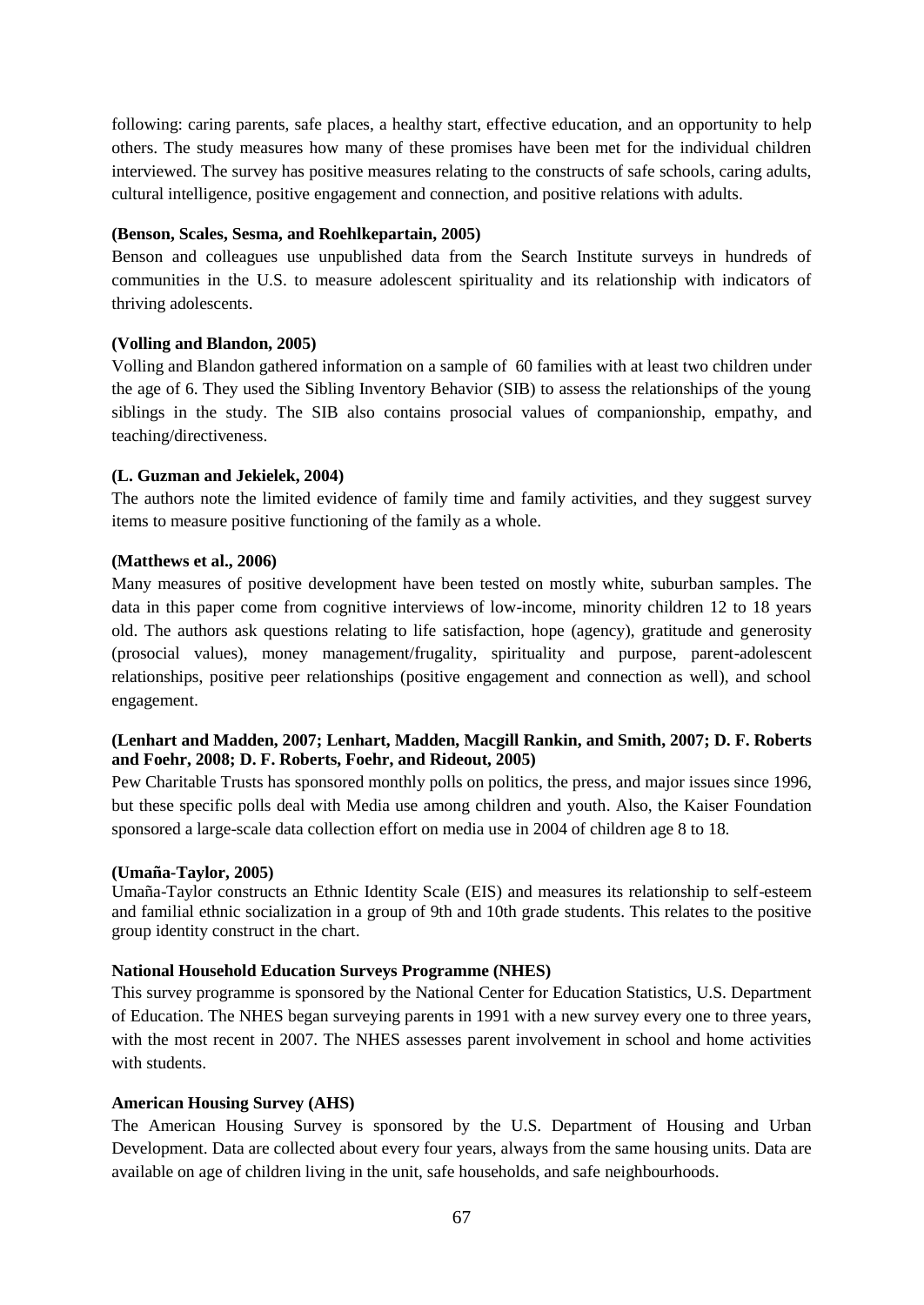### **Education Longitudinal Study (ELS)**

This panel study tracks a cohort of 10th graders to their transition to working young adults. It began in 2002 and is sponsored by the National Center for Education Statistics of the U.S. Department of Education. The ELS contains questions on positive peers and engagement in school.

## **Social Capital Community Benchmark Survey (SCCB)**

This cross-sectional survey conducted in 2000 in three dozen communities in the U.S. collects information on the relative strengths and areas for improvement in communities' civic behaviour, and assesses individual"s sense of community, social networks, neighbourhood, and safety.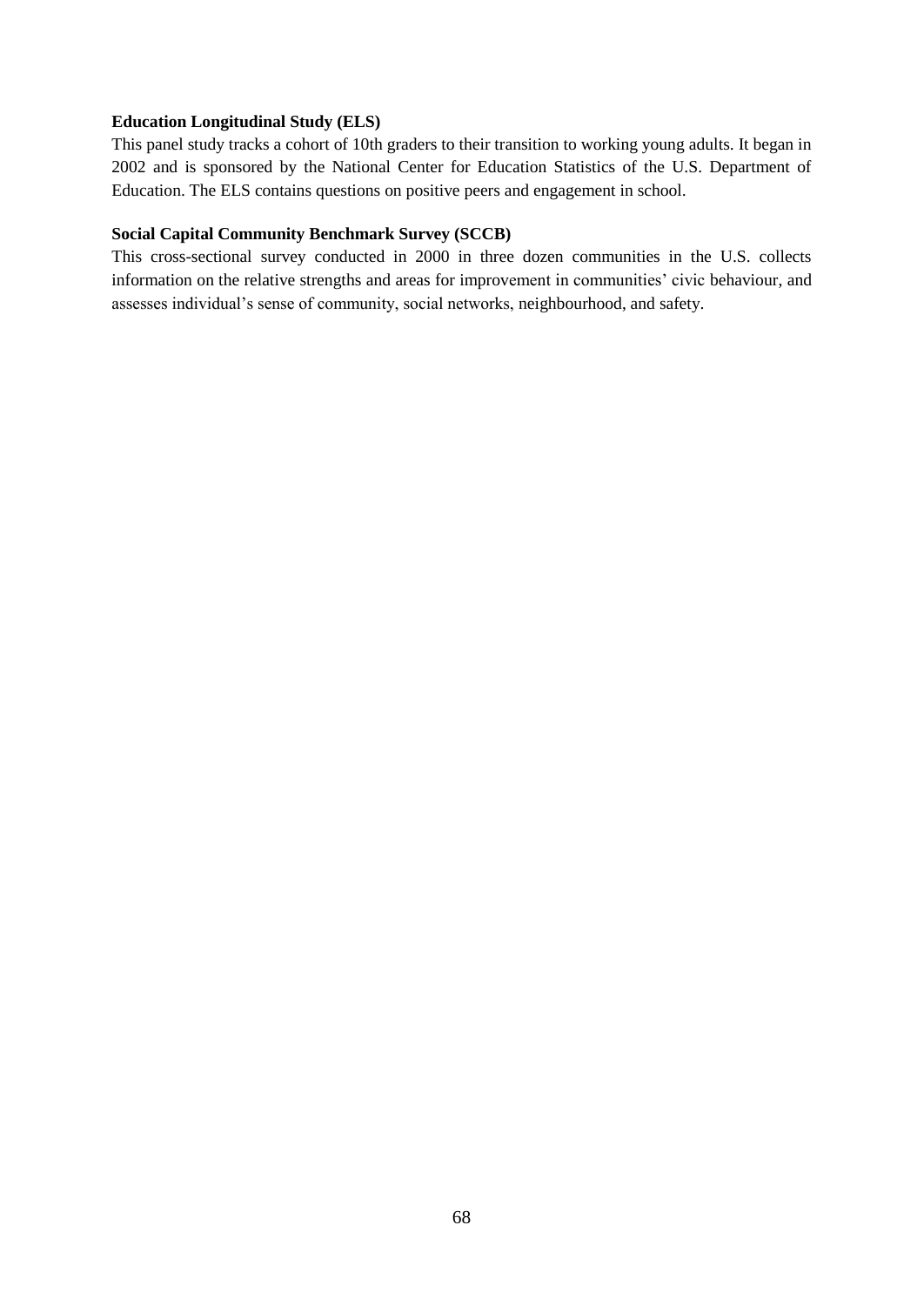# **APPENDIX C:**

# **ANNOTATED BIBLIOGRAPHY**

Anderman, E. M., Urdan, T., and Roeser, R. (2005). The Patterns of Adaptive Learning Survey. In K. A. Moore and L. H. Lippman (Eds.), What Do Children Need to Flourish? Conceptualizing and Measuring Indicators of Positive Development. New York, NY: Springer Science+Business Media. (1997; 2005; n.d.; 2005; 2005; 2008; 2005)

The authors used the Patterns of Adaptive Learning Survey in a 1996 sample of sixth-grade students to measure various types of goals commonly held by children. The authors conducted confirmatory factor analysis (CFA), reliability analysis, and bivariate correlations (with covariance matrices). The authors conclude through CFA that the scales operate in basically the same manner for whites and blacks and for males and females. The goals children commonly strive for include mastery goal orientation (i.e. engaging in academic work to develop competence), performance-approach goal orientation (i.e. demonstrating developed competence), and performance-avoidance goal orientation (i.e. avoiding the demonstration of incompetence). The scales demonstrated face validity, internal consistency, and factorial validity. Adequate variation, however, was not demonstrated. The scales also showed concurrent validity in that mastery goal orientations were positively associated with academic efficiency, use of adaptive learning strategies, and demeanour at school. Performanceapproach goal orientations were positively associated with avoidance of help seeking. Performanceavoidance goal orientations were negatively associated with academic efficiency. Longitudinal validity was not demonstrated in this study, however a previous study found that during a two-year period where students transitioned from elementary to middle school, the mastery and performanceapproach goal orientations remained stable. It is unclear through this article whether previous studies used multivariate or bivariate analyses.

Barber, B. (2005). Positive Interpersonal and Intrapersonal Functioning: An Assessment of Measures among Adolescents. In K. A. Moore and L. H. Lippman (Eds.), What Do Children Need to Flourish? Conceptualizing and Measuring Indicators of Positive Development. New York, NY: Springer Science+Business Media. (2005)

The author analyzed seven scales of positive adolescent functioning from the Ogden Youth and Family Project conducted in Utah. The scales were found to be psychometrically strong, and had face validity, adequate variation, internal consistency, and factorial validity. In terms of predictive validity, the author states that all measures of positive adolescent functioning were associated with academic achievement, antisocial behaviour, and depression (with the exception of peer functioning). An independent review of the scales by Child Trends finds that the items focus too much on interactionbased activities. Activity interaction is valuable for males, however emotional connection is valued for girls and items on emotional connection should be added.

Barber, B. L., Stone, M. R., and Eccles, J. S. (2005). Adolescent Participation in Organized Activities. In K. A. Moore and L. H. Lippman (Eds.), What Do Children Need to Flourish? Conceptualizing and Measuring Indicators of Positive Development. New York, NY: Springer Science+Business Media. (2005; 2006; 2009; 2005; 2006; 2007; 2008)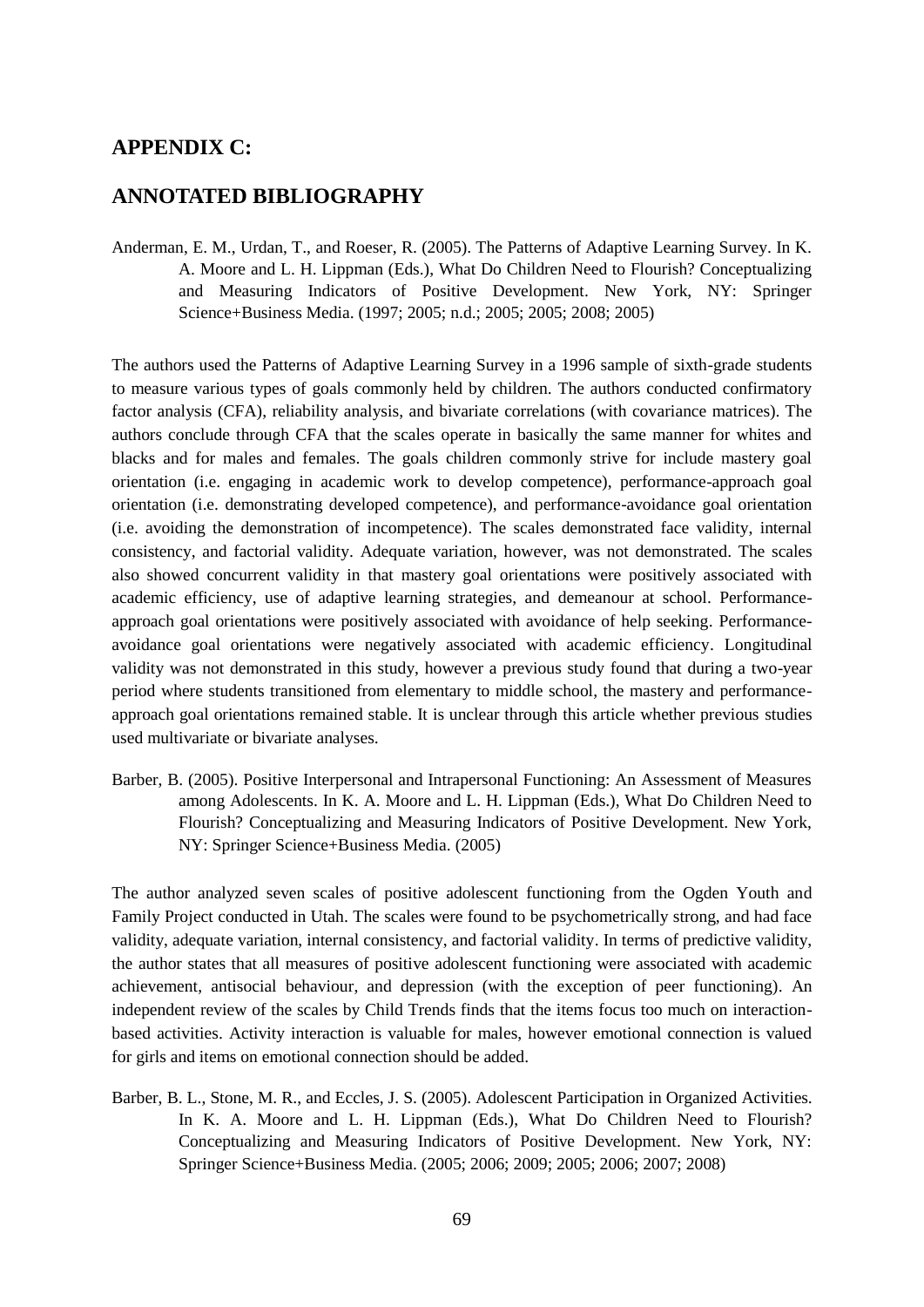The authors used a longitudinal study, the Michigan Study of Adolescent Life Transitions (MSALT), to measure adolescents" participation in sports, non-sport, and activities outside of school, both sport and non-sport. The five types of activities were prosocial activities, team sports, performing arts, school involvement, and academic clubs. The sample in the MSALT was a 1983 cohort of sixth-grade students from ten school districts followed through nine waves of data collection. Most participants were white (88 per cent) and eight per cent were black. Most students came from families with incomes of \$20,000 and more. The participation measures demonstrated face validity and adequate variation, but not internal consistency or factorial validity. The authors used chi-square analyses to look for concurrent validity. Expected relationships emerged for prediction to the type of peers in one"s group based on stereotypes from The Breakfast Club movie (brain, jock, basket case, criminal, princess). The concurrent validity of self-concept and task value was probably examined through ANOVA, because the authors report F test values and means. Both outcomes were significantly related to participation in activities. For predictive validity, the authors report previously published findings not cited in the references. In terms of concurrent predictive validity, involvement with prosocial groups was positively associated with having more friends who plan to attend college and negatively associated with having friends who use drugs. Involvement with sports groups was positively associated with alcohol use, self-concept of sports ability, and the value of sports. Involvement in performing arts groups was negatively associated with self-concept of sports ability, and the value of sports. In terms of longitudinal predictive validity, involvement with prosocial groups was negatively associated with risk behaviours, and positively associated with grade-point average (GPA). Involvement in sports groups was again positively associated with alcohol use. Those who were involved with sports were also more likely to have higher GPAs, say that they liked school, and go on to college. Involvement with academic clubs was associated with higher 12th grade GPA, and likelihood of attending college. For longitudinal predictive validity, the authors used different statistical methods (all multivariate) to examine the relationship of grade 10 involvement in activities with outcomes at waves 8 and 9. Participation in activities was significantly and positively related to educational attainment (all five types), occupational outcomes (sports and school involvement), civic engagement (prosocial), and psychological adjustment (sports and performing arts).

Ben-Arieh, A. (2008). The Child Indicators Movement: Past, Present, and Future. Child Indicators Research, 1(1), 3-16. (2008; 2008; 2005; 2005; 2005; 2007; 2004; 2005)

In all, there have been five major changes in the emphasis of the study of children: child survival to child well-being; negative outcomes to positive outcomes; "well-becoming" to "well-being;" adult perspective to child perspective; and single indicators to composite indices. Developing countries tend to focus on child survival while developed countries tend to focus on child well-being.

Ben-Arieh, A., and Goerge, R. M. (Eds.). (2006). Measuring and Monitoring Children's Well-Being: The Policy Process (Vol. 27). Dordrecht, The Netherlands: Springer.

In this review, the author mentioned five changes that have been occurring in the literature on child well-being, and here, proposes another change. Indicators should be created and used to inform policy decisions. There are three important questions in making indicators: "How important are international comparisons?" "How much information is needed?" "Are indicators universal and timeless, or timeand place-specific?"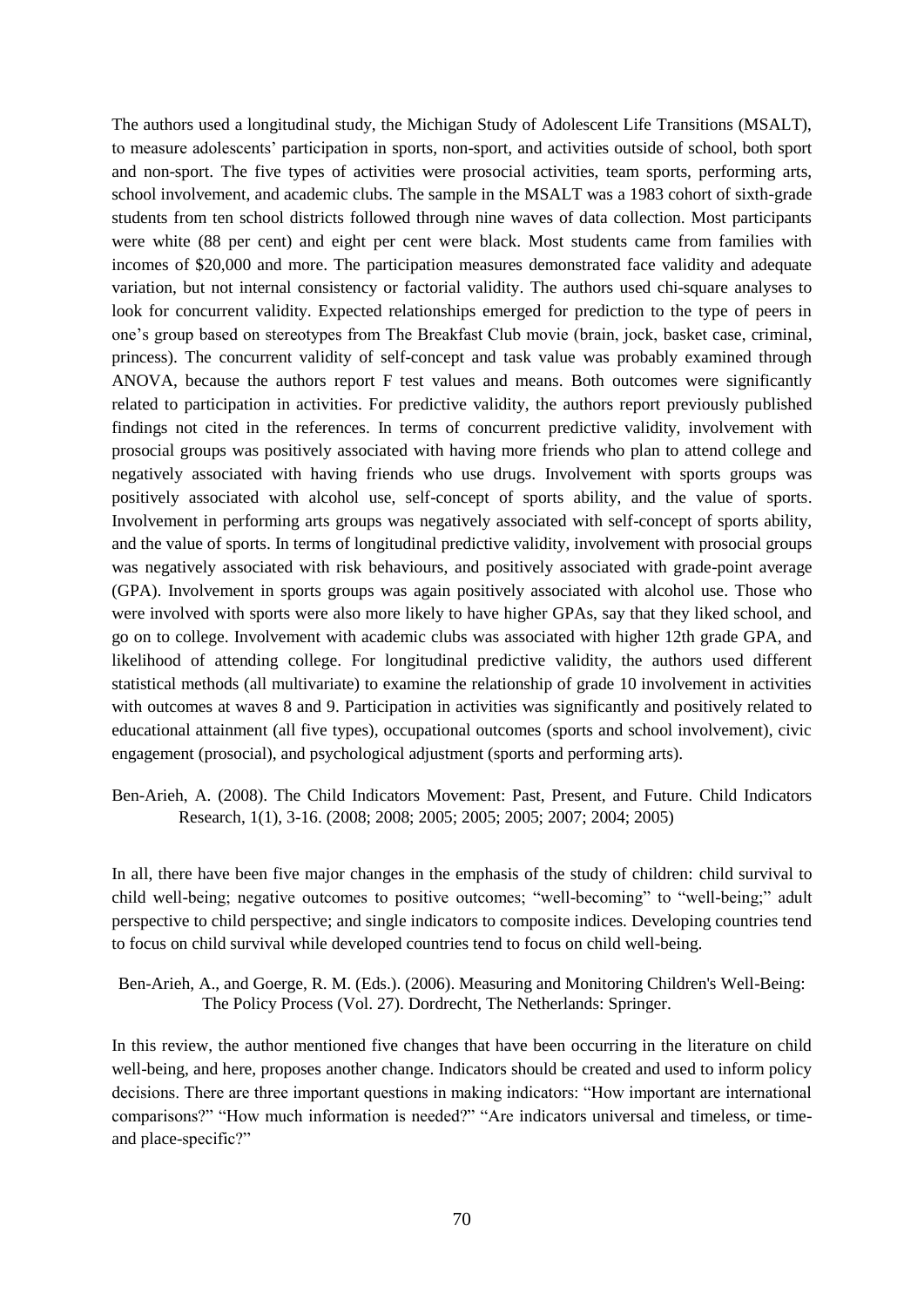Ben-Arieh, A., McDonell, J., and Attar-Schwartz, S. (2009). Safety and Home-School Relations as Indicators of Children Well Being: Whose Perspective Counts? Social Indicators Research, 90(3), 339-349. (2006; 2008; 2005; 1994; 2005; 2008; 2005)

Ben-Arieh, McDonell, and Attar-Schwartz examined the differences in parent-, teacher-, and childreport on three measures of home-school relations and three measures of children's safety. Each measure was a single question that had been asked of children, parents, and teachers, when the children were in 5th grade in the school year 2002-2003, 6th grade in 2003-2004, and 7th grade in 2004-2005. The sample lived in South Carolina and participated in a programme called Strong Communities.

| Measures:                                             | <b>Highest Rater</b> | Second highest  | <b>Lowest Rater</b> |
|-------------------------------------------------------|----------------------|-----------------|---------------------|
| Parents participation in school meeting<br>and events | Parents              | Children        | <b>Teachers</b>     |
| Parent involvement in parent-teacher<br>meetings      | Parents              | <b>Teachers</b> |                     |
| Home-school relations                                 | Children             | <b>Teachers</b> | Parents             |
|                                                       |                      |                 |                     |
| Safety at school during school hours                  | <b>Teachers</b>      | Children        | Parents             |
| Safety in school before and after school<br>hours     | <b>Teachers</b>      | Children        |                     |
| Safety on the way to school and back                  | Teachers             | Children        |                     |

Table: Reports of children, parents and teachers on measures of home-school relations and children"s safety

Benson, P. L., Scales, P. C., Sesma, J., Arturo, and Roehlkepartain, E. C. (2005). Adolescent Spirituality. In K. A. Moore and L. H. Lippman (Eds.), What Do Children Need to Flourish? Conceptualizing and Measuring Indicators of Positive Development New York: Springer Science+Business Media. (2005; 2007; 2009; 2007; 2007; 2005)

The authors used sample from the Search Institute Profiles of Student Life: Attitudes and Behaviours survey to examine two indicators: religious attendance and religious importance among students in grades 6 through 12. Both indicators were found to have face validity, however they did not demonstrate adequate variation, internal consistency, or factorial validity. Showing concurrent predictive validity, the relationship of religious attendance and religious importance negatively impact participation in risk behaviours such as alcohol and drug use, smoking, sexual activity, violence, and school problems and positively impact thriving behaviours such as succeeding in school, helping others, maintaining good health, exhibiting leadership, and resisting danger. The indicators did not demonstrate longitudinal predictive validity. The two indicators of spirituality do not capture aspects beyond attendance. Questions including alternative forms of religious practices need to be included, as well as scales addressing the influence of religious beliefs on a person's daily life including his/her thoughts, feelings, and actions.

Bradshaw, J., Hoelscher, P., and Richardson, D. (2006). Comparing Child Well-Being in OECD Countries: Concepts and Methods. Florence, Italy: Innocenti Research Center.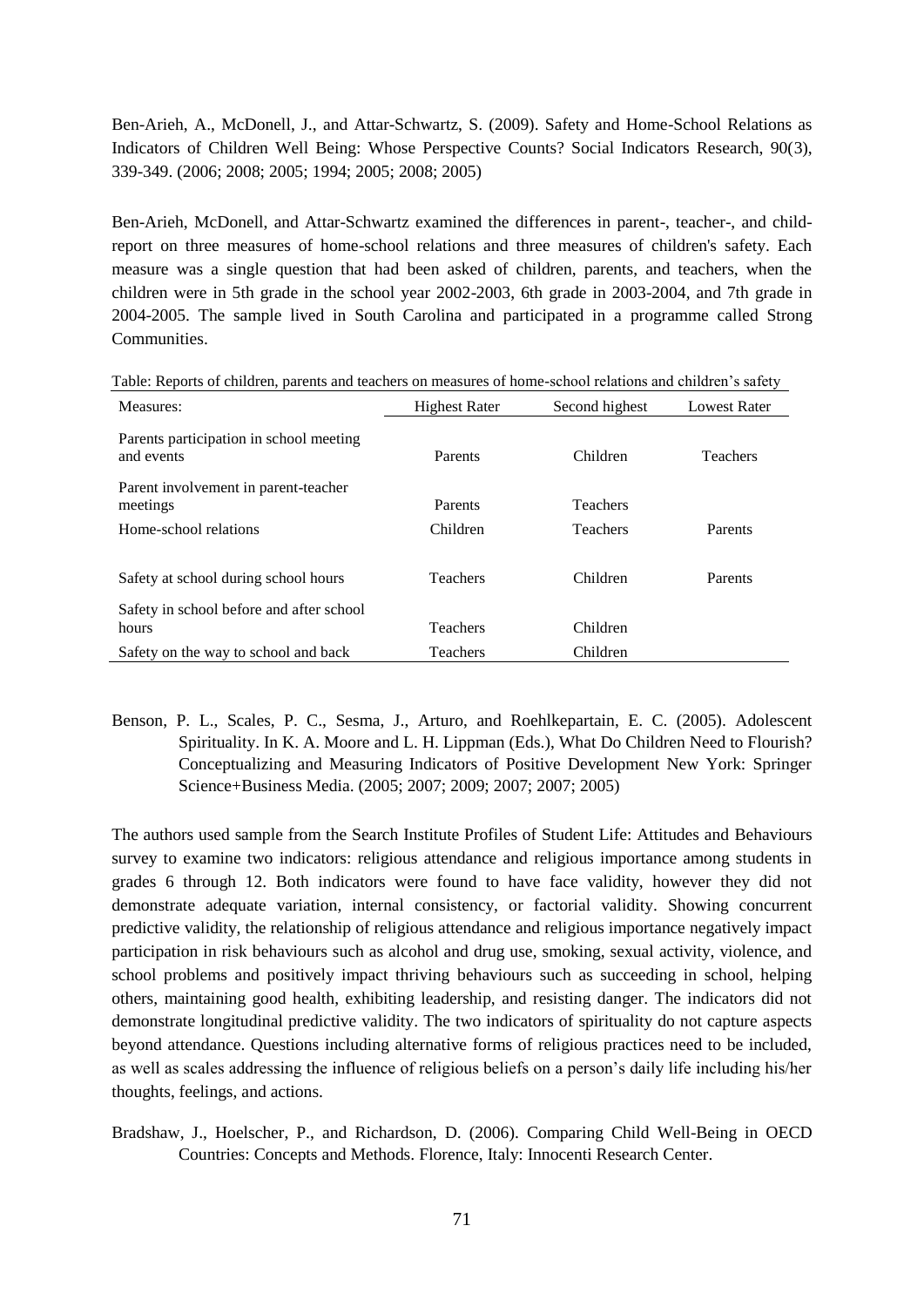Bradshaw and colleagues compile an index of child well-being using the framework for children's well-being provided by the UN Convention on the Rights of the Child. They compile 6 dimensions with 18 components with 40 indicators. The dimensions are the following: material well being, health and safety, education, peer and family relationships, subjective well-being, and behaviour and risk. There is a mix of contextual and well-being items.

Bradshaw, J., Hoelscher, P., and Richardson, D. (2007). An Index of Child Well-Being in the European Union. Social Indicators Research, 80, 133-177. (2002; 2005; 2005; 2008)

This framework is derived from the UN Convention on the Rights of the Child four general principles: non-discrimination, best interest of the child, survival/development, and respect for the views of the child. It uses data on 25 EU countries. The framework is mixed, having both positive (e.g., achievement in reading, math, and science) and deficit (e.g., percentage of infants born with low birth weight) indicators. The 51 indicators examined in this study cover 23 domains in eight clusters: material situation, housing, health, subjective well-being, education, children's relationships, civic participation, and risk and safety. One of the measures under Material Situation is the Family Affluence Scale from the HBSC. There are data from HBSC, PISA, OECD, the WHO, EQLS, BHPS, ESPAD, and IEA/CIVED. When the domains are made into a composite index, the data are fairly robust to methods, with five countries changing rank depending upon aggregation, and they are all in the middle of the distribution of countries.

Burton, P., and Phipps, S. (2008). Economic Resources, Relative Socioeconomic Position and Social Relationships: Correlates of the Happiness of Young Canadian Teens. Child Indicators Research, 1(4), 350-371. (2008; 2007; 2005; 2004; 2005)

This paper examines income"s influence on happiness. Specifically, the probability of reporting lack of general happiness and the probability of reporting general happiness among 12 to 15 year olds in two-parent families (National Longitudinal Survey of Children and Youth, N=1,763). Family income is significantly related to happiness. The item has face validity.

Currie, C., Molcho, M., Boyce, W., Holstein, B., Torsheim, T., and Richter, M. (2008). Researching Health Inequalities in Adolescents: The Development of the Health Behaviour in School-Aged Children (HBSC) Family Affluence Scale. Social Science and Medicine, 66, 1429- 1436. (2005; 2008; 2005; 2006; 2002; 2005)

The Family Affluence Scale (FAS) has been used in the Health Behaviour in School-Aged Children (HBSC) data for the last 10 years and has been included in at least seven other studies. According to the authors" reading of previous studies, the FAS is moderately correlated with self-reported parental occupation and is correlated with various measures of health.

Eccles, J. S., O'Neill, S. A., and Wigfield, A. (2005). Ability Self-Perceptions and Subjective Task Values in Adolescents and Children. In K. A. Moore and L. H. Lippman (Eds.), What Do Children Need to Flourish? Conceptualizing and Measuring Indicators of Positive Development. New York, NY: Springer Science+Business Media.

In this article, the authors created two samples, one two-year sample, and a part-MSALT (Michigan Study of Adolescent Life Transitions) sample. The two-year sample consists of fifth- through eleventh-graders in mathematics classrooms in Year 1. The part-MSALT data are more ethnically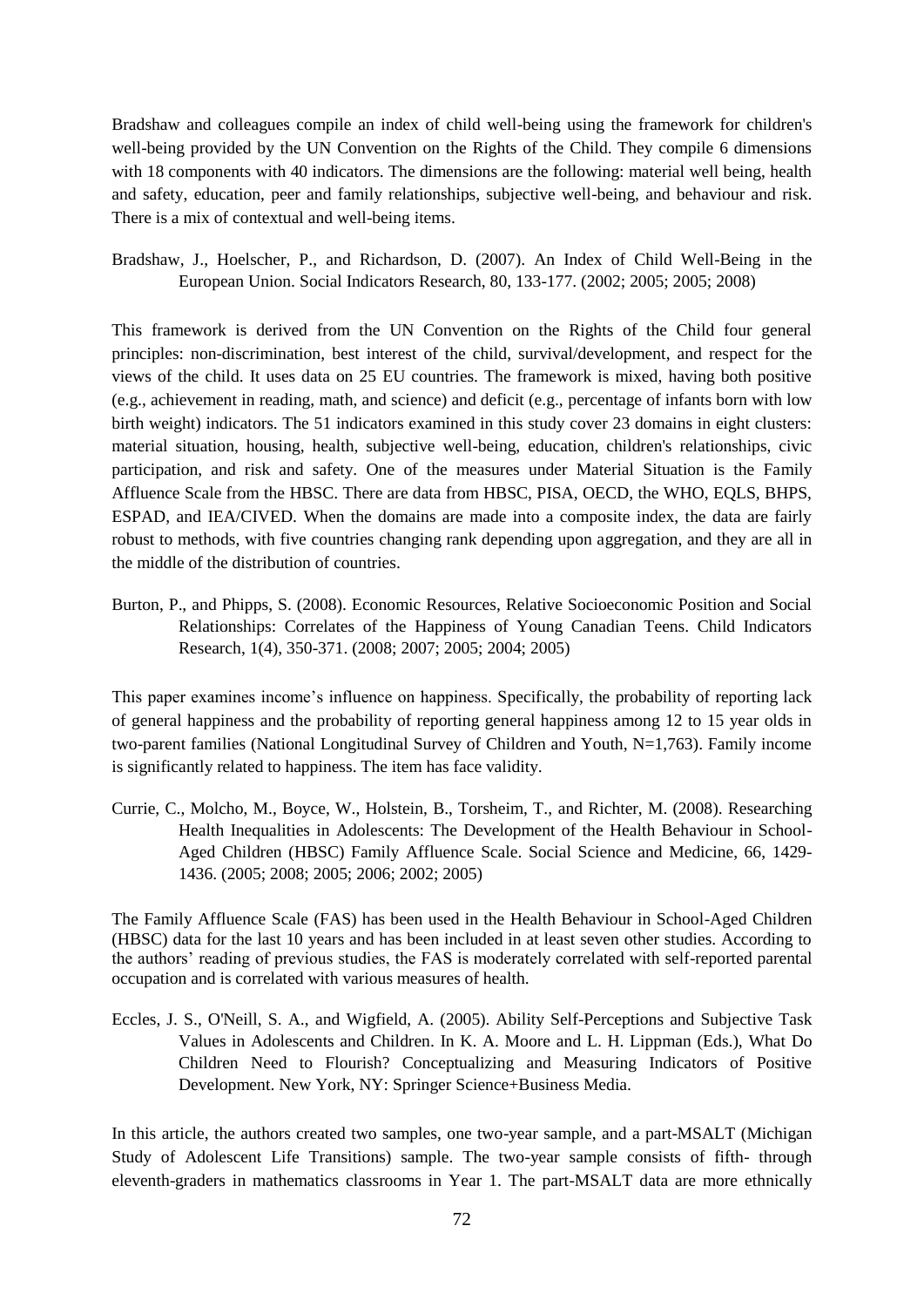diverse than the regular MSALT (10 per cent black instead of 8 per cent and 85 per cent white instead of 88 per cent). The authors developed an academic scale with nine domain-specific constructs to measure ability self-perceptions subjective task values in previous work. The scales in the 2-year sample and part-MSALT sample showed face validity, adequate variation, internal consistency, and factorial validity. To measure concurrent validity, the authors may have used multivariate regression (correlation). An important note is that the authors do not report all p values, and they use  $p<0.1$  as their threshold for significance. In the part-MSALT sample (using only older students, sixth- through twelfth- grade), self-concept ability in math did not significantly predict math grades controlling for prior performance. Racial differences in this were nonsignificant (p<0.1). Math value and self-concept ability in math significantly predicted students" plans to take additional math courses. This also did not vary by race. To examine the scales with younger children, the authors used the longitudinal Michigan Childhood and Beyond Study. More than 95 per cent of the children are white, and most come from middle-class and lower-middle-class backgrounds. They are in first, second, and fourth grades. The scales for younger children have face validity, and predictive validity, but unreliable factorial validity. Items assessing task values did not always factor as expected. Internal consistency for competence belief in math, reading, and sports, and the subjective task scales ranged from .53 to .82. Cronbach"s alphas for competence belief in instrumental music and the subjective task scale ranged from .67 to .86. The authors found that, as hypothesized, boys had more positive perceptions and values for sports and math; girls, for reading and instrumental music. These may be bivariate analyses. The constructs of ability perceptions and subjective task value showed concurrent validity and were associated with course grades and enrolling in particular courses. The constructs that best predict future achievement behaviours are the ability perceptions scale, and the subjective task value scales of interest, importance, and utility.

Epps, S. R., Park, S. E., Huston, A. C., and Ripke, M. (2005). A Scale of Positive Social Behaviors. In K. A. Moore and L. H. Lippman (Eds.), What Do Children Need to Flourish? Conceptualizing and Measuring Indicators of Positive Development. New York, NY: Springer Science+Business Media. (1997)

The author uses parent and teacher ratings of the Positive Behaviour Scale to assess the presence of positive social behaviours in children. It is important to note that there can be large differences between parent and teacher ratings of children due to parents and teachers valuing different aspects of a child"s capabilities. This study found some discrepancies between parent and teacher ratings of the child"s behaviours. In a longitudinal study, the scale was found to have face validity, adequate variation, internal consistency, and factorial validity. Longitudinal validity was also demonstrated at the five-year follow-up, however the associations were weak between positive behaviour and positive parental relationships as well as satisfaction with friendships. The scale demonstrated concurrent validity in four ways. 1) Positive behaviour was associated with fewer problem behaviours and 2) fewer teacher reports of problem behaviour. 3) Positive behaviour was positively associated with parent and 4) teacher reports of school achievement.

Fredericks, J. A., Blumenfeld, P., Friedel, J., and Paris, A. (2005). School Engagement. In K. A. Moore and L. H. Lippman (Eds.), What Do Children Need to Flourish? Conceptualizing and Measuring Indicators of Positive Development. New York: Springer Science+Business Media. (2008; 2006; 2005; 2005)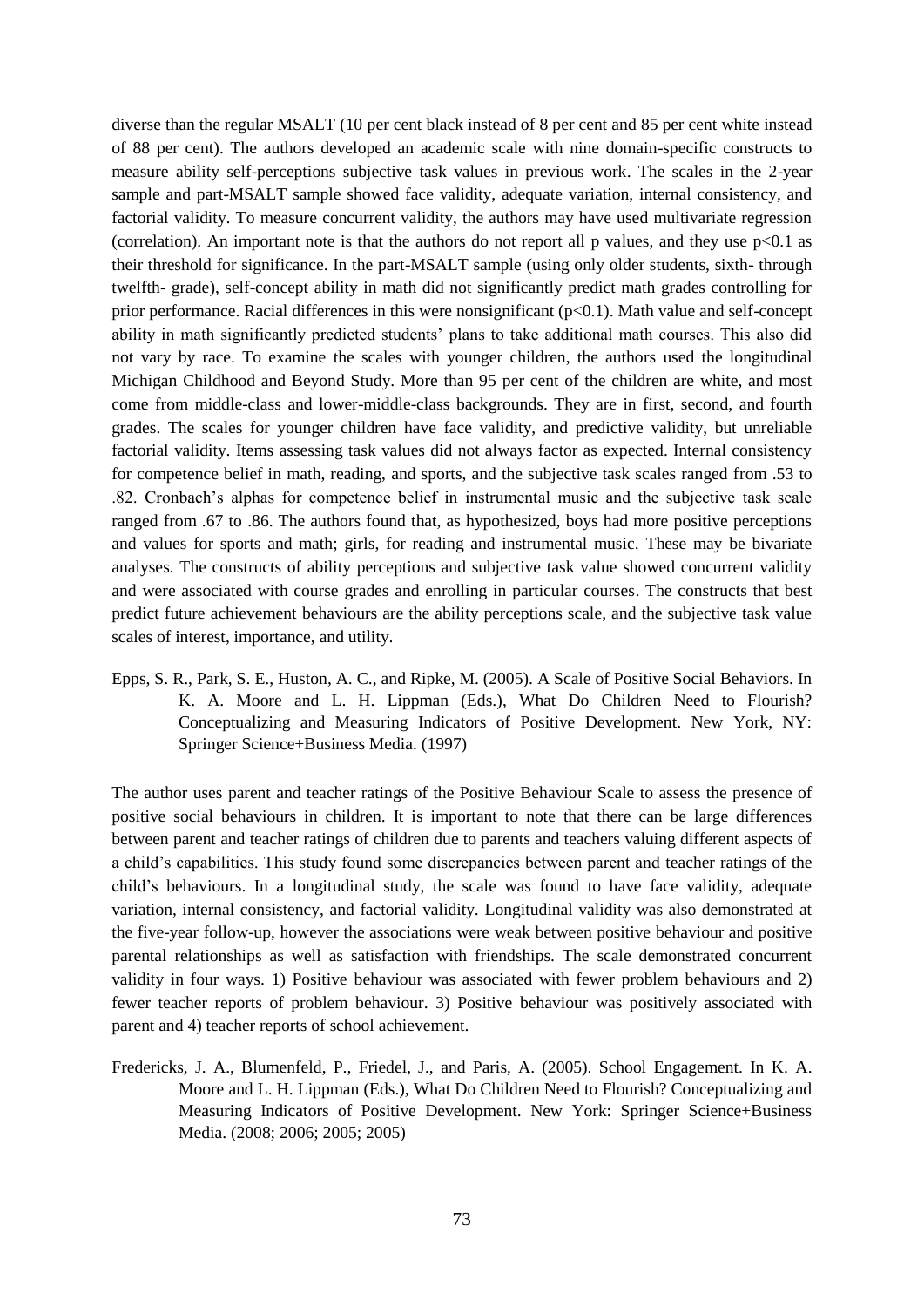The authors drew items from three previous studies and created some new items to measure three aspects of school engagement: behavioural, emotional, and cognitive. The items had face, factorial, and construct validity. The authors also conducted interviews for validity as well, and the interviews supported the scales. The alphas for each scale are the following: cognitive  $(8 \text{ items})$  0.82; behavioural (5 items) 0.77; and emotional (6 items) 0.86.

Frønes, I. (2007). Theorizing Indicators: On Indicators, Signs and Trends. Social Indicators Research, 83(1), 5-23.

Frønes gives an overview of what an indicator is and what broad issues need to be considered when forming indicators for children. Indicators provide information on trends in child well-being. However, it is important to note that the same indicator can vary according to its definition, context, and time of life in which the children measured are. Indicators can be very different for young children, older children, and adolescents. Indicators always have two parts: the number and the interpretation. Children do not live in a vacuum and indicators always reflect this.

Guzman, L., and Jekielek, S. (2004). Indicators of Child, Family and Community Connections: Family Time: Office of the Assistant Secretary for Planning and Evaluation U.S. Department of Health and Human Services.

This review shows that family time is important,. For example, children build bonds with parents that allow parents to transmit human capital. Children who spend more time with their parents tend to have better academic and emotional outcomes. Research has shown that time spent with family matters, but the nature of that time is a mystery to empirical research. In this review, the authors conclude that and research needs to be done to capture the diversity of family activities, the quality of family time, the meaning of family activities to individuals, and the amount of time families spend together on different kinds of activities. We need to know about time families spend together as a family unit, and we need to collect measures over a period of time. The authors also recommend items from surveys measuring the quality and meaning of family time. They suggest items from PISA and from an article by Fiese and Kline (1991). The following are three examples of item questions in their Appendix A: "My family and I get together and look through family albums and watch family videos;" "Time in the car together is an opportunity to talk things over with each other;" "In general, how often do your parents discuss how well you are doing at school."

Hair, E. C., Moore, K. A., Garrett, S. B., Kinukawa, A., Lippman, L. H., and Michelson, E. (2005). The Parent-Adolescent Relationship Scale. In K. A. Moore and L. H. Lippman (Eds.), What Do Children Need to Flourish? Conceptualizing and Measuring Indicators of Positive Development. New York, NY: Springer Science+Business Media.

The authors used data from the NLSY97 to examine variations of an 8-item measure of child and family relationships and interactions. The measure was found to have face validity, factorial validity, adequate variation, and internal consistency for the 8-item scale and the 5-item scale. The 8-item scale and 4-item scale demonstrated concurrent validity; positive parent-adolescent relationship was associated with whether the child felt his/her parents were supportive. The 8-item scale also demonstrated longitudinal predictive validity; a positive parent-adolescent relationship was associated with higher grades as well as lower delinquency, less sexual activity, and fewer suspensions.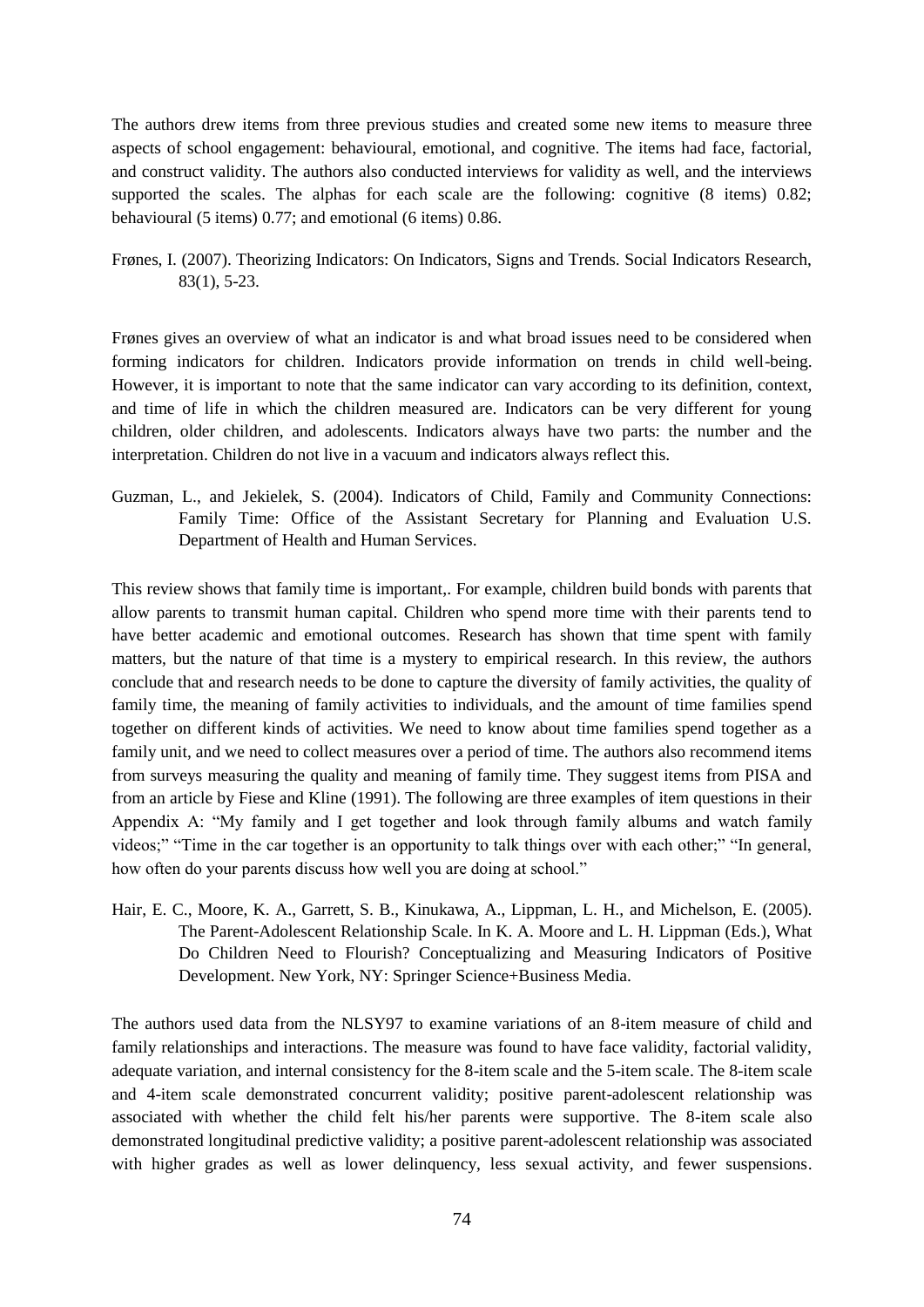However, the measure is lacking statistical significance for children in poverty and children who are not white.

Hair, E. C., Moore, K. A., Ling, T., and Sidorowicz, K. (2008). Options for Monitoring Positive Mental Health Among Children and Youth. Washington, DC: Child Trends.

The authors review existing possible measures for positive mental health. Keyes has developed individual-level scales, and a few datasets offer single-item measures. Keyes' short measure does not have psychometric data available, but it has been included in the Child Development Supplement of the Panel Study of Income Dynamics. Keyes' medium and long measures have not been tested for their age appropriateness for children under age 12, but they have been tested for validity and reliability. A few items in the medium and long scales were invalid and unreliable for adolescents ages 12 to 18. The authors suggest items to assess the community's supportive role for children's mental health as well as short, medium, and long scales available. No psychometric data are available on single-item or short scale measures. The medium length measure has psychometric data available and it would be possible to obtain psychometric data on the long measure.

Hanafin, S. a., and Brooks, A.-M. (2005). Report on the Development of a National Set of Child Well-Being Indicators in Ireland. Dublin, Ireland: National Children's Office.

This report lists 30 indicators and five socio-demographic indicators (some have multiple questions or parts to make the indicator) to be used as standard indicators for Ireland. The positive indicators of well-being among the 30 are the following: community characteristics ("The number of children aged 11, 13 and 15 who report to feel safe in the area where they live"), environment and places ("number of children aged 11, 13 and 15 who report that there are good places in their area to spend their free time"), nutrition ("number of children aged 11, 13 and 15 who report eating breakfast five or more days per week" and "number of newborn babies who are: a) exclusively breastfed and; b) partially breastfed throughout the first 48 hours of age"), parental time with children, participation in decisionmaking, pets and animals, public expenditure on services for children and young people, quality of childhood care and education, relationship with parents and family, relationships with peers, selfesteem, self-reported happiness, sexual health and behaviour, things to do, and values and respect. These measures have not been fully developed nor have they been psychometrically evaluated. But they do have face validity.

Huebner, E. S. (1994). Preliminary development and validation of a multidimensional life satisfaction scale for children. Psychological Assessment, 6, 149-158.

The authors used two scales, the Students" Life Satisfaction Scale (SLSS) and the Brief Multidimensional Students" Life Satisfaction Scale (BMSLSS) to measure whether children were satisfied with their lives. Both scales were found to be psychometrically strong, with face validity, adequate variation, internal consistency, and factorial validity in each. The SLSS had concurrent validity in that it was positively correlated with parents" estimates of life satisfaction, and longitudinal validity in that it was negatively correlated with stress, depression, anxiety, and externalizing behaviour. The BMSLSS had concurrent validity in that measures were negatively correlated with alcohol, tobacco, and drug use as well as fighting, and longitudinal validity in that measures were negatively correlated with violent and delinquent behaviour, frequency of drug use, and peer provocation. Both scales also had longitudinal validity, predicting lower stress, anxiety, and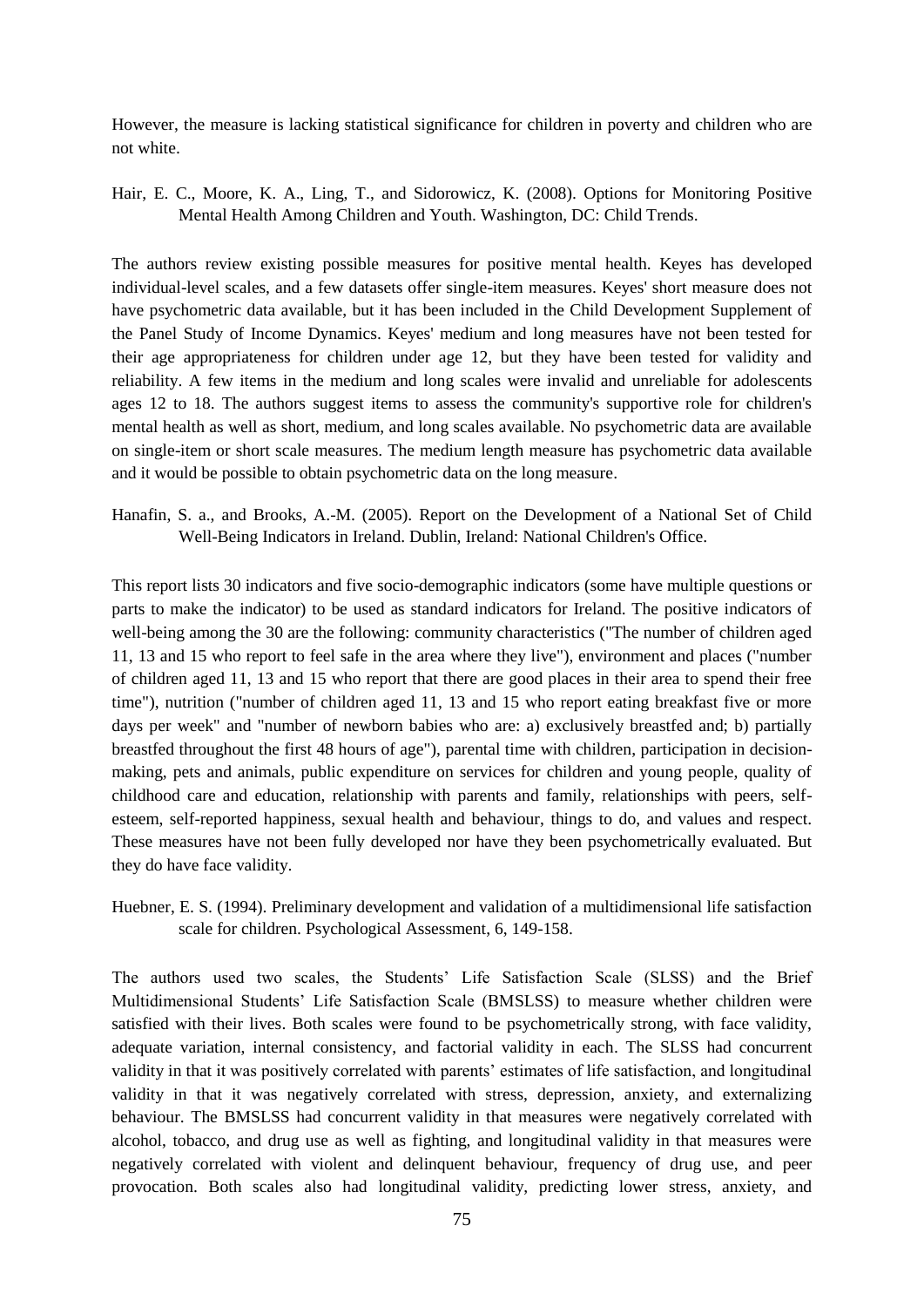externalizing behaviour one year later (SLSS); and less violent behaviour, delinquent behaviour, frequency of drug use, and peer provocation two years later (BMSLSS).

Huebner, E. S., Suldo, S. M., and Valois, R. F. (2005). Children's Life Satisfaction. In K. A. Moore and L. H. Lippman (Eds.), What Do Children Need to Flourish? Conceptualizing and Measuring Indicators of Positive Development. New York, NY: Springer Science+Business Media.

The authors used two scales, the Students" Life Satisfaction Scale (SLSS) and the Brief Multidimensional Students" Life Satisfaction Scale (BMSLSS) to measure whether children were satisfied with their lives. Both scales were found to be psychometrically strong, with face validity, adequate variation, internal consistency, and factorial validity in each. The SLSS had concurrent validity in that it was positively correlated with parents" estimates of life satisfaction, and longitudinal validity in that it was negatively correlated with stress, depression, anxiety, and externalizing behaviour. The BMSLSS had concurrent validity in that measures were negatively correlated with alcohol, tobacco, and drug use as well as fighting, and longitudinal validity in that measures were negatively correlated with violent and delinquent behaviour, frequency of drug use, and peer provocation. Both scales also had longitudinal validity, predicting lower stress, anxiety, and externalizing behaviour one year later (SLSS); and less violent behaviour, delinquent behaviour, frequency of drug use, and peer provocation two years later (BMSLSS).

This review of the Students" Life Satisfaction Scale (SLSS) and Brief Multidimensional SLSS (BMSLSS) argues that studying life satisfaction in children is worthwhile and important to child wellbeing and well-becoming. Life satisfaction in children is a positive indicator of psychological wellbeing. Engaging in fewer risky behaviours is also correlated with life satisfaction in children. Some studies listed in this article using the SLSS have had sample age ranges from 7 to 14. The SLSS consistently has Cronbach"s alphas of .7 to .8. Factor analyses have all supported a one-factor structure of the SLSS. The SLSS has significant, positive correlations with other life satisfaction measures. The BMSLSS has been used in samples ranging from sixth- to twelfth- graders. For middle school students, reliability hovers around .75, and for high school students, reliability is about .81. Studies support a one-factor structure of the BMSLSS. This measure is also significantly, positively correlated with other measures of life satisfaction.

Iversen, A. C., and Holsen, I. (2008). Inequality in Health, Psychosocial Resources and Health Behavior in Early Adolescence: The Influence of Different Indicators of Socioeconomic Position. Child Indicators Research, 1(3), 291-302.

This paper carries out two studies based on data from Norway collected in 2004. This paper analyzes the relationship between indicators of socioeconomic status (SES) and seven positive indicators of well-being. Study 1 looks at the following four positive indicators: (1) overall health, single item; (2) social competence, measured by the Social Skills Rating System, adequate variation, alpha=.9; (3) self-esteem, measured by Rosenberg's self-esteem scale, adequate variation, alpha=.84; and (4) lifesatisfaction, a nine-item scale, adequate variation, alpha=.84. Study 2 looks at three single items about eating fruits, eating vegetables, and exercising. The authors found in study 1 that all three indicators are significantly correlated with overall health, social competence, and life-satisfaction. Self-esteem was only associated with perceived wealth. The authors found in study 2 that only the number of books in the home was significantly related to the three health behaviours.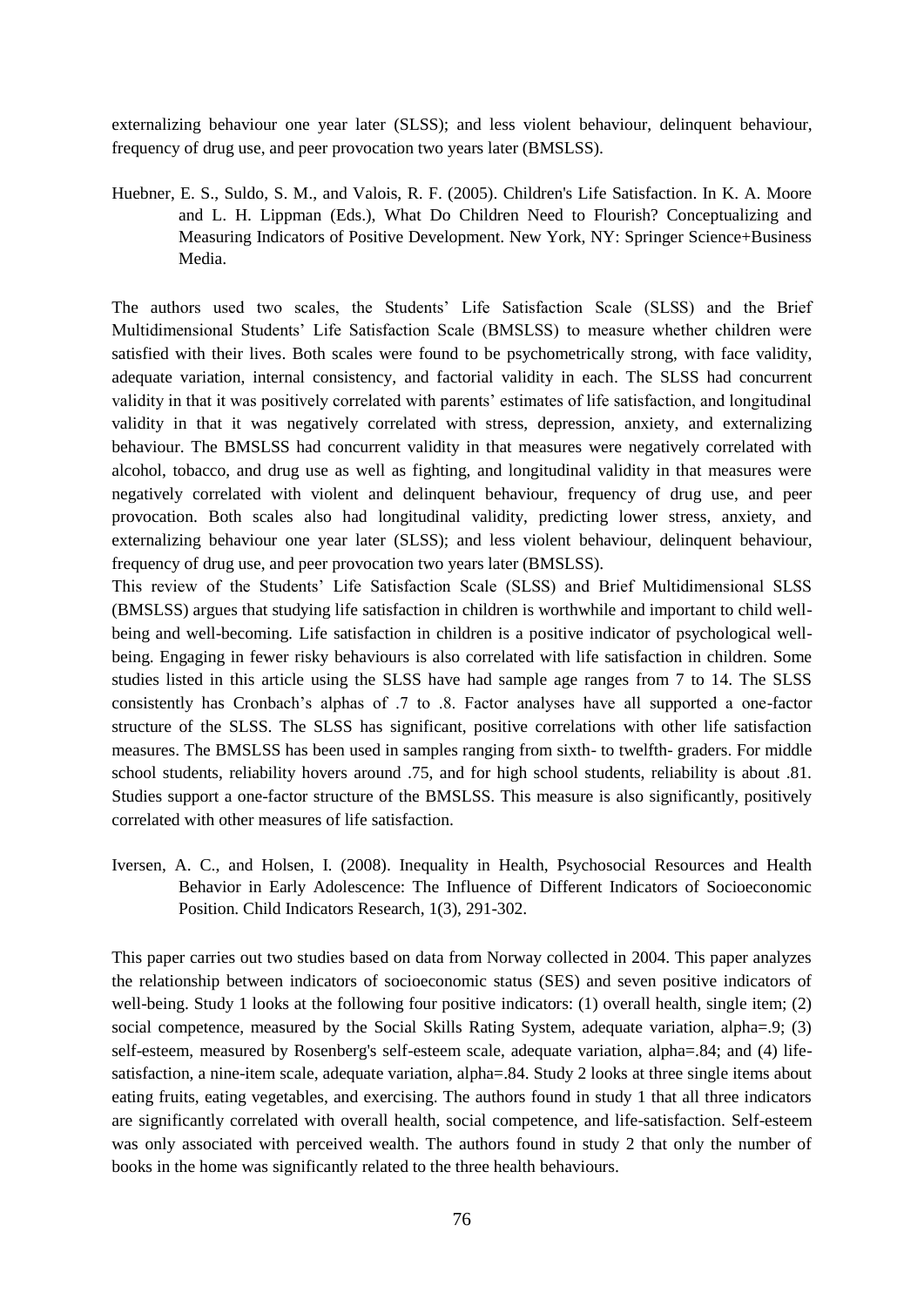Kasser, T. (2005). Frugality, Generosity, and Materialism in Children and Adolescents. In K. A. Moore and L. H. Lippman (Eds.), What Do Children Need to Flourish? Conceptualizing and Measuring Indicators of Positive Development. New York, NY: Springer Science+Business Media.

The author adapted or developed three separate scales to measure frugality, generosity, and materialism. All three scales were psychometrically strong, with face validity, adequate variation, internal consistency, and factorial validity in each. All three scales had concurrent validity in the following ways. The frugality scale showed that low frugality was associated with higher cigarette use and fighting behaviour and lower self-esteem and environmental awareness behaviours. The generosity scale showed that low generosity was associated with lower self-esteem, less happiness, fewer environmental behaviours, more use of alcohol, and more frequent fights. The materialism scale showed that high materialism was associated with less happiness, lower self-esteem, fewer environmental behaviours, and higher anxiety. None of the scales demonstrated longitudinal validity.

Keeter, S., Jenkins, K., Zukin, C., and Andolina, M. (2005). Community-Based Civic Engagement. In K. A. Moore and L. H. Lippman (Eds.), What Do Children Need to Flourish? Conceptualizing and Measuring Indicators of Positive Development. New York, NY: Springer Science+Business Media.

The authors developed three measures to assess civic engagement – informal group activities to solve community problems, volunteering, and group membership. All of the measures demonstrated face validity, adequate variation, internal consistency, and factorial validity. In terms of concurrent predictive validity, participation in any of the civic activities was positively associated with increased attention to public affairs, regular attendance at religious services, feeling as if they can make a difference in the community, and being raised in a household where someone volunteers. Longitudinal predictive validity was not examined demonstrated. While the measures are strong, wording changes need to be made in order for the scales to be applicable to younger children.

Keyes, C. L. (2007). Promoting and Protecting Mental Health as Flourishing: A Complementary Strategy for Improving National Mental Health. American Psychologist, 62(2), 95-108.

The measure in this paper of mental health shows factorial and concurrent validity, but is used with adults only. Individual items are not presented, so face validity could not be assessed. Using the MacArthur Foundation's Midlife in the United States survey (MIDUS), Keyes shows that mental illness and mental health are two separate constructs, supporting the two-factor model (correlated with one another r= -0.53). He measures mental health with the scale of emotional well-being, scale of social well-being, and scale of psychological well-being from MIDUS. Findings support previous notions of mental health: more years of education are associated with higher scores on mental health, blacks report higher scores on mental health than whites, and black men report higher levels of mental health than black women.

Laghi, F., D'Alessio, M., Pallini, S., and Baiocco, R. (2009). Attachment Representations and Time Perspective in Adolescence. Social Indicators Research, 90(2), 181-194.

The author examines the relationship between attachment and time perspective. The authors measure sympathy as well using the Empathic concern and Perspective taking subscales from the Interpersonal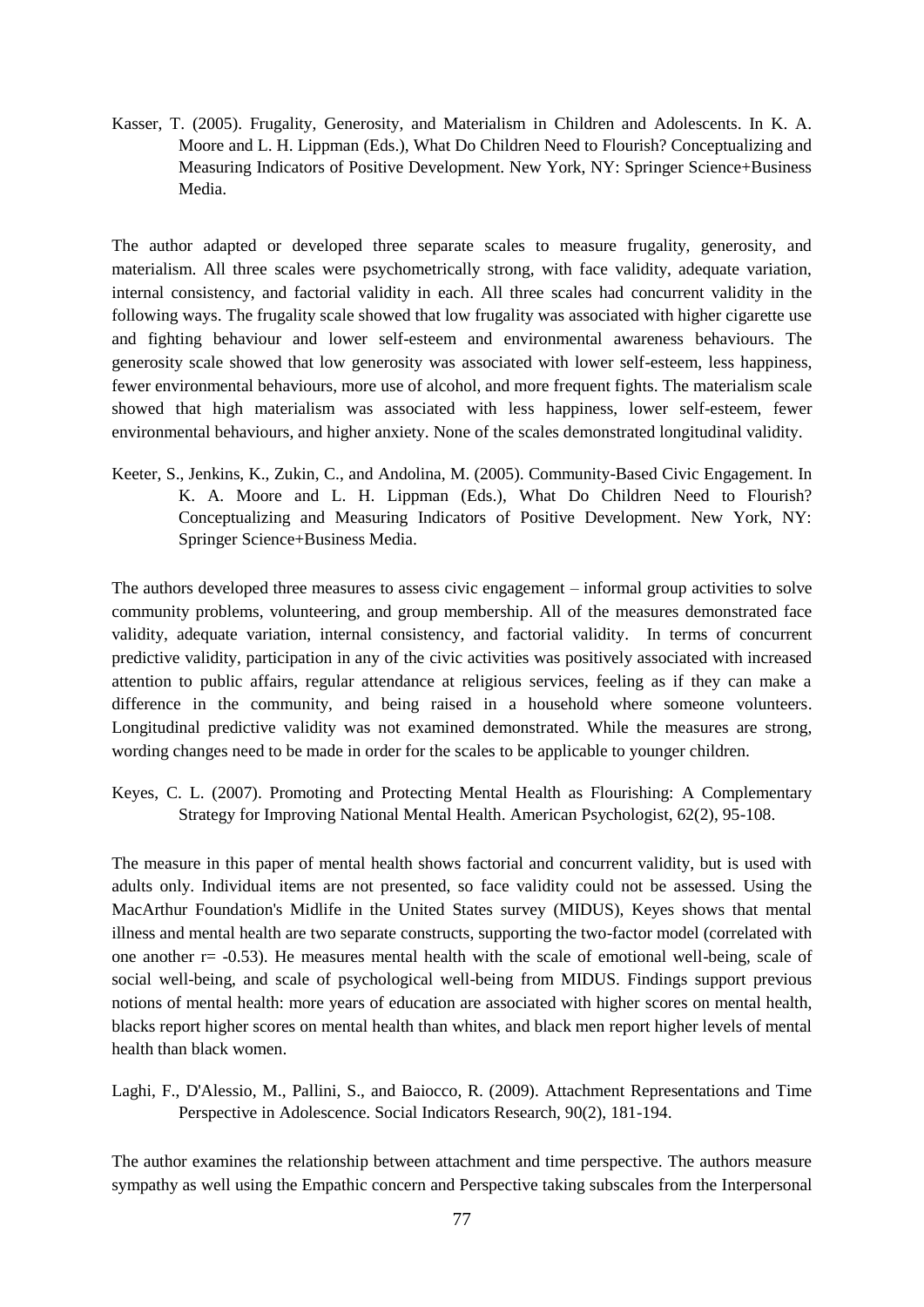Reactivity Questionnaire. The two scales combine into a single dimension (three previous studies have looked at this and used it to measure sympathy) with an alpha of 0.73. Sympathy is significantly related to parental and peer attachment. Other psychometric properties are not reported, but a study is cited that looks at them in a similar sample.

Land, K., Lamb, V. L., Meadows, S. O., and Taylor, A. (2007). Measuring Trends in Child Well-Being: An Evidence-Based Approach. Social Indicators Research, 80, 105-132.

The authors present the Child and Youth Well-Being Index (CWI) as a composite indicator of trends over time. Psychometric properties are not reported, but change from 1976-2004 is compared with a question from Monitoring the Future asking 12th graders about overall life satisfaction. The two scales differ considerably, but do show similar patterns of increasing and decreasing changes. The change is more dramatic in the single-item scale.

Lauglo, J., and Oia, T. (2007). Education and Civic Engagement: Review of Research and a Study on Norwegian Youths. OECD Education Working Papers, No. 12, OECD Publishing.

Using Norwegian Social Research (NOVA) data from 2002, Lauglo and  $\hat{O}$ ia's paper focuses on the relationship between education and civic engagement for adolescents ages 13-19. The authors define civic engagement by two major components: interest in political or social issues and action or readiness to act in order to voice their opinions on political or social issues. The items have concurrent validity and face validity.

Lerner, R. M. (2005). Promoting Positive Youth Development: Theoretical and Empirical Bases. Paper presented at the Workshop on the Science of Adolescent Health and Development. from http://ase.tufts.edu/iaryd/documents/pubPromotingPositive.pdf.

Youth development studies have left G.S. Hall's notion of adolescence as a time of "storm and stress" behind in favor of the idea that adolescent experience is diverse, and risky, problem behaviours are not a necessary condition of adolescence. The Positive Youth Development perspective takes the view that all adolescents have strengths and all adolescents can have a positive experience during their time of growth and transition through use of the developmental assets. Lerner lists the 5 C's as individual developmental assets: competence, confidence, connection, character, and caring. Then he proposes a 6th C, contribution that emerges from the other 5 C's. Lerner finds that Positive Youth Development subsumes the 6 C's (which he shows through a confirmatory factor analysis) and that the 6 C's are inversely related to risky and problem behaviours. Lerner also explores the idea of developmental regulation (the interactions and relationships between a youth and his or her context) in promoting Positive Youth Development, and finds that the two are significantly related. He uses a measure of the Selection, Optimization, and Compensation (SOC) model to measure developmental regulation. Positive Youth Development programmes may be important for developing these assets (5 C's). Many of the 5th and 6th graders in the sample participated in multiple programmes at the time of the study.

McCullough, M. E., Emmons, R. A., and Tsang, J.-A. (2002). The Grateful Disposition: A Conceptual and Empirical Topography. Journal of Personality and Social Psychology, 82(1), 112-127.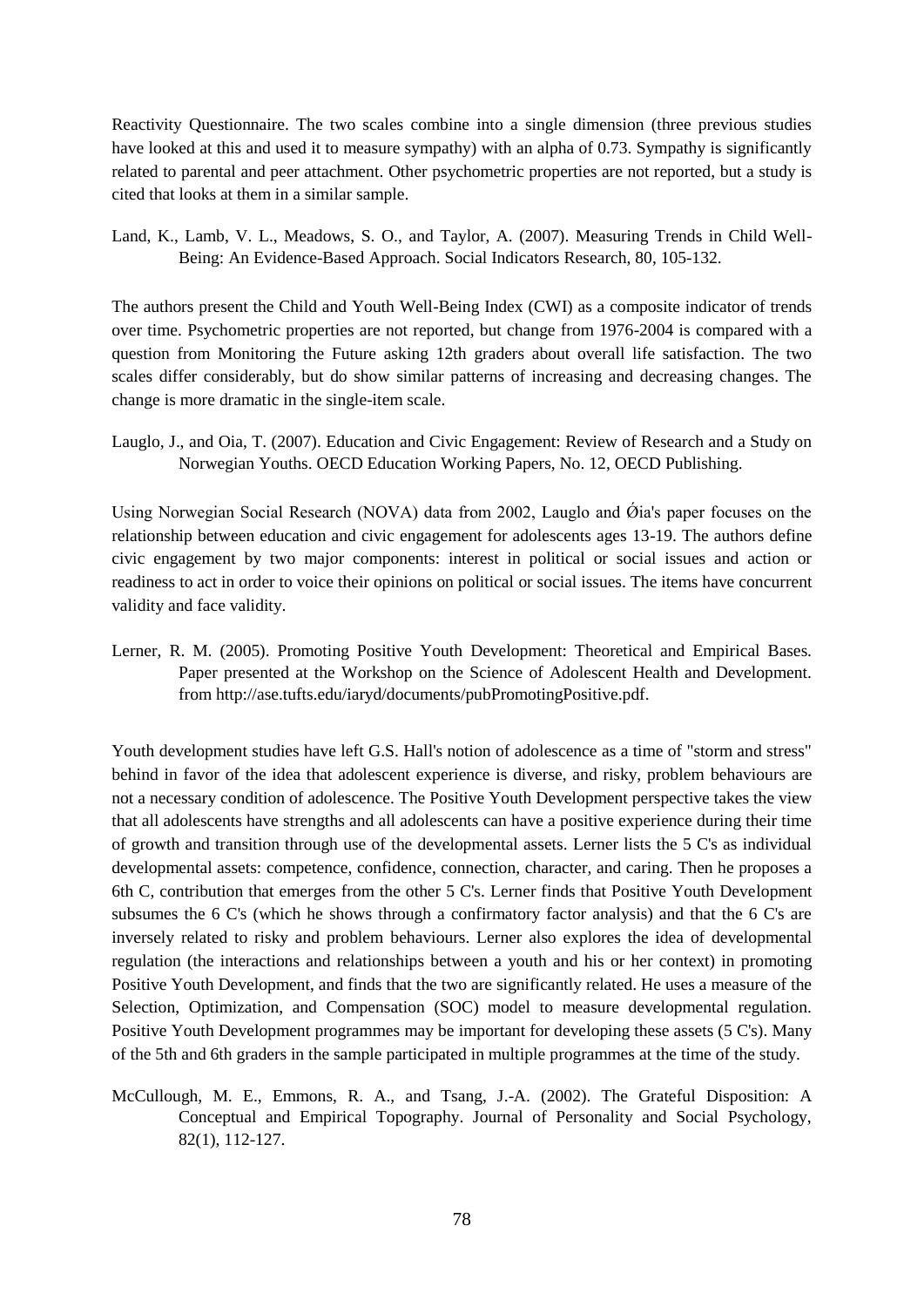This paper uses four samples of students to test gratitude. The authors find that gratitude is a distinct emotion that can be measured, and they find that it is related to the Big Five personality traits (openness, conscientiousness, extraversion, agreeableness, and neuroticism) and to other emotions such as life satisfaction, optimism, happiness, vitality, hope, materialism, and envy. The six-item gratitude scale in these studies has factorial validity, construct validity, and an alpha of 0.87. The testretest correlation was 0.82 for the gratitude scale.

McNeely, C. (2005). Connection to School. In K. A. Moore and L. H. Lippman (Eds.), What Do Children Need to Flourish? Conceptualizing and Measuring Indicators of Positive Development. New York, NY: Springer Science+Business Media.

The author used the National Longitudinal Study of Adolescent Health to measure two indicators of school connectedness – social belonging and relationships with teachers. Psychometric analyses performed on the scales show that the scales are weak in terms of face validity, adequate variation, internal consistency, concurrent validity, and longitudinal validity. The only item recommended for use is the item measuring school safety.

Moore, K. A., and Lippman, L. (Eds.). (2005). What do Children Need to Flourish? Conceptualizing and Measuring Indicators of Positive Development. New York, NY: Springer.

Moore and Lippman's volume brings together work from a conference on positive indicators. The authors attempt to define "flourishing," what it means for children and youth to flourish, and how we can measure positive outcomes for children and youth. The authors in this book found that positive traits can be measured, and the authors acknowledge that there is much work to be done in this field of positive indicators.

Moore, K. A., Theokas, C., Lippman, L., Bloch, M., Vandivere, S., and O'Hare, W. (2008). A Microdata Child Well-Being Index: Conceptualization, Creation, and Findings. Child Indicators Research, 1(1), 17-50.

This paper examines domains of child well-being included in an index, and reviews three previous indices: the Annie E. Casey Foundation"s Kids Count Index, the FCD-Land Index (created by Ken Land and the Foundation for Child Development's Child Well-Being Index), and the domains of the National Survey of America"s Families. The individual-level domains included in this paper"s index are physical, psychological, social, and educational/intellectual. There are also three contextual domains: family, neighbourhood, sociodemographic. The authors find that the level of well-being in one domain is correlated with other domains, but the data show that summing the domains results in less than a third of children and adolescents meeting the criteria for well-being in all seven domains. Contextual domains accounted for more variance than age, gender, and race/ethnicity for all four individual-level domains. For subgroups, the data show the following: younger children (ages 6-11), girls, and white non-Hispanic children and adolescents score higher on well-being compared with their counterparts.

Moore, K. A., Vandivere, S., Lippman, L., McPhee, C., and Bloch, M. (2007). An Index of the Condition of Children: The Ideal and a Less-than-Ideal U.S. Example. Social Indicators Research, 84, 291-331.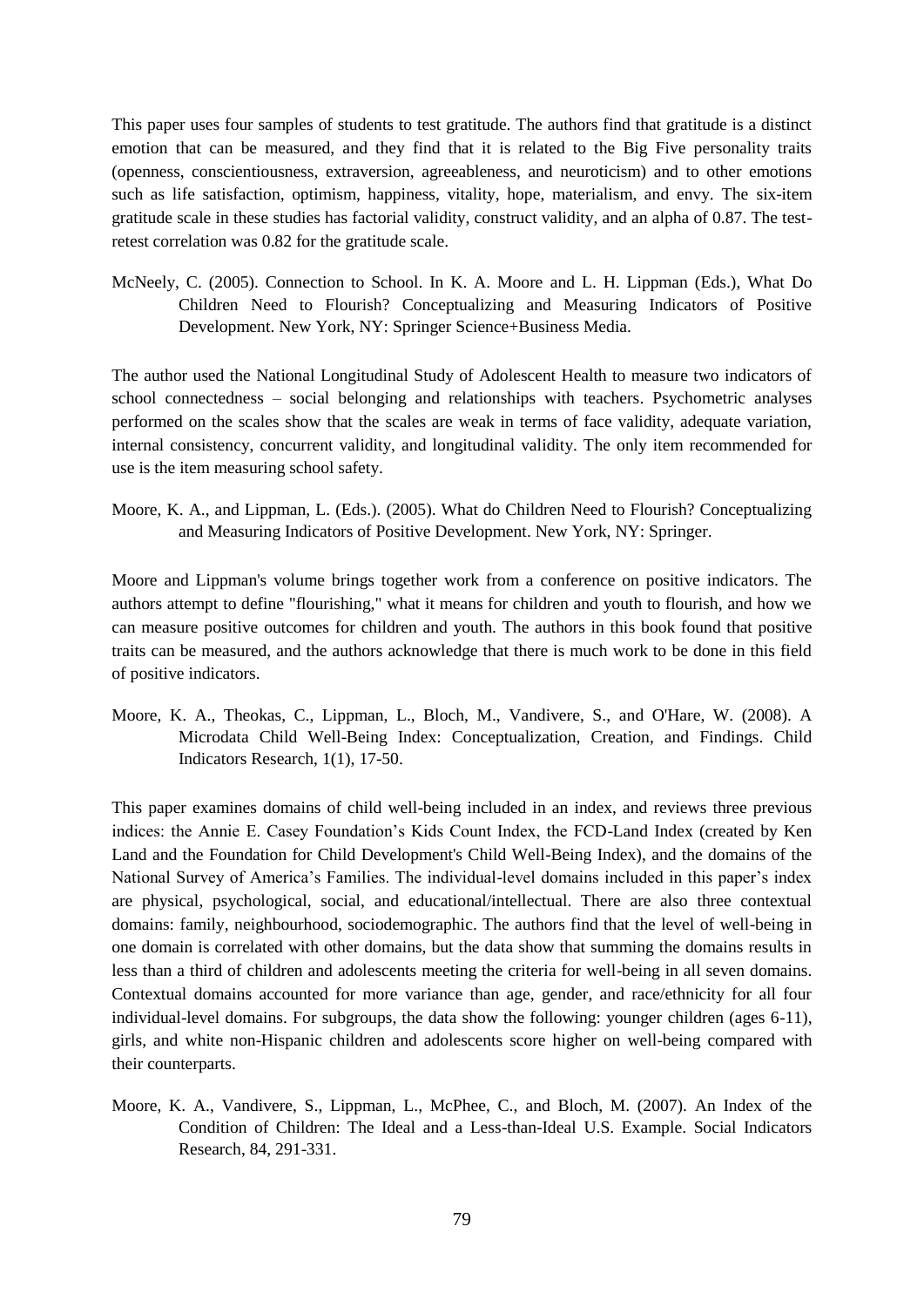Moore and colleagues make two main contributions to this project in this paper: they compare indices of child well-being and make two important distinctions between child measures. First, Moore and colleagues compare four indices of child well-being in this paper. The indices are sensitive to the data used, the items used, and the number of items. Second, when a measure combines contextual items and well-being items, the measure is no longer solely child well-being, but is a measure of the overall condition of children. When only child well-being measures are in an index, it can be called a measure of child well-being.

Mullan Harris, K., Berkowitz King, R., and Gordon-Larsen, P. (2005). Healthy Habits Among Adolescents: Sleep, Exercise, Diet, and Body Image. In K. A. Moore and L. H. Lippman (Eds.), What Do Children Need to Flourish? Conceptualizing and Measuring Indicators of Positive Development. New York, NY: Springer Science+Business Media.

The authors used the National Study of Adolescent Health (Add Health) to examine how measures such as getting adequate sleep, consuming fruits and vegetables, exercising, watching television, and perceived weight positively or negatively affect adolescent development. The measures had face validity and adequate variation as well as concurrent validity. Body mass index (BMI), healthy sleep habits, and time spent watching television were correlated with activity/inactivity and diet. However, the measures were not found to have factorial validity, longitudinal validity, or be internally consistent.

Park, N., Huebner, E. S., Laughlin, J. E., Valois, R. F., and Gilman, R. (2004). A cross-cultural comparison of the dimensions of child and adolescent life satisfaction reports. Social Indicators Research, 66, 61-79.

Research on the Multidimensional Students" Life Satisfaction Scale (MSLSS; Huebner, 1994) has suggested a five-factor model of children"s life satisfaction, with factors corresponding to the domains of family, friends, school, living environment, and self. Because the instrument was developed with samples from Western, individualistic cultures, Park and colleagues hypothesized that in samples from a collectivistic culture (e.g., Korea), the "self" factor would not appear, leaving only a fourfactor model. They compared the factorial structure of the MSLSS in samples of elementary, middle school, and high school students from collectivistic (835 Korean students) and individualistic (822 US students) cultures. The results indicated the similarity of the five-factor model across both cultural groups, suggesting that the instrument can be used for meaningful international comparisons of children"s life satisfaction. The authors also suggested the exploration of other, culturally sensitive domains to improve understanding of cultural differences in students" life satisfaction.

Park, N., and Peterson, C. (2005). The Values in Action Inventory of Character Strengths for Youth. In K. A. Moore and L. H. Lippman (Eds.), What Do Children Need to Flourish? Conceptualizing and Measuring Indicators of Positive Development. New York, NY: Springer Science+Business Media.

The authors developed the Values in Action Classification of Strengths scale, a scale of 24 positive traits under the headings of six virtues in order to assess good character. They found that the classification scale had face validity, adequate variation, internal consistency, and factorial validity. They also found that the scale had concurrent validity, with high scores on the traits being positively associated with subjective well-being, happiness, temperance, and receiving good grades in school.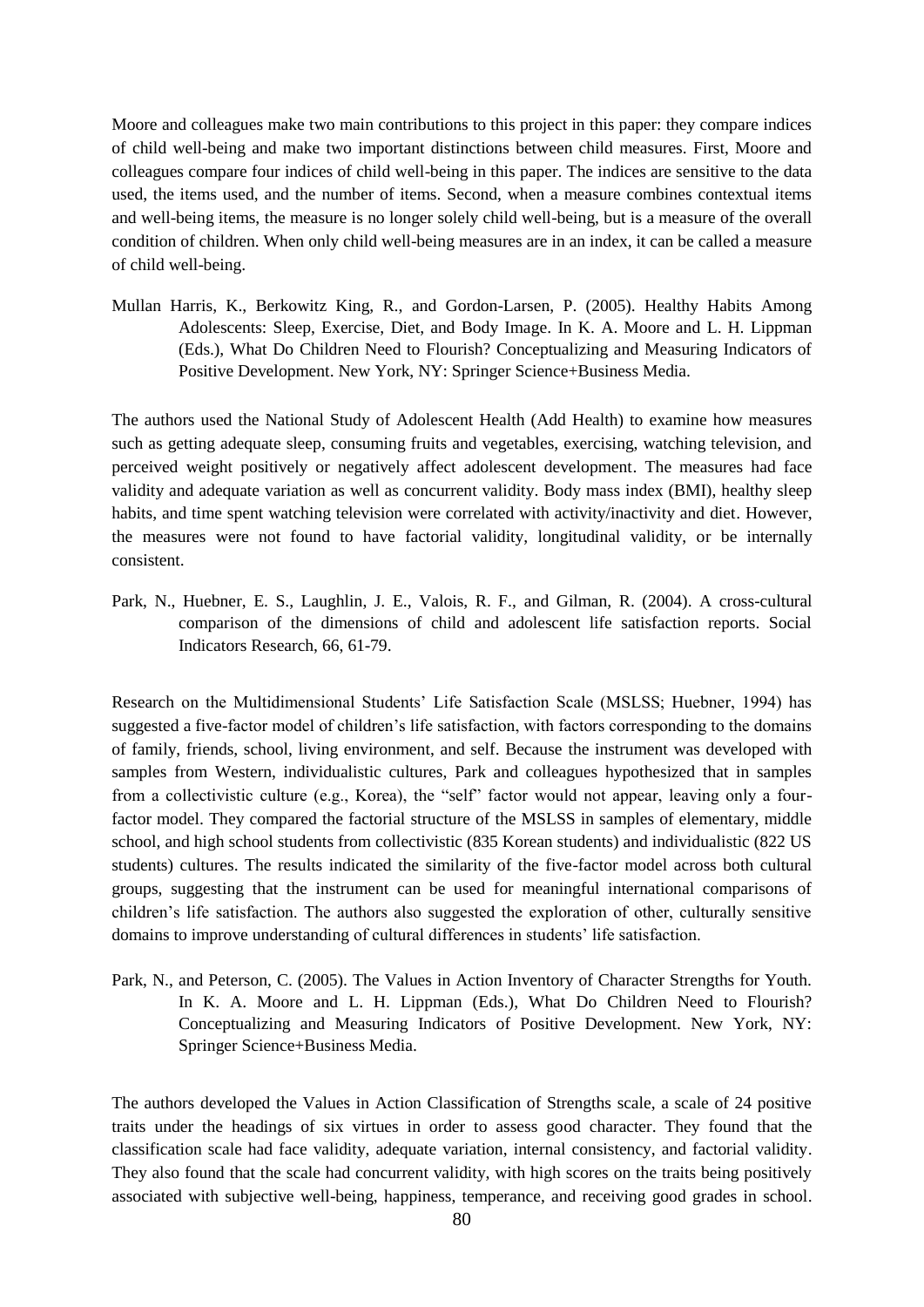They were not able to assess longitudinal validity. Evaluation of the scale by Child Trends indicates that the measure is problematic because character should be able to stand on its own as a separate measure, rather than defining it with a collaboration of virtues. As such, the scale measures human strengths and values, and not character.

Patrick, H., and Ryan, A. M. (2005). Identifying Adaptive Classrooms: Dimensions of the Classroom Social Environment. In K. A. Moore and L. H. Lippman (Eds.), What Do Children Need to Flourish? Conceptualizing and Measuring Indicators of Positive Development. New York, NY: Springer Science+Business Media.

The authors examined four scales related to the social environment of the classroom – teacher support, promoting mutual respect, promoting student interaction, and promoting performance goals – on three populations of students in Michigan, Ohio, and Indiana school districts. Psychometric analyses showed that the scales had face validity, adequate variation, and internal consistency. Concurrent predictive validity was demonstrated in that students who perceive their teacher as promoting support, respect, and student interaction have positive beliefs about learning and engage in adaptive learning-related behaviours, and were least focused on performance goals. Longitudinal predictive validity was missing.

Richardson, D., Hoelscher, P., and Bradshaw, J. (2008). Child Well-Being in Central and Eastern European Countries (CEE) and the Commonwealth of Independent States (CIS). Child Indicators Research, 1(3), 211-250.

This article uses data on Central and Eastern European Countries (CEE) and the Commonwealth of Independent States (CIS) to create an index based on seven dimensions: material situation, housing, health, education, personal and social well-being (engagement with the peer group, social engagement, and subjective well-being), family forms and care, risk and safety. In all, this has 52 indicators within 24 components, which are within the seven dimensions. The components are fairly robust to type of aggregation (two of the 21 countries change ranking) and missing data (one country changes ranking). There are a few items singled out that strongly correlate with the overall index. There were significant correlations for indicators covering at least 18 of the 21 countries, and the highest of these was the absolute income poverty rate. The second highest was the adolescent fertility rate. The items have face validity and most are negative.

Scales, P. C., and Benson, P. L. (2005). Prosocial Orientation and Community Service. In K. A. Moore and L. H. Lippman (Eds.), What Do Children Need to Flourish? Conceptualizing and Measuring Indicators of Positive Development. New York, NY: Springer Science+Business Media.

The authors used the Youth Supplement Survey (YS2) developed by the Search Institute to measure prosocial orientation. The measure of prosocial orientation was a seven-item measure, and demonstrated face validity, adequate variation, internal consistency, and factorial validity. In terms of concurrent predictive validity, prosocial orientation was positively associated with a sense of belonging at school, valuing diversity, being seen as a leader, overcoming adversity, community service, and coping behaviours, and negatively associated with risk behaviours such as drug use, antisocial behaviours, and sexual behaviours. Longitudinal predictive validity was not demonstrated.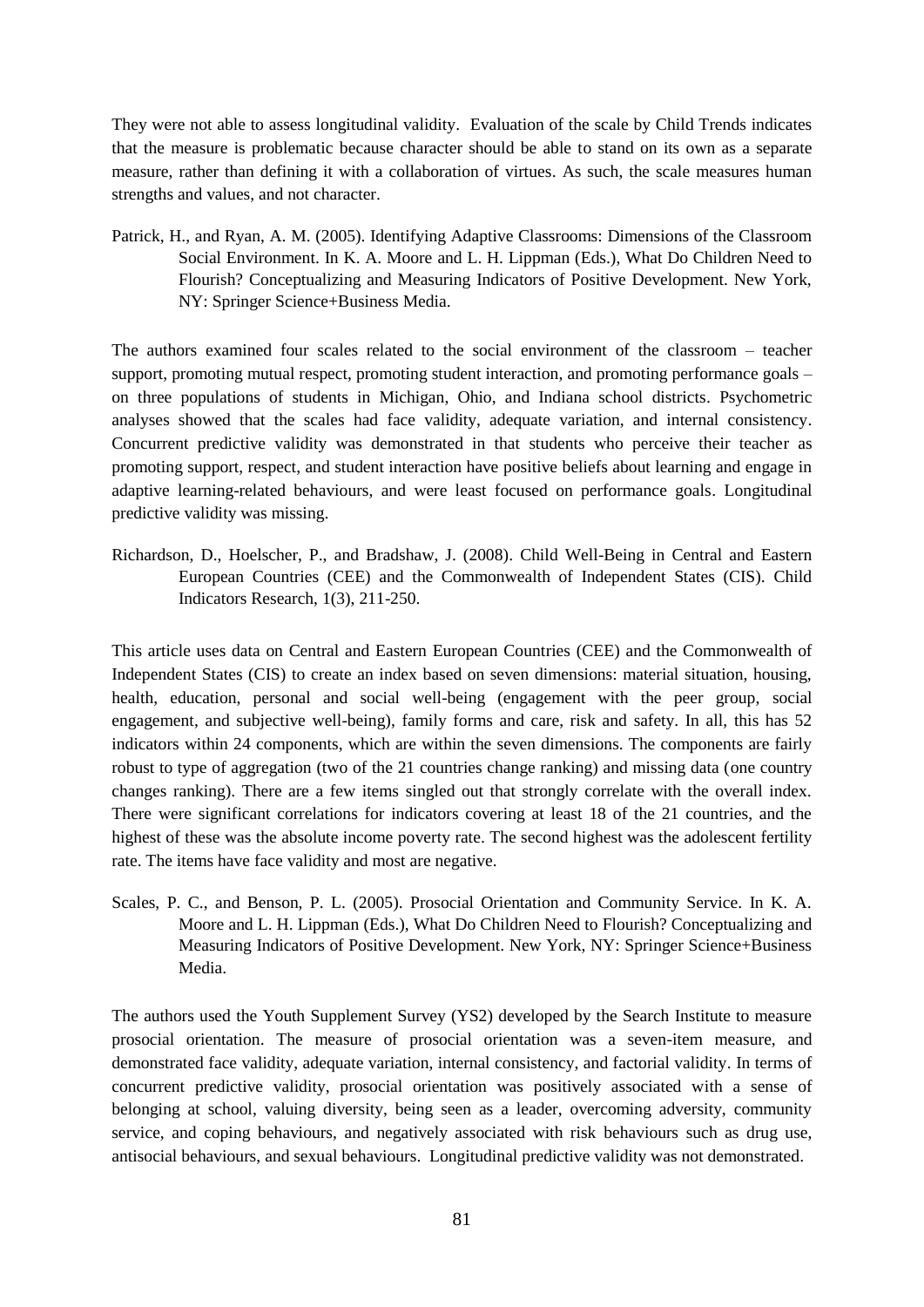Scales, P. C., Benson, P. L., Bartig, K., Streit, K., Moore, K. A., Lippman, L., et al. (2006). Keeping America's Promises to Children and Youth: A Search Institute-Child Trends Report on the Results of the America's Promise National Telephone Polls of Children, Teenagers, and Parents. Washington, DC: Search Institute.

The America's Promise 2005 data attempt to measure five promises to America's children, and how many children are in an environment that allow them to meet these promises. The items and indicators have face validity and acceptable variability. The five promises are called caring adults, safe places and constructive use of time, a healthy start and healthy development, effective education for marketable skills and lifelong learning, and opportunities to make a difference through helping others. Children and youth need adults around them for support and guidance. Children and youth need to be safe both physically and emotionally. Children and youth deserve to be healthy in body and mind, and they deserve to have healthy habits that come from regular care, good nutrition, and exercise. They need the intellectual development and cultural skills that allow them to be successful in work and ready to be lifelong learners. Children and youth need to be given the opportunity to help others through volunteering and service.

Seligman. (2002). Authentic Happiness. New York, NY: Free Press.

In this book, Seligman argues for a positive psychology, focusing on human strengths. He argues that happiness is something we can control, and his idea of positive psychology centres around a framework created with Peterson (Values-in-Action Institute) and others. The framework is six virtues, consisting of 24 strengths. The questionnaire resulting from this demonstrates adequate variation, but no other psychometric data are presented in this book.

Snyder, C. R. (2005). Measuring Hope in Children. In K. A. Moore and L. H. Lippman (Eds.), What Do Children Need to Flourish? Conceptualizing and Measuring Indicators of Positive Development. New York: Springer Science+Business Media.

The author developed the Children"s Hope Scale to assess whether children can determine how to get to their desired goals and whether they have the motivation to pursue those goals. The scale demonstrated face validity, adequate variation, internal consistency, and factorial validity. It also demonstrated concurrent validity in that hope was positively associated with higher self-perception, more accurate parental ratings of their children"s hope levels, more personal control, and lower levels of depression and loneliness. It also demonstrated longitudinal validity six months later when the children were administered the Iowa Test of Basic Skills. Scores on the Children"s Hope Scale predicted percentile scores on the Iowa Test.

Torney-Purta, J., Barber, C., Wilkenfeld, B., and Homana, G. (2008). Profiles of Civic Life Skills Among Adolescents: Indicators for Researchers, Policymakers, and the Public. Child Indicators Research, 1(1), 86-106.

Torney-Purta and colleagues use the IEA Civic Education Study (done in 28 countries) to suggest criteria for indicators relating to the civic life of adolescents. Using these data, the authors constructed four clusters based on the United States sample: indifferent, willing to minimally practice citizenship; alienated, refusing to accept norms of citizenship; conventional; and social justice supporters. Twelve attitudinal scales were used to construct the four clusters: norms (importance) of conventional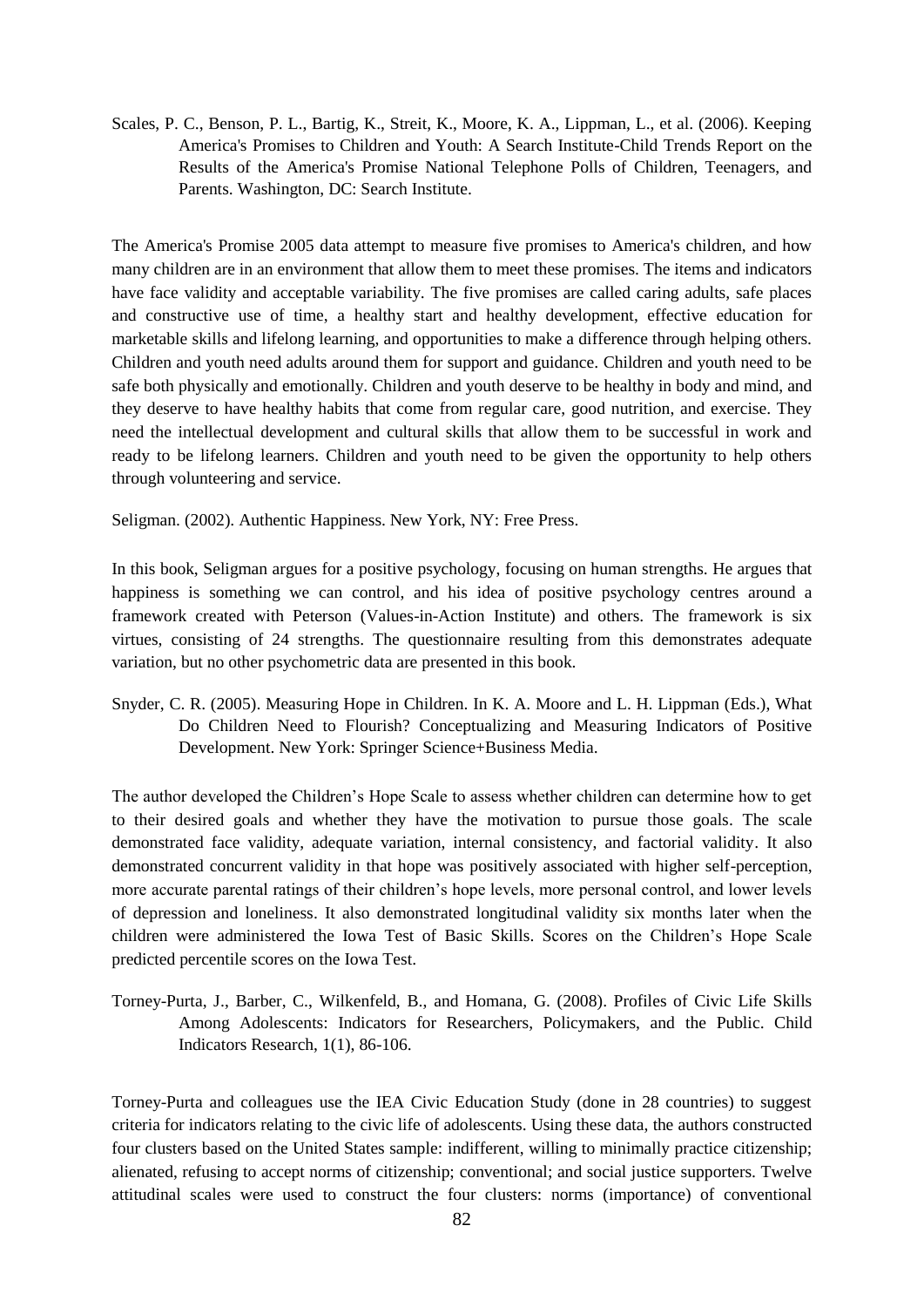citizenship; norms (importance) of social-movement related citizenship; government social responsibilities; trust in government institutions; trust in news media; patriotic attitudes towards the nation; protective attitudes towards the nation; support for women's political rights; support for ethnic minorities' political rights; positive attitudes towards immigrants; internal political efficacy; and cynicism. Then these four clusters were compared across four different scales: expectations of informed voting; expectations of participation in conventional political activities; expectations of community participation; and expectations of protest participation.

Torsheim, T., Currie, C., Boyce, W., and Samdal, O. (2006). Country Material Distribution and Adolescents' Perceived Health: Multilevel Study of Adolescents in 27 Countries. *Journal of Epidemiology and Community Health, 60*, 156-161.

Although the authors focus on a negative outcome (not very healthy vs. very healthy/quite healthy), they use one positive indicator of child well-being, the Family Affluence Scale (FAS, range 0-6). The authors used the Health Behaviour in School-Aged Children (HBSC) dataset. The mean FAS ranged from 2.43 to 4.56 in the 27 countries examined in this study. The standard deviation ranged from 1.21 to 1.68. Alphas are not reported and the measure is significantly related to health. Research has shown that inequalities in FAS values are significantly related to inequalities in self-reported health, psychosomatic symptoms, physical activity and aspects of eating habits at the individual and country levels.

Umaña-Taylor, A. J. (2005). The Ethnic Identity Scale. In K. A. Moore and L. H. Lippman (Eds.), *What Do Children Need to Flourish? Conceptualizing and Measuring Indicators of Positive Development*. New York, NY: Springer Science+Business Media.

The author used the Ethnic Identity Scale to create three subscales examining three components of ethnic identity formation, exploration, affirmation, and resolution. The scales were found to be psychometrically strong with face validity, adequate variation, internal consistency, and factorial validity. Two of the subscales, exploration and resolution, also had concurrent validity in that that they were both positively associated with self-esteem and familial ethnic socialization. None of the scales demonstrated longitudinal validity.

Volling, B. L., and Blandon, A. Y. (2005). Positive Indicators of Sibling Relationship Quality: The Sibling Inventory of Behavior. In K. A. Moore and L. H. Lippman (Eds.), What Do Children Need to Flourish? Conceptualizing and Measuring Indicators of Positive Development. New York, NY: Springer Science+Business Media.

The authors used the Sibling Inventory of Behavior (SIB) to assess sibling relationships in a sample of 60 families with at least two children under the age of 6 years. The SIB is comprised of 32 items organized into six scales, and the authors focused on the scales of companionship, empathy, and teaching/directiveness. The scales demonstrated face validity and adequate variation. The companionship and empathy scales had internal consistency with alphas over .70, while the alpha for the teaching scale was lower at .66. The authors presented past research to show that the scales had factorial validity. In terms of concurrent validity, the scales demonstrate that father-reports of empathy and teaching behaviours of the older sibling were correlated to positive sibling relationships. In terms of longitudinal predictive validity, the three-year follow-up study showed that parent reports of positive companionship and overall positive involvement were related to the amount of affection shown to the younger sibling.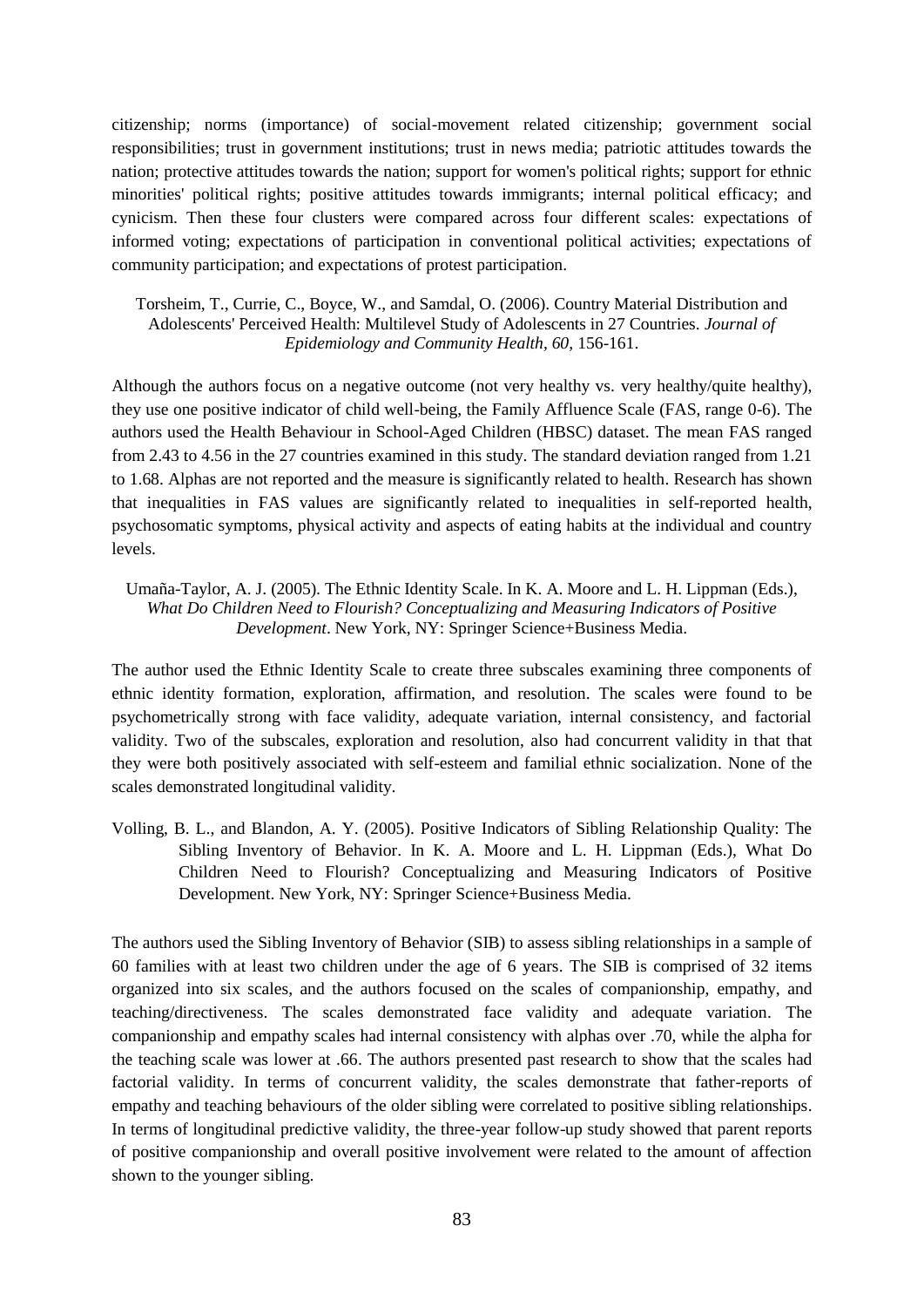# **APPENDIX D:**

# **EXPANDED LIST OF REFERENCES**

- Aber, J. L. (1997). Measuring Child Poverty for Use in Comparative Policy Analysis. Eurosocial Report, 62, 193-207.
- Alderman, M. K. (1999). Goals and goal setting. In M. K. Alderman (Ed.), Motivation for achievement: Possibilities for teaching and leaning (pp. 282). Mahwah, NJ: Lawrence Erlbaum Associates.
- Anderman, E. M., Urdan, T., and Roeser, R. (2005). The Patterns of Adaptive Learning Survey. In K. A. Moore and L. H. Lippman (Eds.), What Do Children Need to Flourish? Conceptualizing and Measuring Indicators of Positive Development. New York, NY: Springer Science+Business Media.
- Andresen, S., and Fegter, S. (n.d.). Spielräume sozial benachteiligter Kinder Bepanthen-Kinderarmutsstudie. Retrieved May 3, 2009, from [http://www.presse.bepanthen.de/uploads/tx\\_wmdbeoces/04\\_Abstract\\_Andresen.doc.](http://www.presse.bepanthen.de/uploads/tx_wmdbeoces/04_Abstract_Andresen.doc)
- Australian Institute of Health and Welfare. (2008). Key national indicators of children's health, development and wellbeing: Indicator framework for A picture of Australia's children 2009 [Electronic Version]. Bulletin 58.
- Bandura, A. (1997). Self-efficacy: The exercise of control. New York, NY: W.H. Freeman.
- Barber, B. (2005). Positive Interpersonal and Intrapersonal Functioning: An Assessment of Measures among Adolescents. In K. A. Moore and L. H. Lippman (Eds.), What Do Children Need to Flourish? Conceptualizing and Measuring Indicators of Positive Development. New York, NY: Springer Science+Business Media.
- Barber, B. K., and Olsen, J. A. (1997). Socialization in context: Connection, regulation, and autonomy in the family, school, and neighborhood, and with peers. Journal of Adolescent Research, 12, 287-315.
- Barber, B. L., Stone, M. R., and Eccles, J. S. (2005). Adolescent Participation in Organized Activities. In K. A. Moore and L. H. Lippman (Eds.), What Do Children Need to Flourish? Conceptualizing and Measuring Indicators of Positive Development. New York, NY: Springer Science+Business Media.
- Baumeister, R. F., Bratslavsky, E., Finkenauer, C., and Vohs, K. D. (2001). Bad is stronger than good. Review of General Psychology, 5(4), 323-370.
- Belotti, V. (2009). Survey on Child Well-Being Indicators in Italy. Paper presented at the European Seminar on Child Well-Being Indicators. Retrieved February 27, 2009, from [http://www.childoneurope.org/activities/indicators/well-being\\_indicators.htm.](http://www.childoneurope.org/activities/indicators/well-being_indicators.htm)
- Ben-Arieh, A. (2000). Beyond welfare: Measuring and monitoring the state of children new trends and domains. Social Indicators Research, 52, 235-257.
- Ben-Arieh, A. (2007). Multi-National Project for Monitoring and Measuring Children's Well-Being. Retrieved February 19, 2009, from [http://multinational](http://multinational-indicators.chapinhall.org/domainlist.lasso)[indicators.chapinhall.org/domainlist.lasso](http://multinational-indicators.chapinhall.org/domainlist.lasso)
- Ben-Arieh, A. (2008). The Child Indicators Movement: Past, Present, and Future. Child Indicators Research, 1(1), 3-16.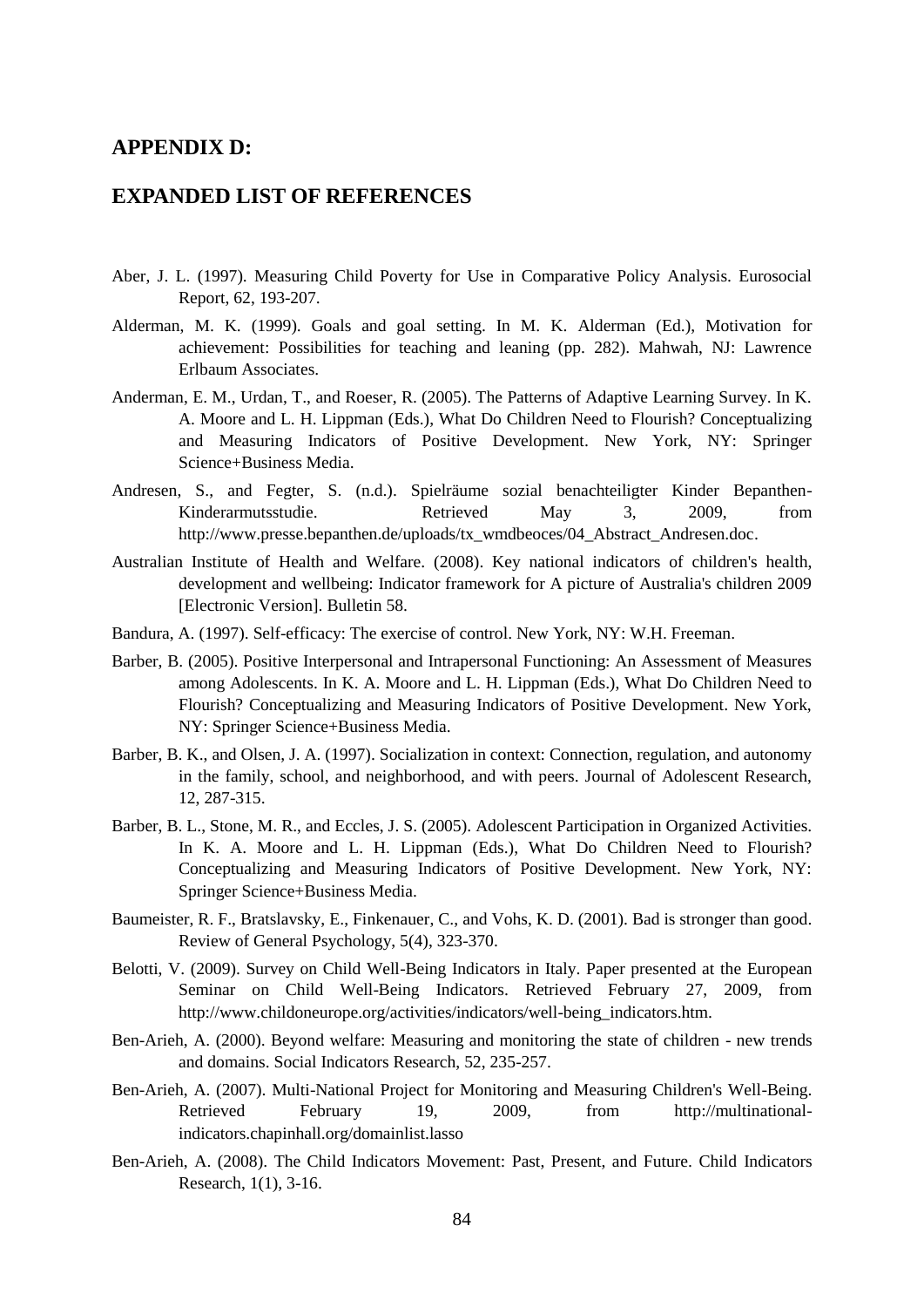- Ben-Arieh, A., and Goerge, R. M. (2001). Beyond the numbers: How do we monitor the state of our children? Children and Youth Services Review, 23, 603-631.
- Ben-Arieh, A., and Goerge, R. M. (Eds.). (2006). Measuring and Monitoring Children's Well-Being: The Policy Process (Vol. 27). Dordrecht, The Netherlands: Springer.
- Ben-Arieh, A., McDonell, J., and Attar-Schwartz, S. (2009). Safety and Home-School Relations as Indicators of Children Well Being: Whose Perspective Counts? Social Indicators Research, 90(3), 339-349.
- Ben-Arieh, A., and Wintersberger, H. (1997). Monitoring and measuring the state of children beyond survival. Vienna, Austria: European Center for Social Welfare Policy and Research.
- Benson, P. L., Leffert, Scales, P. C., and Blyth. (1998). 40 Developmental Assets: Search Institute.
- Benson, P. L., Leffert, N., Scales, P. C., and Blyth, D. A. (1998). Beyond the 'Village' Rhetoric: Creating Healthy Communities for Children and Adolescents. Applied Developmental Science, 2, 138-159.
- Benson, P. L., Scales, P. C., Hawkins, J. D., Oesterle, S., and Hill, K. G. (2004). Successful Young Adult Development: The Bill and Melinda Gates Foundation.
- Benson, P. L., Scales, P. C., Sesma, J., Arturo, and Roehlkepartain, E. C. (2005). Adolescent Spirituality. In K. A. Moore and L. H. Lippman (Eds.), What Do Children Need to Flourish? Conceptualizing and Measuring Indicators of Positive Development New York: Springer Science+Business Media.
- Bornstein, M. H., Davidson, L., Keyes, C. L. M., Moore, K. A., and The Center for Child Well-being (Eds.). (2002a). Well-being: Positive development across the life course. Mahwah, NJ: Erlbaum.
- Bornstein, M. H., Davidson, L., Keyes, C. L. M., Moore, K. A., and The Center for Child Well-Being (Eds.). (2002b). Well-being: Positive development across the life course. Mahwah, NJ: Erlbaum.
- Bowen, G. L., Rose, R. A., and Bowen, N. K. (2005). The Reliability and Validity of the School Success Profile. Philadelphia, PA: Xlibris.
- Bowlby, J. (1969). Attachment and loss (Vol. 1). London: Hogarth.
- Bowlby, J. (1973). Attachment and Loss (Vol. 2). Markham, ON: Penguin Books Canada Ltd.
- Boys and Girls Clubs of America. (nd). Branding Point B: Boys and Girls Club Programs Work. Retrieved February 20, 2009, from [http://marketing.bgca.org/branding/BM2d\\_just\\_thefacts.html##.](http://marketing.bgca.org/branding/BM2d_just_thefacts.html)
- Bradshaw, J., Hoelscher, P., and Richardson, D. (2006). Comparing Child Well-Being in OECD Countries: Concepts and Methods. Florence, Italy: Innocenti Research Center.
- Bradshaw, J., Hoelscher, P., and Richardson, D. (2007). An Index of Child Well-Being in the European Union. Social Indicators Research, 80, 133-177.
- Bradshaw, J., and Richardson, D. (2009). An Index of Child Well-Being in Europe. Paper presented at the European Seminar on Child Well-Being Indicators.
- Bronfenbrenner, U. (1979). The ecology of human development: Experiments by nature and design. Cambridge, MA: Harvard University Press.
- Bronfenbrenner, U. (1995). Developmental ecology through space and time: A future perspective. Washington, DC: American Psychological Association.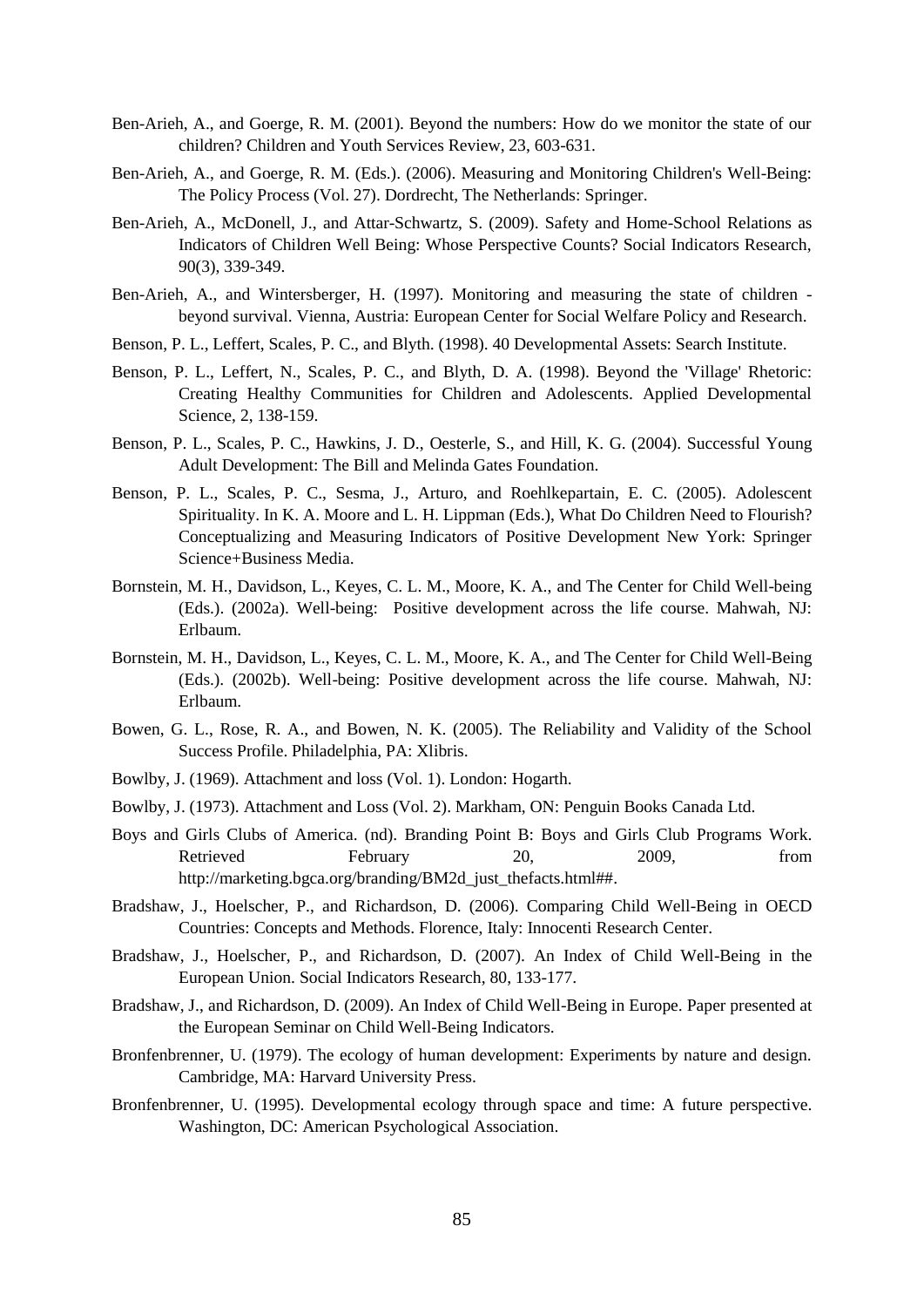- Bronfenbrenner, U. (1998). The ecology of developmental processes. In U. Bronfenbrenner, P. Morris, W. Damon and R. M. Lerner (Eds.), Handbook of child psychology. Hoboken, NJ: Wiley.
- Brown, B., and Weitzman, M. (2004). Early Childhood Development in Social Context: A Chartbook.
- Burton, P., and Phipps, S. (2008). Economic Resources, Relative Socioeconomic Position and Social Relationships: Correlates of the Happiness of Young Canadian Teens. Child Indicators Research, 1(4), 350-371.
- Canadian Council on Social Development. (2006). The Progress of Canada's Children and Youth 2006.
- Cantalano, R. F., Berglund, M. L., Ryan, A. M., Lonczak, H. S., and Hawkins, J. D. (1999). Positive Youth Development in the United States: Research Findings on Evaluations of Positive Youth Development Programs: U.S. Department of Health and Human Services Office of the Assistant Secretary for Planning and Evaluation and The National Institute for Child Health and Human Development.
- Chervin, D. D., Reed, E., and Dawkins, N. (1998). Identifying Optimal Outcomes for Children and Youth: A Focus Group Study with Parents and Youth: Report to the Task Force for Child Survival and Development.
- Child Rights Information Network. (2009). Convention on the Rights of the Child. Retrieved May 3, 2009, fro[m http://www.crin.org/resources/treaties/CRC.asp?catName=International+Treatie](http://www.crin.org/resources/treaties/CRC.asp?catName=International+Treatie)
- Child Trends. (1984). Improving national statistics on children, youth, and families: A report on recommendations made at the interagency conference on child and family statistics. Washington, DC: Child Trends.
- Child Trends. (2003). Indicators of Positive Development Conference Summary. Washington, DC: Child Trends.
- Crumbaugh, J. C., and Maholick, L. T. (1967). An experimental study in existentialism: The psychometric approach to Frankl's concept of noogenic neurosis. In V. E. Frankl (Ed.), Psychotherapy and existentialism (pp. 183-197). New York, NY: Washington Square Press.
- Currie, C., Molcho, M., Boyce, W., Holstein, B., Torsheim, T., and Richter, M. (2008). Researching Health Inequalities in Adolescents: The Development of the Health Behaviour in School-Aged Children (HBSC) Family Affluence Scale. Social Science and Medicine, 66, 1429- 1436.
- Damon, W., Menon, J., and Bronk, K. C. (2003). The development of purpose during adolescence. Applied Developmental Science, 7(3), 119-128.
- Deci, E. L., and Ryan, R. M. (1985). Intrinsic motivation and self-determination in human behavior. New York, NY: Plenum.
- Department for Children Schools and Families. (2008). Every Child Matters Outcomes Framework. Retrieved February 19, 2009, from [http://publications.everychildmatters.gov.uk/eOrderingDownload/DCSF-00331-2008.pdf.](http://publications.everychildmatters.gov.uk/eOrderingDownload/DCSF-00331-2008.pdf)
- Department of Education and Early Childhood Development. (2008). Victorian Child and Adolescent Outcomes Framework. Child Outcomes Retrieved February 19, 2009, from [http://www.eduweb.vic.gov.au/edulibrary/public/govrel/Policy/children/childoutcomes](http://www.eduweb.vic.gov.au/edulibrary/public/govrel/Policy/children/childoutcomes-issue1.pdf)[issue1.pdf.](http://www.eduweb.vic.gov.au/edulibrary/public/govrel/Policy/children/childoutcomes-issue1.pdf)
- Department of Education and Early Childhood Development. (2009). Indicators from the Victorian Child and Adolescent Monitoring System. Retrieved February 19, 2009, from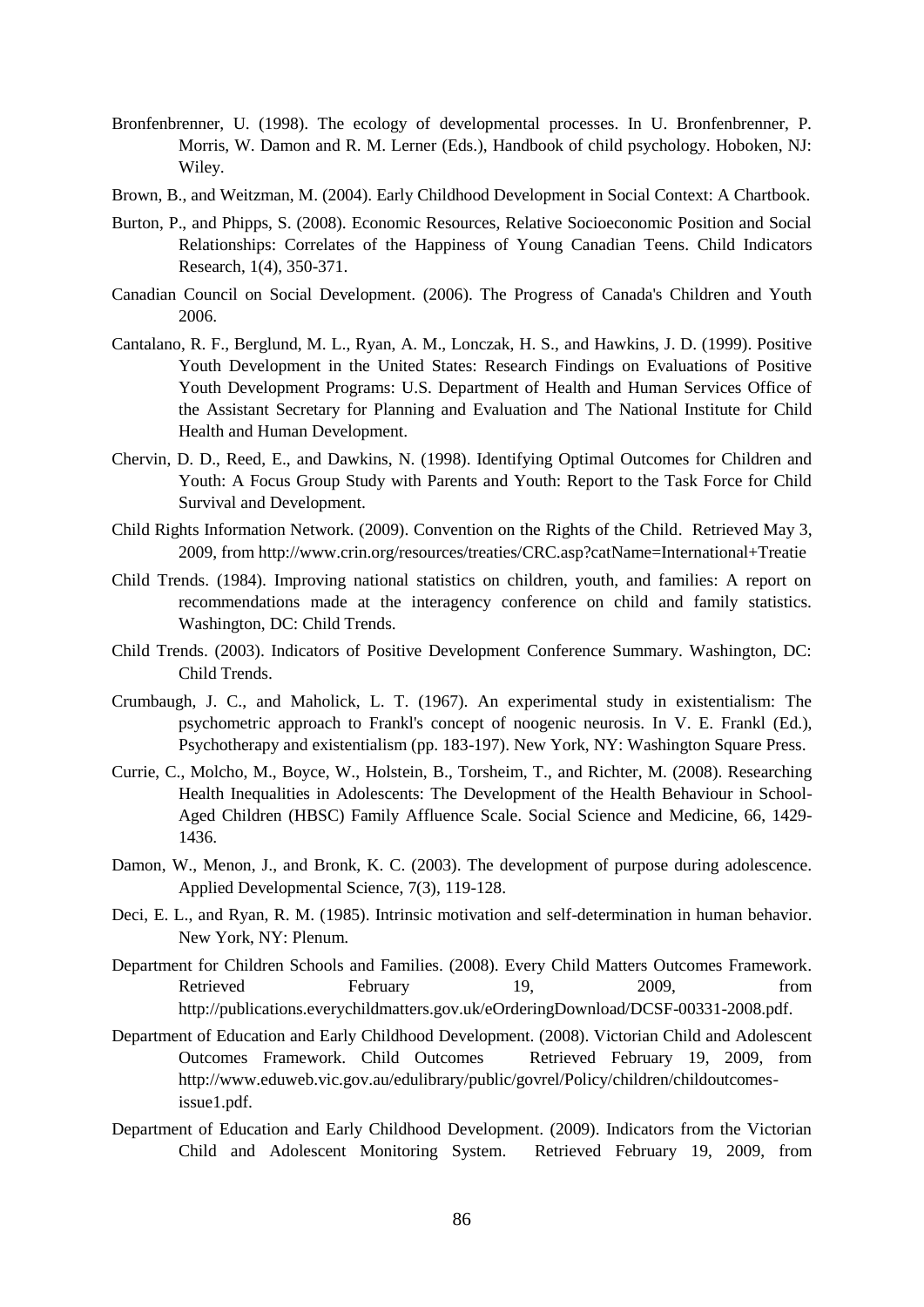[http://www.eduweb.vic.gov.au/edulibrary/public/govrel/Policy/children/vcams150indicators](http://www.eduweb.vic.gov.au/edulibrary/public/govrel/Policy/children/vcams150indicators.pdf) [.pdf.](http://www.eduweb.vic.gov.au/edulibrary/public/govrel/Policy/children/vcams150indicators.pdf)

- Duncan, G. J., Brooks-Gunn, J., and Klebanov, P. K. (1994). Economic deprivation and early childhood development. Child Development, 65, 296-318.
- Eccles, J. S., and Gootman, J. (Eds.). (2002). Community Programs to Promote Youth Development. Washington, DC: National Academy Press.
- Eccles, J. S., O'Neill, S. A., and Wigfield, A. (2005). Ability Self-Perceptions and Subjective Task Values in Adolescents and Children. In K. A. Moore and L. H. Lippman (Eds.), What Do Children Need to Flourish? Conceptualizing and Measuring Indicators of Positive Development. New York, NY: Springer Science+Business Media.
- Eccles, J. S., Wigfield, A., and Schiefele, U. (1998). Motivation to succeed. In U. Bronfenbrenner, P. Morris, W. Damon and R. M. Lerner (Eds.), Handbook of child psychology. Hoboken, NJ: Wiley.
- Eisenberg, N. (1998). Parental socialization of emotion. Psychological Inquiry, 9(4), 241-273.
- Epps, S. R., Park, S. E., Huston, A. C., and Ripke, M. (2005). A Scale of Positive Social Behaviors. In K. A. Moore and L. H. Lippman (Eds.), What Do Children Need to Flourish? Conceptualizing and Measuring Indicators of Positive Development. New York, NY: Springer Science+Business Media.
- Erikson, E. H. (1968). Identity: Youth and crisis. New York: Norton.
- Erikson, E. H. (1985). Childhood and society (3rd ed.). New York: Norton.
- Fattore, T., Mason, J., and Watson, E. (2007a). Children's Conceptualisation(s) of Their Well-Being. Social Indicators Research, 80, 5-29.
- Fattore, T., Mason, J., and Watson, E. (2007b). Overview of Children's Understandings of Well-Being. Surry Hills, Australia: New South Wales Commission for Children and Young People.
- Fattore, T., Mason, J., and Watson, E. (2009). When children are asked about their well-being: Towards a framework for guiding policy. Child Indicators Research, 2(1), 57-77.
- Federal Interagency Forum on Child and Family Statistics. (2007). America's Children :Key National Indicators of Well-Being 2007. Washington, DC: U.S. Government Printing Office.
- Feixa, C. (2005). System of Key Indicators of Childhood and Adolescence (SICIA). Paper presented at the Youth Development Indicators Group Meeting. from [http://www.un.org/esa/socdev/unyin/documents/CarlesFeixa\\_Indicators%20Catalonia.pdf.](http://www.un.org/esa/socdev/unyin/documents/CarlesFeixa_Indicators%20Catalonia.pdf)
- Fredericks, J. A., Blumenfeld, P., Friedel, J., and Paris, A. (2005). School Engagement. In K. A. Moore and L. H. Lippman (Eds.), What Do Children Need to Flourish? Conceptualizing and Measuring Indicators of Positive Development. New York: Springer Science+Business Media.
- Frønes, I. (2007). Theorizing Indicators: On Indicators, Signs and Trends. Social Indicators Research, 83(1), 5-23.
- Gambone, M. A., Klem, A. M., and Connell, J. P. (2002). Finding Out What Matters for Youth: Testing Key Links in a Community Action Framework for Youth Development. Philadelphia: PA: Youth Development Strategies Inc. and The Institute for Research and Reform in Education.
- Gottesman, I. I., and Hanson, D. R. (2005). Human development: Biological and genetic processes. Annual Review of Psychology, 56, 263-286.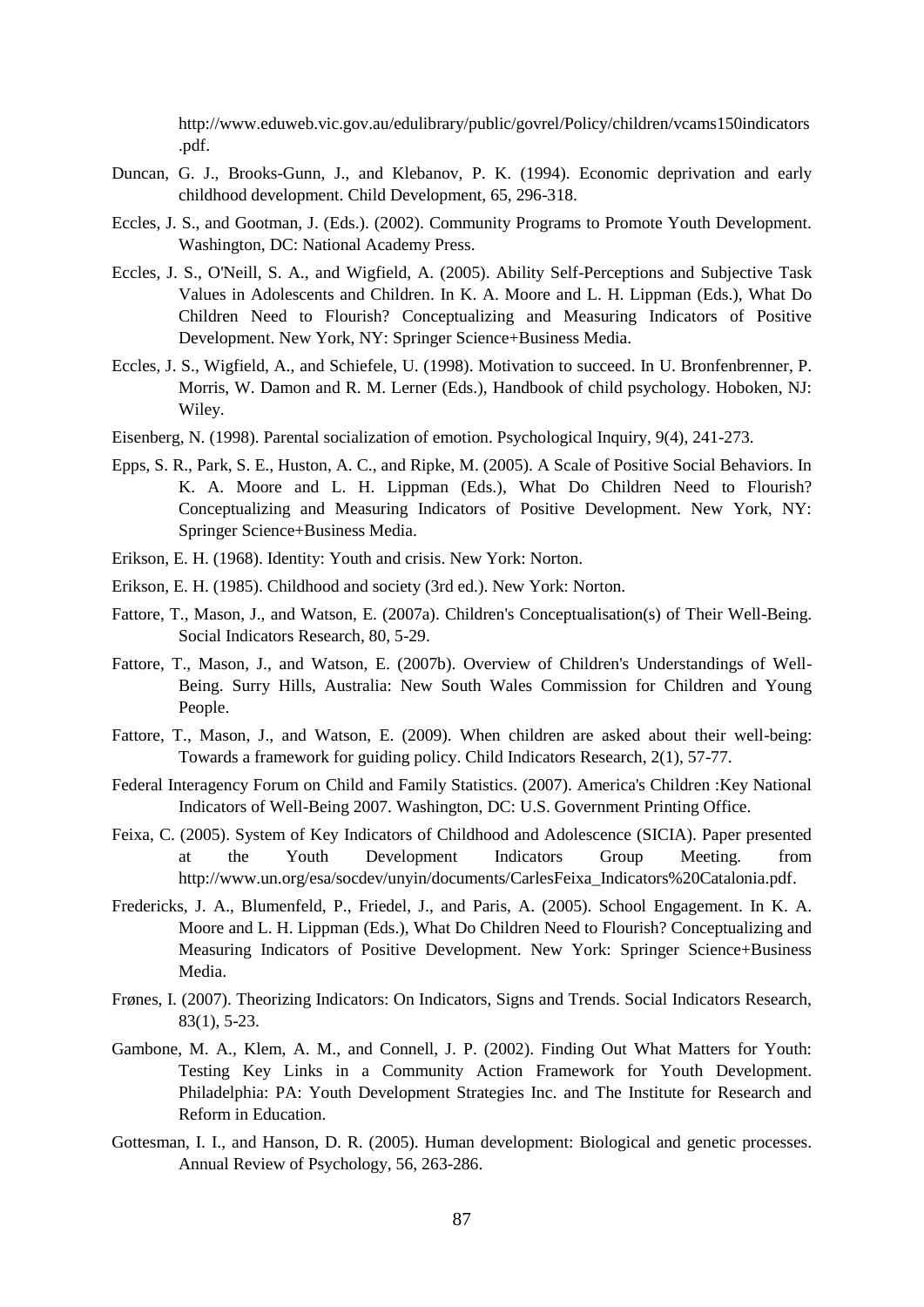- Government of Canada. (2006). The Well-Being of Canada's Young Children: Government of Canada Report 2006. Ottawa, ON: Author.
- Guzman, L., and Jekielek, S. (2004). Indicators of Child, Family and Community Connections: Family Time: Office of the Assistant Secretary for Planning and Evaluation U.S. Department of Health and Human Services,.
- Guzman, L., Lippman, L., Moore, K. A., and O'Hare, W. (2003). How children are doing: The mismatch between public perception and statistical reality. Washington, DC: Child Trends.
- Hair, E. C., Moore, K. A., Garrett, S. B., Kinukawa, A., Lippman, L., and Michelson, E. (2003). Psychometric Analyses of the Parent-Adolescent Relationship Scale in the National Longitudinal Survey of Youth - 1997. Paper presented at the Indicators of Positive Development Conference.
- Hair, E. C., Moore, K. A., Garrett, S. B., Kinukawa, A., Lippman, L. H., and Michelson, E. (2005). The Parent-Adolescent Relationship Scale. In K. A. Moore and L. H. Lippman (Eds.), What Do Children Need to Flourish? Conceptualizing and Measuring Indicators of Positive Development. New York, NY: Springer Science+Business Media.
- Hair, E. C., Moore, K. A., Hadley, A. M., Kaye, K., Day, R. D., and Orthner, D. K. (forthcoming). Parent Marital Quality and the Parent-Adolescent Relationship: Effects on Adolescent and Young Adult Health Outcomes. Marriage and Family Review.
- Hair, E. C., Moore, K. A., Ling, T., and Sidorowicz, K. (2008). Options for Monitoring Positive Mental Health Among Children and Youth. Washington, DC: Child Trends.
- Hamilton, B. E., Martin, J. A., and Ventura, S. J. (2009). Births: Preliminary Data for 2007 [Electronic Version]. National Vital Statistics Reports, 57, 23 from [http://www.cdc.gov/nchs/data/nvsr/nvsr57/nvsr57\\_12.pdf.](http://www.cdc.gov/nchs/data/nvsr/nvsr57/nvsr57_12.pdf)
- Hanafin, S. a., and Brooks, A.-M. (2005). Report on the Development of a National Set of Child Well-Being Indicators in Ireland. Dublin, Ireland: National Children's Office.
- Hart, S. (1991). From property to person status: Historical perspective on children's rights. American Psychologist, 46, 53-59.
- Harter, S. (1998). The development of self-representations. In U. Bronfenbrenner, P. Morris, W. Damon and R. M. Lerner (Eds.), Handbook of child psychology. Hoboken, NJ: Wiley.
- Huebner, E. S. (1994). Preliminary development and validation of a multidimensional life satisfaction scale for children. Psychological Assessment, 6, 149-158.
- Huebner, E. S., Suldo, S. M., and Valois, R. F. (2005). Children's Life Satisfaction. In K. A. Moore and L. H. Lippman (Eds.), What Do Children Need to Flourish? Conceptualizing and Measuring Indicators of Positive Development. New York, NY: Springer Science+Business Media.
- Huston, A. C., and Ripke, M. N. (2006). Middle childhood: Contexts of development. In A. C. Huston and M. N. Ripke (Eds.), Developmental contexts in middle childhood: Bridges to adolescence and adulthood. New York, NY: Cambridge University Press.
- Inhelder, B., and Piaget, J. (1958). The Growth of Logical Thinking from Childhood to Adolescence. New York, NY: Basic Books.
- Iversen, A. C., and Holsen, I. (2008). Inequality in Health, Psychosocial Resources and Health Behavior in Early Adolescence: The Influence of Different Indicators of Socioeconomic Position. Child Indicators Research, 1(3), 291-302.
- Johnson, M. H. (2000). Functional brain development in infants: Elements of an interactive specialization framework. Child Development, 71, 75-81.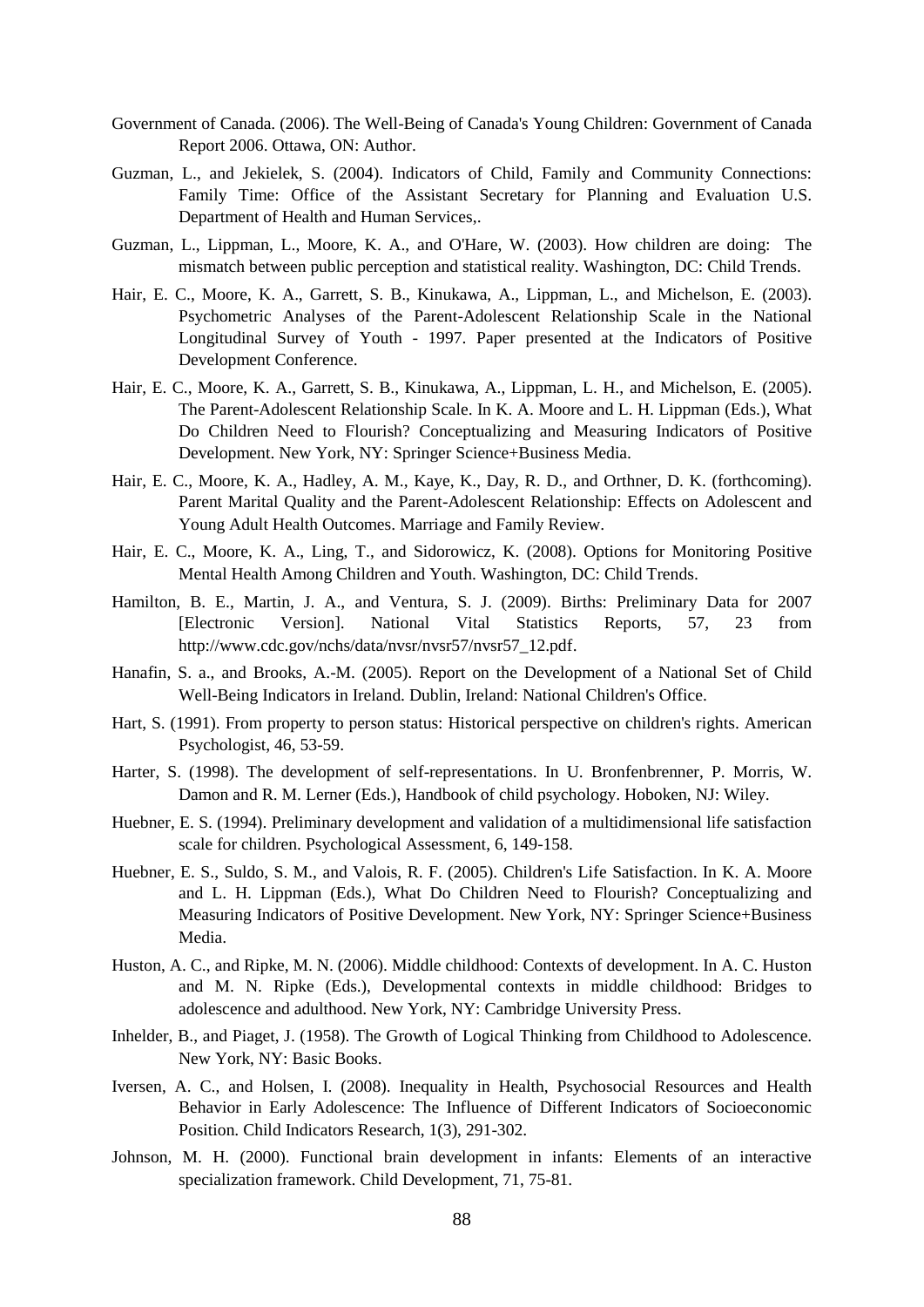- Kasser, T. (2005). Frugality, Generosity, and Materialism in Children and Adolescents. In K. A. Moore and L. H. Lippman (Eds.), What Do Children Need to Flourish? Conceptualizing and Measuring Indicators of Positive Development. New York, NY: Springer Science+Business Media.
- Keeter, S., Jenkins, K., Zukin, C., and Andolina, M. (2005). Community-Based Civic Engagement. In K. A. Moore and L. H. Lippman (Eds.), What Do Children Need to Flourish? Conceptualizing and Measuring Indicators of Positive Development. New York, NY: Springer Science+Business Media.
- Keyes, C. L. (2007). Promoting and Protecting Mental Health as Flourishing: A Complementary Strategy for Improving National Mental Health. American Psychologist, 62(2), 95-108.
- Laghi, F., D'Alessio, M., Pallini, S., and Baiocco, R. (2009). Attachment Representations and Time Perspective in Adolescence. Social Indicators Research, 90(2), 181-194.
- Land, K., Lamb, V. L., Meadows, S. O., and Taylor, A. (2007). Measuring Trends in Child Well-Being: An Evidence-Based Approach. Social Indicators Research, 80, 105-132.
- Land, K. C., Lamb, V. L., and Mustillo, S. K. (2001). Child and Youth Well-Being in the United States, 1975-1990: Some Findings from a New Index. Social Indicators Research, 56, 241- 320.
- Lansdown, G. (2005). The evolving capacities of the child. Florence, Italy: Innocenti Research Center.
- Larson, R. W. (2000). Toward a psychology of positive youth development. American Psychologist, 55(1), 170-183.
- Lauglo, J., and Oia, T. (2007). Education and Civic Engagement: Review of Research and a Study on Norwegian Youths. OECD Education Working Papers, No. 12, OECD Publishing.
- Lenhart, A., and Madden, M. (2007). Social Networking Websites and Teens: An Overview. Washington, DC: Pew Internet and American Life Project.
- Lenhart, A., Madden, M., Macgill Rankin, A., and Smith, A. (2007). Teens and Social Media. Washington, DC: Pew Internet and American Life Project.
- Lerner, R. M. (2002). Concepts and theories of human development. Mahwah, NJ: Erlbaum.
- Lerner, R. M. (2005). Promoting Positive Youth Development: Theoretical and Empirical Bases. Paper presented at the Workshop on the Science of Adolescent Health and Development. from [http://ase.tufts.edu/iaryd/documents/pubPromotingPositive.pdf.](http://ase.tufts.edu/iaryd/documents/pubPromotingPositive.pdf)
- Lerner, R. M., Almerigi, J. B., Theokas, C., and Lerner, J. V. (2005). Positive youth development: A view of the issues. The Journal of Early Adolescence, 25(1), 10-16.
- Lerner, R. M., and Benson, P. L. (2004). Developmental assets and asset-building communities. Minneapolis, MN: Search Institute.
- Lerner, R. M., Lerner, J. V., Phelps, E., and Colleagues. (2008). The Positive Development of Youth: Technical Report. Medford, MA: Institute for Applied Research in Youth Development.
- Lerner, R. M., and Steinberg, L. (2004). The scientific study of adolescent development: Past, present, and future. In R. M. Lerner and L. Steinberg (Eds.), Handbook of adolescent psychology (2nd ed.). Hoboken, NJ: John Wiley and Sons.
- Lickona, T., and Davidson, M. (2005). Smart and good high schools: Integrating excellence and ethics for success in school, work, and beyond. Cortland, NY: Center for the 4th and 5th R's (Respect and Responsibility).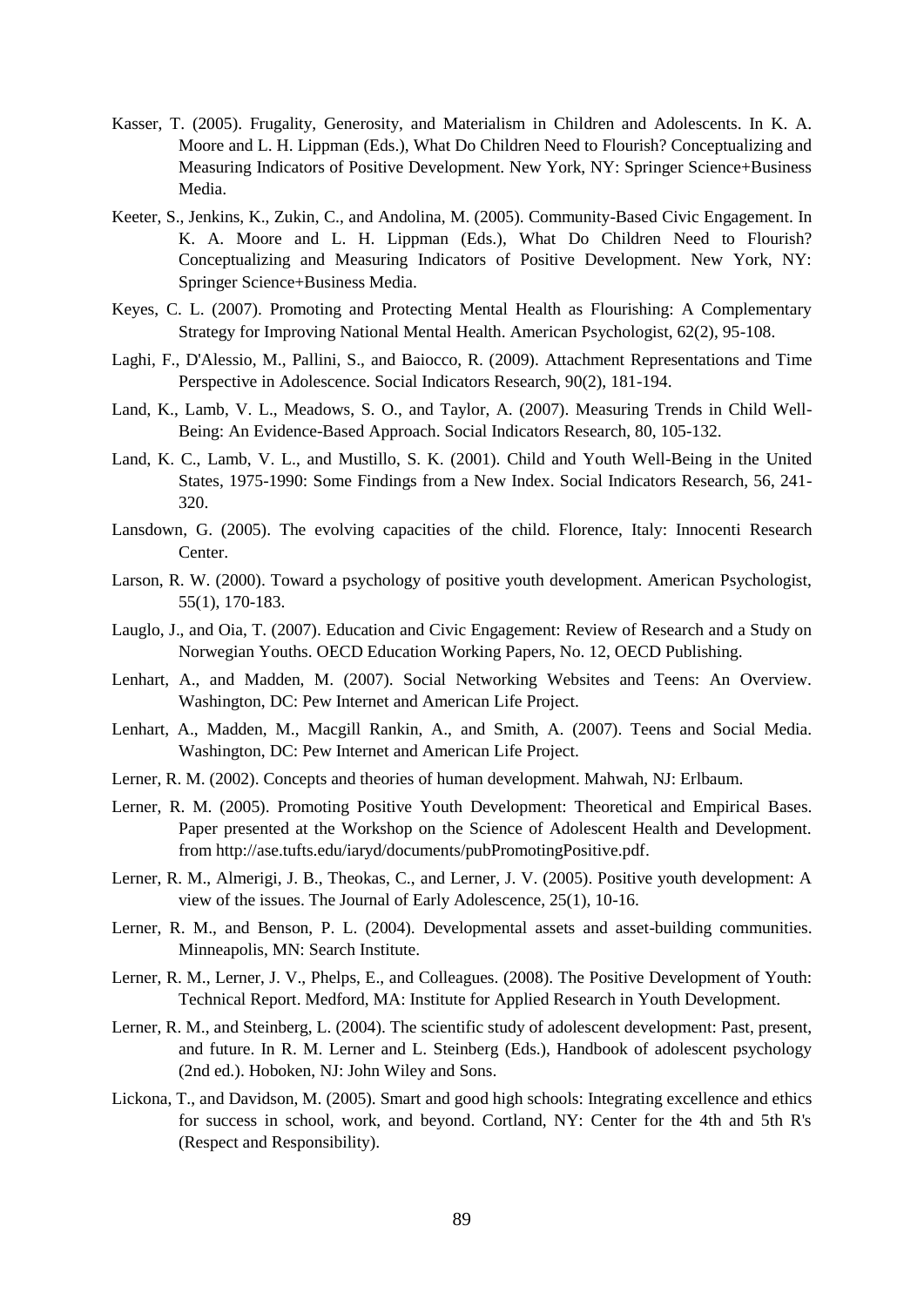- Lippman, L. (2004). Indicators of Child, Family, and Community Connection. Washington, DC: US Department of Health and Human Services Office of the Assistant Secretary for Planning and Evaluation.
- Lippman, L., Atienza, A., Rivers, R., and Keith, J. (2008). A Developmental Perspective on College and Workplace Readiness. Washington, DC: Child Trends.
- Mahn, H. (2003). Periods in child development: Vygotsky's perspective. In A. Kozulin and B. Gindis (Eds.), Vygotsky's educational theory in cultural context (pp. 119-137). New York: Cambridge University Press.
- Mason, J. (2007). Paper presented at the 1st Meeting of the International Society for Child Indicators.
- Matthews, G., Lippman, L., Guzman, L., and Hamilton, J. (2006). Report on Cognitive Interviews for Developing Positive Youth Indicators. Washington, DC: Child Trends.
- McCullough, M. E., Emmons, R. A., and Tsang, J.-A. (2002). The Grateful Disposition: A Conceptual and Empirical Topography. Journal of Personality and Social Psychology, 82(1), 112-127.
- McNeely, C. (2005). Connection to School. In K. A. Moore and L. H. Lippman (Eds.), What Do Children Need to Flourish? Conceptualizing and Measuring Indicators of Positive Development. New York, NY: Springer Science+Business Media.
- Melton, G. (1996). The child's right to a family environment: Why children's rights and family values are compatible. American Psychologist, 51, 1234-1238.
- Melton, G. (2008). Beyond balancing: Toward an integrated approach to children's rights. Journal of Social Issues, 64, 903-920.
- Melton, G., and Kaufman, N. H. (1997). Monitoring of Children's Rights. Eurosocial Report, 62, 81- 86.
- Ministry of Social Development. (2008). Children and Young People: Indicators of Wellbeing in New Zealand 2008. Wellington, New Zealand: Ministry of Social Development.
- Moore, K. A., Evans, V. J., Brooks-Gunn, J., and Roth, J. (2001). What are Good Childhood Outcomes? In A. Thornton (Ed.), The Well-Being of Children and Families: Research and Data Needs (pp. 51-84). Ann Arbor, MI: University of Michigan Press.
- Moore, K. A., Halle, T., Vandivere, S., and Mariner, C. L. (2002). Scaling back survey scales: How short is too short? Sociological Methods and Research, 30(4), 530-567.
- Moore, K. A., and Halle, T. G. (2001). Preventing problems vs. promoting the positive: What do we want for our children? In S. Hofferth and T. Owens (Eds.), Children at the millennium: Where have we come from, where are we going? Advances in Life Course Research series: JAI Press.
- Moore, K. A., and Lippman, L. (Eds.). (2005). What do Children Need to Flourish? Conceptualizing and Measuring Indicators of Positive Development. New York, NY: Springer.
- Moore, K. A., Lippman, L., and Brown, B. (2004). Indicators of Child Well-Being: The Promise for Positive Youth Development. Annals of the American Academy of Political and Social Science, 591, 125-145.
- Moore, K. A., and Theokas, C. (2008). Conceptualizing a Monitoring System for Indicators in Middle Childhood. Child Indicators Research, 1, 109-128.
- Moore, K. A., Theokas, C., Lippman, L., Bloch, M., Vandivere, S., and O'Hare, W. (2008). A Microdata Child Well-Being Index: Conceptualization, Creation, and Findings. Child Indicators Research, 1(1), 17-50.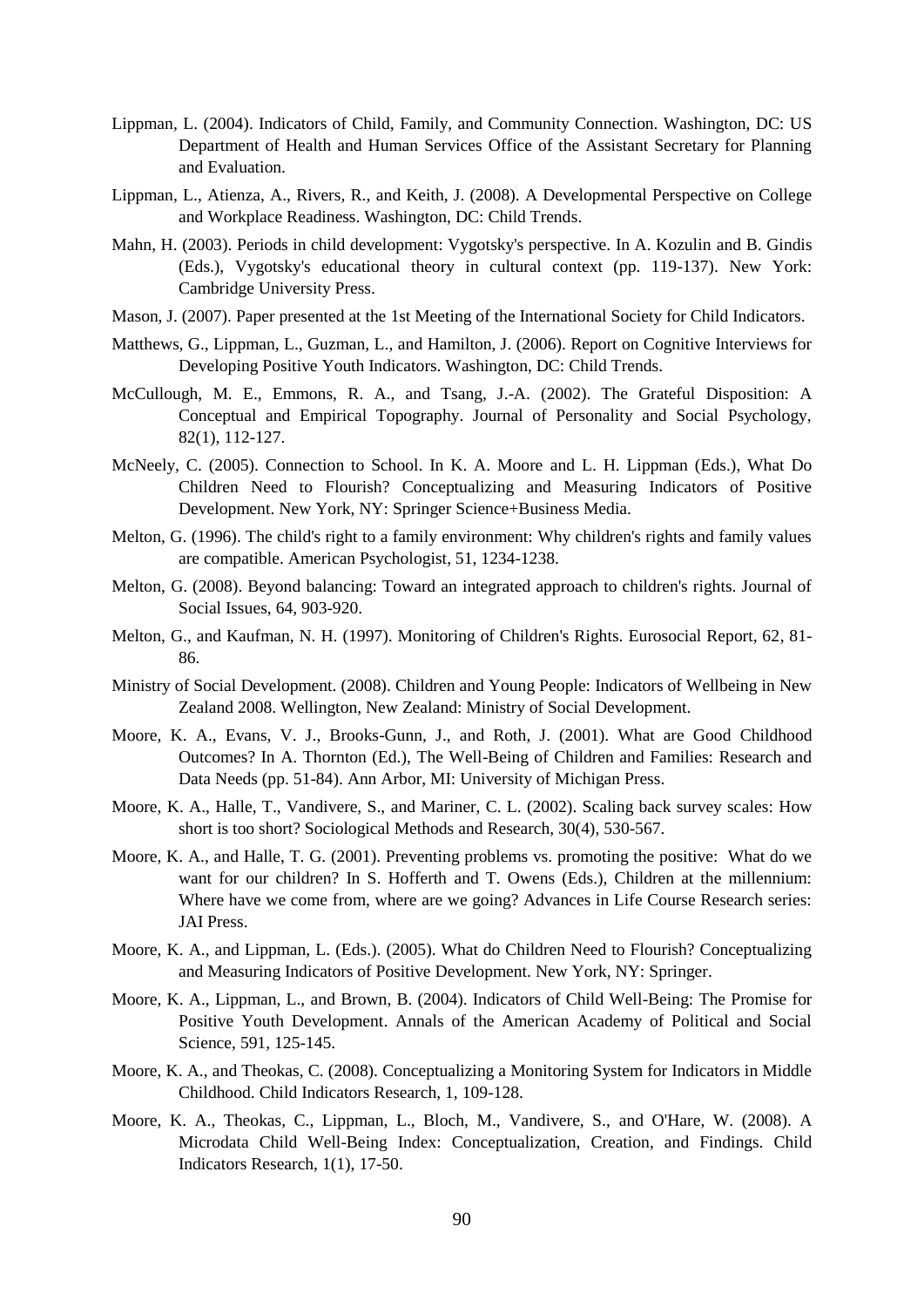- Moore, K. A., Vandivere, S., Atienza, A., and Thiot, T. (2008). Developing a monitoring system for indicators in middle childhood: identifying measures. Child Indicators Research, 1(2), 129- 155.
- Moore, K. A., Vandivere, S., Lippman, L., McPhee, C., and Bloch, M. (2007). An Index of the Condition of Children: The Ideal and a Less-than-Ideal U.S. Example. Social Indicators Research, 84, 291-331.
- Mullan Harris, K., Berkowitz King, R., and Gordon-Larsen, P. (2005). Healthy Habits Among Adolescents: Sleep, Exercise, Diet, and Body Image. In K. A. Moore and L. H. Lippman (Eds.), What Do Children Need to Flourish? Conceptualizing and Measuring Indicators of Positive Development. New York, NY: Springer Science+Business Media.
- National Children's Office. (2005). The Development of a National Set of Child Well-Being Indicators. Dublin, Ireland: Author.
- National Research Council, and Institute of Medicine. (2002). Community programs to promote youth development. In J. Eccles and J. Gootman (Eds.), Committee on community-level programs for youth. Board on Children, Youth, and Families, Division of Behavioral and Social Sciences and Education. Washington, DC: National Academy Press.
- Organization for Economic Cooperation and Development. (2005). Definition and Selection of Key Competencies: Executive Summary.
- Organization for Economic Cooperation and Development. (2008). Handbook on Constructing Composite Indicators: Methodology and User Guide. Paris, France: Author.
- Park, N. (2003). Building wellness to prevent depression. Prevention and Treatment, 6(16).
- Park, N., Huebner, E. S., Laughlin, J. E., Valois, R. F., and Gilman, R. (2004). A cross-cultural comparison of the dimensions of child and adolescent life satisfaction reports. Social Indicators Research, 66, 61-79.
- Park, N., and Peterson, C. (2005). The Values in Action Inventory of Character Strengths for Youth. In K. A. Moore and L. H. Lippman (Eds.), What Do Children Need to Flourish? Conceptualizing and Measuring Indicators of Positive Development. New York, NY: Springer Science+Business Media.
- Patrick, H., and Ryan, A. M. (2005). Identifying Adaptive Classrooms: Dimensions of the Classroom Social Environment. In K. A. Moore and L. H. Lippman (Eds.), What Do Children Need to Flourish? Conceptualizing and Measuring Indicators of Positive Development. New York, NY: Springer Science+Business Media.
- Peterson, C., and Seligman, M. E. P. (2004). Character strengths and virtues: A classification and handbook. New York, NY: Oxford University Press/Washington, DC: American Psychological Association.
- Piaget, J. (1970). Piaget's theory. In P. H. Mussen (Ed.), Carmichael's manual of child psychology (3rd ed., Vol. 1, pp. 703-732). New York: Wiley.
- Pintrich, P. R., and Schunk, D. H. (1996). Motivation in education: Theory, research and applications. Englewood Cliffs, NJ: Prentice-Hall.
- Pittman, K., Irby, M., and Ferber, T. (2000). Unfinished Business: Further Reflections on a Decade of Promoting Youth Development. Takoma Park, MD: International Youth Foundation Forum for Youth Investment.
- Pittman, K. J., and Cahill, M. (1991). A New Vision: Promoting Youth Development: Center for Youth Development and Policy Research.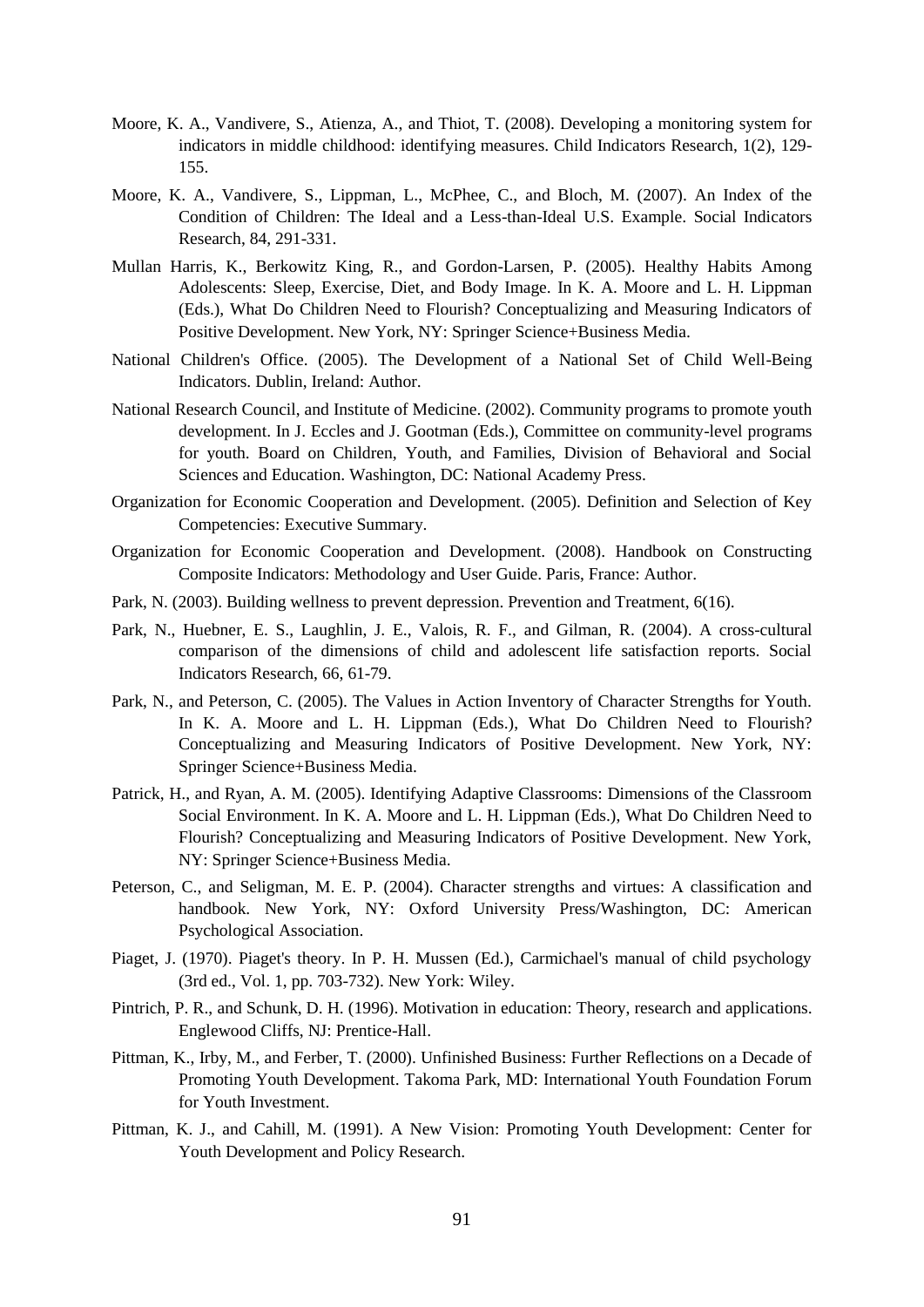- Pollard, E. L., and Lee, P. D. (2003). Child Well-Being: A Systematic Review of the Literature. Social Indicators Research, 61, 59-78.
- Public Agenda. (1997). Kids these days: What Americans really think about the next generation. New York, NY: Public Agenda.
- Qvortrup, J. (1993). Societal position of childhood: The international project Childhood as a Social Phenomenon. Childhood, 1, 119-124.
- Reker, G. T., and Wong, P. T. P. (1988). Aging as an individual process: Toward a theory of personal meaning. In J. E. Birren and V. L. Bengston (Eds.), Emergent theories of aging (pp. 214- 246). New York, NY: Springer.
- Richardson, D., Hoelscher, P., and Bradshaw, J. (2008). Child Well-Being in Central and Eastern European Countries (CEE) and the Commonwealth of Independent States (CIS). Child Indicators Research, 1(3), 211-250.
- Roberts, D. F., and Foehr, U. G. (2008). Trends in Media Use. The Future of Children, 18(1), 11-38.
- Roberts, D. F., Foehr, U. G., and Rideout, V. (2005). Generation M: Media in the Lives of 8-18 Year Olds. Menlo Park, CA: Kaiser Family Foundation.
- Roberts, M. C., Brown, K. J., Johnson, R. J., and Reinke, J. (2002). Positive psychology for children: Development, prevention, and promotion. In C. R. Snyder and S. J. Lopez (Eds.), Handbook of positive psychology (pp. 663-675). London: Oxford University Press.
- Rychen, D. S., and Salganik, L. H. (Eds.). (2003). Key Competencies for a Successful Life and a Well-Functioning Society. Ashland, OH: Hogrefe and Huber Publishers.
- Scales, P. C. (2003). Other People's Kids: Social Expectations and American Adults' Involvement with Children and Adolescents. New York: Springer.
- Scales, P. C., and Benson, P. L. (2005). Prosocial Orientation and Community Service. In K. A. Moore and L. H. Lippman (Eds.), What Do Children Need to Flourish? Conceptualizing and Measuring Indicators of Positive Development. New York, NY: Springer Science+Business Media.
- Scales, P. C., Benson, P. L., Bartig, K., Streit, K., Moore, K. A., Lippman, L., et al. (2006). Keeping America's Promises to Children and Youth: A Search Institute-Child Trends Report on the Results of the America's Promise National Telephone Polls of Children, Teenagers, and Parents. Washington, DC: Search Institute.
- Scales, P. C., Benson, P. L., Moore, K. A., Lippman, L., Brown, B., and Zaff, J. (2008). Promoting equal developmental opportunity and outcomes among America's children and youth: Results from the National Promises Study. The Journal of Primary Prevention, 29(2), 121- 144.
- Scales, P. C., Benson, P. L., Roehlkepartain, E. C., Hintz, N. R., Sullivan, T. K., and Mannes, M. (2001). The role of neighborhood and community in building developmental assets for children and youth: A national study of social norms among American adults. Journal of Community Psychology, 29(6), 703-727.
- School Success Profile. (2009). About the Elementary SSP: The Elementary School Success Profile in brief. Retrieved March 2, 2009, fro[m http://www.schoolsuccessprofile.org/about\\_essp.asp](http://www.schoolsuccessprofile.org/about_essp.asp)
- Search Institute. (2008). What Kids Need: Developmental Assets. Retrieved February 11, 2009, from [http://www.search-institute.org/assets/forty.htm.](http://www.search-institute.org/assets/forty.htm)
- Seligman. (2002). Authentic Happiness. New York, NY: Free Press.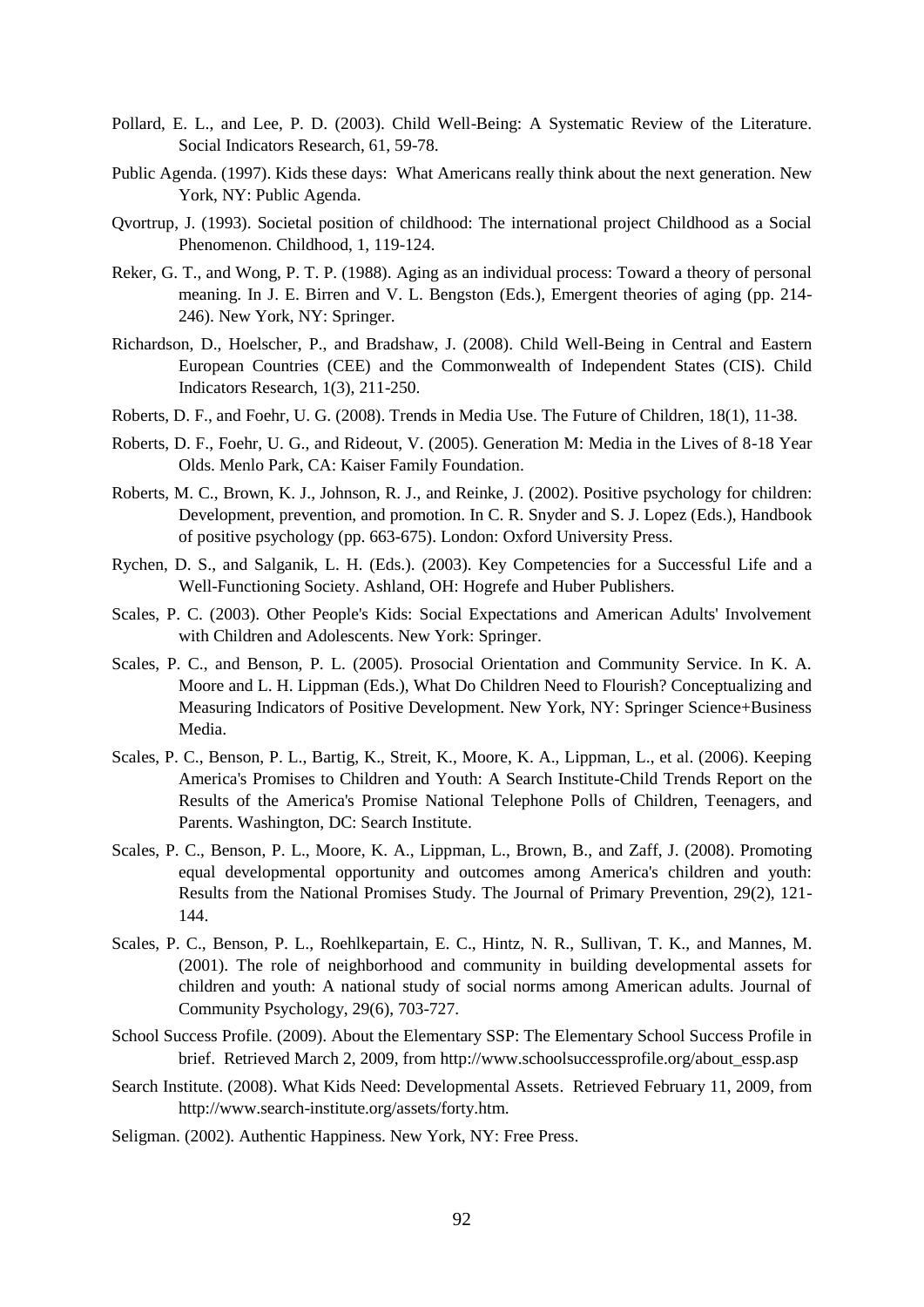- Seligman, M. E. P., Steen, T. A., Park, N., and Peterson, C. (2005). Positive psychology progress: Empirical validation of interventions. American Psychologist, 60(5), 410-421.
- Shonkoff, J., and Phillips, D. E. (2000). From Neurons to Neighborhoods: The Science of Early Childhood Development. Washington, DC: National Academy Press.
- Shonkoff, J., and Phillips, D. E. (2000). From Neurons to Neighborhoods: The Science of Early Childhood Development. Washington, DC: National Academy Press.
- Smith, C., and Denton, M. L. (2005). Soul searching: The religious and spiritual lives of American teenagers. New York, NY: Oxford University Press.
- Snyder, C. R. (2005). Measuring Hope in Children. In K. A. Moore and L. H. Lippman (Eds.), What Do Children Need to Flourish? Conceptualizing and Measuring Indicators of Positive Development. New York: Springer Science+Business Media.
- Steffel, M., and Oppenheimer, D. M. (2009). Happy by what standard? The role of interpersonal and intrapersonal comparisons in ratings of happiness. Social Indicators Research, 92, 69-80.
- Steinberg, L. (2005). Adolescence (7th ed.). Boston, MA: McGraw-Hill.
- Thornton, A. (Ed.). (2001). The well-being of children and families: Research and data needs. Ann Arbor: The University of Michigan Press.
- Torney-Purta, J., Barber, C., Wilkenfeld, B., and Homana, G. (2008). Profiles of Civic Life Skills Among Adolescents: Indicators for Researchers, Policymakers, and the Public. Child Indicators Research, 1(1), 86-106.
- Torsheim, T., Currie, C., Boyce, W., and Samdal, O. (2006). Country Material Distribution and Adolescents' Perceived Health: Multilevel Study of Adolescents in 27 Countries. Journal of Epidemiology and Community Health, 60, 156-161.
- Tudge, J. R. H., and Scrimsher, S. (2003). Lev. S. Vygotsky on education. In B. J. Zimmerman and D. H. Schunk (Eds.), Educational Psychology. Mahwah, NJ: Erlbaum.
- Umaña-Taylor, A. J. (2005). The Ethnic Identity Scale. In K. A. Moore and L. H. Lippman (Eds.), What Do Children Need to Flourish? Conceptualizing and Measuring Indicators of Positive Development. New York, NY: Springer Science+Business Media.
- UNICEF Innocenti Research Centre. (2007). Child Poverty in Perspective: An Overview of Child Well-Being in Rich Countries. Florence, Italy: Author.
- United Nations. (2001). Road Map Towards the Implementation of the United Nations Millennium Declaration: Report of the Secretary-General: Author.
- United Nations. (2009). United Nations Treaty Collection: Status of Treaties: Convention on the Rights of the Child. Retrieved May 3, 2009, from [http://treaties.un.org/Pages/ViewDetails.aspx?src=TREATYandmtdsg\\_no=IV-](http://treaties.un.org/Pages/ViewDetails.aspx?src=TREATY&mtdsg_no=IV-11&chapter=4&lang=en#top)[11andchapter=4andlang=en#top.](http://treaties.un.org/Pages/ViewDetails.aspx?src=TREATY&mtdsg_no=IV-11&chapter=4&lang=en#top)
- United Nations Development Programme. (2008). Human Development Indices: A Statistical Update 2008. Retrieved February 20, 2009, from <http://hdr.undp.org/en/mediacentre/news/title,15493,en.html>
- Valladares, S., and Moore, K. A. (2009). The strengths of poor families. Washington, DC: Child Trends.
- Volling, B. L., and Blandon, A. Y. (2005). Positive Indicators of Sibling Relationship Quality: The Sibling Inventory of Behavior. In K. A. Moore and L. H. Lippman (Eds.), What Do Children Need to Flourish? Conceptualizing and Measuring Indicators of Positive Development. New York, NY: Springer Science+Business Media.